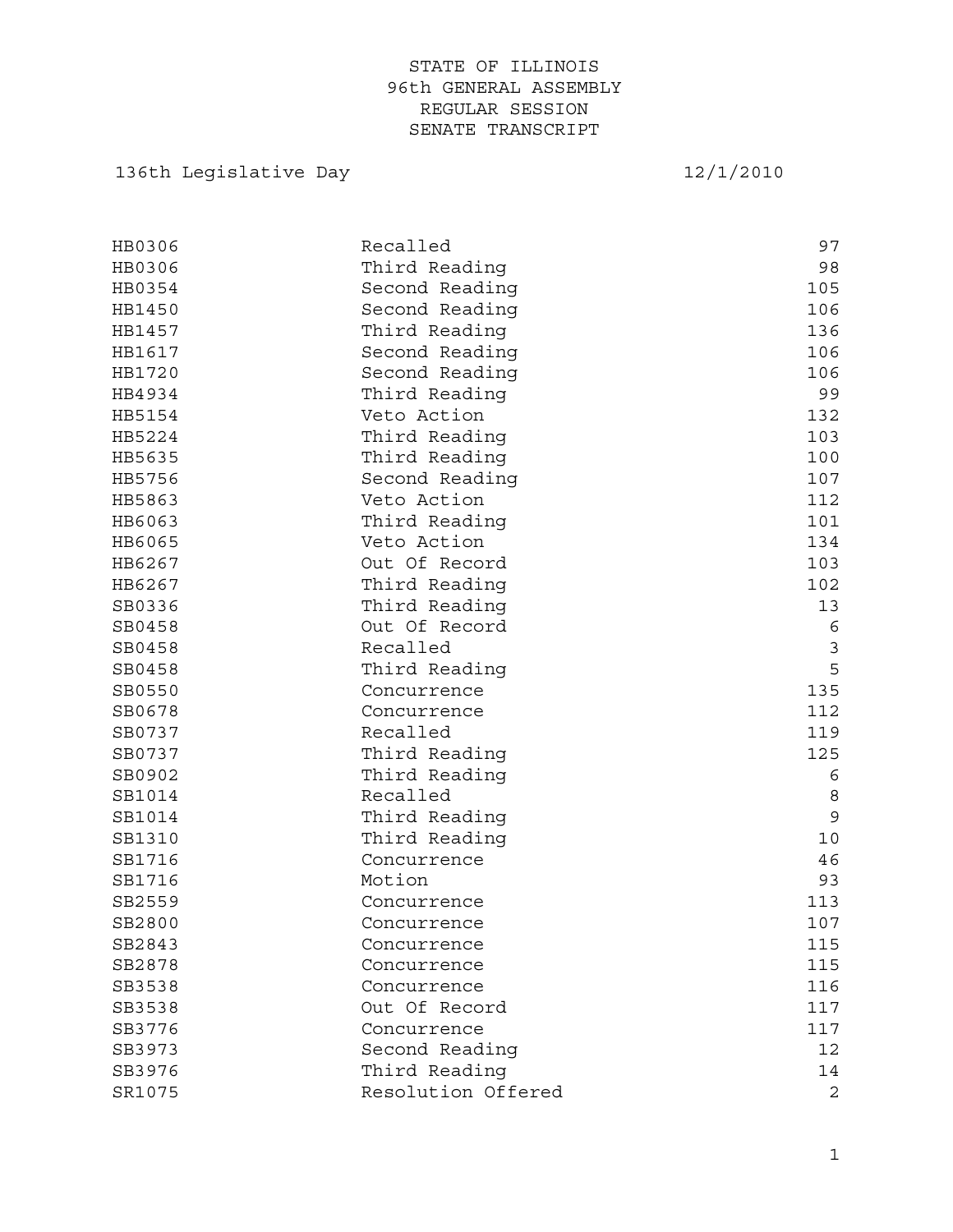# 136th Legislative Day 12/1/2010

| SR1076  | Resolution Offered | $\mathcal{L}$ |
|---------|--------------------|---------------|
| SR1077  | Resolution Offered | 2             |
| SR1078  | Resolution Offered | $\mathcal{L}$ |
| SR1079  | Resolution Offered | 2             |
| SR1080  | Resolution Offered | 3             |
| HJR0127 | Resolution Offered | 138           |
| SJR0080 | Concurrence        | 108           |

| Senate to Order-Senator Clayborne  | 1              |
|------------------------------------|----------------|
| Prayer-The Reverend Flo Scott      | 1              |
| Pledge of Allegiance               | 1              |
| Journal-Approved                   | 1              |
| Journal-Postponed                  | $\overline{2}$ |
| Senate Stands at Ease/Reconvenes   | 3              |
| Committee Reports                  | 3              |
| Senate Stands in Recess/Reconvenes | $12 \,$        |
| Senate Stands at Ease/Reconvenes   | 94             |
| Messages from the House            | 94             |
| Senate Stands at Ease              | 95             |
| Senate Reconvenes                  | 96             |
| Committee Reports                  | 96             |
| Senate Stands in Recess/Reconvenes | 110            |
| Committee Reports                  | 111            |
| Senate Stands at Ease/Reconvenes   | 119            |
| Committee Reports                  | 119            |
| Messages from the House            | 137            |
| Adjournment                        | 138            |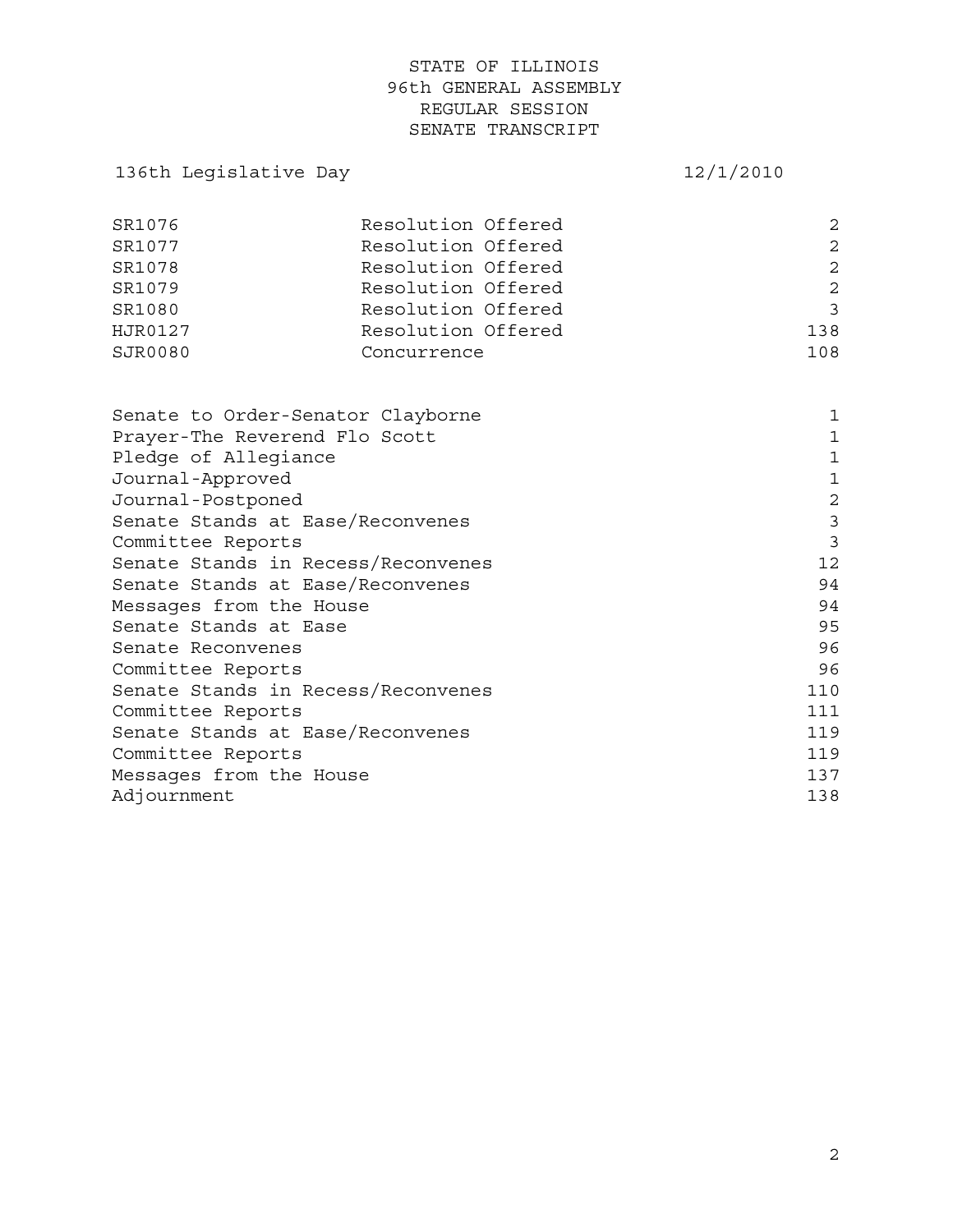136th Legislative Day 12/1/2010

PRESIDING OFFICER: (SENATOR CLAYBORNE)

 Regular Session of the 96th General Assembly will please come to order. Will the Members please be at their desk? Will our guests in the galleries please rise? The invocation today will be given by Reverend Flo Scott, of Pawnee Methodist Church. THE REVEREND FLO SCOTT:

 (Prayer by the Reverend Flo Scott) PRESIDING OFFICER: (SENATOR CLAYBORNE)

 Please remain standing for the Pledge of Allegiance. Senator Maloney.

SENATOR MALONEY:

 (Pledge of Allegiance, led by Senator Maloney) PRESIDING OFFICER: (SENATOR CLAYBORNE)

 Brian -- Benjamin Yount with Illinois Statehouse News seeks leave to videotape. Seeing no objection, leave is granted. Stewart Orlin with WFLD-TV Chicago seeks leave to videotape. Seeing no objection, leave is granted. Madam Secretary, Reading and Approval of the Journal.

SECRETARY ROCK:

 Senate Journal of May 3rd, 2010. PRESIDING OFFICER: (SENATOR CLAYBORNE)

 Senator Hunter. SENATOR HUNTER:

 Mr. President, I move that the Journals just read by the Secretary be approved, unless some Senators has additions or corrections to offer.

PRESIDING OFFICER: (SENATOR CLAYBORNE)

 Senator Hunter moves to approve the Journal just read by the Secretary. There being no objection, so ordered. Madam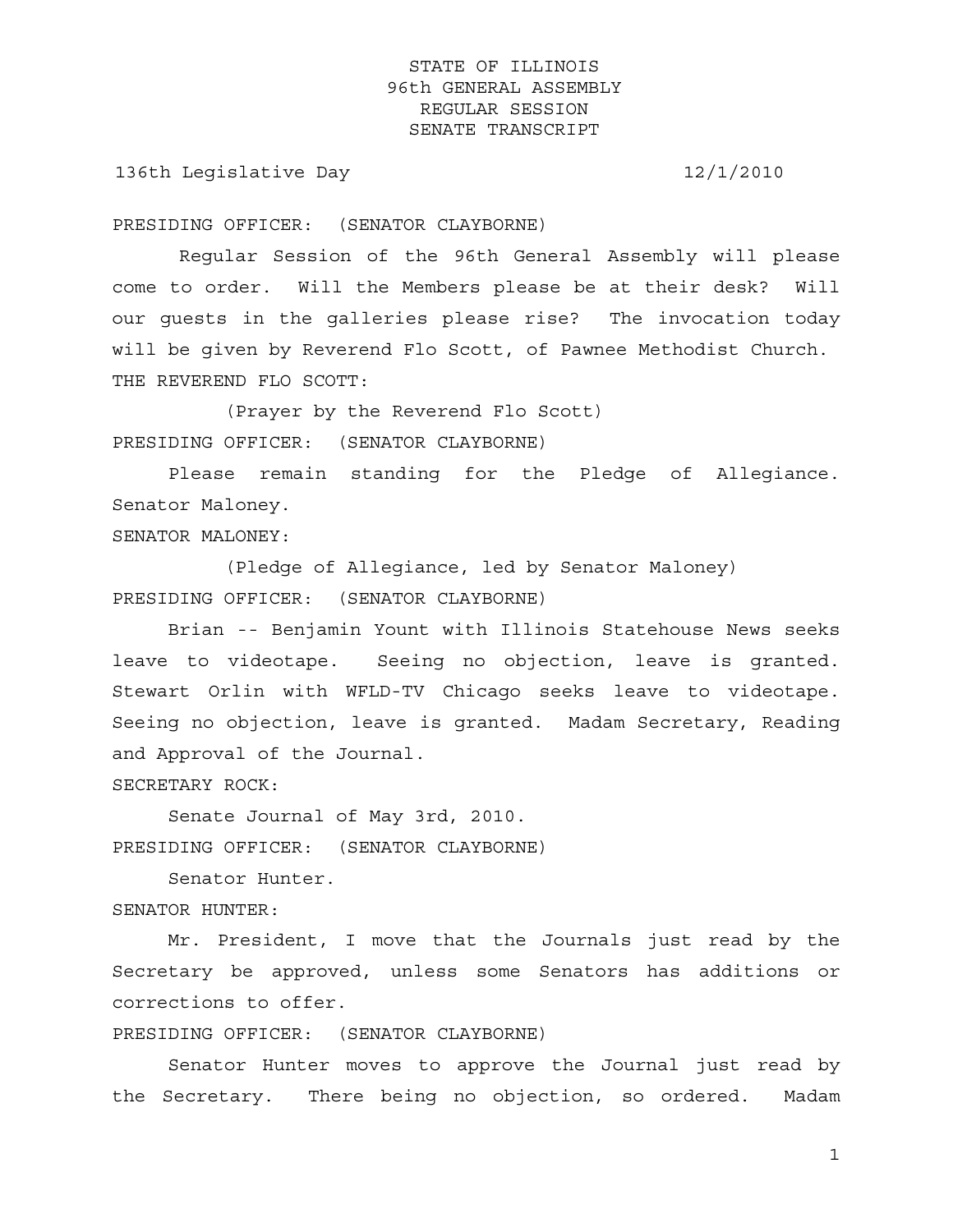136th Legislative Day 12/1/2010

Secretary, Reading and Approval of the Journal. SECRETARY ROCK:

 Senate Journal of Tuesday, November 30th, 2010. PRESIDING OFFICER: (SENATOR CLAYBORNE)

Senator Hunter.

#### SENATOR HUNTER:

 Mr. President, I move to postpone the reading and approval of the Journal just read by the Secretary, pending arrival of the -- of the printed transcript.

PRESIDING OFFICER: (SENATOR CLAYBORNE)

 Senator Hunter moves to postpone the reading and approval of the Journal, pending arrival of the printed transcripts. There being no objection, so ordered. Abel Uribe with the Chicago -- Chicago Tribune seeks permission to photograph Members of the Senate. Seeing no objection, leave is granted. James Carder, of Blueroomstream, seeks leave to video live stream. Seeing no objection, leave is granted. Madam Secretary, Resolutions.

SECRETARY ROCK:

 Senate Resolution 1075, offered by Senator Murphy and all Members.

 Senate Resolution 1076, offered by Senator Murphy and all Members.

 Senate Resolution 1077, offered by Senator Bomke and all Members.

 Senate Resolution 1078, offered by Senator Haine and all Members.

 Senate Resolution 1079, offered by Senator Maloney and all Members.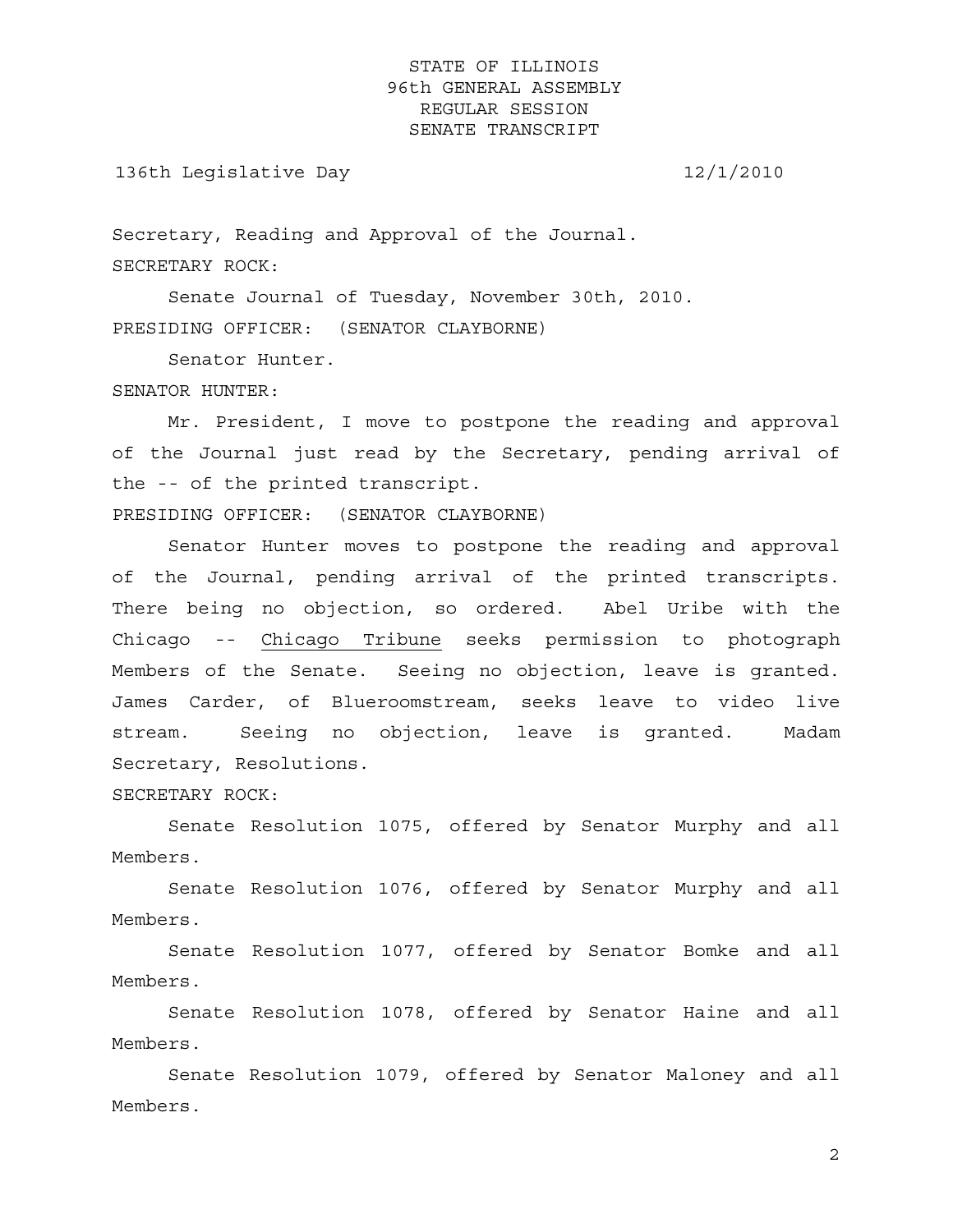136th Legislative Day 12/1/2010

 Senate Resolution 1080, offered by Senator Maloney and all Members.

They are death resolutions, Mr. President. PRESIDING OFFICER: (SENATOR CLAYBORNE)

 Madam Secretary, Resolutions Consent Calendar. The Senate will stand at ease for a few minutes to allow the Committee on Assignments to meet. If the members of the Committee on Assignments will come to the President's Anteroom immediately. The Senate stands at ease. Senator Schoenberg in the Chair.

(SENATE STANDS AT EASE/SENATE RECONVENES)

PRESIDING OFFICER: (SENATOR SCHOENBERG)

Senate will come to order. Committee Reports.

SECRETARY ROCK:

 Senator Clayborne, Chairman of the Committee on Assignments, reports the following Legislative Measures have been assigned: Be Approved for Consideration - Motion to Concur with House Amendment 1 to Senate Bill 1716. Filed by Senator James F. Clayborne, Chairman.

PRESIDING OFFICER: (SENATOR SCHOENBERG)

 Senator Clayborne in the Chair. PRESIDING OFFICER: (SENATOR CLAYBORNE)

 Will all the Members at the sound of my voice please come to the Floor? We're getting ready to start. Senate Bill 3rd Reading, final action. All Members at the sound of my voice please come to the Floor. Senator Haine, on Senate Bill 336. Senator Haine. Senator Haine. Out of the record. Senator Koehler, on Senate Bill 458. Madam Secretary. Oh! I'm sorry.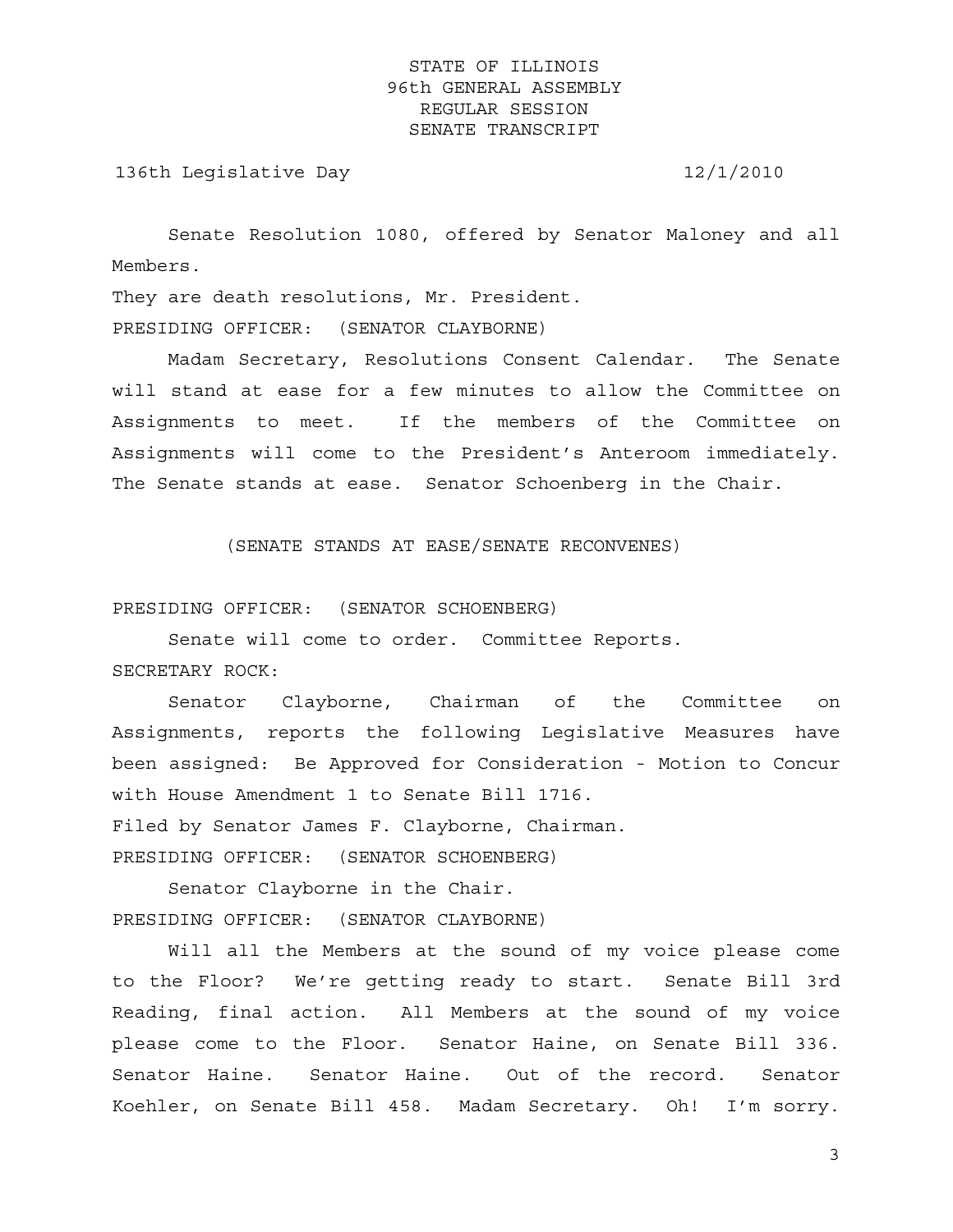136th Legislative Day 12/1/2010

Senator -- Senator Koehler, do you wish to proceed? Senator Koehler seeks leave of the Body to return Senate Bill 458 to the Order of 2nd Reading. Leave is granted. On the Order of 2nd Reading is Senate Bill 458. Madam Secretary, are there any Floor amendments approved for consideration? SECRETARY ROCK:

 Floor Amendment 2, offered by Senator Koehler. PRESIDING OFFICER: (SENATOR CLAYBORNE)

 Let's hold it down a little bit. Thank you. Is there any -- Senator Koehler, to explain. SENATOR KOEHLER:

 Thank you, Mr. President, Members of the Senate. This amendment streamlines the settlement process for property tax disputes that are appealed by the Property Tax Appeal Board. Basically, what this does is it allows the local board of review and a taxpayer to settle the case without having to wait for the -- the PTAB to send a notice to the appeal board of review. It came out of committee unanimously and I'd appreciate support. PRESIDING OFFICER: (SENATOR CLAYBORNE)

 Is there any discussion? All those in favor will say Aye. Opposed, Nay. The Ayes have it, and the amendment is adopted - adopted. Are there any further Floor amendments approved for consideration?

### SECRETARY ROCK:

 No further amendments reported. PRESIDING OFFICER: (SENATOR CLAYBORNE)

 3rd Reading. Senator Sullivan, on… Senator Koehler, do you wish to proceed? Senator Koehler indicates that he does. Madam Secretary, read the bill.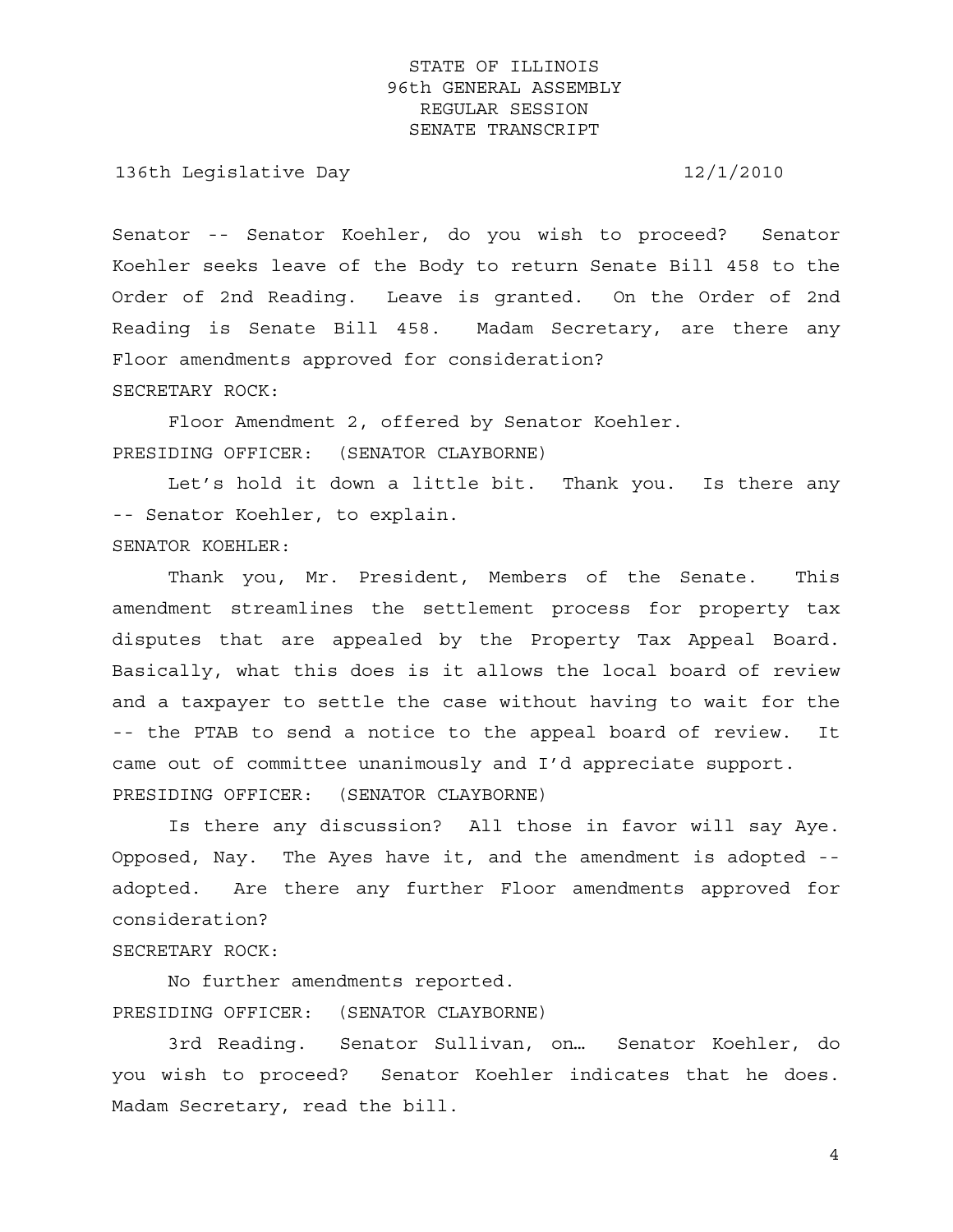136th Legislative Day 12/1/2010

SECRETARY ROCK:

Senate Bill 458.

 (Secretary reads title of bill) 3rd Reading of the bill.

PRESIDING OFFICER: (SENATOR CLAYBORNE)

Senator Koehler, to explain.

SENATOR KOEHLER:

 I just explained it on 2nd Reading. PRESIDING OFFICER: (SENATOR CLAYBORNE)

 Is there any discussion? Seeing none, the question -- Senator Righter, for what purpose do you seek recognition? SENATOR RIGHTER:

 Will the sponsor yield, please, Mr. President? PRESIDING OFFICER: (SENATOR CLAYBORNE)

 Sponsor indicates he will yield, Senator Righter. SENATOR RIGHTER:

 Thank you, Mr. President, for your courtesy and I apologize, Senator Koehler. My -- my information, Senator Koehler, is that you filed an amendment on this bill today. Is -- one, is that correct? And two, if that's the case, you're about ready to move this over to the House in which, obviously, that amendment won't be of much use.

PRESIDING OFFICER: (SENATOR CLAYBORNE)

 Senator Koehler. SENATOR KOEHLER:

 Yes, thank you, Senator, for your question. There was an amendment filed. It was a -- basically a typo replacing Property Tax Board of Appeal with Property Tax Appeal Board. PRESIDING OFFICER: (SENATOR CLAYBORNE)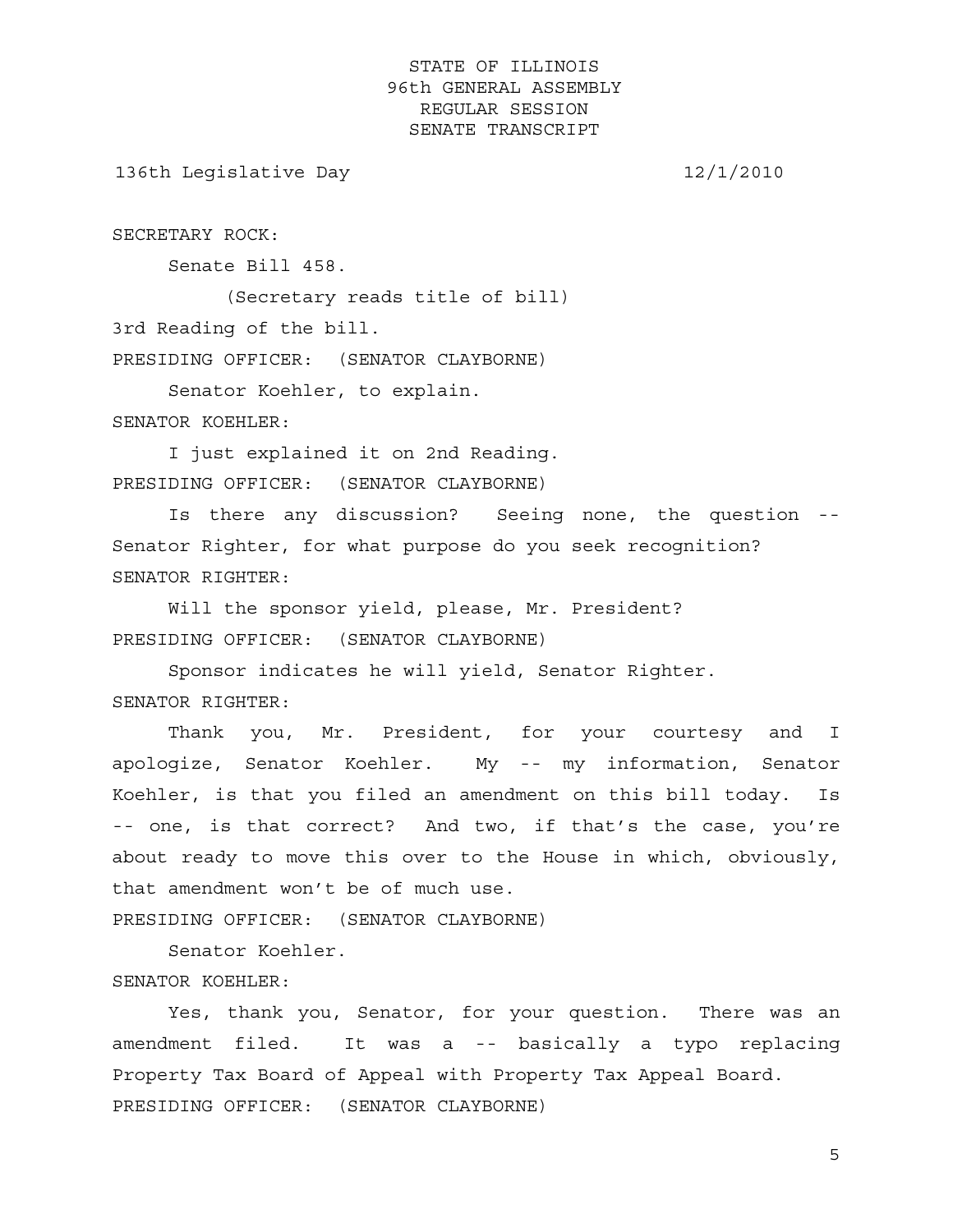136th Legislative Day 12/1/2010

Senator Righter.

SENATOR RIGHTER:

 Is that Amendment 3 that you're referring to, Senator Koehler? And if so, just to save a little time here, the second question is, is that an issue that you think now doesn't need to be resolved?

PRESIDING OFFICER: (SENATOR CLAYBORNE)

Senator Koehler.

SENATOR KOEHLER:

 We're going to take this out of the record until we find out what the strategy is. Thank you. PRESIDING OFFICER: (SENATOR CLAYBORNE)

 The bill will be taken out of the record. Senator Sullivan, on -- on Senate Bill 597. Out of the record. Senator Wilhelmi, on Senate Bill 598. Out of the record. Senator Cullerton, on Senate Bill 737. Out of the record. Senator Schoenberg, on Senate Bill 759. Out of the record. Senator Harmon, on Senate Bill 852. Senator Harmon. Senator Harmon. Out of the record. Senator Sullivan, on Senate Bill 902. Madam Secretary, read -- read the -- read the bill. SECRETARY ROCK:

Senate Bill 902.

 (Secretary reads title of bill) 3rd Reading of the bill. PRESIDING OFFICER: (SENATOR CLAYBORNE)

Senator Sullivan, to explain the bill.

SENATOR SULLIVAN:

 Thank you, Mr. President. The -- the legislation amends the Fish and Aquatic Life Code. Removes language that dictates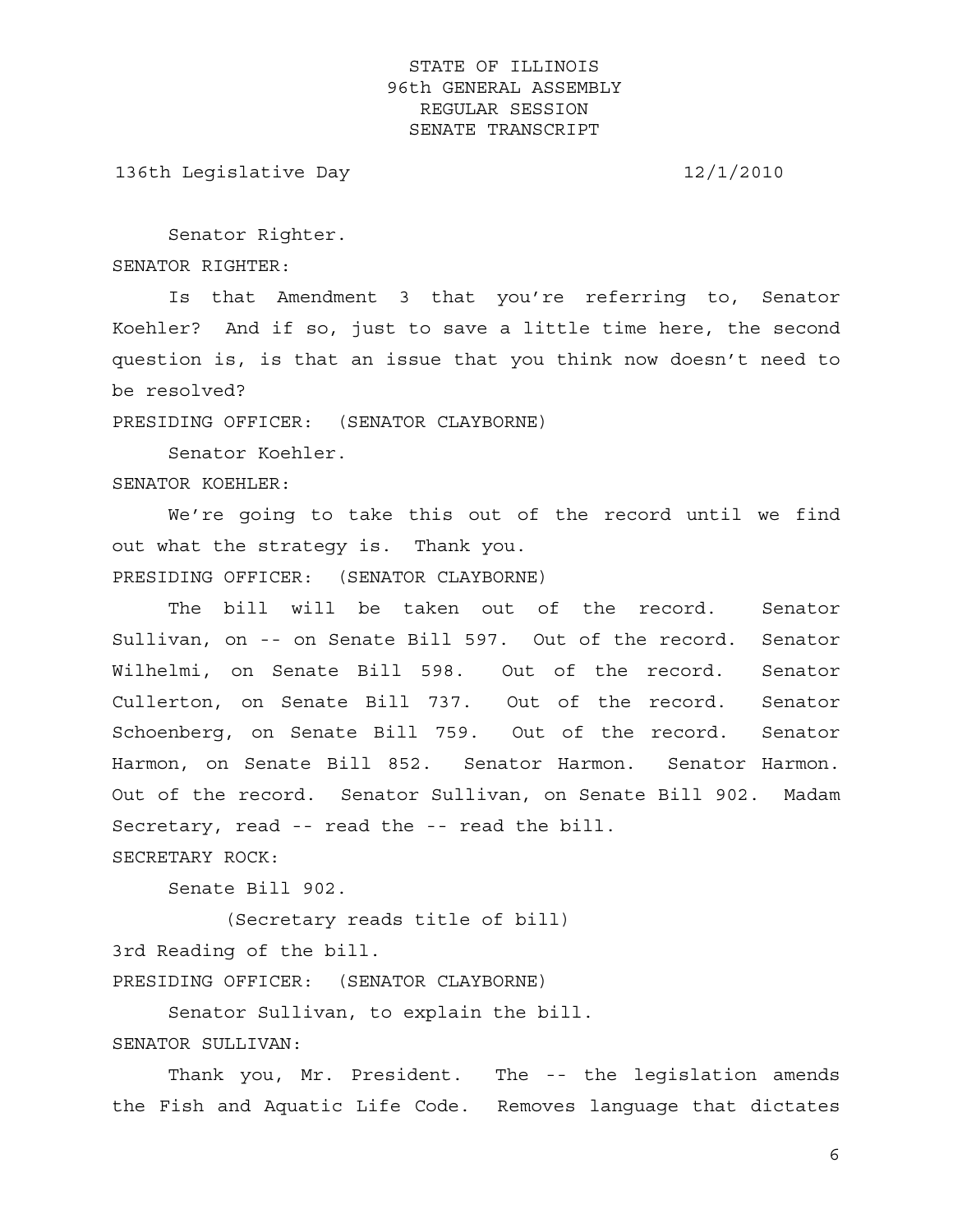136th Legislative Day 12/1/2010

how monies from the Migratory Waterfowl Stamp Fund must be spent. Currently, there is conflicting language within the Wildlife Code and the Fish and Aquatic Life Code and this amendment -- or this change in legislation addresses that and makes the language consistent.

PRESIDING OFFICER: (SENATOR CLAYBORNE)

 Is there any discussion? Seeing none, the question is, shall Senate Bill 902 pass. All those in favor will vote Aye. Opposed, Nay. The voting is open. Have all voted who wish? Have all voted who wish? Have all voted who wish? Take the record. On that question, there are 53 voting Yea, none voting Nay, none voting Present. Senate Bill 902, having received the required constitutional majority, is declared passed. David Spencer with The State Journal-Register seeks permission to photograph for the newspaper. Seeing no objection, permission is granted. Senator Althoff, for what purpose do you seek recognition?

SENATOR ALTHOFF:

 Point of personal privilege, Mr. President. PRESIDING OFFICER: (SENATOR CLAYBORNE)

 Please state your point. SENATOR ALTHOFF:

 Thank you. To the Ladies and Gentlemen in the Chamber, I have with me today a Page. Her name is Gianna Ventrella. Her mother and father, Cindy and Vince, are in the gallery behind the President's chair. She is a senior at Crystal Lake High School. And she has been in these Chambers before as a participant of the YMCA's Youth and Government program, both as a page, a lobbyist, and as a legislator. So, today she actually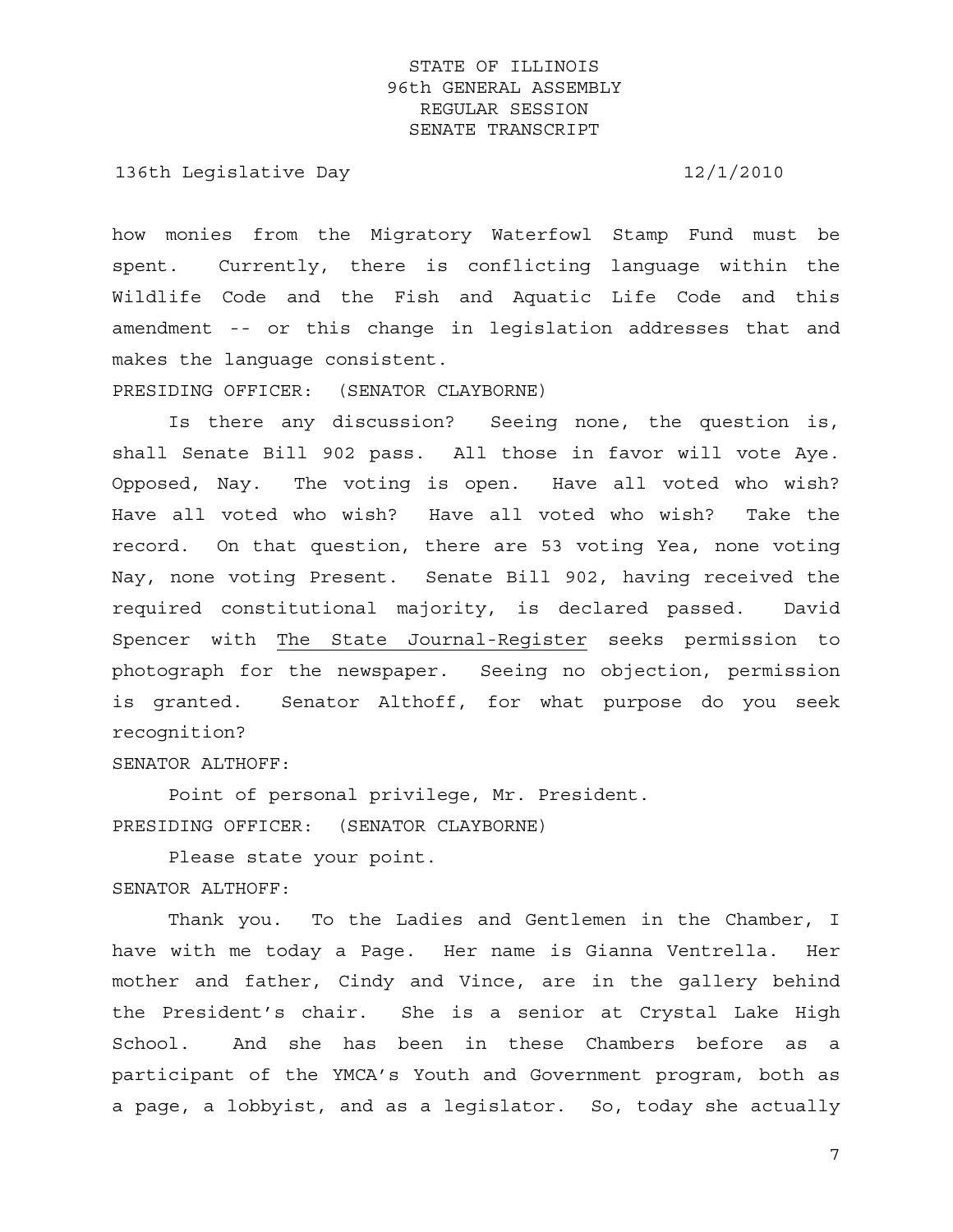136th Legislative Day 12/1/2010

gets to watch us in action, up close and personal. So, might we welcome her, please, and her parents in the gallery? PRESIDING OFFICER: (SENATOR CLAYBORNE)

 Please stand, and welcome to the Illinois State Senate. Thanks for coming today. Thank you. Senator Bomke, for what purpose do you seek recognition? SENATOR BOMKE:

 Thank you, Mr. President. Point of personal privilege. PRESIDING OFFICER: (SENATOR CLAYBORNE)

 Please state -- please state your point. SENATOR BOMKE:

 I also have two Pages with me today, Pages for the Day, Anna and Faith -- and Faith. They -- they are the -- the -- Senator Righter's secretary's minister's daughter {sic}. And they're going to be with us today. So if anyone needs anything, they're in dire need of money. Thank you. PRESIDING OFFICER: (SENATOR CLAYBORNE)

 Thanks for coming, Anna and Faith. Hope you enjoy your day. Thank you. Senator Raoul, on Senate Bill 1014. Senator Raoul seeks leave of the Body to return Senate Bill 1014 to the Order of 2nd Reading. Leave is granted. On the Order of 2nd Reading is Senate Bill 1014. Madam Secretary, are there any Floor amendments approved for consideration?

SECRETARY ROCK:

 Floor Amendment 1, offered by Senator Raoul. PRESIDING OFFICER: (SENATOR CLAYBORNE)

 Senator Raoul, to explain. SENATOR RAOUL:

Floor Amendment 1, deletes all and becomes the bill. I'll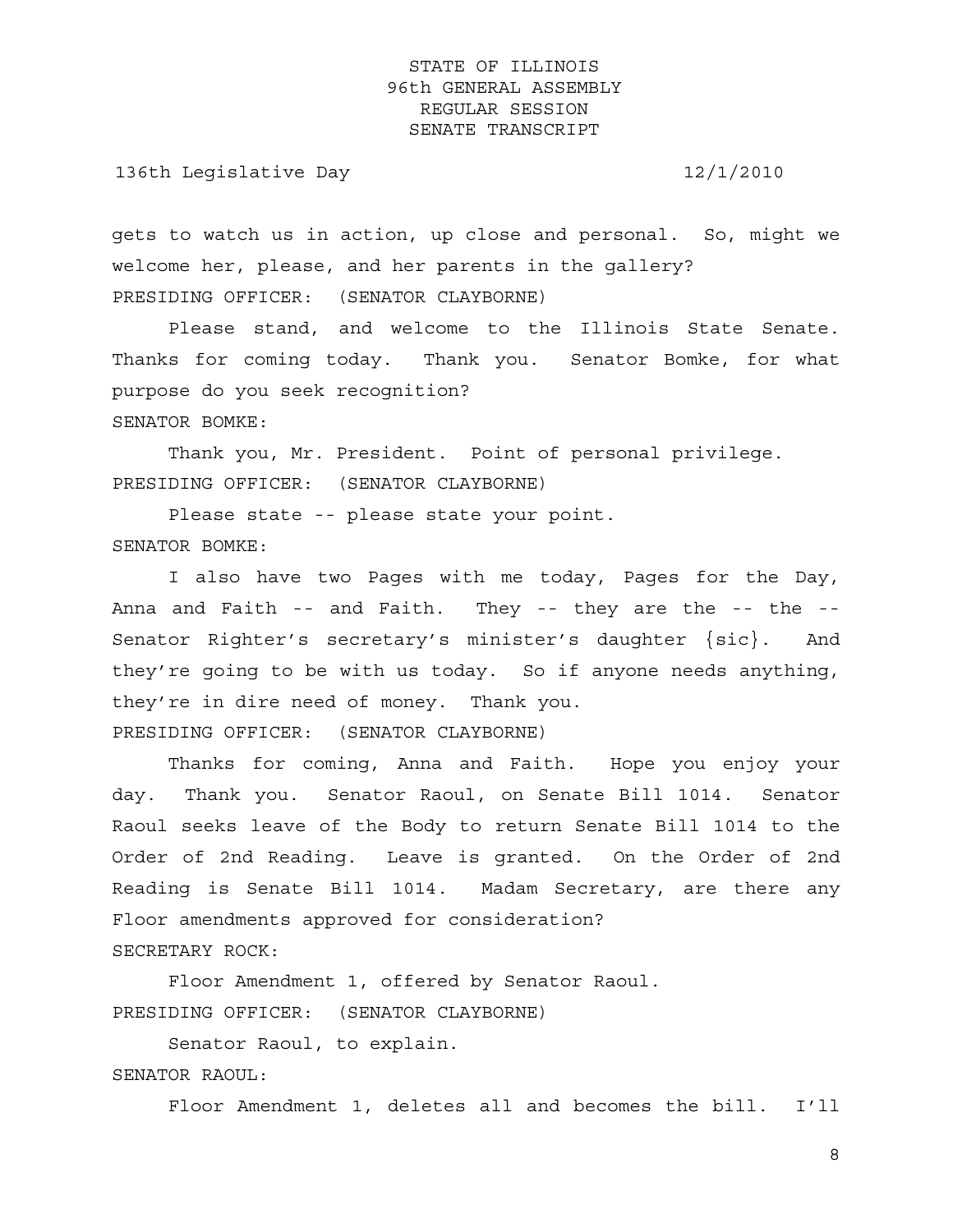136th Legislative Day 12/1/2010

explain it on 3rd.

PRESIDING OFFICER: (SENATOR CLAYBORNE)

 Is there any discussion? Seeing none, all those in favor will say Aye. Opposed, Nay. The Ayes have it, and the amendment is adopted. Are there any further Floor amendments approved for consideration?

SECRETARY ROCK:

 No further amendments reported. PRESIDING OFFICER: (SENATOR CLAYBORNE)

 3rd Reading. Madam Secretary, read the bill. SECRETARY ROCK:

Senate Bill 1014.

(Secretary reads title of bill)

3rd Reading of the bill.

PRESIDING OFFICER: (SENATOR CLAYBORNE)

Senator Raoul, to explain.

SENATOR RAOUL:

 Thank you, Mr. President, Ladies and Gentlemen of the Senate. Senate Bill 1014, as amended, is nearly identical to Senate Bill 3734, which passed the Senate unanimously. It expands the definition of drug paraphernalia to include individual tobacco wrappers, known as blunt wraps. They are often used to smoke marijuana, crack, and other -- controlled substance. Senate Bill 1014 retains the current penalties for drug paraphernalia. I urge your support.

PRESIDING OFFICER: (SENATOR CLAYBORNE)

 Is there any discussion? Seeing none, the question is, shall Senate Bill 1014 pass. All those in favor will vote Aye. Opposed will vote Nay. The voting is open. Have all voted who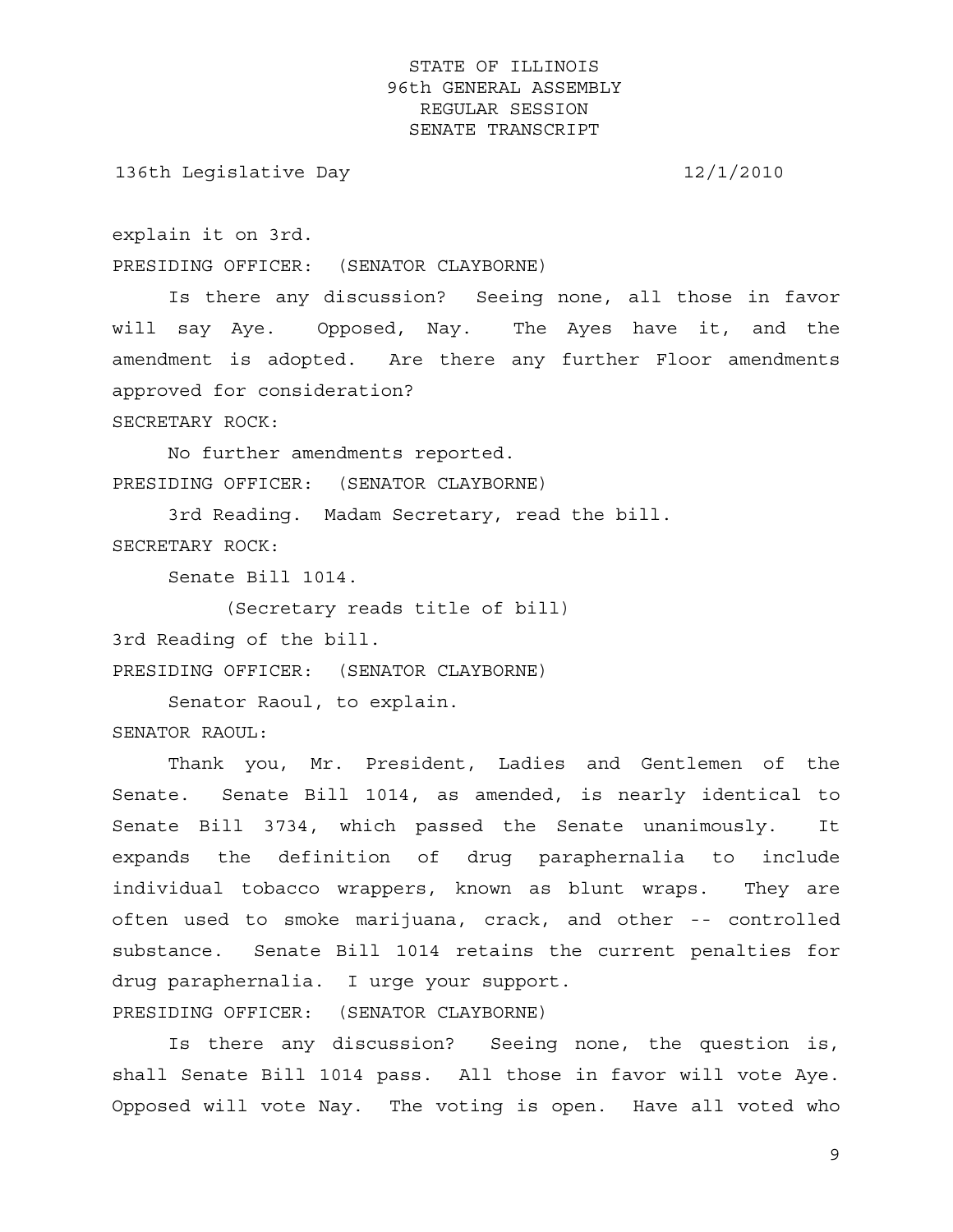136th Legislative Day 12/1/2010

wish? Have all voted who wish? Have all voted who wish? Take the record. There are 56 voting Yea, none voting Nay, none voting Present. Senate Bill 1014, having received the required constitutional majority, is declared passed. Senator Dillard, on Senate Bill 1310. Senator Dillard -- I mean, Madam Secretary, read the bill.

SECRETARY ROCK:

Senate Bill 1310.

 (Secretary reads title of bill) 3rd Reading of the bill. PRESIDING OFFICER: (SENATOR CLAYBORNE)

 Senator Dillard, to explain. SENATOR DILLARD:

 Thank you, Mr. President and Members. This is a continuing chunk - and, as you can see, the size of the bill is rather substantial - of the CLEAR Commission, which is the Criminal Code rewrite committee on which President Cullerton and I have served for a number of years. And I just want to tell you six provisions that are in this particular major piece of the reediting of a Criminal Code in Illinois that was written in 1961. For the record, this moves many of the current provisions of the Criminal Code in Chapter 720, criminal acts, to different parts of the Code to improve the Code's internal organization. It consolidates many current criminal offenses which are set out in separate Sections into a single Section in an effort to eliminate redundant language and bring related provisions together for clarity. It incorporates case law into various statutory provisions so that the law is a comprehensive statement of what a lawyer or a judge, defendant or victim need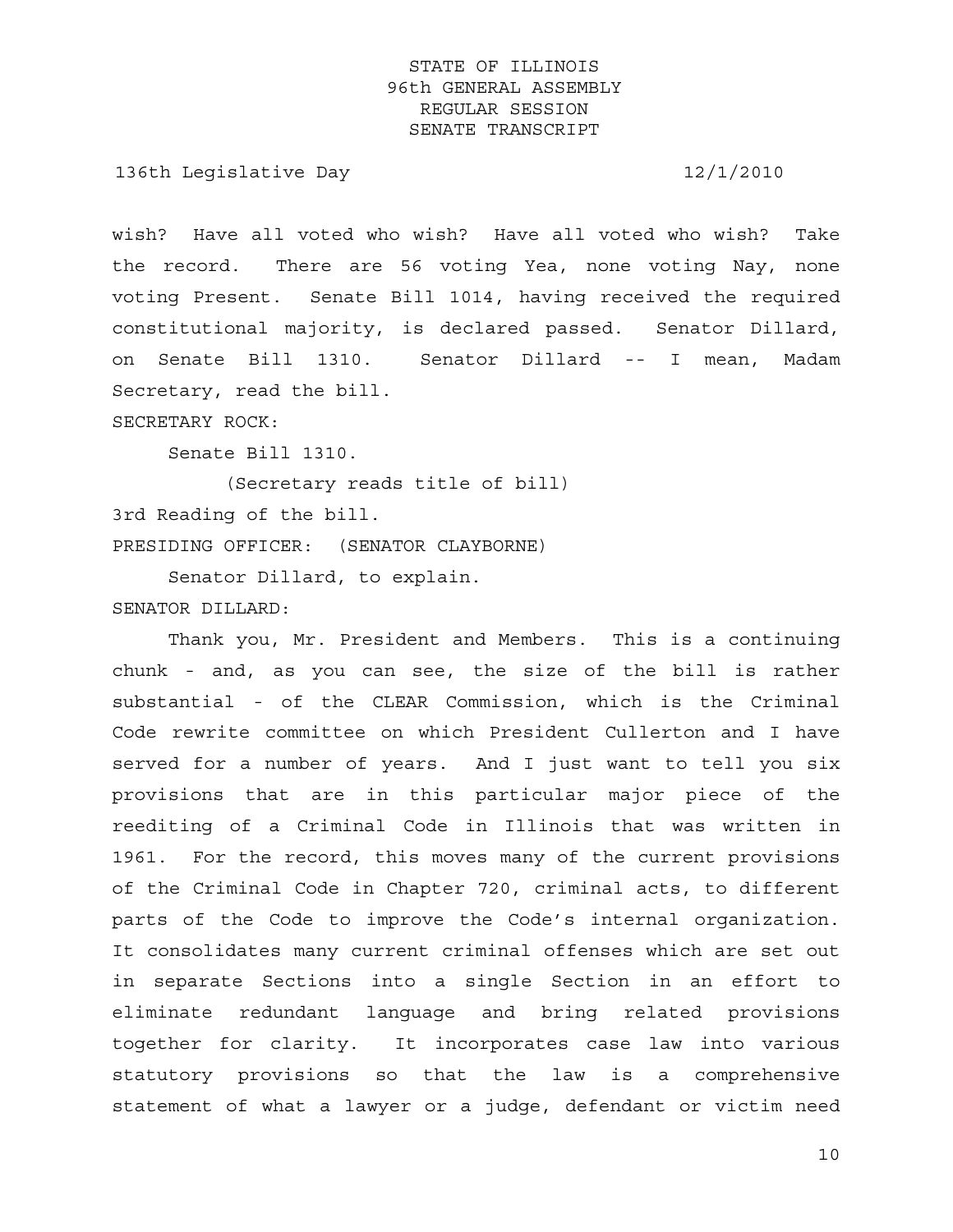136th Legislative Day 12/1/2010

to know about an offense. It eliminates provisions that have been found to be unconstitutional and clogging up our Criminal Code. It repeals some existing criminal offenses in favor of covering those offenses with a general provision or an offense. And then lastly, it -- it is a complete statutory -- or, adds a complete statutory cross-reference fix for all proposed renumbering and relocation of the Code Sections. There are some substantive changes being made in some of the provisions, most of which involve correcting oversights in the coverage of current law. Clarifies the required mental state for committing an offense. It uses some more artful and modern wording. And lastly, it eliminates a few existing penalty loopholes that are there. We have passed other major provisions. And, again, I want to commend Senator Cullerton, who has me carrying this, for his work in -- really when he was the Chairman of the Judiciary Committee, along with former Senator Carl Hawkinson, in recognizing that our Criminal Code is archaic and needs to be updated, realigned, and made so that people, especially judges, understand it. And I'd be happy to answer any questions, but would urge a favorable vote, Mr. President. Thank you. PRESIDING OFFICER: (SENATOR CLAYBORNE)

 Is there any discussion? Seeing none, the question is, shall Senate Bill 1310 pass. All those in favor, vote Aye. Opposed will vote Nay. The voting is open. Have all voted who wish? Have all voted who wish? Have all voted who wish? Take the record. There are 57 voting Yea, none voting Nay, none voting Present. Senate Bill 1310, having received the required constitutional majority, is declared passed. With leave of the Body, we will come back to Senate Bill 3952. We will stand at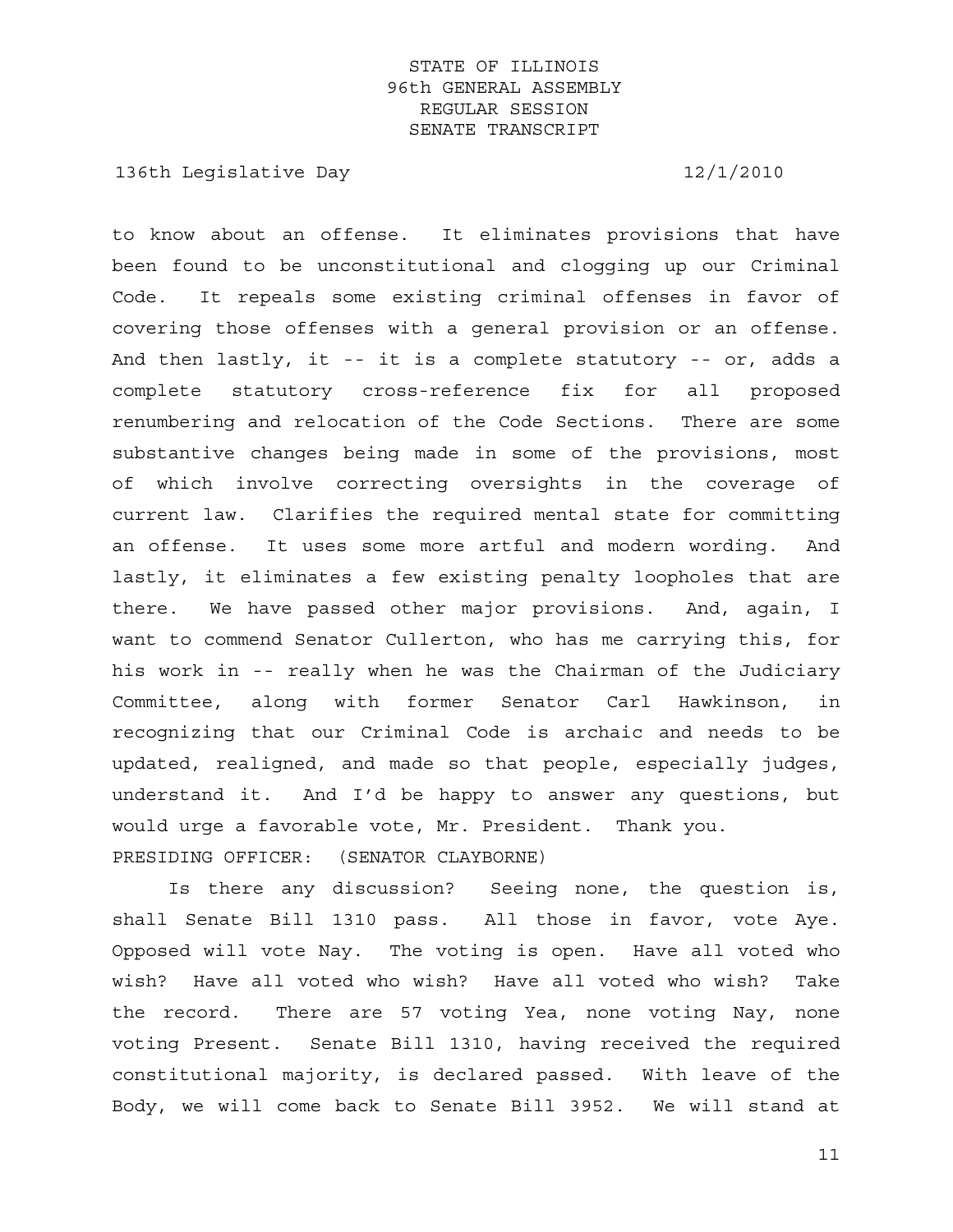136th Legislative Day 12/1/2010

ease for a moment. (At ease) Anne Kelly with WCLA  $\{sic\}$  (WCIA) seeks permission to videotape. Seeing no objection, leave is granted. Senator Trotter, for what purpose do you seek recognition?

SENATOR TROTTER:

 Thank you very much, Mr. President. For a point of an announcement.

PRESIDING OFFICER: (SENATOR CLAYBORNE)

 Please state your announcement. SENATOR TROTTER:

 Yes, there will be a Democratic Caucus immediately, for fifteen minutes, in the President's Office.

PRESIDING OFFICER: (SENATOR CLAYBORNE)

 That is in order and the Senate Dems will caucus. Senator Syverson, for what -- what purpose do you seek recognition? SENATOR SYVERSON:

Thank you, Mr. President. Likewise, then, the Senate Republicans will caucus in the Leader's Office during the same time frame.

PRESIDING OFFICER: (SENATOR CLAYBORNE)

 That is in order as well. My understanding is that this will be a strict fifteen minutes. So we will return at 10:55 - 10:55. The Senate stands in recess.

(SENATE STANDS IN RECESS/SENATE RECONVENES)

#### PRESIDING OFFICER: (SENATOR CLAYBORNE)

 The Senate will come back to order. On the Order -- top of page 2, on the Order of 2nd Reading, is Senate Bill 3973.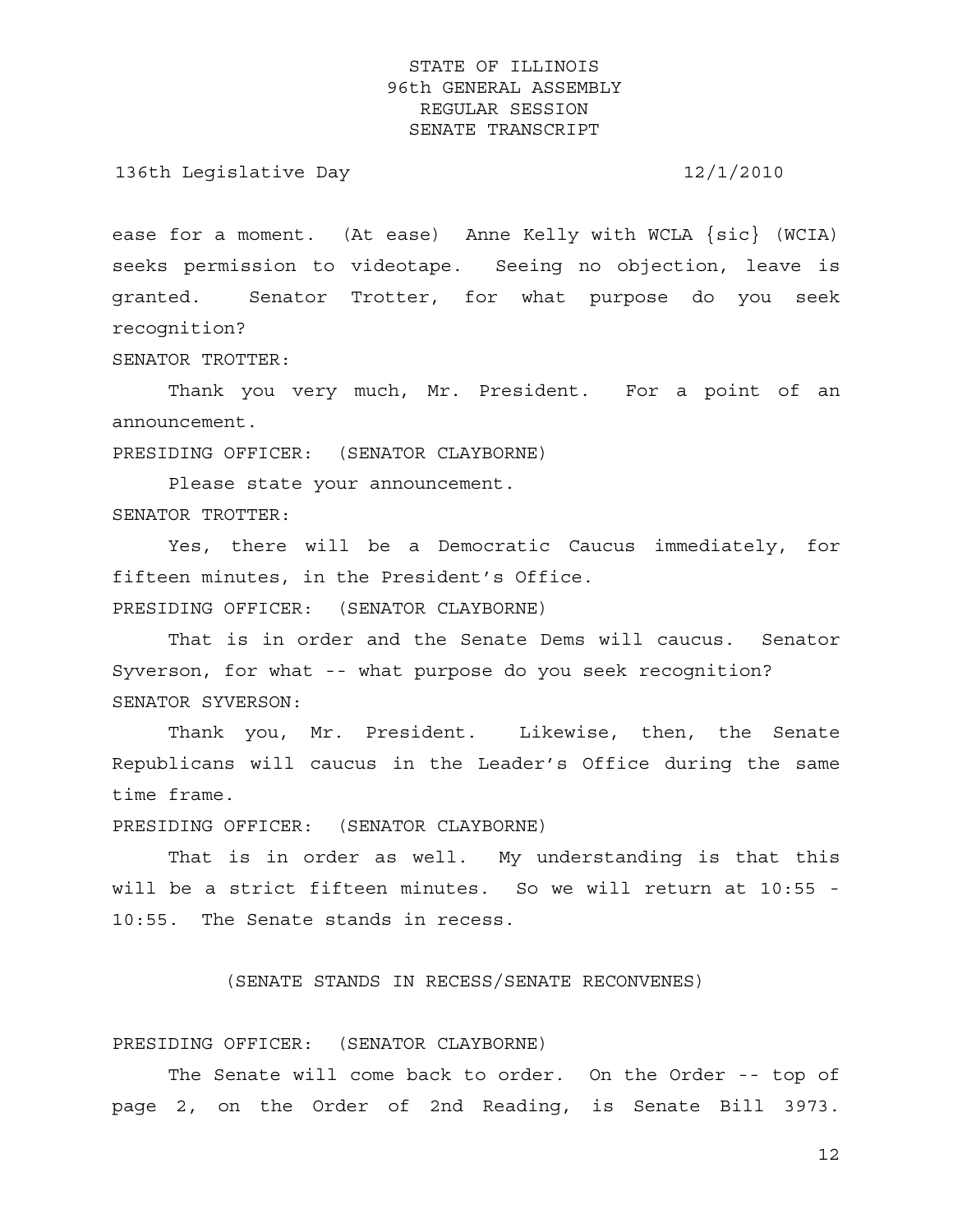136th Legislative Day 12/1/2010

Senator Silverstein. Madam Secretary, read the bill. SECRETARY ROCK:

Senate Bill 3973.

(Secretary reads title of bill)

2nd Reading of the bill. No committee or Floor amendments reported.

PRESIDING OFFICER: (SENATOR CLAYBORNE)

 Have there been any Floor amendments approved for consideration?

SECRETARY ROCK:

 No further amendments reported. PRESIDING OFFICER: (SENATOR CLAYBORNE)

 3rd Reading. At the top of page 2 is Senate Bill 336. Senator Haine. Senator Haine indicates that he wishes to -- is there… Madam Secretary, read the bill.

SECRETARY ROCK:

Senate Bill 336.

(Secretary reads title of bill)

3rd Reading of the bill.

PRESIDING OFFICER: (SENATOR CLAYBORNE)

 Senator Haine, to explain the bill. SENATOR HAINE:

 Thank you very much, Mr. President, Ladies and Gentlemen of the Senate. This bill clarifies the definition of medical - what's medically necessary for purposes of determining coverage for physical therapy under the State Employees Group Insurance Plan. Restricts it to the treatment of autoimmune diseases. This grows out of a bill we passed this past spring. It's a trailer bill. It's an initiative of CMS. There's no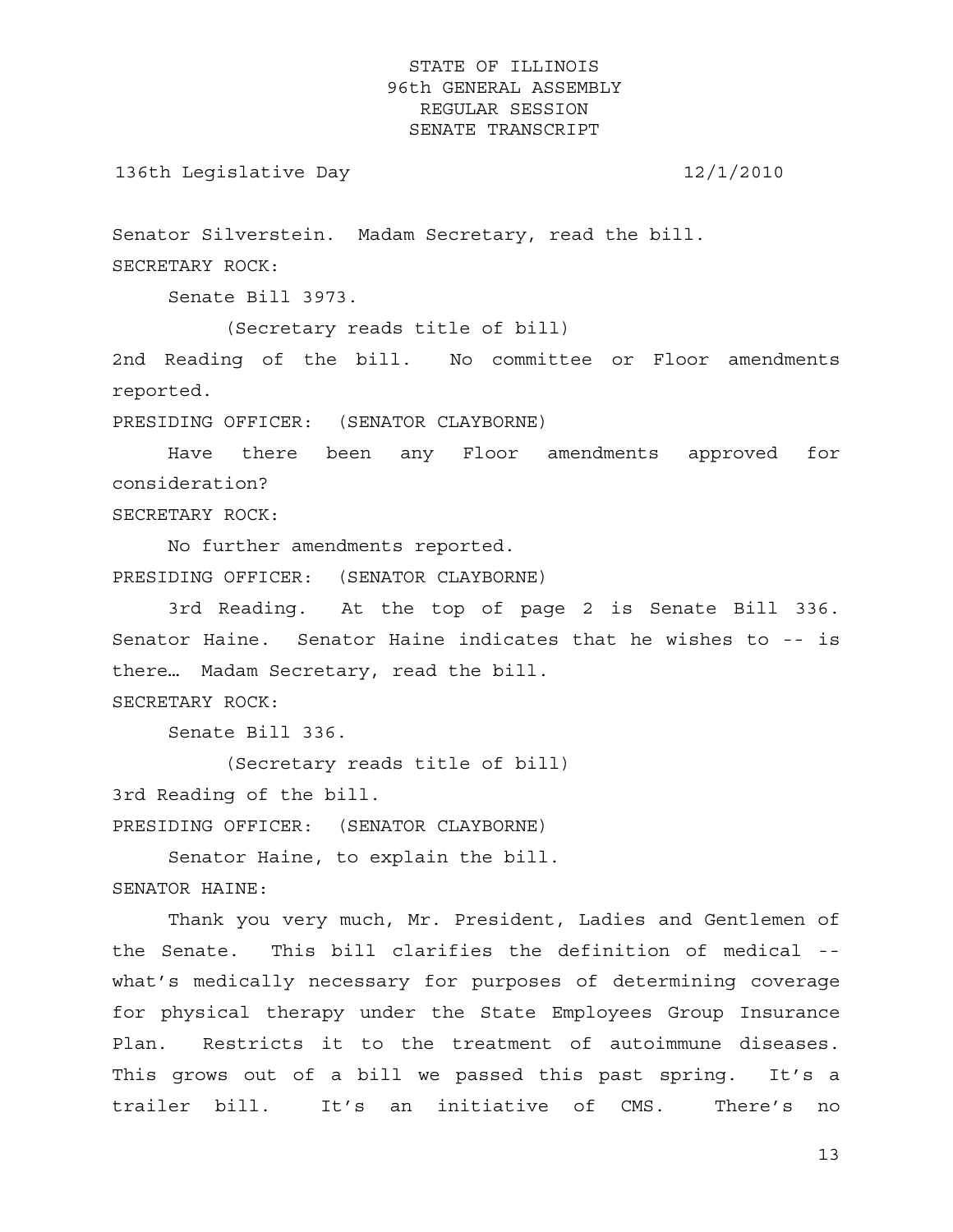136th Legislative Day 12/1/2010

opposition.

PRESIDING OFFICER: (SENATOR CLAYBORNE)

 Is there any discussion? Seeing none, the question is, shall Senate Bill 336 pass. All those in favor will vote Aye. Opposed will vote Nay. The voting is open. Have all voted who wish? Have all voted who wish? Have all voted who wish? Take the record. There are 51 voting Yea, none voting Nay, none voting Present. Senate Bill 336, having received the required constitutional majority, is declared passed. Proceeding down to Senate Bill 852. Senator Harmon. Senator Harmon. Out of the record. Going down to the bottom of page 2 is Senate Bill 3976. Senator Raoul. Madam Secretary, read the bill.

SECRETARY ROCK:

Senate Bill 3976.

 (Secretary reads title of bill) 3rd Reading of the bill. PRESIDING OFFICER: (SENATOR CLAYBORNE)

Senator Raoul, to explain.

SENATOR RAOUL:

 Thank you, Mr. President, Ladies and Gentlemen of the Senate. Senate Bill 3976 creates two Acts related to redistricting: the Illinois Voting Rights Act of 2011 and the Redistricting Transparency and Public Participation Act. The Illinois Voting Rights Act provides that in addition to the requirements imposed by the Constitution of the United States, federal law and the Illinois Constitution, any redistricting plan shall be drawn to create crossover districts, coalition districts, or influence districts, where possible. The Redistricting Transparency and Public Participation Act requires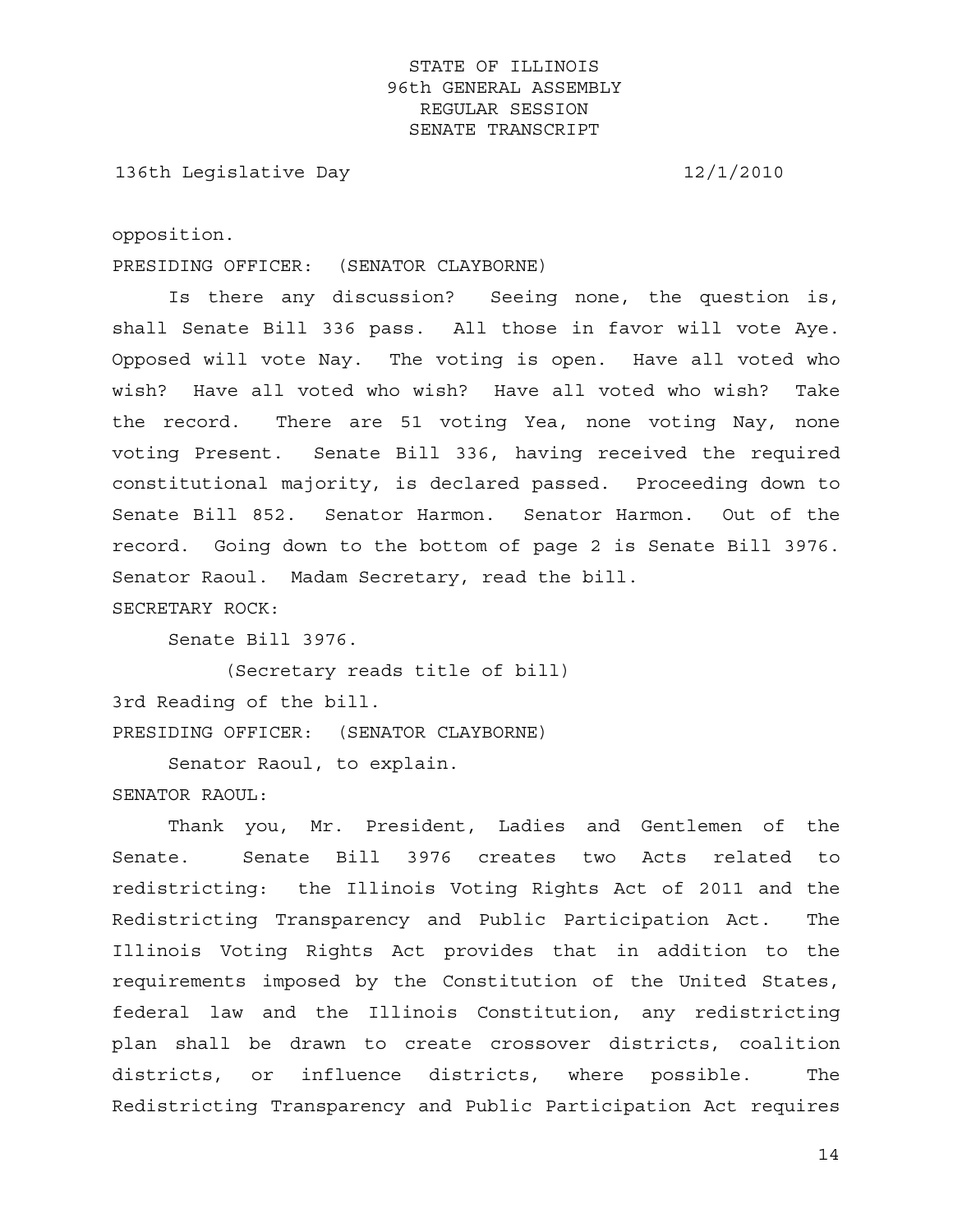136th Legislative Day 12/1/2010

that the Senate and the House establish separate or a joint committee to conduct at least four public hearings in four distinct geographic areas of the State after the census data has been released. I urge your support of the bill. PRESIDING OFFICER: (SENATOR CLAYBORNE)

 Is there any discussion? Senator Dillard. SENATOR DILLARD:

 Thank you, Mr. President. This is a fairly substantial and major piece of legislation and begins part of our process on redistricting. So, if the sponsor would yield for a few questions, I'd appreciate it.

PRESIDING OFFICER: (SENATOR CLAYBORNE)

 Senator Dillard, the sponsor indicates that he will yield. SENATOR DILLARD:

 Senator, what is the purpose of this particular proposal? PRESIDING OFFICER: (SENATOR CLAYBORNE)

Senator Raoul.

SENATOR RAOUL:

 It is to create greater transparency on the redistricting process, as well as to protect voting rights of racial and language minorities.

PRESIDING OFFICER: (SENATOR CLAYBORNE)

Senator Dillard.

SENATOR DILLARD:

 So, Senator, when we go through the remapping process, how would this bill be used to actually draw maps? What's this bill's purpose with respect to the drawing of the -- the new districts for all of us that we'll run under next time? PRESIDING OFFICER: (SENATOR CLAYBORNE)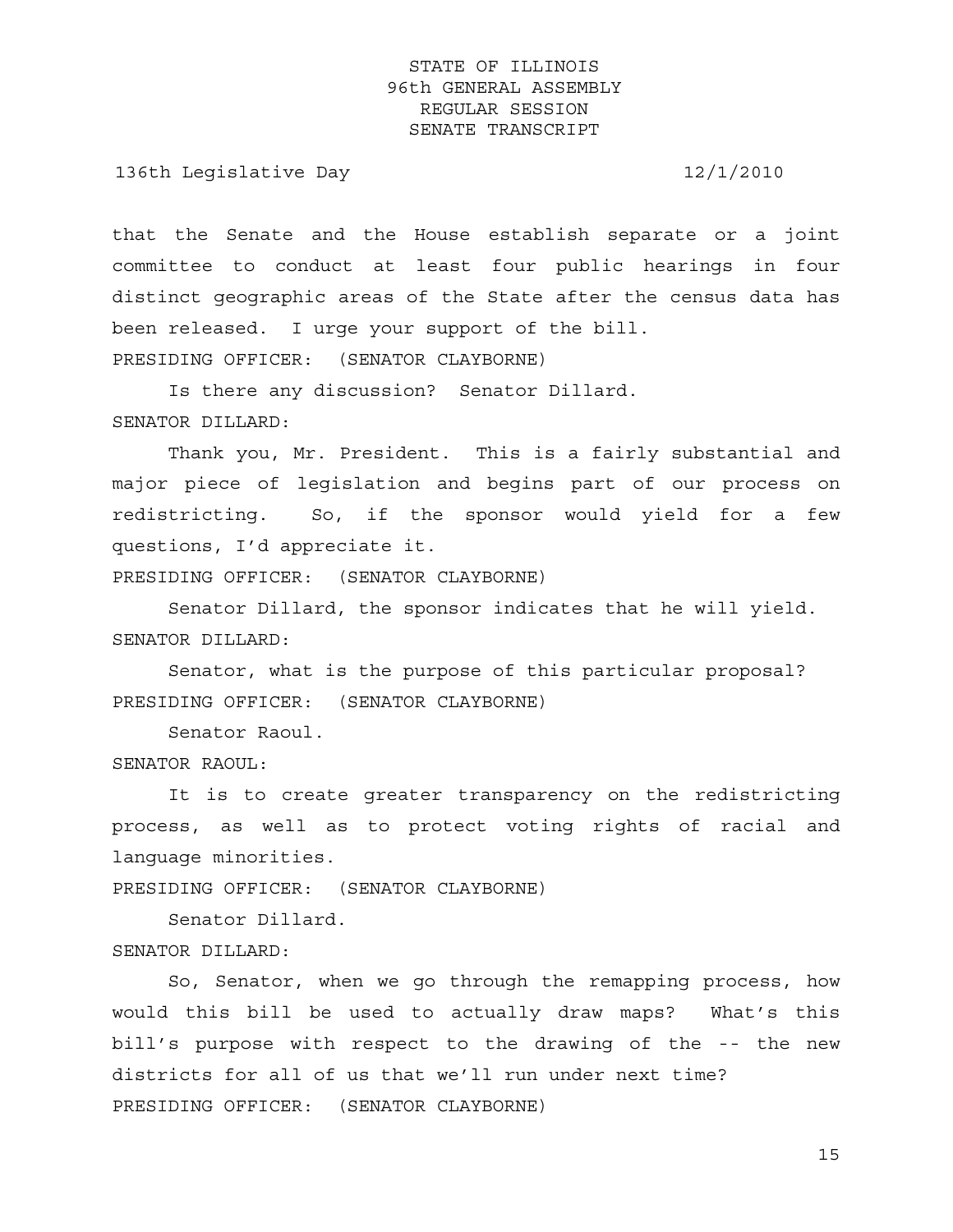136th Legislative Day 12/1/2010

Senator Raoul.

SENATOR RAOUL:

 The purpose is to have public hearings and to make sure that the specified districts -- the criteria that are put into the Illinois Voting Rights Act are observed during the redistricting process in a manner consistent with the United State {sic} Constitution, federal law and traditional redistricting principles, as well as the Illinois Constitution. PRESIDING OFFICER: (SENATOR CLAYBORNE)

Senator Dillard.

SENATOR DILLARD:

 Is there any other reason that this proposal would be needed?

PRESIDING OFFICER: (SENATOR CLAYBORNE)

Senator Raoul.

SENATOR RAOUL:

 This -- this proposal is consistent with the U.S. Supreme Court's opinion in -- in the Bartlett case, where the specific districts that are mentioned -- the specific districts that are mentioned - crossover, coalition districts and influence districts - are defined in the -- in -- in Kennedy's opinion. PRESIDING OFFICER: (SENATOR CLAYBORNE)

 Senator Dillard. SENATOR DILLARD:

 Would it be fair to say that people would be placed into districts based upon their race or perhaps a language that they speak?

PRESIDING OFFICER: (SENATOR CLAYBORNE)

Senator Raoul.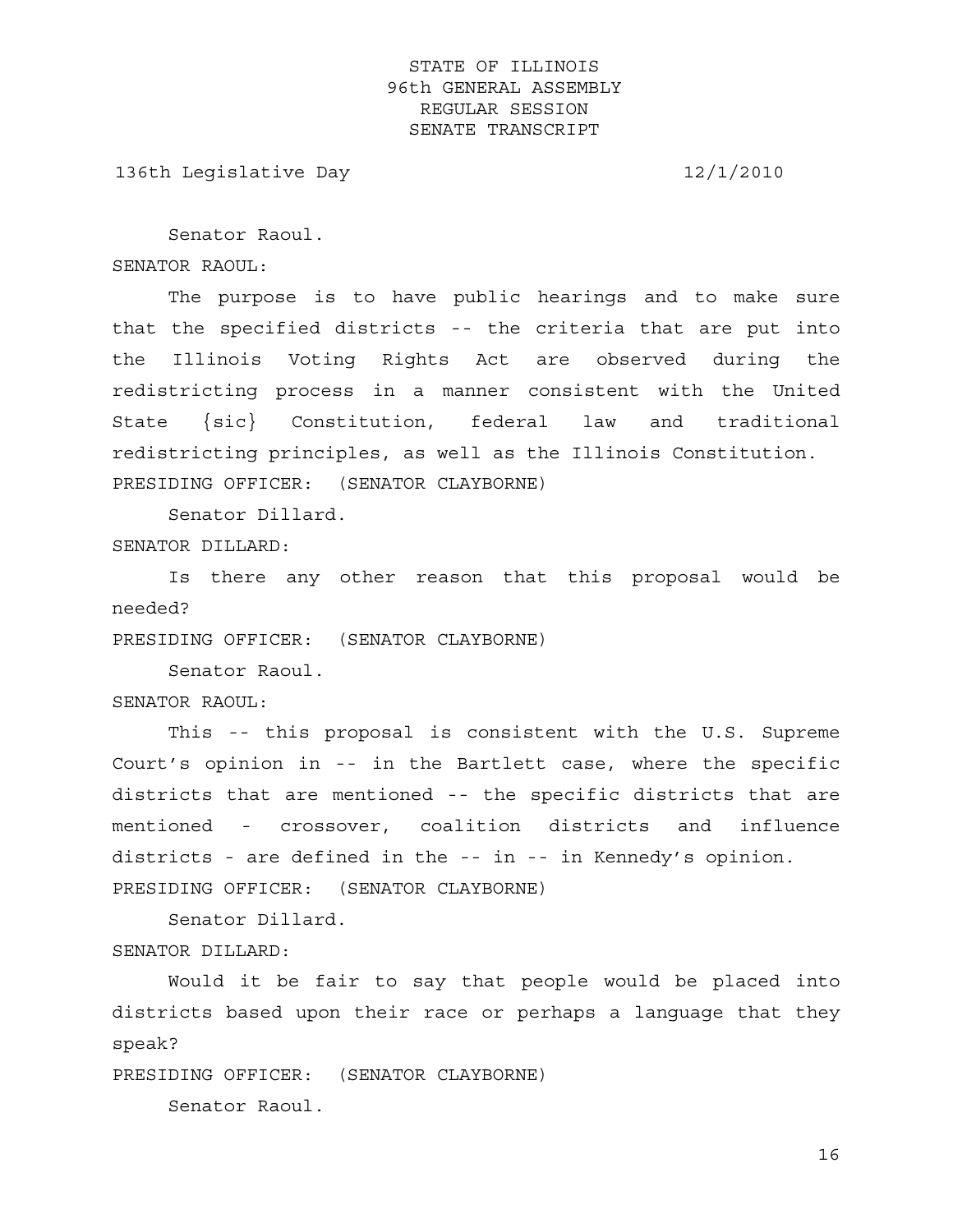136th Legislative Day 12/1/2010

SENATOR RAOUL:

 No. This -- this, again, is consistent with Justice Kennedy's opinion and it -- it adds criteria consistent with the United States Constitution, federal law and other -- and the Illinois Constitution.

PRESIDING OFFICER: (SENATOR CLAYBORNE)

Senator Dillard.

SENATOR DILLARD:

 Knowing how you feel about - as do I - diversity, is this bill designed to increase the number of minorities that serve in the Illinois General Assembly?

PRESIDING OFFICER: (SENATOR CLAYBORNE)

Senator Raoul.

SENATOR RAOUL:

 No. This bill is designed to protect voting rights. PRESIDING OFFICER: (SENATOR CLAYBORNE)

Senator Dillard.

SENATOR DILLARD:

 I guess one last question. I mean, Senator, do you believe, you know, at the current time that the number of minorities that are represented in the General Assembly is a smaller percentage than the minority population at large in Illinois?

PRESIDING OFFICER: (SENATOR CLAYBORNE)

Senator Raoul.

SENATOR RAOUL:

I don't know.

PRESIDING OFFICER: (SENATOR CLAYBORNE)

Senator Murphy.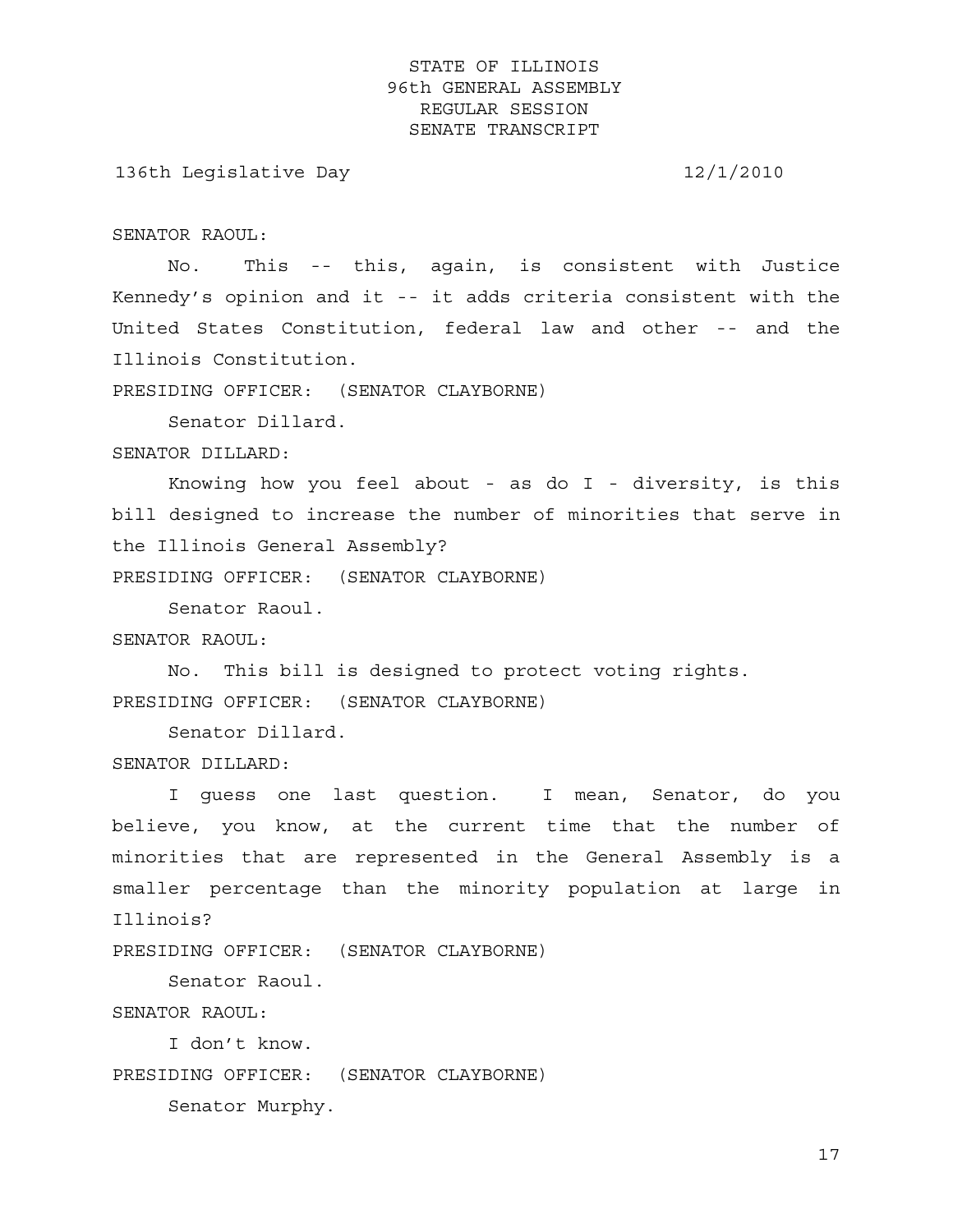136th Legislative Day 12/1/2010

#### SENATOR MURPHY:

 Question of the sponsor, Mr. President. PRESIDING OFFICER: (SENATOR CLAYBORNE)

 Sponsor indicates he will yield, Senator Murphy. SENATOR MURPHY:

 Thank you. You know, like the sponsor, I wasn't around the last time we did this and I think many of us weren't, so I think it's a good educational opportunity for a lot of us to go through the -- the Voting Rights Act component of this. I suspect later there will maybe be a little more heated discussion about the transparency side of this bill, but, you know, there was a lot of support for an agreement on your Voting Rights Act language in this bill and I commend you for that. But I want to -- I want to -- I want to understand - and, you know, we -- we lawyers can kind of show off to the non-lawyers what we learned in law school - about sort of the hierarchy of -- of law and legal precedence for various authorities. And we start with the U.S. Constitution. Then we have federal statutes. Then after that, we have the State Constitution, and then we have State statutes. And with this, I know, you know, there's a lot of reference in here -- specific reference in here to influence districts, coalition districts, crossover districts. Does this bill then put those districts sort of next in the legal hierarchy line, as -- as you understand it? PRESIDING OFFICER: (SENATOR CLAYBORNE)

Senator Raoul.

### SENATOR RAOUL:

 No, because the legislation expressly states in Section 5- 5(a) and 5-5(d) that the -- that the requirement to create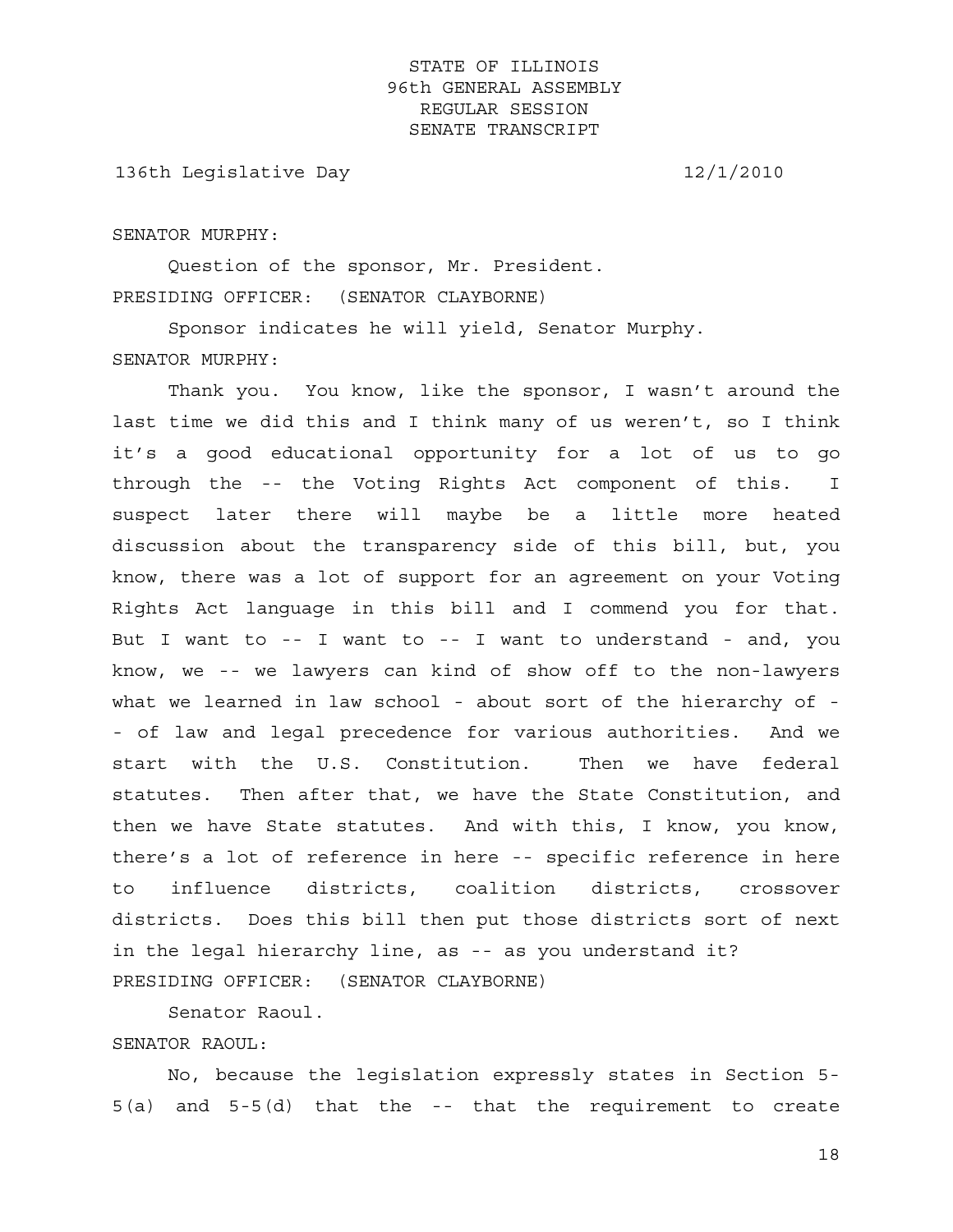136th Legislative Day 12/1/2010

crossover, coalition or influence district is subordinate to any requirement imposed by the United States Constitution, federal laws regarding redistricting, and the Illinois Constitution. That is a statutory mandate and we understand that a State statute is subordinate to a requirement in either the U.S. or Illinois Constitution and it's also subordinate to any federal statute. This legislation mandates that drawing of these districts -- mandates the drawing of these districts, but only after the mapmaker has complied with these other redistricting mandates.

PRESIDING OFFICER: (SENATOR CLAYBORNE)

Senator Murphy.

### SENATOR MURPHY:

 And -- and that was my understanding too: Those -- those - - those legal authorities come first, then our bill. There are other things that are considered. Political boundaries are considered in map drawing. And there are other things below those legal authorities we cited before. And I guess what I'm trying to figure out is, in -- in sort of mapping out this hierarchy of things that are considered, after we go through the federal Constitution, federal statute, Illinois Constitution and we get to the Illinois statute, after that you have other means with which to draw a map. Political boundaries, for example. Will this statute put the coalition districts, the influence districts and the crossover districts in line ahead of, say, political boundaries in the mapmaking process by statute? PRESIDING OFFICER: (SENATOR CLAYBORNE)

 Senator Raoul. SENATOR RAOUL: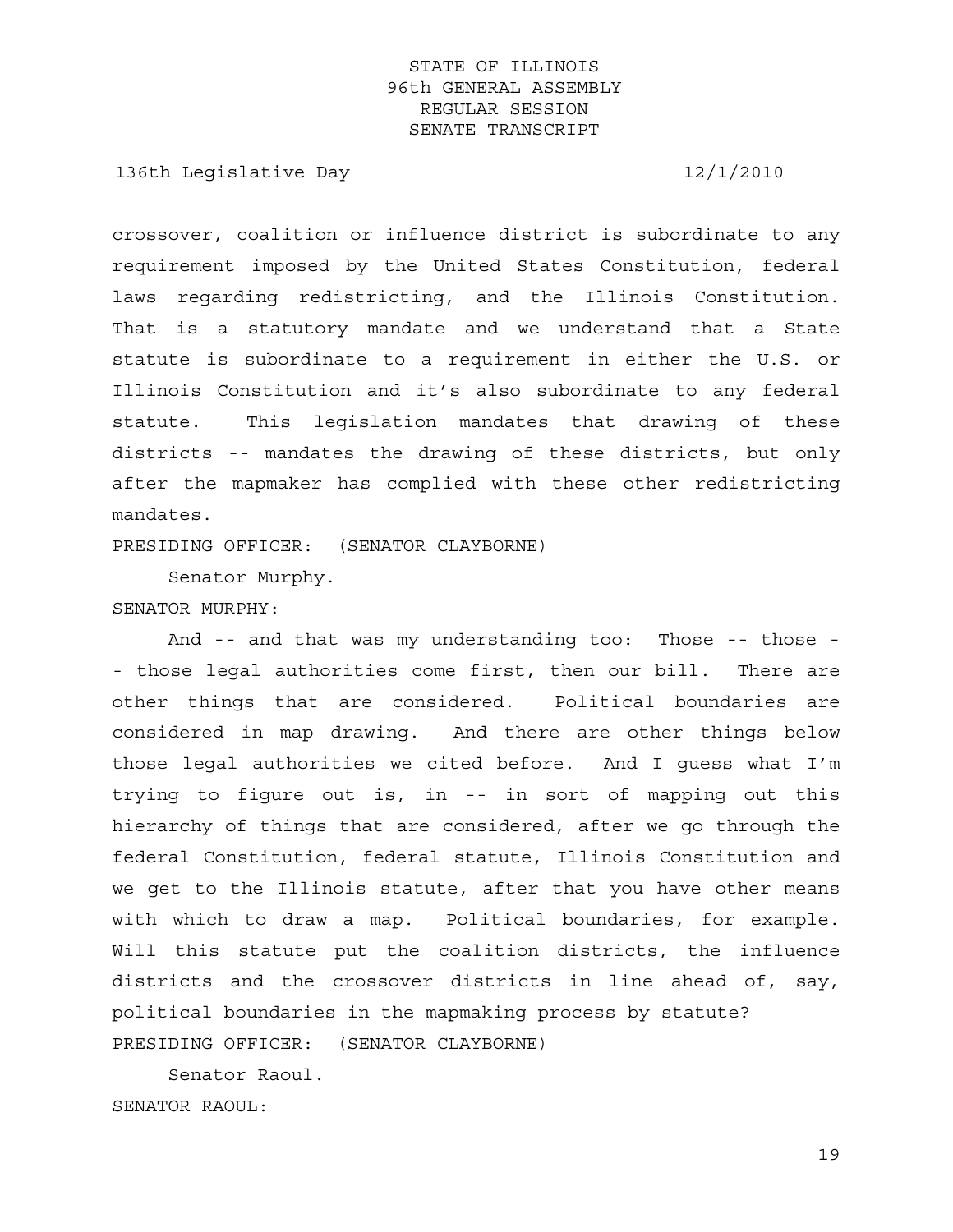136th Legislative Day 12/1/2010

You know, I -- I -- I stick to my prior statement. This comes right after compliance with the United States Constitution, federal laws -- regarding redistricting, and the Illinois Constitution.

PRESIDING OFFICER: (SENATOR CLAYBORNE)

Senator Murphy.

SENATOR MURPHY:

 One last question. Does this legislation provide for the use of crossover, coalition and influence districts in the place of majority-minority districts?

PRESIDING OFFICER: (SENATOR CLAYBORNE)

Senator Raoul.

SENATOR RAOUL:

 I stick to the previous statement. As you know, -- in federal law -- one of the federal laws is the federal Voting Rights Act, and this -- this -- the Illinois Voting Rights Act is subordinate to -- to the federal Voting Rights Act. PRESIDING OFFICER: (SENATOR CLAYBORNE)

Senator Murphy.

### SENATOR MURPHY:

 Understanding that hierarchy that we went through, can - under your bill, can you split up a majority-minority district and create three influence districts?

PRESIDING OFFICER: (SENATOR CLAYBORNE)

Senator Raoul.

### SENATOR RAOUL:

 That's a hypothetical, and you need to understand what the -- you would need to understand what -- the requirements of the Section 2 of the federal Voting Rights Act. As stated before,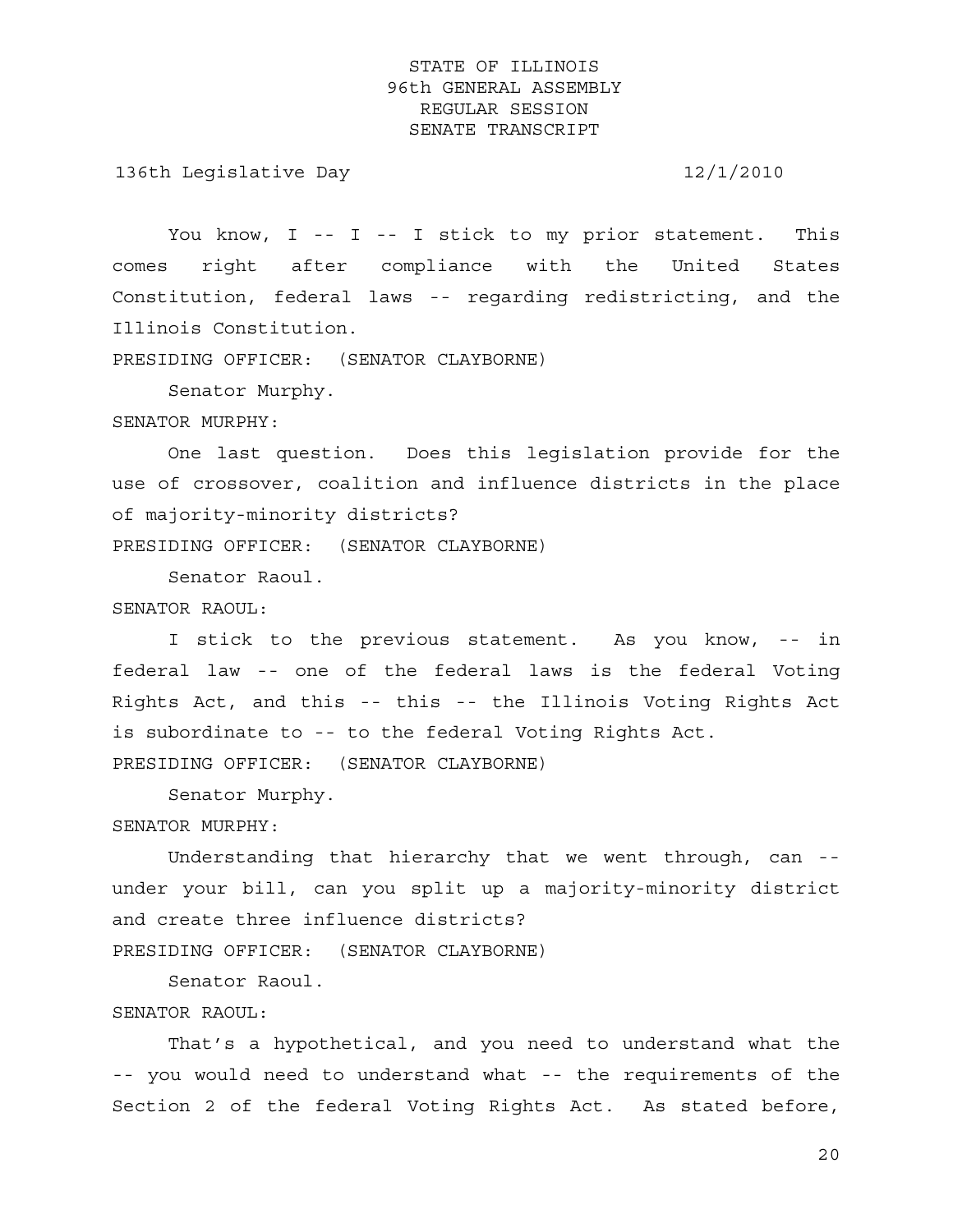136th Legislative Day 12/1/2010

this -- this bill stands subordinate to the federal Voting Rights Act.

PRESIDING OFFICER: (SENATOR CLAYBORNE)

Senator Murphy.

SENATOR MURPHY:

 Well, hypothetically, could you take what is currently a sixty-percent majority African-American district and divide that into three influence districts, where that formerly majorityminority population is split into three influence -- new influence districts within, say, the City of Chicago? Is that - - is that possible or permissible under the language in your bill as it relates to the federal Voting Rights Act? PRESIDING OFFICER: (SENATOR CLAYBORNE)

Senator Raoul.

SENATOR RAOUL:

 You're talking about a hypothetical and you would need to understand what the Voting Rights Act would require in that specific hypothetical. This bill stands subordinate to the federal Voting Rights Act. And that's the intent of this bill. PRESIDING OFFICER: (SENATOR CLAYBORNE)

 Senator Dale Righter, for what purpose do you seek recognition?

SENATOR RIGHTER:

 Thank you, Mr. President. I wonder if the sponsor might yield, please.

PRESIDING OFFICER: (SENATOR CLAYBORNE)

 Sponsor indicates he will yield, Senator Righter. SENATOR RIGHTER:

Thank you, Mr. President. And thank you for your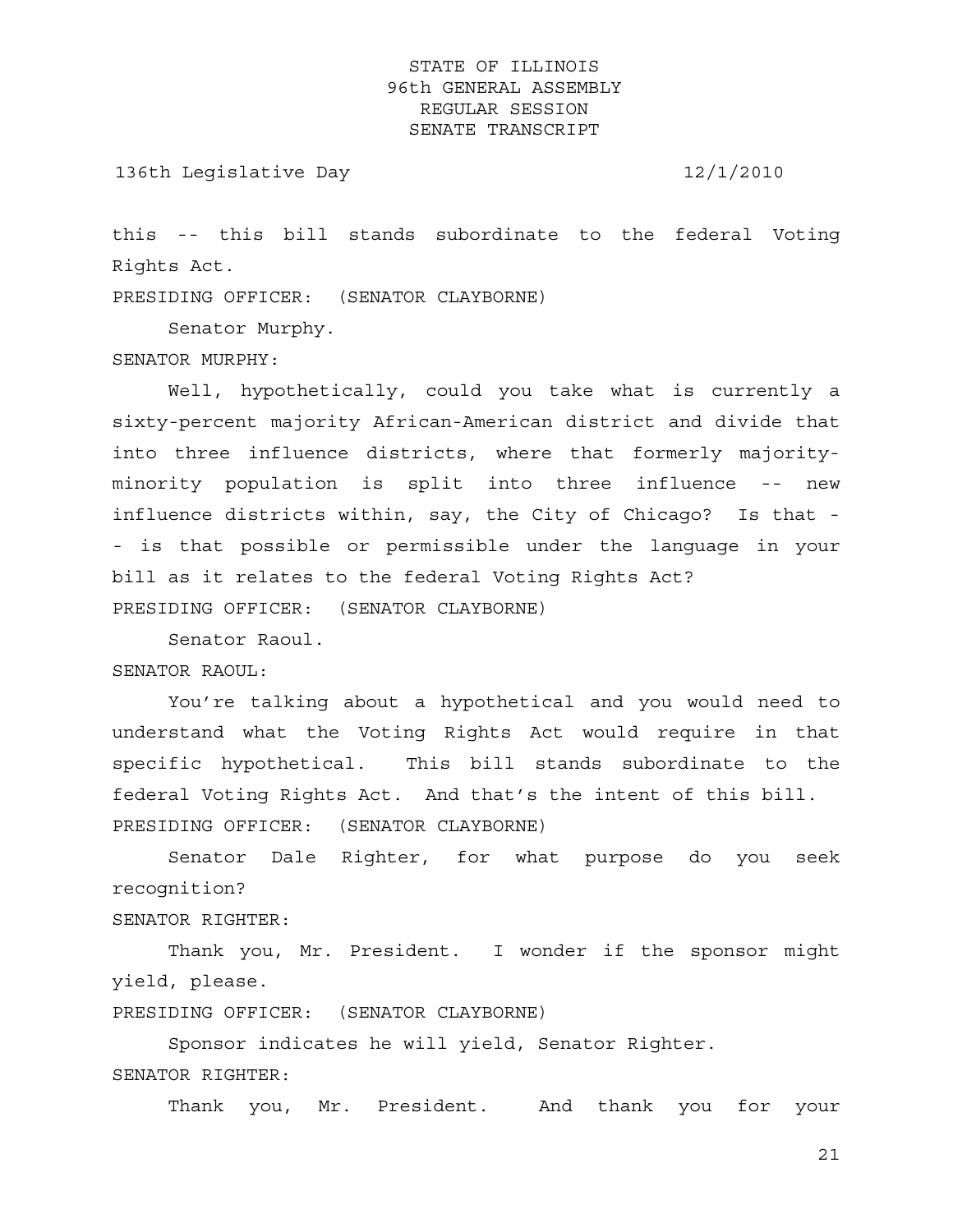136th Legislative Day 12/1/2010

indulgence. Senator Raoul, we had a spirited discussion last night in committee and I'm glad this one is a little more sedate and a little more scholarly, at least on the front end. When we start this process -- we started this process some time ago under your leadership as Chairman of this Redistricting Committee. We started using terms like influence districts and crossover districts and coalition districts and a hundred others, and there are not that many people who understand exactly what those terms mean. And I think it is -- it will benefit the entire Body and this entire process for Members of - - of this Chamber to have a better understanding of what those terms and some others mean. So, along those lines, I guess I want to do a -- a brief tutorial, a brief redistricting 101, if you would. And let's talk about what those terms mean. And I want to start with the -- what is called an influence district. And those are the words that are used in your bill, I believe influence, crossover and coalition. Those are in the bill. So I want to stick to the bill. A -- an influence district - tell me, when you use the word "influence district" in the bill, what that means.

PRESIDING OFFICER: (SENATOR CLAYBORNE)

Senator Raoul.

SENATOR RAOUL:

 The -- the phrase "influence district" means a district where a racial minority or language minority can influence the outcome of an election even if its preferred candidate cannot be elected.

PRESIDING OFFICER: (SENATOR CLAYBORNE)

Senator Righter.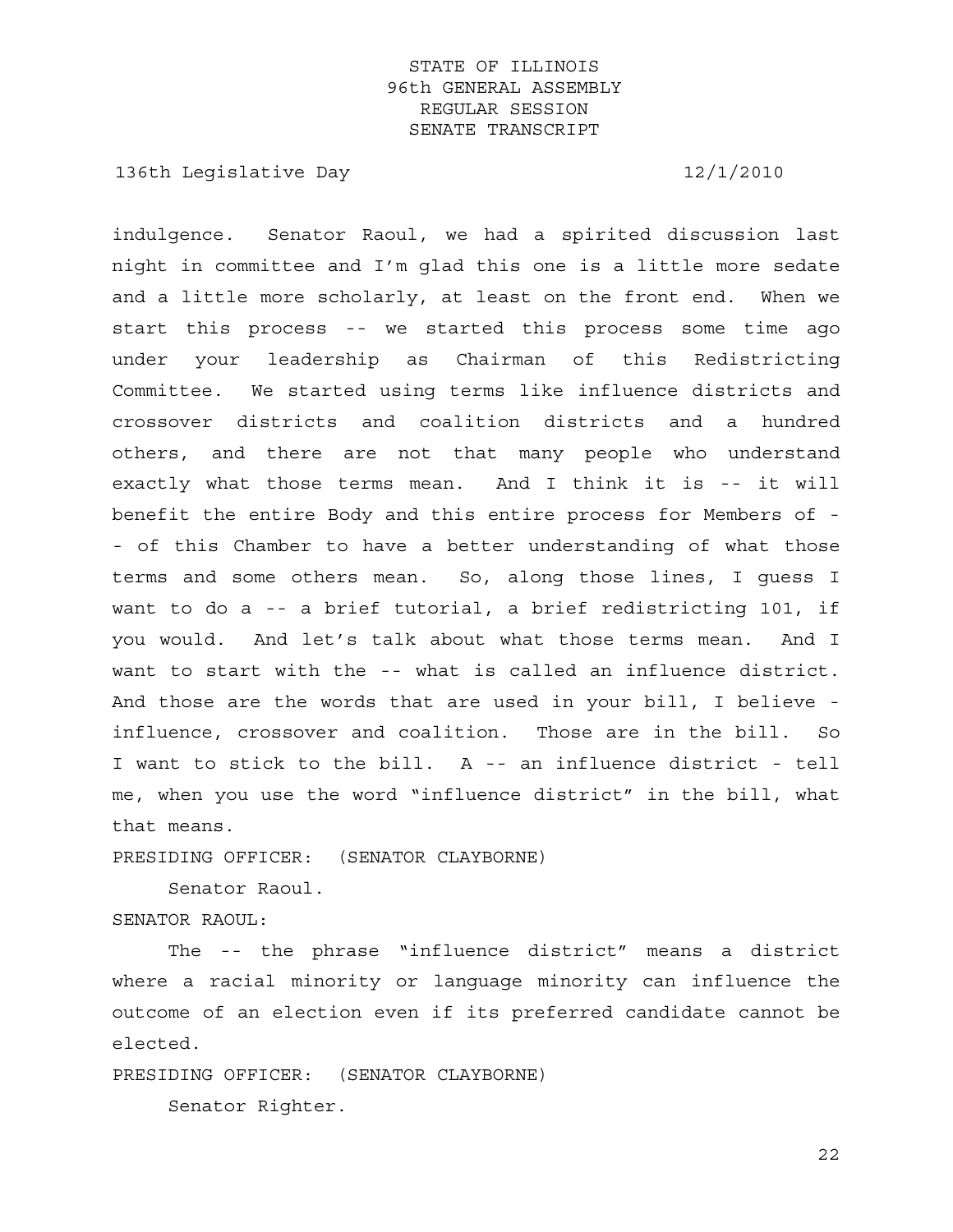136th Legislative Day 12/1/2010

SENATOR RIGHTER:

 Thank you. Is -- when -- when deciding whether or not a district is, or could be, an influence district, is it the preferred method to use primary election results or general election results?

PRESIDING OFFICER: (SENATOR CLAYBORNE)

Senator Raoul.

#### SENATOR RAOUL:

 That's a hypothetical. That depends upon the circumstances presented. The intent of this bill is to be subordinate to the federal Voting Rights Act, federal law, the U.S. Constitution, and the Illinois Constitution. And we would apply the federal Voting Rights -- Rights Act to analyze specific hypotheticals. PRESIDING OFFICER: (SENATOR CLAYBORNE)

 Senator Righter. SENATOR RIGHTER:

 And that -- I've heard that line before. That the -- the - - the question -- I mean, at some point, we're not going to be talking about process anymore. At some point, someone's going to be drawing a map, Senator. So, let's -- let's -- this question is aimed at that. All I'm asking is, is the base that you're going off of. I mean, you're going to -- you are proposing to put in Illinois law language about influence districts, and I am asking you how influence districts will be determined - using general election or primary election results. Can you tell me what that is? PRESIDING OFFICER: (SENATOR CLAYBORNE)

 Senator Raoul. SENATOR RAOUL: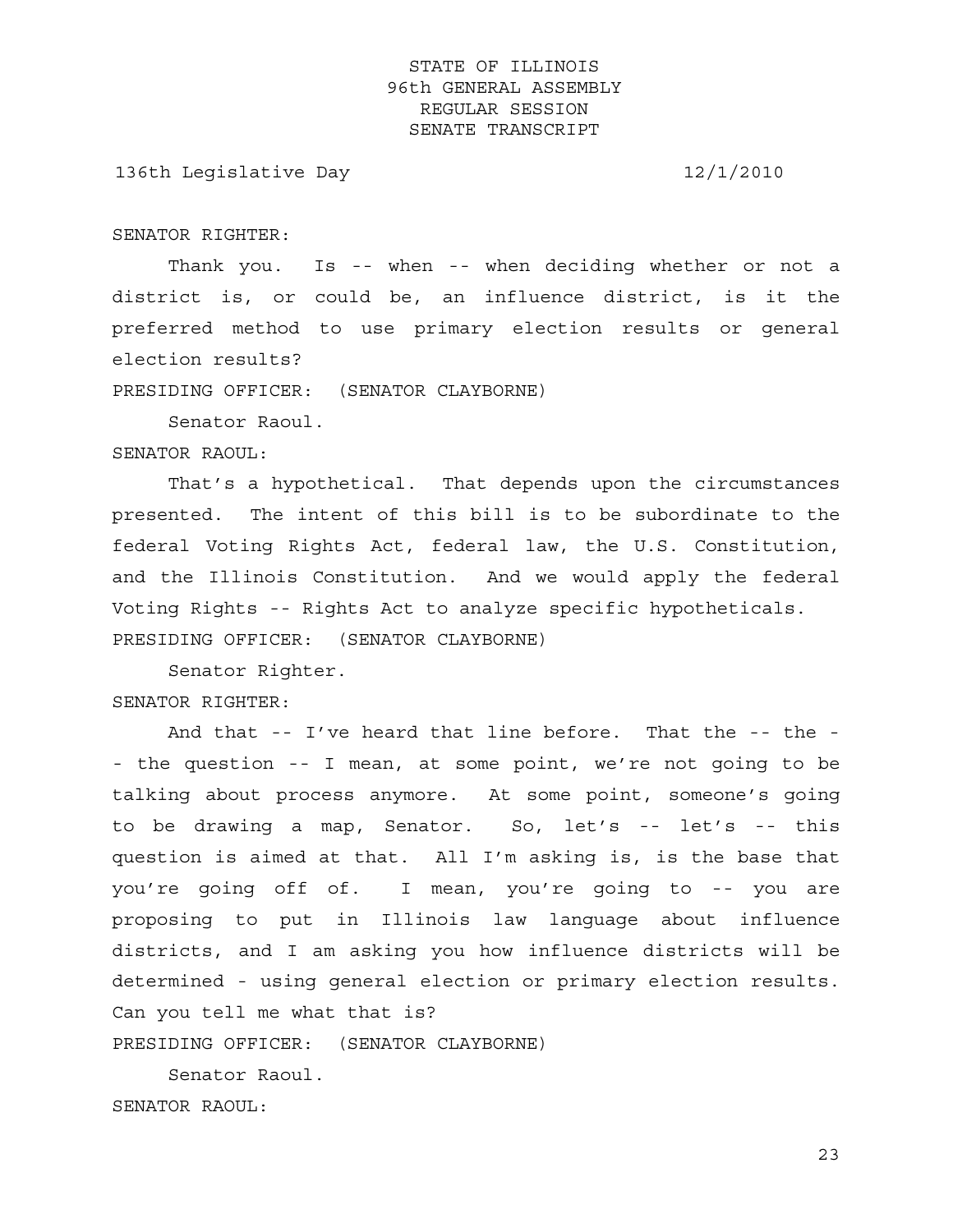136th Legislative Day 12/1/2010

 I -- I believe we would need census numbers before we could determine anything. This -- this language with regards to influence districts is taken directly out of the Bartlett decision. And so we -- we get our guidance in crafting this Illinois Voting Rights Act from the United States Supreme Court. PRESIDING OFFICER: (SENATOR CLAYBORNE)

Senator Righter.

### SENATOR RIGHTER:

 Thank you. Senator, if -- if a -- if an influence district -- if -- if someone draws an influence district and the minority candidate is not elected, but a Democrat candidate is elected, would -- would you have considered that influence district to have performed, or to have done its job?

PRESIDING OFFICER: (SENATOR CLAYBORNE)

 Senator Raoul. SENATOR RAOUL:

 I -- I'm sorry, I don't understand the question. PRESIDING OFFICER: (SENATOR CLAYBORNE)

Senator Righter.

### SENATOR RIGHTER:

 Influence districts like crossover and coalition districts are being drawn for a reason. In other words, there's a goal, I'm assuming, that's being sought by the drawing of those districts. And what I'm asking, in your mind, as you want to put this language in Illinois law, is that goal effectuated if a nonminority Democrat is elected in a district that's drawn as an influence district?

PRESIDING OFFICER: (SENATOR CLAYBORNE)

Senator Raoul.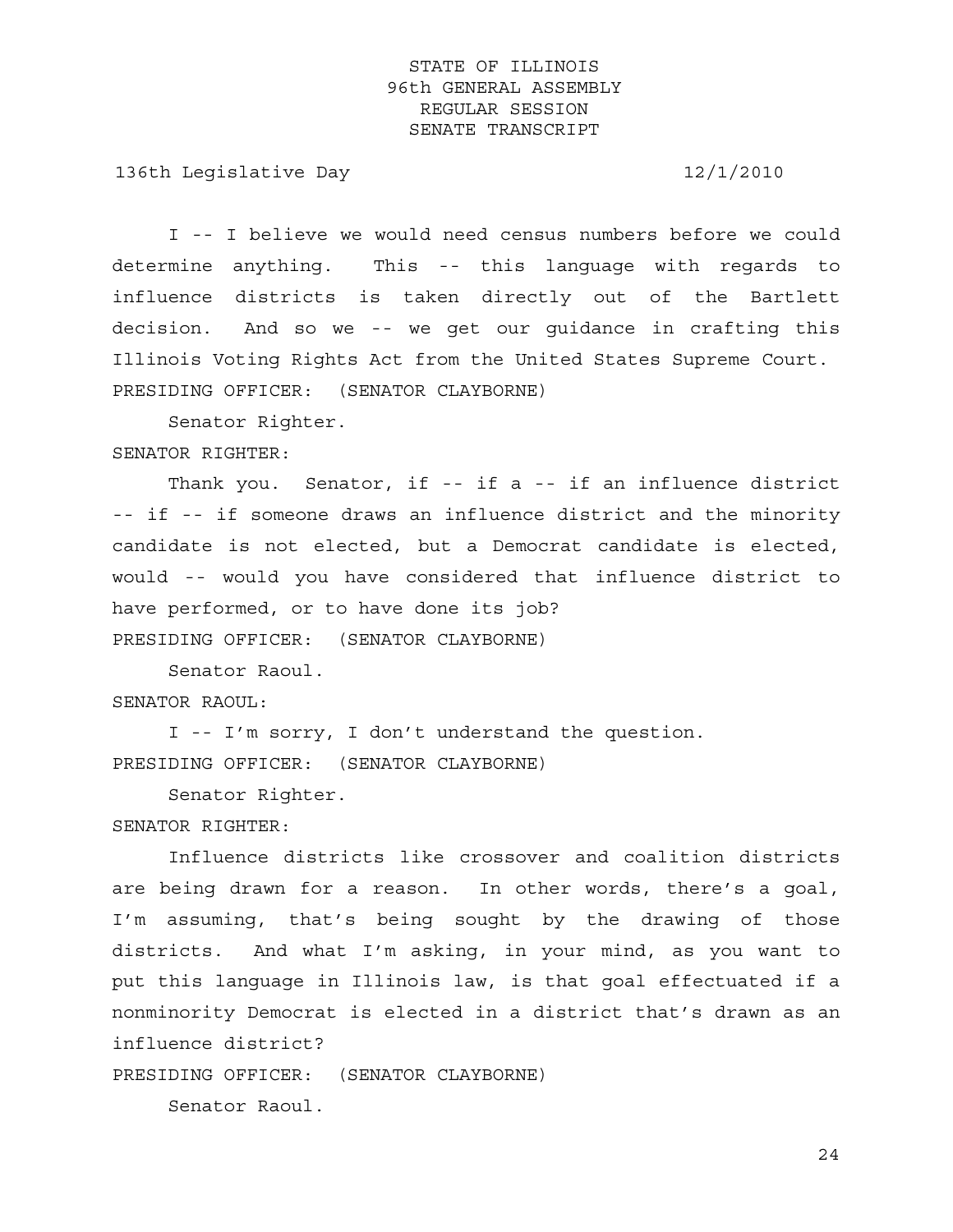136th Legislative Day 12/1/2010

SENATOR RAOUL:

 By -- by definition, an influence district is a district where a minority group may not be able to elect a candidate of its choice, but can influence the outcome. I -- I don't stand here before you prepared to say what the will of the voters in - - in specific areas are -- is, rather.

PRESIDING OFFICER: (SENATOR CLAYBORNE)

Senator Righter.

SENATOR RIGHTER:

 Thank you, Mr. President. Let's move on to the next term that we've been using. What's a "crossover district"? PRESIDING OFFICER: (SENATOR CLAYBORNE)

Senator Raoul.

SENATOR RAOUL:

 The phrase "crossover district" means a district where a racial minority or language minority constitutes less than a majority of the voting-age population but where this minority, at least potentially, is large enough to elect the candidate of its choice with help from voters who are members of the majority and who cross over to support the minority's preferred candidate.

PRESIDING OFFICER: (SENATOR CLAYBORNE)

 Senator Righter. SENATOR RIGHTER:

 Senator, when I talk to someone about this issue who doesn't talk about it or teach it for a living, the -- every time the first -- the first question I get back is, "Okay, what's that number? What's the floor?" I mean, obviously, you stated the ceiling is less than a majority. What's the floor?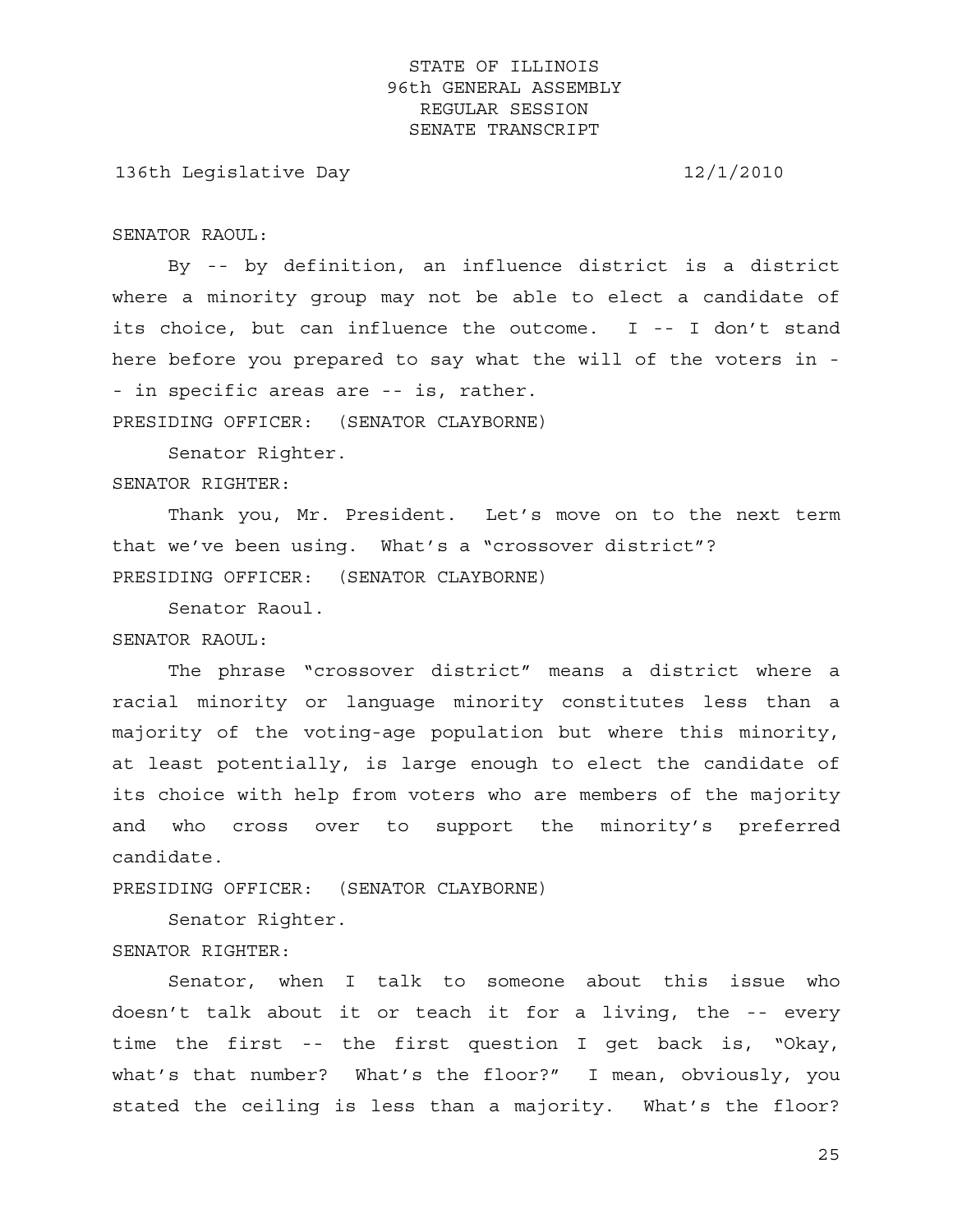136th Legislative Day 12/1/2010

What's the percentage have to at least be in order to qualify as a crossover district?

PRESIDING OFFICER: (SENATOR CLAYBORNE)

Senator Raoul.

SENATOR RAOUL:

 I can't state a specific floor. It depends upon the -- the -- the specific circumstances and I can't predict, going in the future, what the specific circumstances will be.

PRESIDING OFFICER: (SENATOR CLAYBORNE)

Senator Righter.

SENATOR RIGHTER:

 The -- if a crossover district or something that is intended to be a crossover district is drawn pursuant to your language, how many times does the minority-preferred candidate the minority candidate - have to win over the course of that district's existence in order for you -- would you to consider it to be a -- a legitimate crossover district? Every… PRESIDING OFFICER: (SENATOR CLAYBORNE)

Senator… I'm sorry.

SENATOR RIGHTER:

 I'm sorry. Every time? Half the time? PRESIDING OFFICER: (SENATOR CLAYBORNE)

Senator Righter.

SENATOR RIGHTER:

 I'm done. Thank you. PRESIDING OFFICER: (SENATOR CLAYBORNE)

Senator Raoul.

SENATOR RAOUL:

This -- this term -- all of these terms - crossover,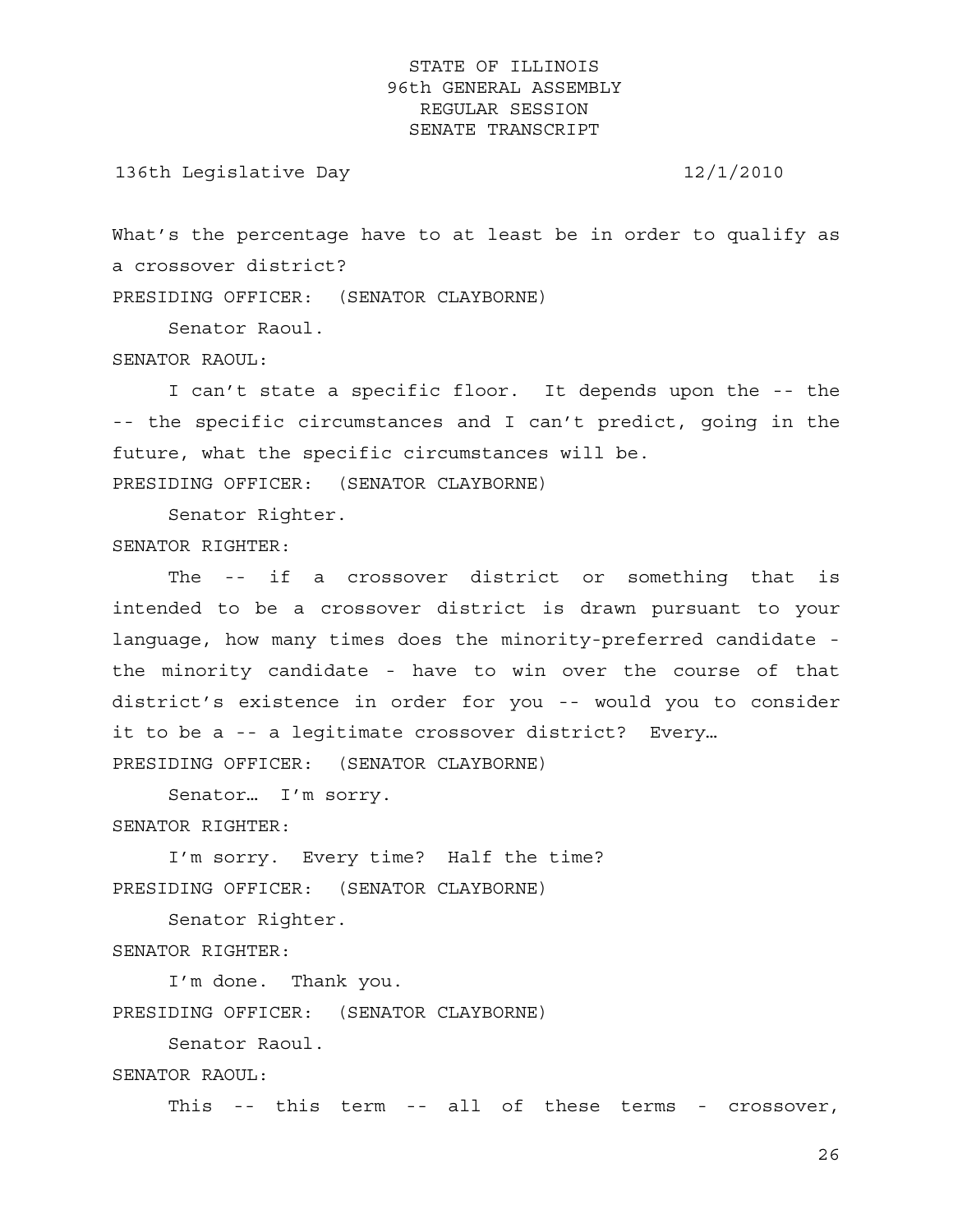136th Legislative Day 12/1/2010

coalition and influence districts - are taken directly from the United States Supreme Court in the Bartlett decision. I can't stand here before you and -- and -- and answer the question of how many times would -- would fit that definition. I'm -- I'm trying to be consistent with the -- with the United States Supreme Court's opinion in the Bartlett decision. PRESIDING OFFICER: (SENATOR CLAYBORNE)

Senator Righter.

SENATOR RIGHTER:

 …you. Thank you. Last question on -- on -- on these kinds of districts, Senator. Does every -- would you consider every district that has minorities in the district, language or racial, and elects a Democrat to be a crossover district? I mean, at what point is that kind of district not a crossover district - it's just a district that has language or racial minorities in it and happens to elect a Democrat? PRESIDING OFFICER: (SENATOR CLAYBORNE)

Senator Raoul.

SENATOR RAOUL:

 Again, I'm -- I'm being asked to speculate. What we're trying to do in the Illinois Voting Rights Act is to be consistent with the United States Constitution, the Supreme Court's opinion in the Bartlett decision, where we've -- gained our guidance in this case, federal law, and the Illinois Constitution.

PRESIDING OFFICER: (SENATOR CLAYBORNE)

 Senator Righter. SENATOR RIGHTER:

Thank you, Mr. President, and the end of my questioning is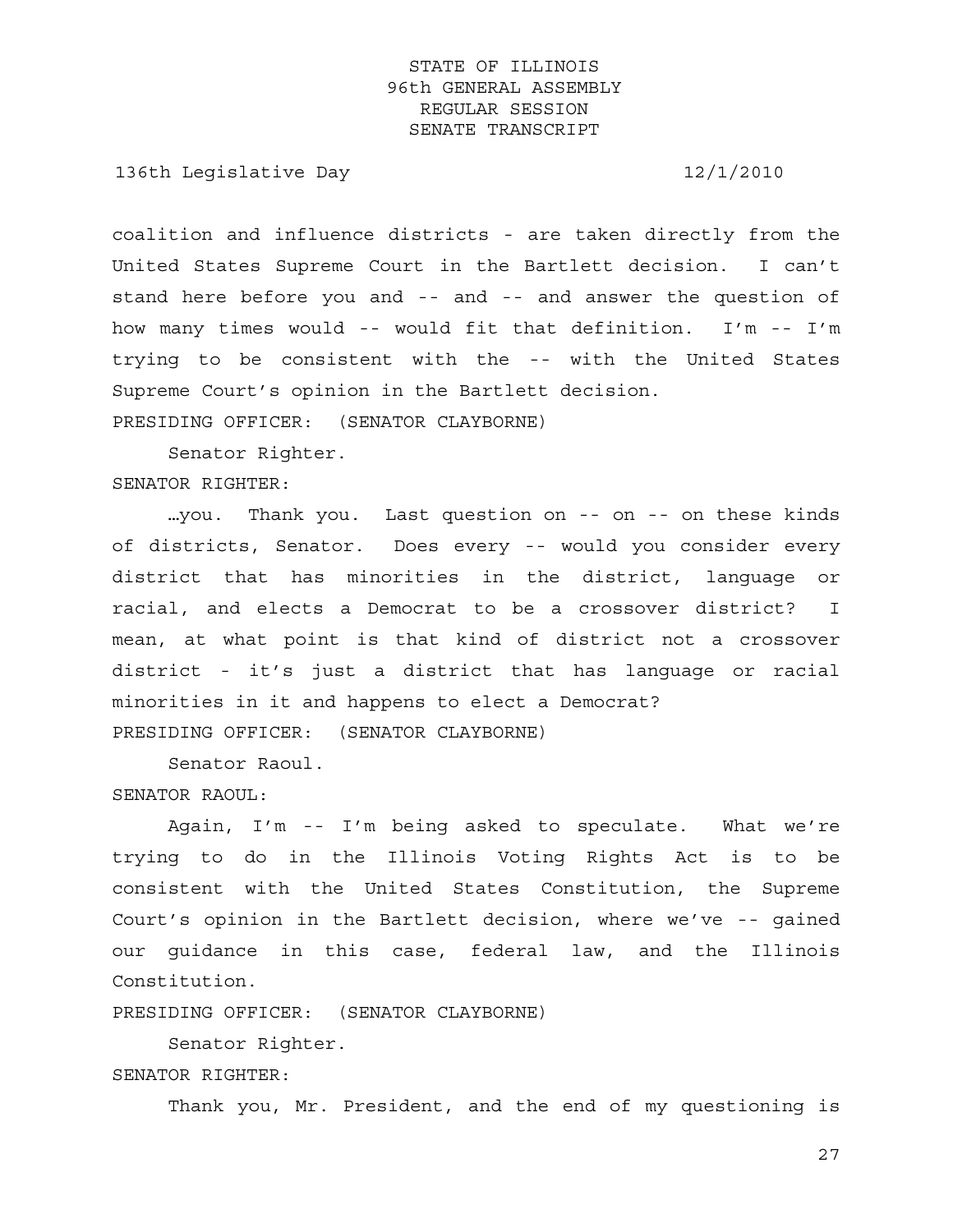136th Legislative Day 12/1/2010

in sight. So I appreciate very much your indulgence. Last phrase, Senator, is "coalition districts". Can you define that for me as you use it in this bill? PRESIDING OFFICER: (SENATOR CLAYBORNE)

Senator Raoul.

#### SENATOR RAOUL:

 The phrase "coalition district" means a district where more than one group of racial minorities or language minorities may form a collation to elect the candidate of the coalition's choice.

PRESIDING OFFICER: (SENATOR CLAYBORNE)

Senator Righter.

### SENATOR RIGHTER:

Thank you, Mr. President. Senator, is a -- what -- what is the barely sufficient number? In other words, a coalition district, I take it, means more than just a handful of -- and let's -- let's take -- let's take African-Americans and Latinos, if we can just use an example. Is  $-$ - what's  $-$ - what does the  $-$ what does the minimum mix need to be? In other words, is it ten? Is it twenty? Is it twenty thousand? How many need to be of -- of each of those, whether it's racial or language minorities, in order to constitute a coalition district? What's -- what is that? What do you have in mind as that number? PRESIDING OFFICER: (SENATOR CLAYBORNE)

Senator Raoul.

### SENATOR RAOUL:

 The question's asking me to be speculative. It depends upon the specific circumstances. The term "coalition district" is taken directly verbatim from the opinion in Bartlett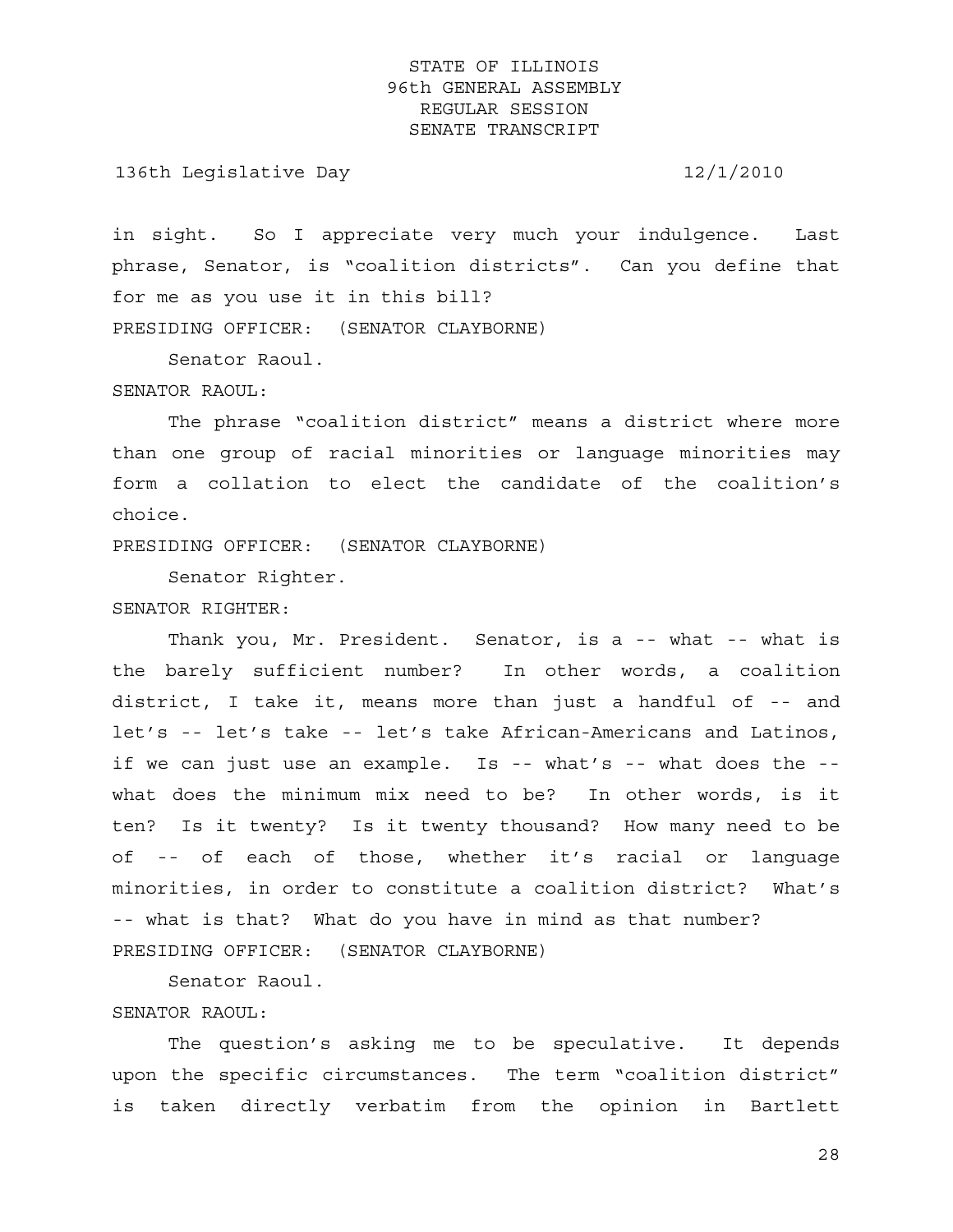136th Legislative Day 12/1/2010

decision, and we're trying to be consistent with the Supreme Court's definition, the United States Constitution, federal law, and the Illinois Constitution.

PRESIDING OFFICER: (SENATOR CLAYBORNE)

Senator Righter.

SENATOR RIGHTER:

 Senator Raoul, what are the -- in drawing a coalition district, what are the -- what are the parameters we need to abide by? And let me be more specific when I say that. Is that if you have - as a hypothetical - significant concentrations of African-American voters or Latino voters, I mean, what are the rules that -- that you believe that the mapmakers have to abide by to be in accordance with the Constitution and your language, were -- were it to become law, insofar as dividing those voters up? In other words, how -- how split can you make them in different districts and still abide by the Constitution? PRESIDING OFFICER: (SENATOR CLAYBORNE)

 We're getting loud in the back. Can we please hold our conversations down? Senator Raoul. SENATOR RAOUL:

 The guidance would come from the United States Supreme Court's decision in the Bartlett case and in other federal decisions applying -- applying that. And -- and it would have to be consistent with the United States Constitution, federal laws, and the Illinois Constitution.

PRESIDING OFFICER: (SENATOR CLAYBORNE)

 Senator Righter. SENATOR RIGHTER:

Thank you, Mr. President. Would -- would this language,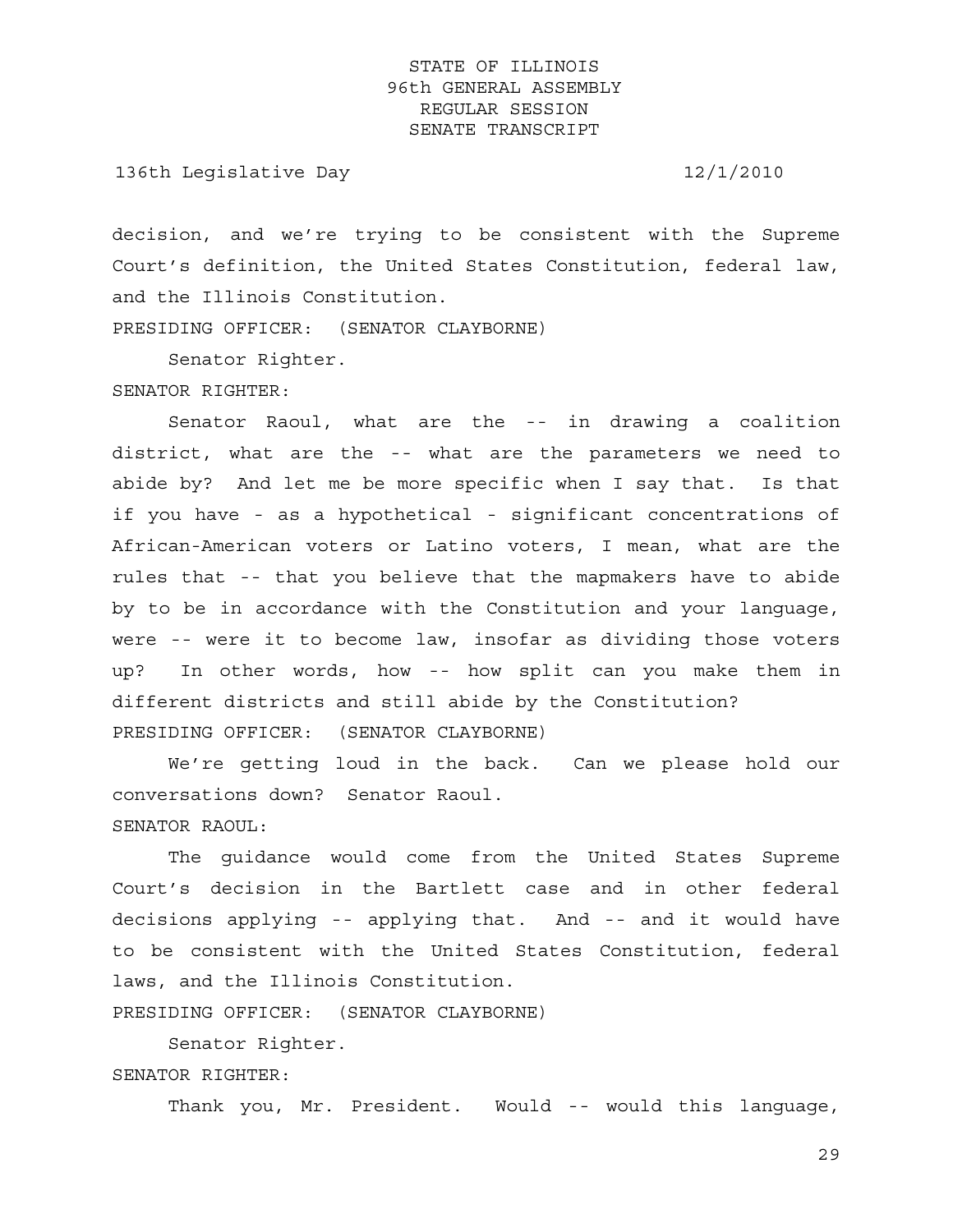136th Legislative Day 12/1/2010

Senator Raoul, allow the mapmaker to divide African-American and Latino populations from majority-minority districts into influence districts that are less compact but where there is a conflict between candidates of each of those races is avoided? In that specific scenario, would this language allow or mandate that?

PRESIDING OFFICER: (SENATOR CLAYBORNE)

Senator Raoul.

SENATOR RAOUL:

 That question states a specific scenario that does not give me all the circumstances. What -- what this Act would do is certainly comply with the federal Voting Rights Act, the United States Constitution, the Supreme Court decisions, and the Illinois Constitution, and other federal laws.

PRESIDING OFFICER: (SENATOR CLAYBORNE)

Senator Righter.

SENATOR RIGHTER:

 Senator Raoul, more generally now, do you believe that if this language becomes law that the effect of this, and it may be the intended effect - you may believe this is what needs to happen; that's -- and that's what I'm trying to define here - do you believe that this removes some or all of the discretion of the General Assembly to make decisions about where these lines should be drawn with regards to influence or coalition or crossover districts? In other words, is it -- is it your intention to at least to some extent tie the hands of the General Assembly by putting these specific mandates in law? PRESIDING OFFICER: (SENATOR CLAYBORNE)

Senator Raoul.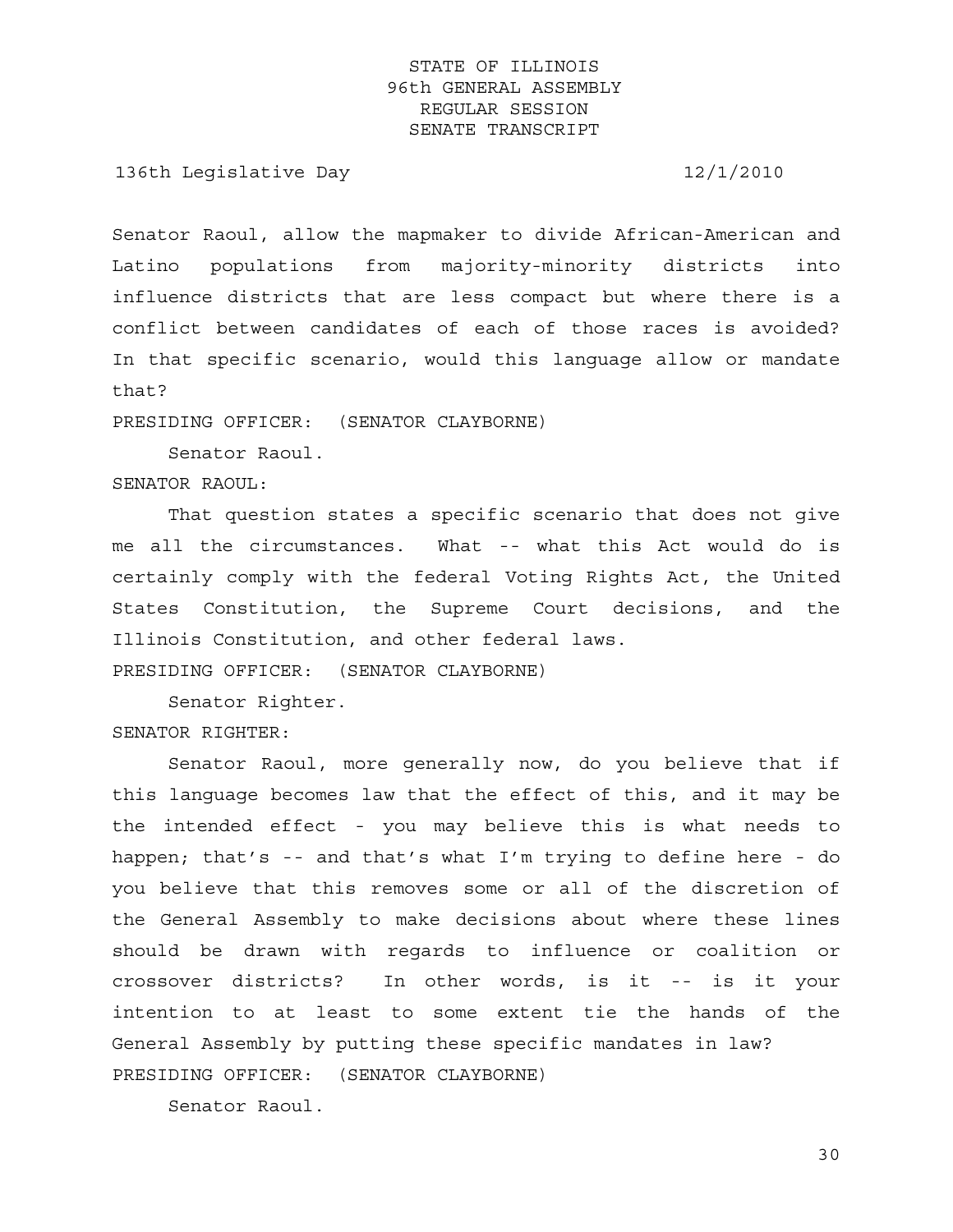136th Legislative Day 12/1/2010

SENATOR RAOUL:

 This is a statutory mandate and we understand a State statute is subordinate to a requirement in either the U.S. or Illinois Constitution and is also subordinate to any federal statute. This legislation mandates the drawing of these districts but only after the mapmaker has complied with these other redistricting mandates.

PRESIDING OFFICER: (SENATOR CLAYBORNE)

 Senator Righter. SENATOR RIGHTER:

 Thank you, Mr. President. Senator Raoul, before -- before sitting down and putting pen to paper - and I know that's not the way they do it - and making a decision about creating an influence or a crossover or a coalition district, does there need to be made a determination by that mapmaker that whatever racial or language minority groups that is -- are the focus of that -- the attention at that time, that they vote as a block? Does that determination need to be made first, that they vote as a block?

PRESIDING OFFICER: (SENATOR CLAYBORNE)

Senator Raoul.

SENATOR RAOUL:

 I'm utilizing the definition in the Bartlett decision. What the mapmakers would have to do is be consistent with the U.S. Constitution, the federal statutes according to the federal Voting Rights Act, the -- the federal court's interpretation in various cases of -- of the Voting Rights Act, and the Illinois Constitution. And this does -- this -- this bill does nothing to be inconsistent with that - falls subordinate to all of those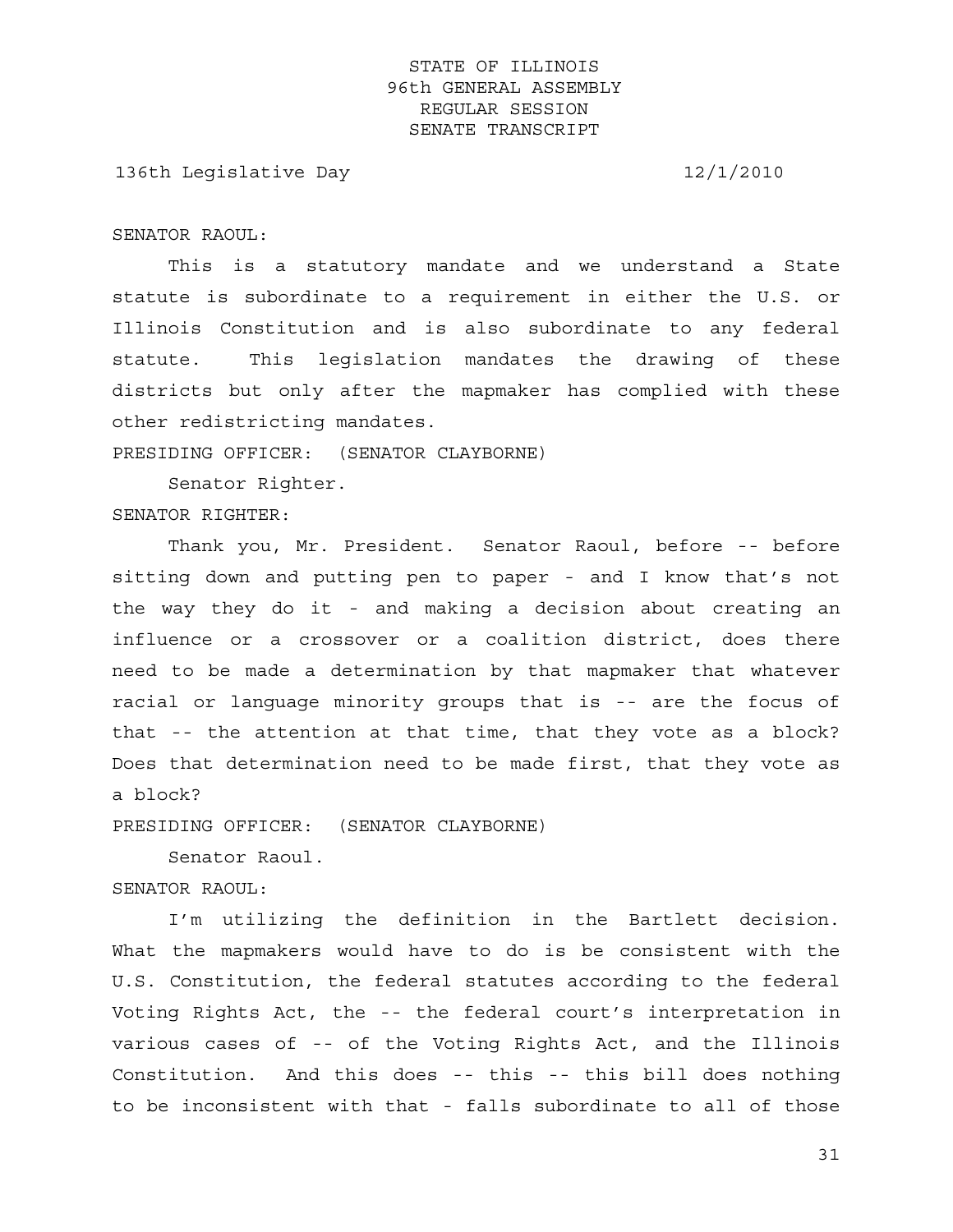136th Legislative Day 12/1/2010

things.

PRESIDING OFFICER: (SENATOR CLAYBORNE)

Dale Righter. Senator Righter.

SENATOR RIGHTER:

 Thank you, Mr. President. I want to ask you the same question, except rather than asking whether or not a determination needs to be made that they vote as a block, does a determination need to be made that they share similar interests other than, obviously, the language issue or of -- of -- of a specific race? Are there -- do -- do we need to -- would that mapmaker need to make a determination they share other interests?

PRESIDING OFFICER: (SENATOR CLAYBORNE)

Senator Raoul.

SENATOR RAOUL:

 I -- I almost need a recorder here. I stand by my previous answer. The -- the -- the mapmakers would have to make determinations consistent with how federal courts have -- have interpreted the federal Voting Rights Act, consistent with the U.S. Constitution, other federal laws, and the Illinois Constitution.

PRESIDING OFFICER: (SENATOR CLAYBORNE)

Senator Righter.

SENATOR RIGHTER:

 To the bill, if I might, Mr. President. I know you're relieved to hear that request. To the bill, if I might, Mr. President.

PRESIDING OFFICER: (SENATOR CLAYBORNE)

To the bill.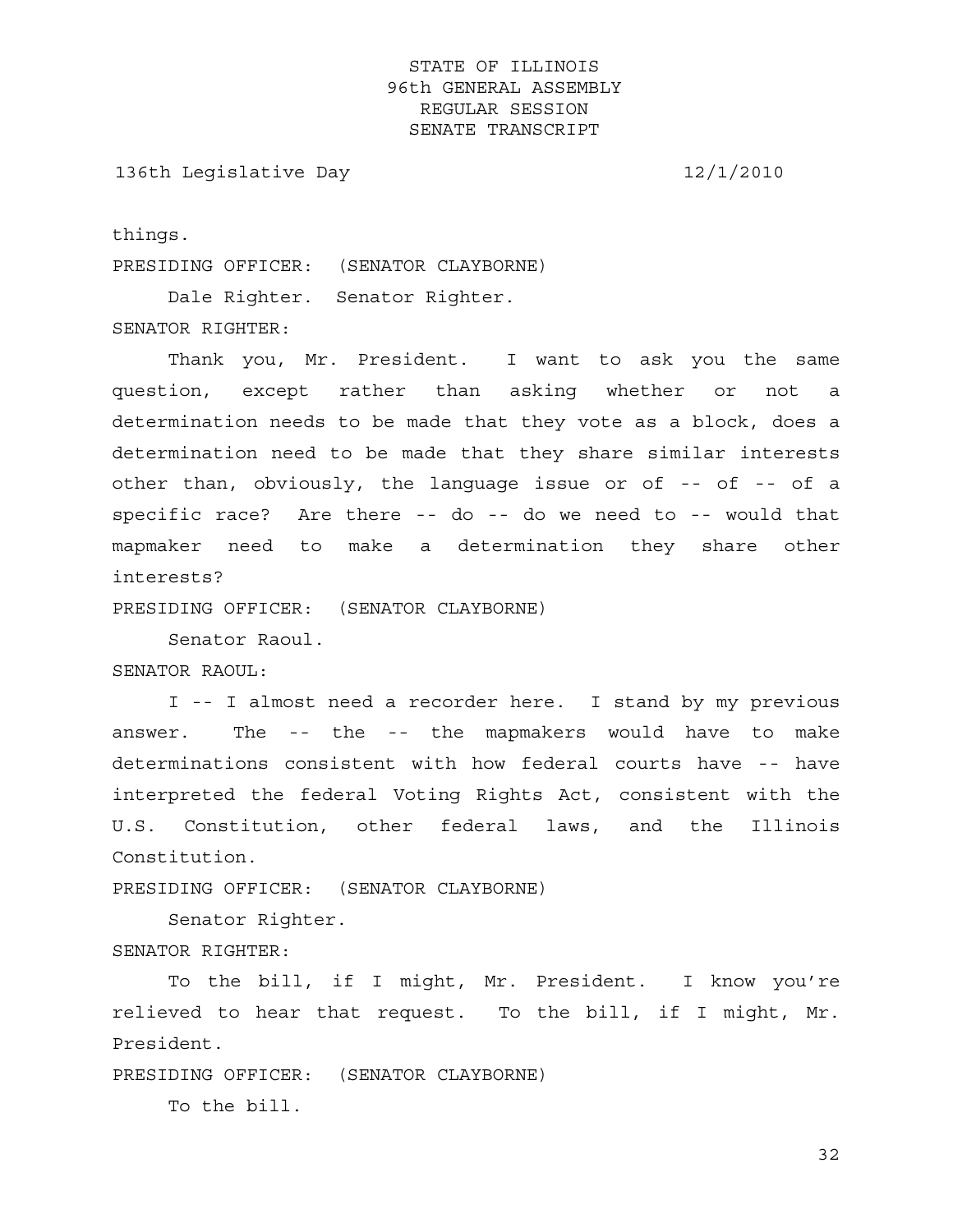136th Legislative Day 12/1/2010

SENATOR RIGHTER:

 Thank you. Thank you. Ladies and Gentlemen of the Senate, now that you're all relaxed in your chairs and some of you have probably dosed off, I…

PRESIDING OFFICER: (SENATOR CLAYBORNE)

 Sorry about that, Senator Righter. Can we please hold our conversations to a minimum? SENATOR RIGHTER:

 Thank you, Mr. President. First, my sincere thanks to - to Senator Raoul for his patience in answering these questions, for the deliberate process that he went through last night in answering many questions, and allowing amendments to this bill to be offered. I do appreciate that very much. If the process that - and this is an extraordinarily important process, and you know that as well as anyone, Mr. President - if the process of redistricting goes forward in as deliberate a fashion as what we've seen thus far, we'll all be well served with that. I rise in support of Senate Bill 3976. It's not a perfect bill. There are things that we would have liked to have seen very much different than what's in here and we'll continue to offer those up and -- and give the sponsor and others our opinions, but I plan on supporting Senate Bill 3976. Thank you for your indulgence, Mr. President.

PRESIDING OFFICER: (SENATOR CLAYBORNE)

 Thank you, Senator Righter. Senator Burzynski, for what purpose do you seek recognition? SENATOR BURZYNSKI:

 Thank you, Mr. President. Will the sponsor yield for a couple of questions?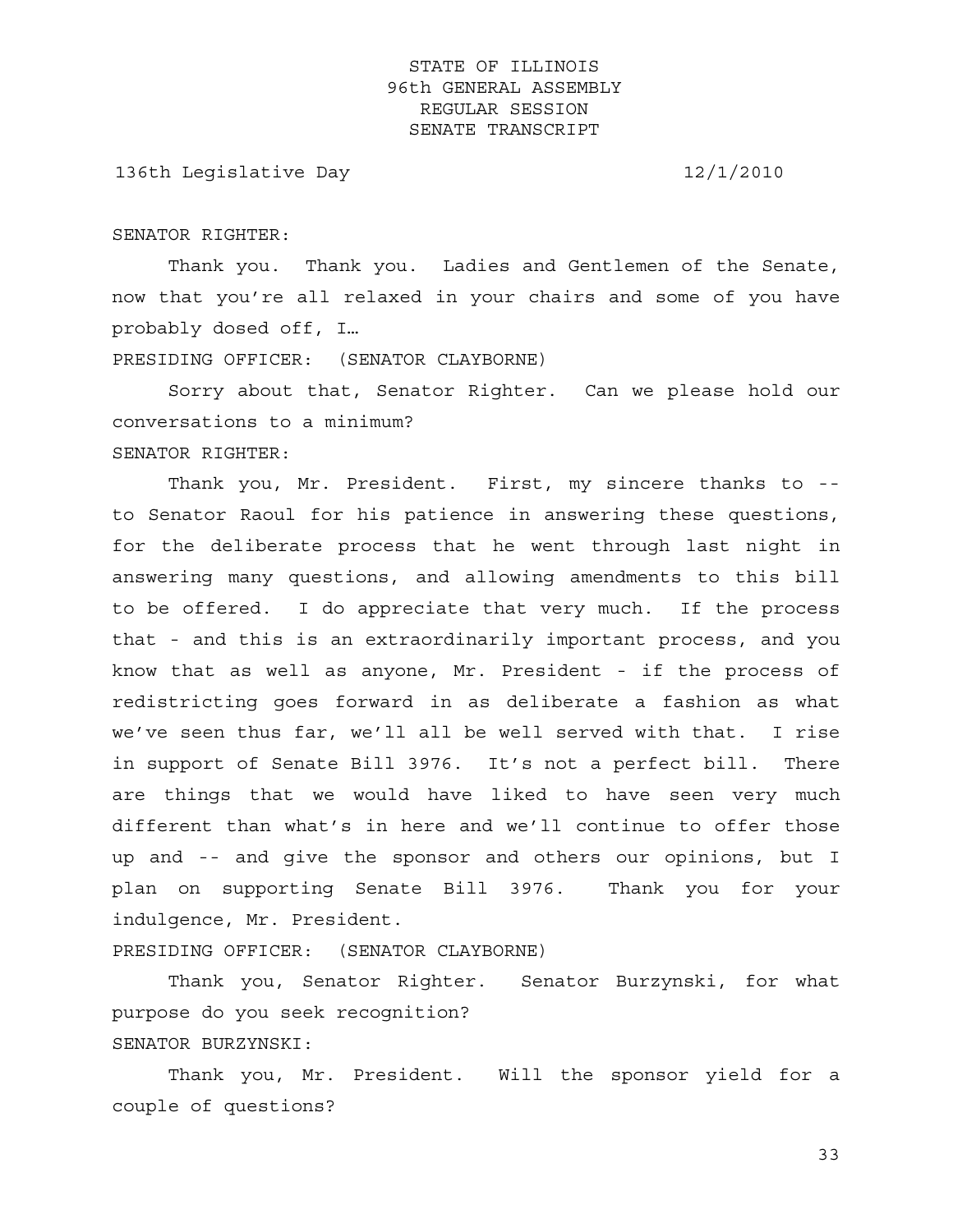136th Legislative Day 12/1/2010

PRESIDING OFFICER: (SENATOR CLAYBORNE)

 Sponsor indicates he will yield, Senator Burzynski. SENATOR BURZYNSKI:

 Thank you. Senator, first of all, thanks so much for the process that we've had so far up to date. I was actually able to attend a couple of the commission hearings that we had throughout the summer. Very informative. Very enlightening, as well as very long in some cases. But that's okay, because that's what we're here to do and here to talk about. This morning, just now, we've had a lot of discussion about the part of this bill that creates the Illinois Votings Right -- Voting Rights Act of 2011, but we've really not touched that much on the Redistricting Transparency and Public Participation Act. So I'm going to try and focus there. Just a couple of questions to -- to really try and -- and bring home some things here as well. Can you tell me exactly what you mean, just very succinctly, about Transparency and Public Participation Act? What exactly does that mean in this bill?

PRESIDING OFFICER: (SENATOR CLAYBORNE)

 Senator Raoul. SENATOR RAOUL:

 That -- that means that at -- at minimum four hearings will be held in four distinct parts of the State to allow for public input once the census data is released. PRESIDING OFFICER: (SENATOR CLAYBORNE)

Senator Burzynski.

SENATOR BURZYNSKI:

Thank you. And -- and I understand that that means a minimum of four hearings. Now, in this bill, though, as I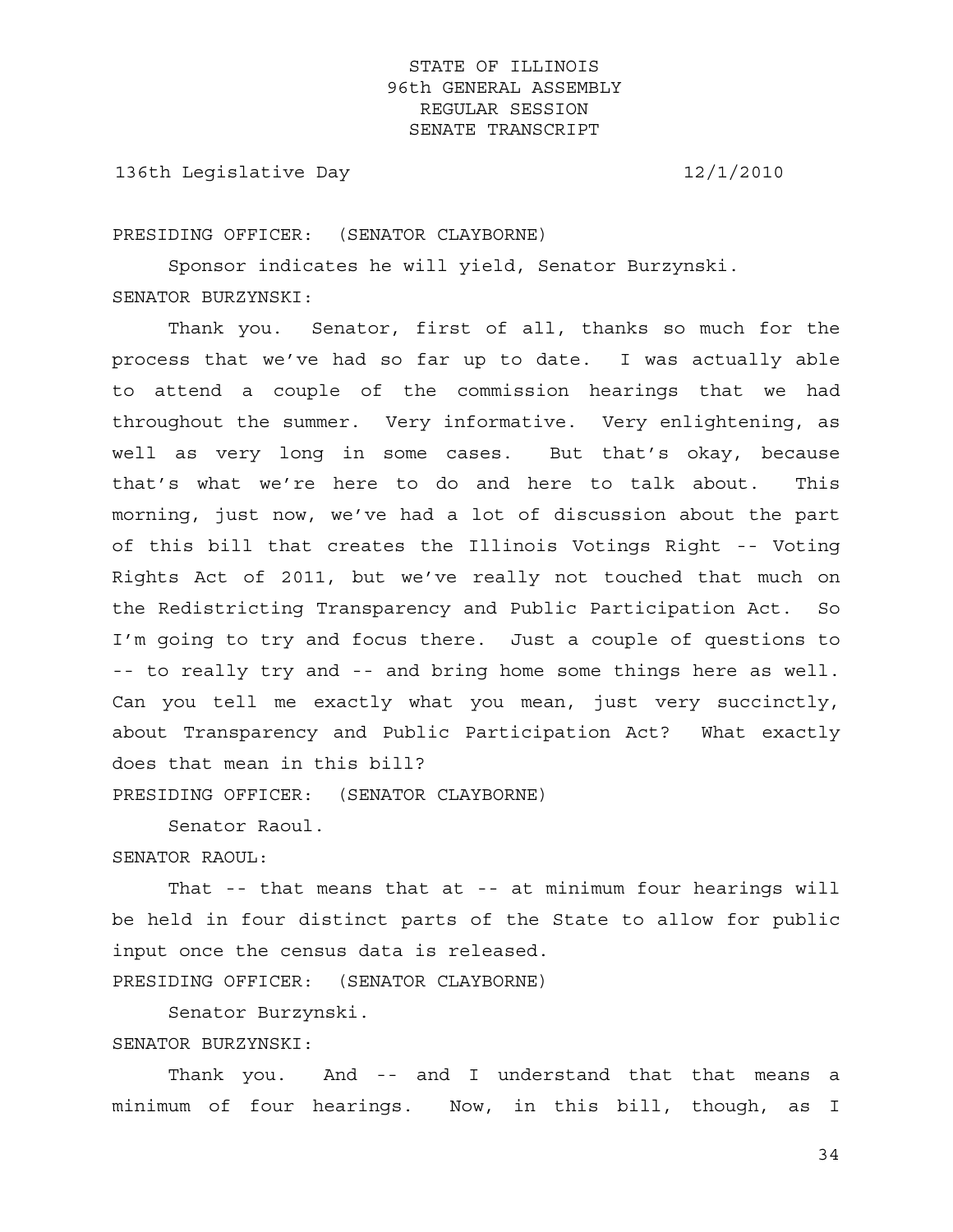136th Legislative Day 12/1/2010

understand and recall from the discussion in committee last night, there's nothing in there that mandates, if you will, or calls for public hearings after maps have been drawn and made public. Is that correct?

PRESIDING OFFICER: (SENATOR CLAYBORNE)

Senator Raoul.

SENATOR RAOUL:

There's nothing in this bill, but as -- as -- as you know, when legislation is introduced - and a map would be legislation - we have hearings that are open to the public. And so our practice here in the General Assembly is to have public hearings. And my practice, as the Chairman of the Redistricting Committee, has -- has been to have public hearings. I've had 'em throughout the State, and -- and as you mentioned in your opening remarks, I've had 'em as long as I need to -- to have - have them, including a nearly five-hour long hearing that we had this past spring. And -- and -- and my intention is to include that type of openness and transparency as we go forward. PRESIDING OFFICER: (SENATOR CLAYBORNE)

 Senator Burzynski. SENATOR BURZYNSKI:

 Thank you. And -- and, Senator, you have done that and I'm not questioning that at all, and I want to make sure you do understand that. But yesterday we did hear from a couple of witnesses who just expressed some concern that it was not actually in the bill. They understand the committee process. They understand the fact that according to our rules here in the Senate that once we do have a bill that's been introduced and it is out there, that then we go through a committee hearing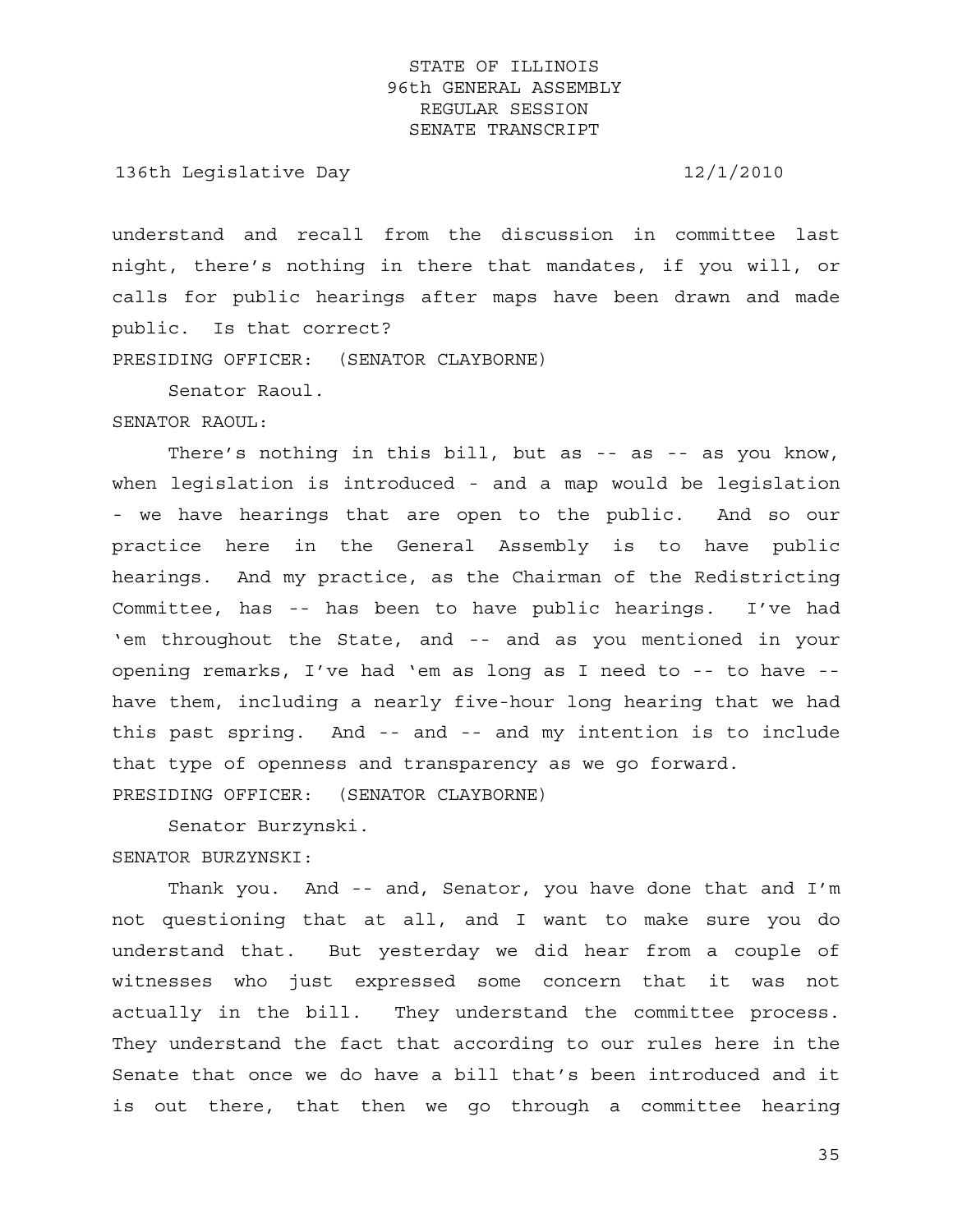136th Legislative Day 12/1/2010

process. But I -- I do want to -- to just, if I can read a couple of quotes. And this is coming from the Campaign for Political Reform about Senate Bill 3976. While ICPR is supportive of this first section, the second session -- section addressing transparency needs significant strengthening - strengthening. In fact, I contend that the first section of the bill, which calls on map drawers to create crossover, influence and coalition districts, will be of minimum value to the public without more sunshine. And I think what they're talking about here, as I -- as I recall, is that the four hearings that are specified in the legislation are great; however, it's unclear as to what exactly might be discussed at those four hearings prior to this time, and that afterwards, there would be a clear cut understanding of what is to be discussed - you know, the proposed boundary lines for this district or that district. And so I think that, you know, coming from the Illinois Campaign for Political Reform about the bill is one thing that we need to really take into consideration. Also, there was some concern about data that might be made available to special interest groups or communities of interest in order for them to try and draw their own maps or their own boundaries in an effort to be transparent as well. And I think that, you know, they were really looking for something that would ensure that they were allowed access to that kind of data that we will have access to. And I don't believe the bill calls for that, and I think that was one of the -- the concerns that they had. Also, we had testimony from the Asian American Institute stating "It is crucial that public hearings be held after legislators draft but before they finalize maps and that legislators consider maps and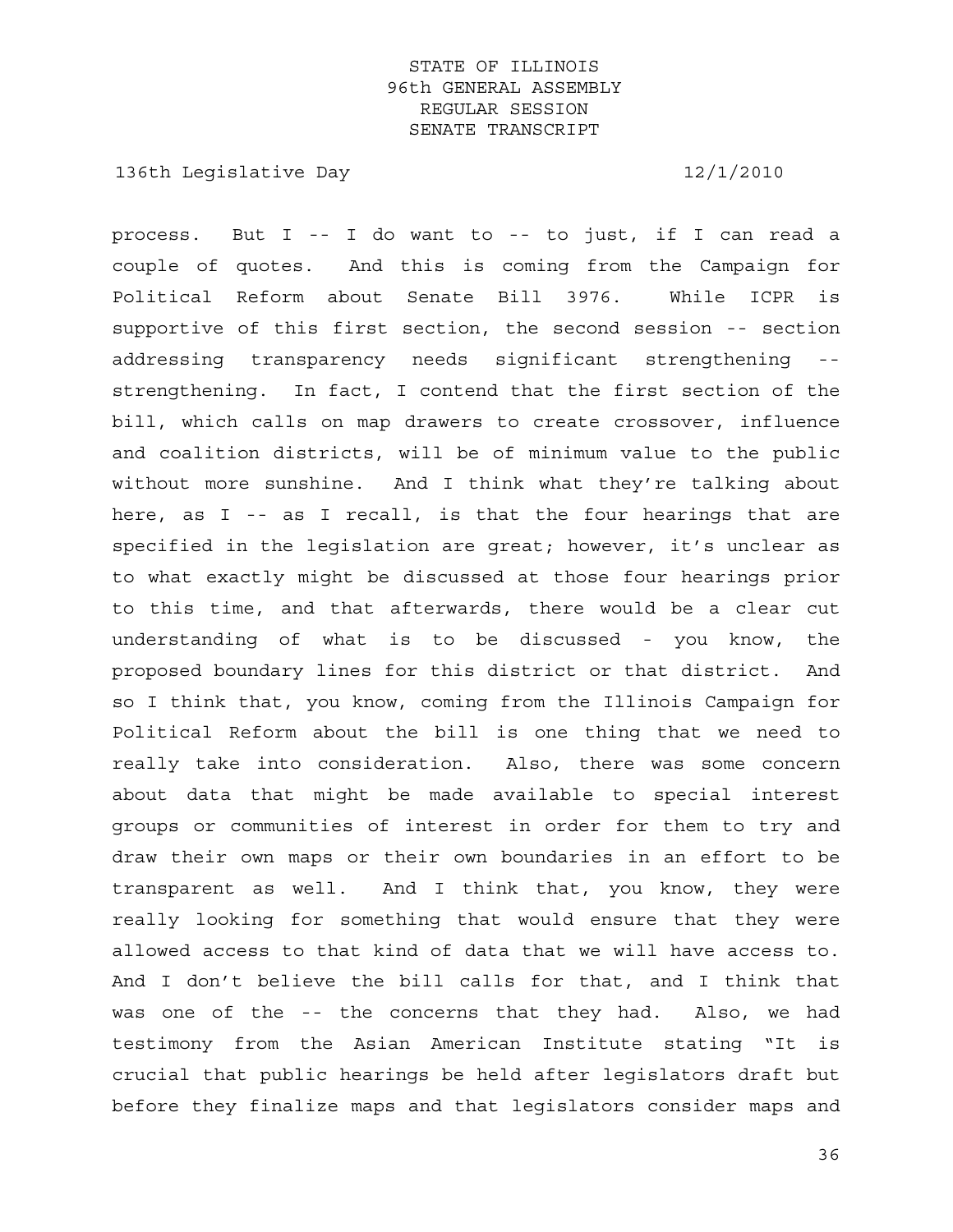136th Legislative Day 12/1/2010

comments proposed by the public." Now, I don't question your sentiments, and as I recall, you indicated the legislative process will take care of that. We'll have hearings. And that's your commitment and I appreciate your commitment, Senator. But, to the Body and to those that are listening and watching this, the fact remains sometimes the legislative process is short-circuited by something called one-hour postings. And I know that is not your intention. So, please don't take it that way. But certainly around here -- in fact, this week we've seen a myriad of bills that supposedly are going to come to the Floor for a vote sometime today that are going to be going to committee, and these are major public policy questions in the State of Illinois that will be here for a onehour posting. Now I know that that is not your intent, but certainly we can't control that. And when time comes that someone wants to push forward with a bill, we might not have a six days' posting so that people have an opportunity to take a look at those maps. I would just request and I would just suggest perhaps that we need to include that in this piece of legislation as well, just to ensure the public that transparency - that word that so often is overused here in the Illinois General Assembly - is, in fact, what it's deemed to be. So, thank you, Senator.

PRESIDING OFFICER: (SENATOR CLAYBORNE)

 Senator Hunter, for what purpose do you seek recognition? SENATOR HUNTER:

 To the bill, Mr. President. PRESIDING OFFICER: (SENATOR CLAYBORNE)

To the bill, Senator Hunter.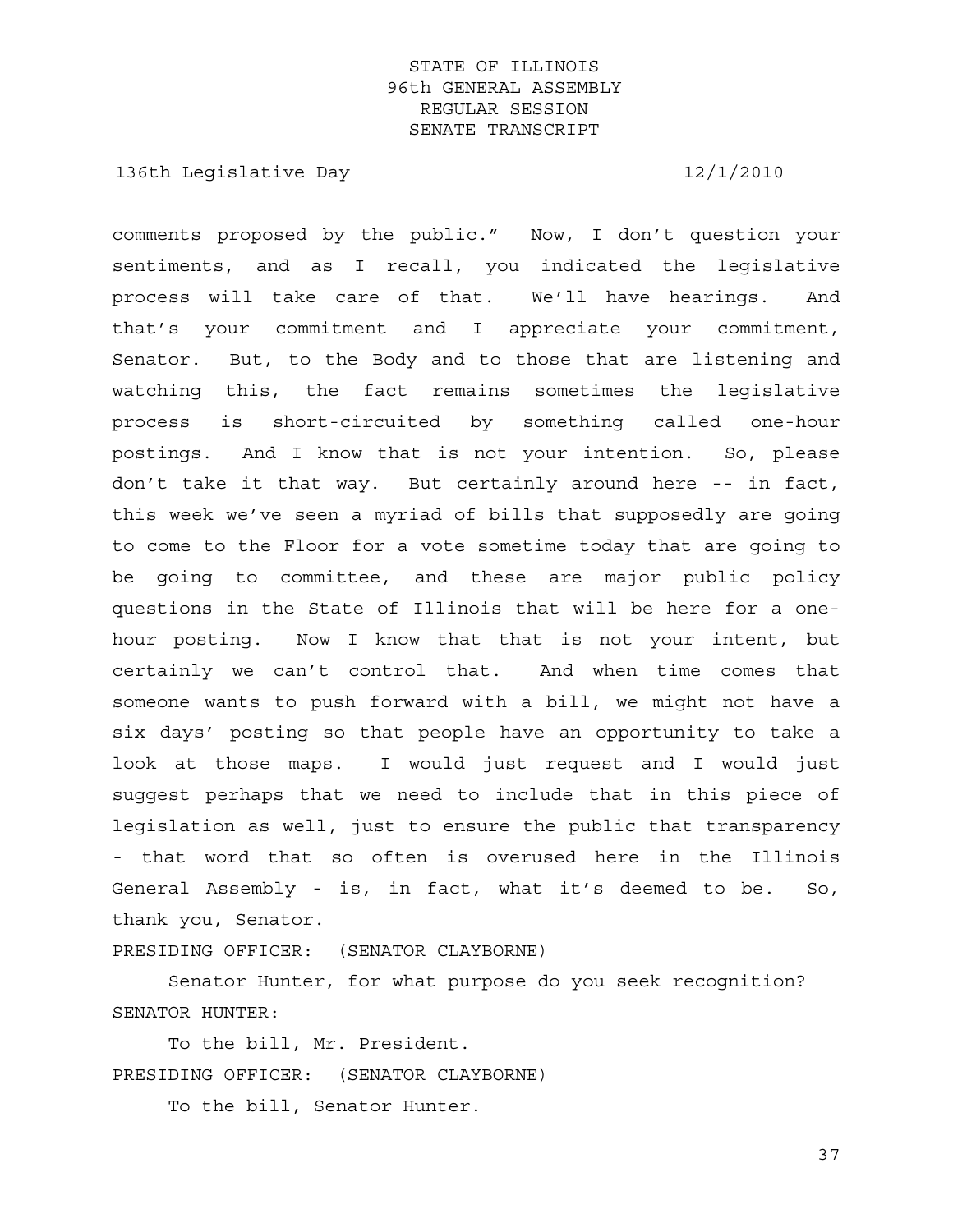136th Legislative Day 12/1/2010

SENATOR HUNTER:

 I would like to commend the sponsor for taking the initiative in -- in this redistricting matter. I stand in support of this proposal because it ensures that Illinois mapmakers, consistent with traditional redistricting principles, exercise the authority recognized by the U.S. Supreme Court decisions to create minority crossover, coalitions, and influence districts, especially in light of -- of the long Illinois history of polarized voting and the need to remedy its effects. Thank you.

PRESIDING OFFICER: (SENATOR CLAYBORNE)

 Senator Harmon, for what purpose do you seek recognition? SENATOR HARMON:

 Thank you, Mr. President. Will the sponsor yield? PRESIDING OFFICER: (SENATOR CLAYBORNE)

 Sponsor indicates he will yield, Senator Harmon. SENATOR HARMON:

 Thank you, Mr. President. Senate Bill 3976 uses the phrase "racial minorities and {sic} (or) language minorities". What are racial minorities and language minorities, for purposes of legislative intent?

PRESIDING OFFICER: (SENATOR CLAYBORNE)

Senator Raoul.

SENATOR RAOUL:

 Thank you. Section 5-5(c) of the bill defines the phrase to mean the same class of voters who are members of a race, color, or language minority group receiving protection under the federal Voting Rights Act. The federal Voting Rights Act currently protects voters who are African-American, American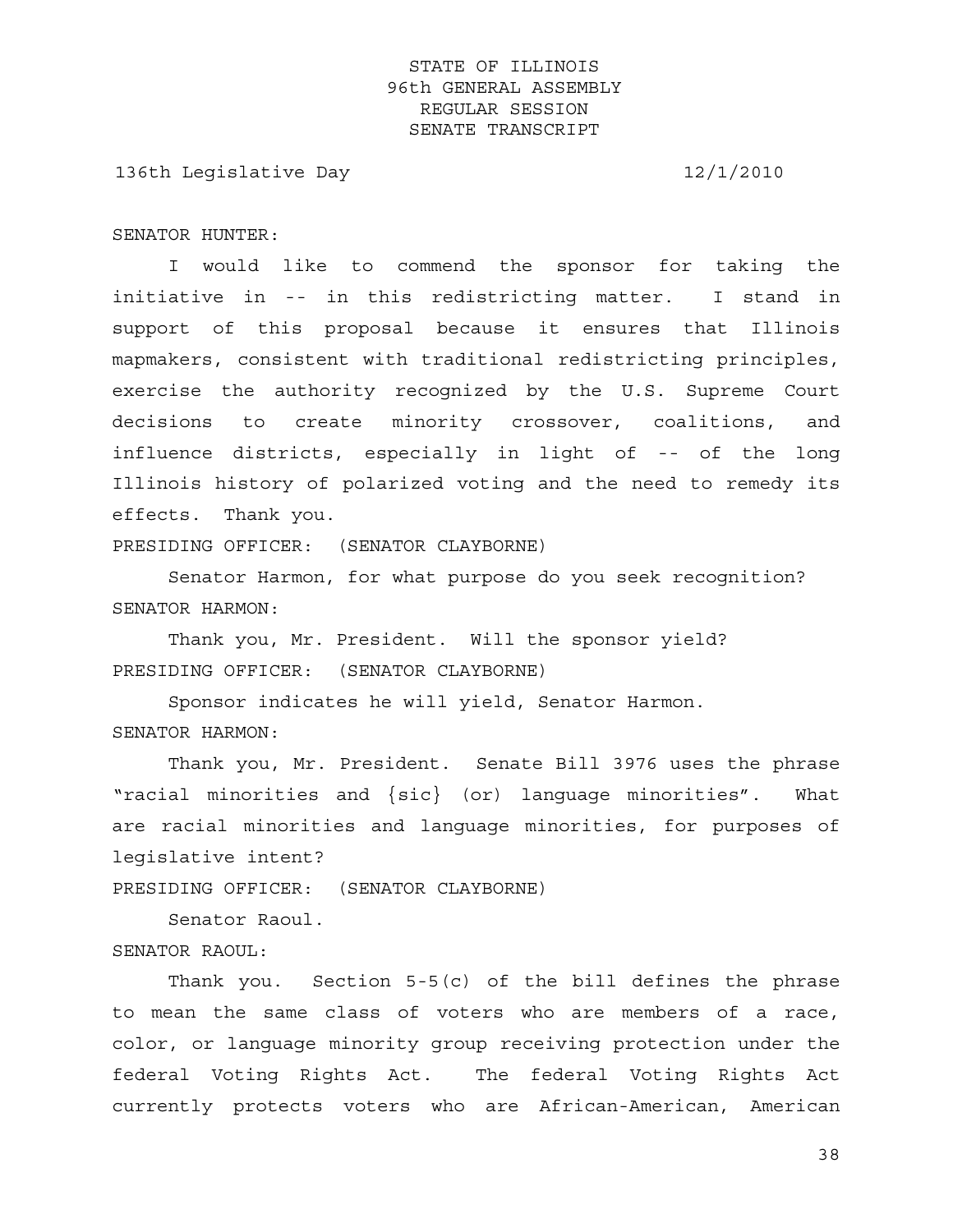136th Legislative Day 12/1/2010

Indian, Asian-American, Alaskan Natives or of Spanish heritage. PRESIDING OFFICER: (SENATOR CLAYBORNE)

Senator Harmon.

SENATOR HARMON:

 Thank you, Mr. President. The bill provides definitions of the terms "crossover", "coalition" and "influence" districts. What is the source of the definition for these terms? PRESIDING OFFICER: (SENATOR CLAYBORNE)

Senator Raoul.

SENATOR RAOUL:

 These -- these definitions were taken from Justice Kennedy's plurality opinion in the Bartlett versus Strickland case.

PRESIDING OFFICER: (SENATOR CLAYBORNE)

 Senator Harmon. SENATOR HARMON:

 Thank you, Mr. President. Senator, why do we need a bill that calls for the creation of crossover, coalition and influence districts?

PRESIDING OFFICER: (SENATOR CLAYBORNE)

Senator Raoul.

SENATOR RAOUL:

 The United States Supreme Court has indicated that beyond the mandates of the federal Voting Rights Act that states are free to draw these types of districts. I believe it is good public policy to protect minority voting rights by drawing these districts, provided that we comply with the redistricting criteria mandated by the United States Constitution, federal statutes regarding redistricting, and the Illinois Constitution.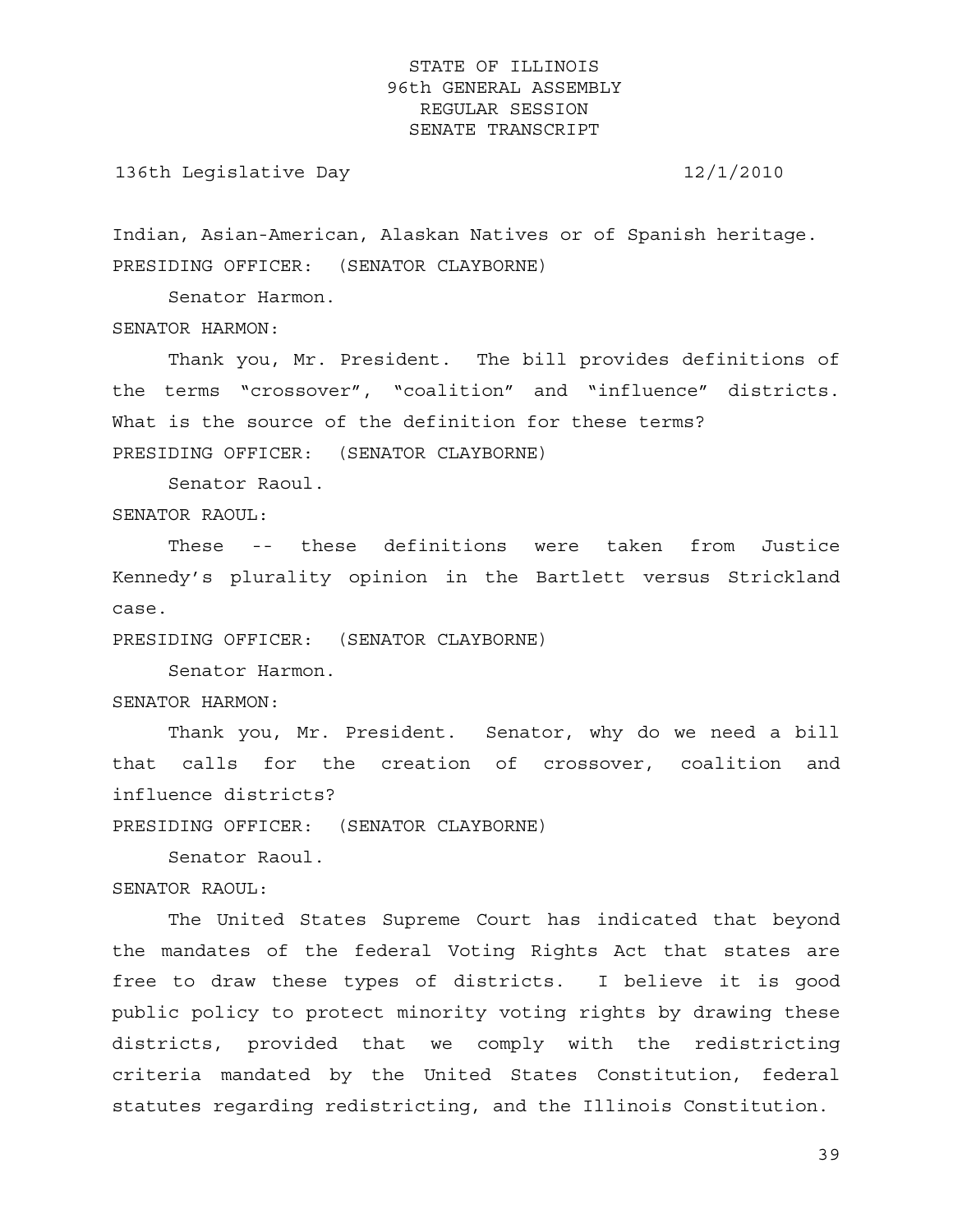136th Legislative Day 12/1/2010

PRESIDING OFFICER: (SENATOR CLAYBORNE)

Senator Harmon.

SENATOR HARMON:

 Thank you, Mr. President. Senator Raoul, is it unconstitutional to mandate the drawing of crossover, coalition or influence districts? Does this violate the equal protection clause of the U.S. or Illinois Constitutions?

PRESIDING OFFICER: (SENATOR CLAYBORNE)

Senator Raoul.

#### SENATOR RAOUL:

 No, because the legislation expressly states in Section 5- 5(a) and 5-5(d) that the requirement to create crossover, coalition, or influence districts is subordinate to any requirement imposed by the United States Constitution, federal laws regarding redistricting, and the Illinois Constitution. This is a statutory mandate and we understand that a State statute is subordinate to a requirement in either the U.S. or Illinois Constitution and is also subordinate to any federal statute. This legislation mandates the drawing of these districts but only after the mapmaker has complied with these other redistricting mandates.

PRESIDING OFFICER: (SENATOR CLAYBORNE)

Senator Harmon.

SENATOR HARMON:

 Thank you, Mr. President. Senator Raoul, does this legislation create a preference between crossover, coalition or influence districts? Which one should the mapmaker draw if given a choice?

PRESIDING OFFICER: (SENATOR CLAYBORNE)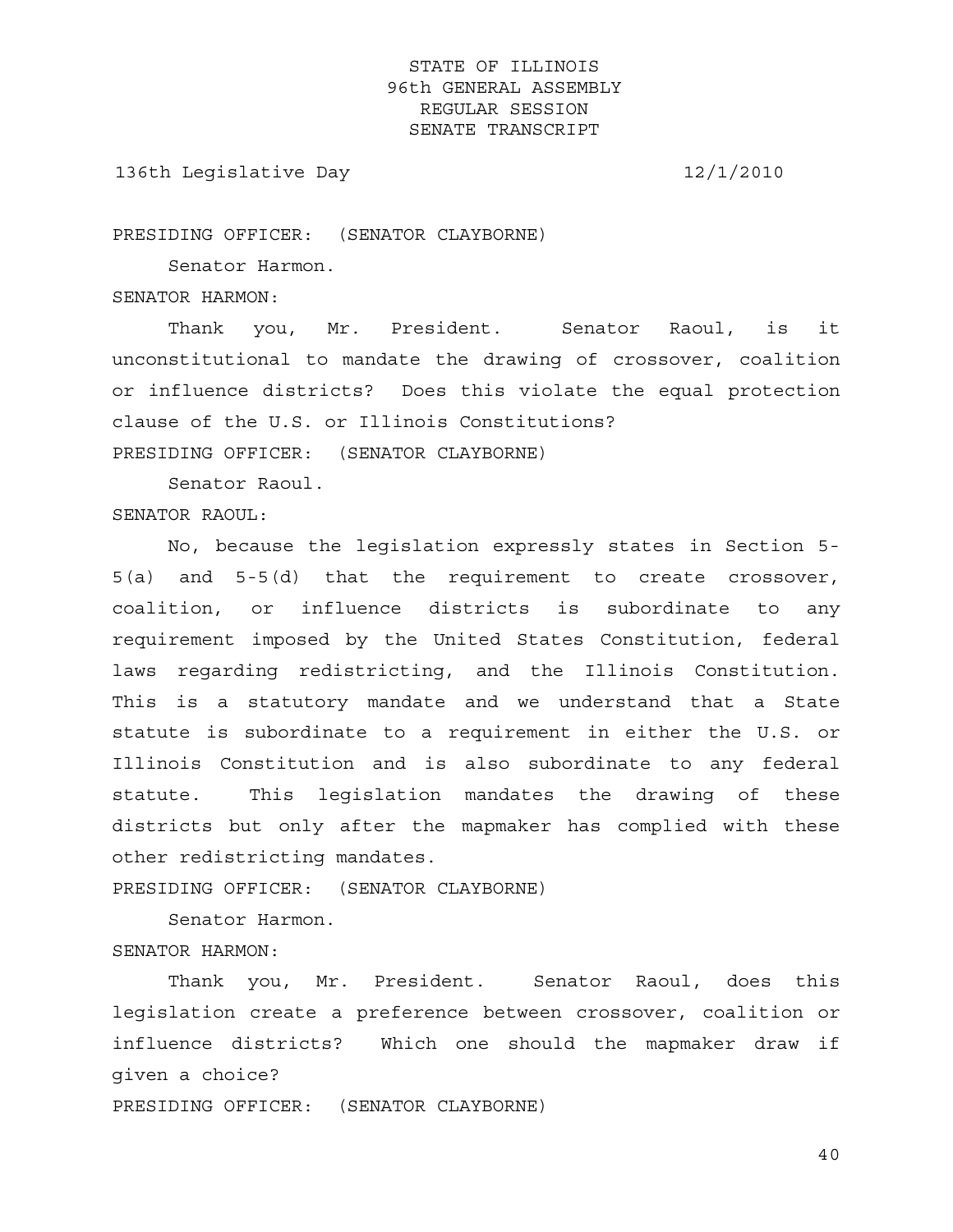136th Legislative Day 12/1/2010

 Senator Raoul. SENATOR RAOUL:

 This -- this bill does not mandate which the -- which of the districts would be preferred. If, hypothetically, a mapmaker had more than one option available among these types of districts, I would expect that other traditional redistricting principles would help guide the mapmaker in the decision.

PRESIDING OFFICER: (SENATOR CLAYBORNE)

 Senator Harmon. SENATOR HARMON:

 Thank you, Mr. President, for the indulgence. Just one last question for the sponsor. Article 10 of the bill creates the Redistricting Transparency and Public Participation Act and requires a -- that four total hearings be held regarding legislative redistricting. Would the bill's required six-day hearing notice requirement apply to any additional hearings that a redistricting committee or joint redistricting committee would hold?

PRESIDING OFFICER: (SENATOR CLAYBORNE)

 Senator Raoul. SENATOR RAOUL:

 No. The six-day notice requirement only applies to the hearings mandated by the bill. Any other public hearings that the Senate or House decides to hold will be governed by the Chamber's applicable rules.

PRESIDING OFFICER: (SENATOR CLAYBORNE)

 Any further discussion? Seeing none, Senator Raoul, to close.

SENATOR RAOUL: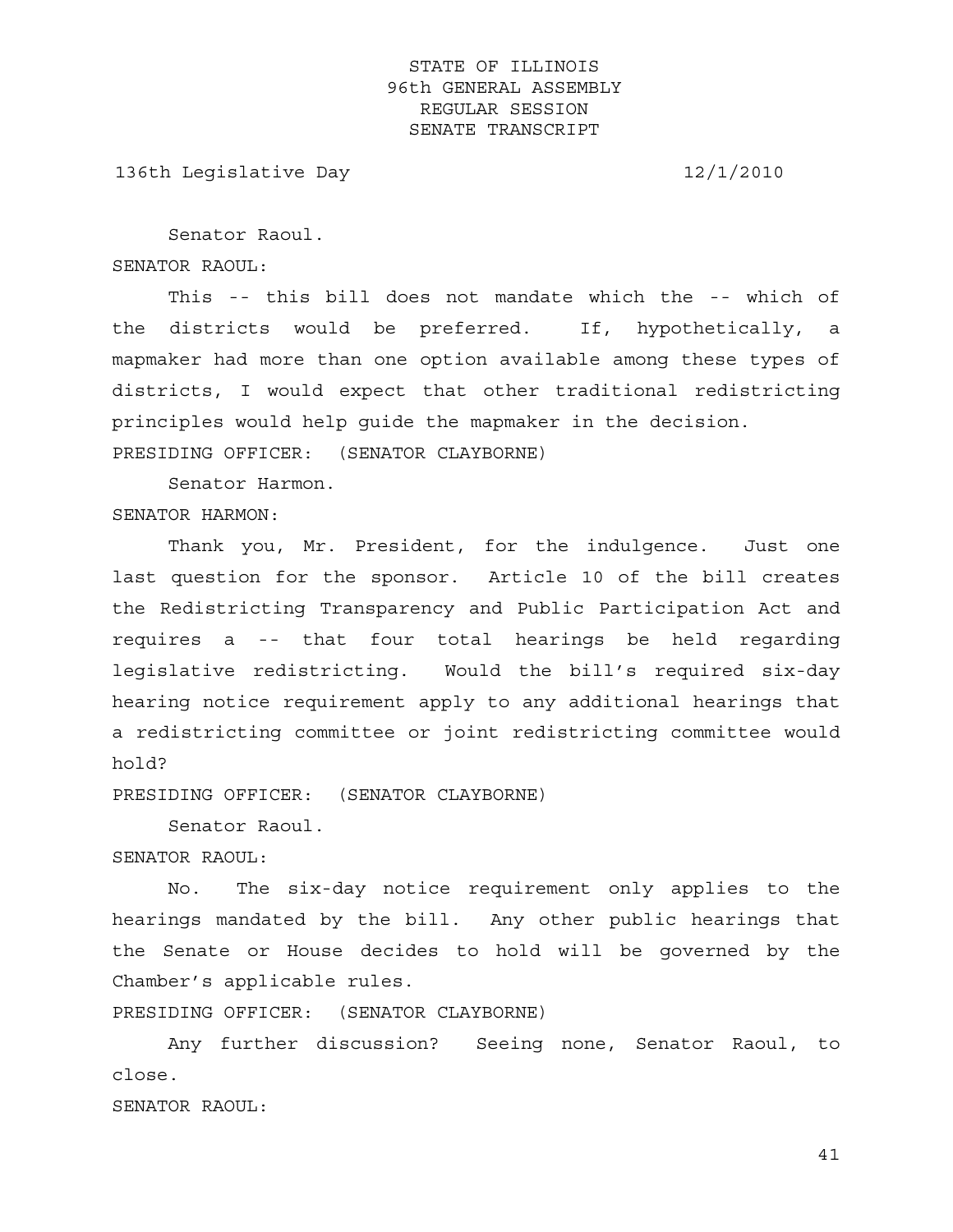136th Legislative Day 12/1/2010

 Thank you, Mr. President. I'd like to thank the Members on the other side of the aisle for their support on this bill. In committee yesterday, it passed out of the committee unanimously. This has been a journey. We've been working on redistricting for the past year and a half. I want to focus on the transparency for a moment. I received several questions in - in committee, as well as here on the Floor, with regards to transparency. Ideally, I would have loved to have more transparency, more hearings in this bill. I passed a resolution out of this very Chamber earlier this year with more hearings, both before and after maps would be -- would be drawn. That bill failed in the other Chamber. That bill did not get one vote from any Member from the other side of the aisle, either in this Chamber or in the other Chamber. I will not allow minority voting rights protection to be held hostage by people who may not want other provisions that I had in Senate Joint Resolution 121. The voting rights protection provisions are meant to be consistent with the United States Constitution, federal statutes, and the Illinois Constitution. I urge your support of this bill.

PRESIDING OFFICER: (SENATOR CLAYBORNE)

 The question is, shall Senate Bill 3976 pass. All those in favor will vote Aye. Opposed will vote Nay. The voting is open. Have all voted who wish? Have all voted who wish? Have all voted who wish? Have all voted who wish? Take the record. There are 53 voting Yea, 4 voting Nay, none voting Present. Senate Bill 3976, having received the required constitutional majority, is declared passed. Senator Hendon, for what purpose do you seek recognition?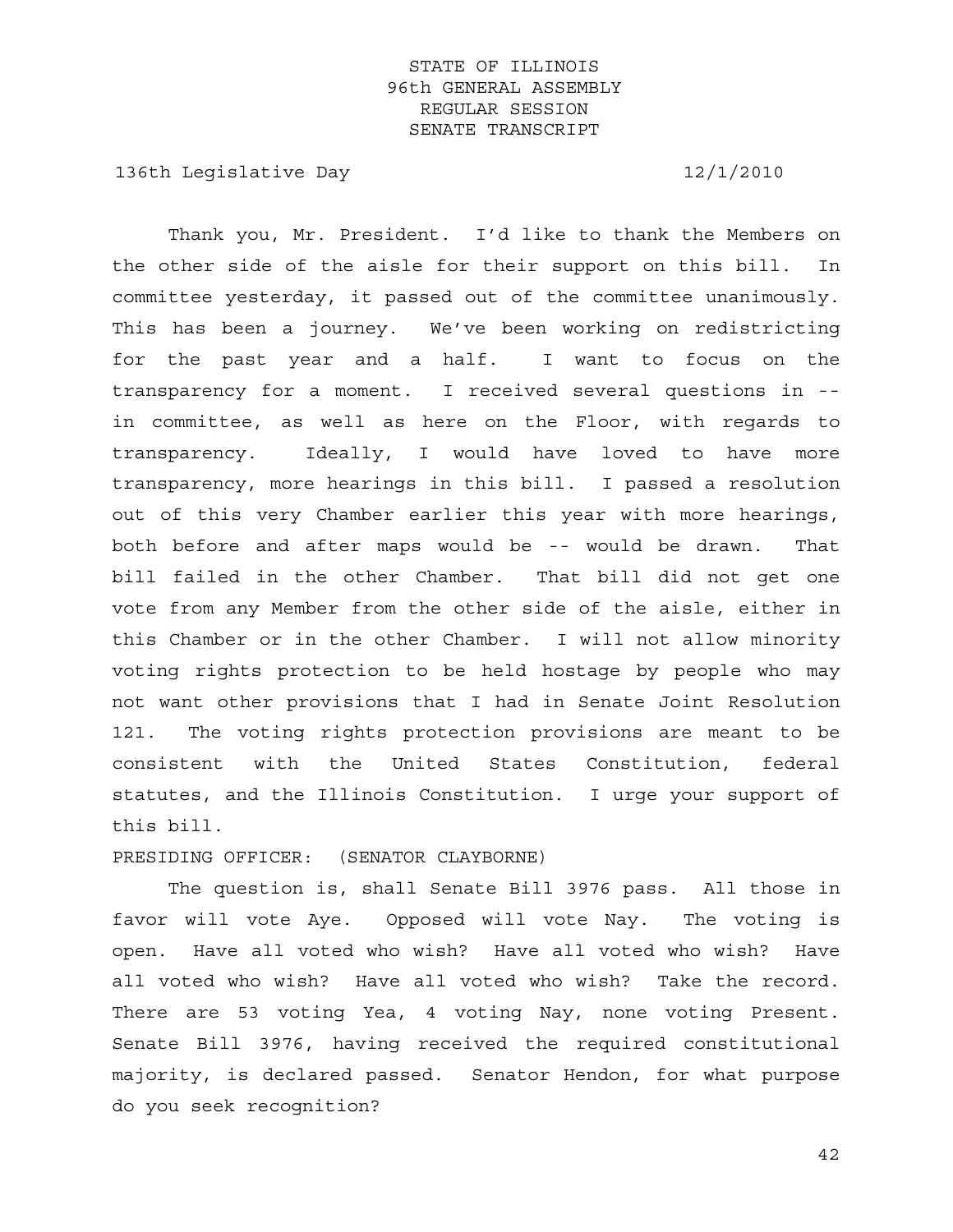136th Legislative Day 12/1/2010

SENATOR HENDON:

 Thank you, Mr. President. Just an observation. We debated that bill for about an hour and a half. It went out of here 54 to 3, or whatever. Those sponsors of bills that I'm on, if you talk about your bill that long, I'm going to switch my vote. I just wanted to let them know that.

PRESIDING OFFICER: (SENATOR CLAYBORNE)

 Senator Wilhelmi, for what purpose do you seek recognition? SENATOR WILHELMI:

 Thank you, Mr. President. Point of personal privilege. PRESIDING OFFICER: (SENATOR CLAYBORNE)

Please state your point.

#### SENATOR WILHELMI:

 Thank you. Ladies and Gentlemen of the Senate, I'm really pleased to tell you that I'm joined today by a Page with me from Rock Island, Illinois, Senator Jacobs' district. His name is Christopher Cooper. He's a thirteen-year-old, who's a seventh grader at Edison Junior High in Rock Island. Christopher enjoys cross country and karate, and he wants to be a Senator here in the great State of Illinois in the next coming years. He's also joined today by his grandfather, William Frederickson, who's in the gallery with a very dear friend of my family, Sister Grace Henneberry, who's also a very dear friend of Representative Ed Sullivan, who when he was in grade school, Sister Grace was the Principal of Santa Maria del Popolo School in Mundelein, Illinois. Please join me in welcoming them all to the Illinois Senate.

PRESIDING OFFICER: (SENATOR CLAYBORNE)

Welcome to the Senate. Thanks for coming. Good luck to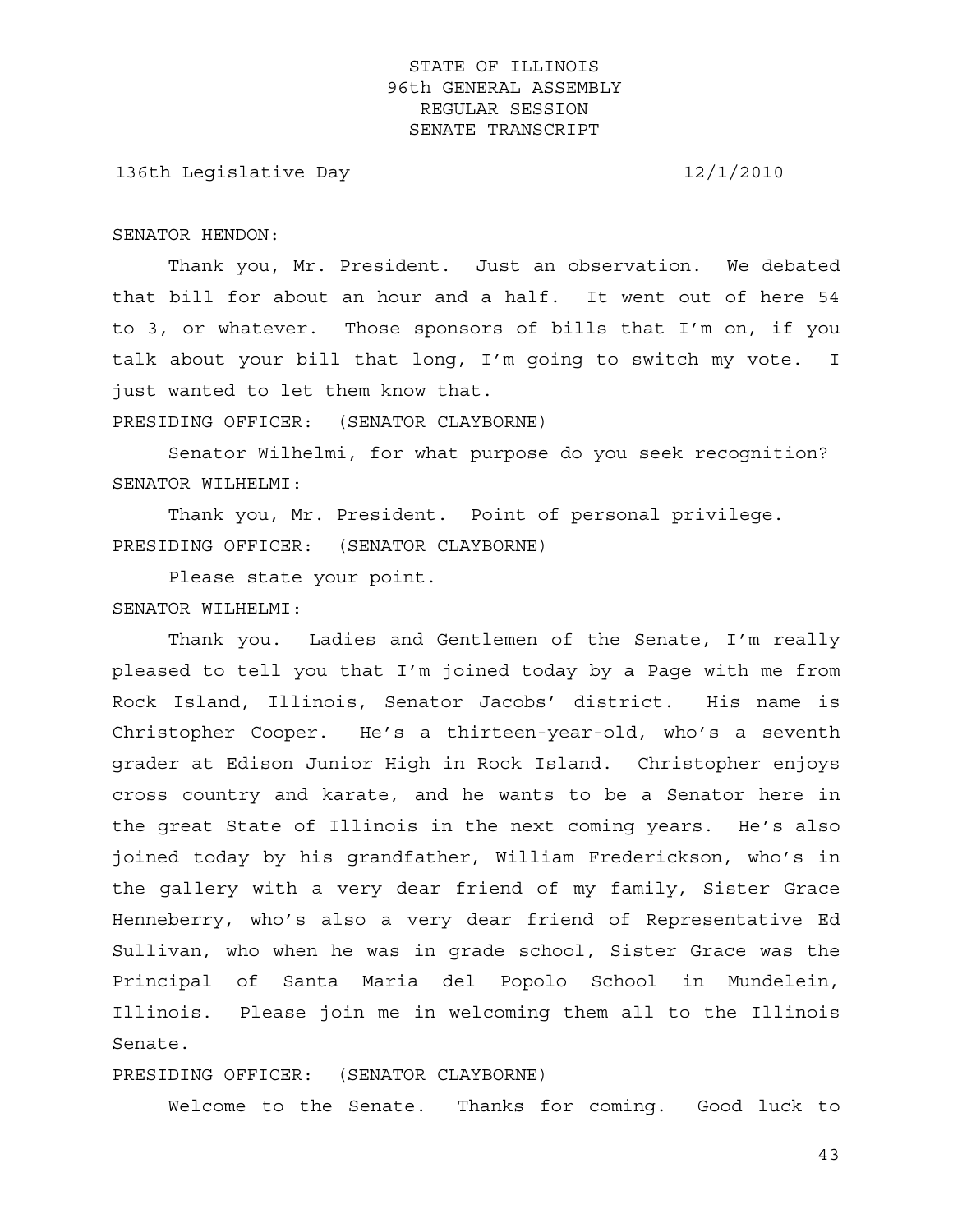136th Legislative Day 12/1/2010

you. Senator Harmon, for what purpose do you seek recognition? SENATOR HARMON:

 For purposes of introductions, Mr. President. PRESIDING OFFICER: (SENATOR CLAYBORNE)

 Please state your point -- your introduction. I'm sorry. SENATOR HARMON:

 Thank you, Mr. President. Ladies and Gentlemen of the Senate, I'm delighted to have with me on the Floor today my crack district office staff, Cara Caldbeck and Rob Barren, who've been running the -- the district office very well for many years. I'd ask you to -- to join me in welcoming them to the Chamber today.

PRESIDING OFFICER: (SENATOR CLAYBORNE)

 Welcome to Springfield. Thanks for coming and spending time with us today. Senator Jacobs, for what purpose do you seek recognition?

SENATOR JACOBS:

 Point of personal privilege, Mr. President. PRESIDING OFFICER: (SENATOR CLAYBORNE)

 Please state your point, Senator Jacobs. SENATOR JACOBS:

 I -- I have in the gallery today, Moline Mayor Don Welvaert. I'd like the Senate to have the Mayor rise and give him a nice round of applause. He's a good Mayor. PRESIDING OFFICER: (SENATOR CLAYBORNE)

 Welcome to Springfield, Mayor. Thanks for coming. Senator Frerichs, for what purpose do you seek recognition? SENATOR FRERICHS:

For a point of personal privilege, Mr. President.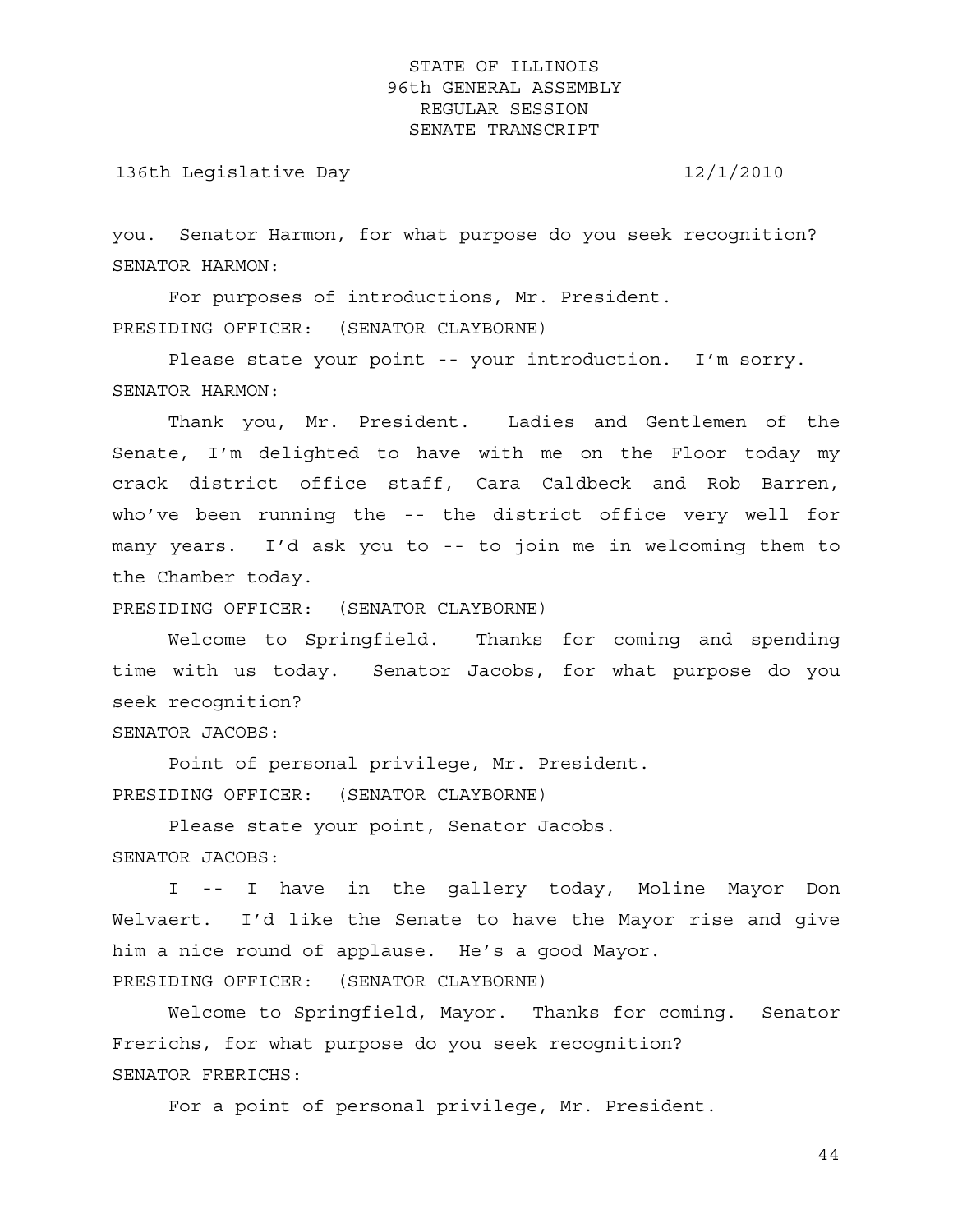136th Legislative Day 12/1/2010

PRESIDING OFFICER: (SENATOR CLAYBORNE)

 Please state your point. SENATOR FRERICHS:

 I'd like to start by welcoming -- it is a pleasure to welcome the cadets of Lincoln's ChalleNGe Academy to be with us here today.

PRESIDING OFFICER: (SENATOR CLAYBORNE)

 …about that, Senator Frerichs. Let's hold our conversations down.

SENATOR FRERICHS:

 I'll start over. It's a pleasure to welcome the cadets of Lincoln's ChalleNGe Academy to be here with us today. Since Lincoln's ChalleNGe was first founded in 1993, many have been impressed with the success of this program. Cadets and graduates who have finished the program leave with their lives significantly changed and many contribute {sic} on path of military and civic service. Lincoln's ChalleNGe Academy is an example of how government helps to provide a hand up to help young people learn how to help themselves and their communities. There are similar programs in twenty-nine other states, but I think we, here in Illinois, can be proud that we have the best challenge academy in the country. And what I -- call on my colleagues here in the Senate in welcoming the cadets from Lincoln's ChalleNGe in the back of the room today. PRESIDING OFFICER: (SENATOR CLAYBORNE)

 Welcome to Springfield. Thanks for coming. Good luck to you. Senator Frerichs, for what purpose do you seek recognition? SENATOR FRERICHS: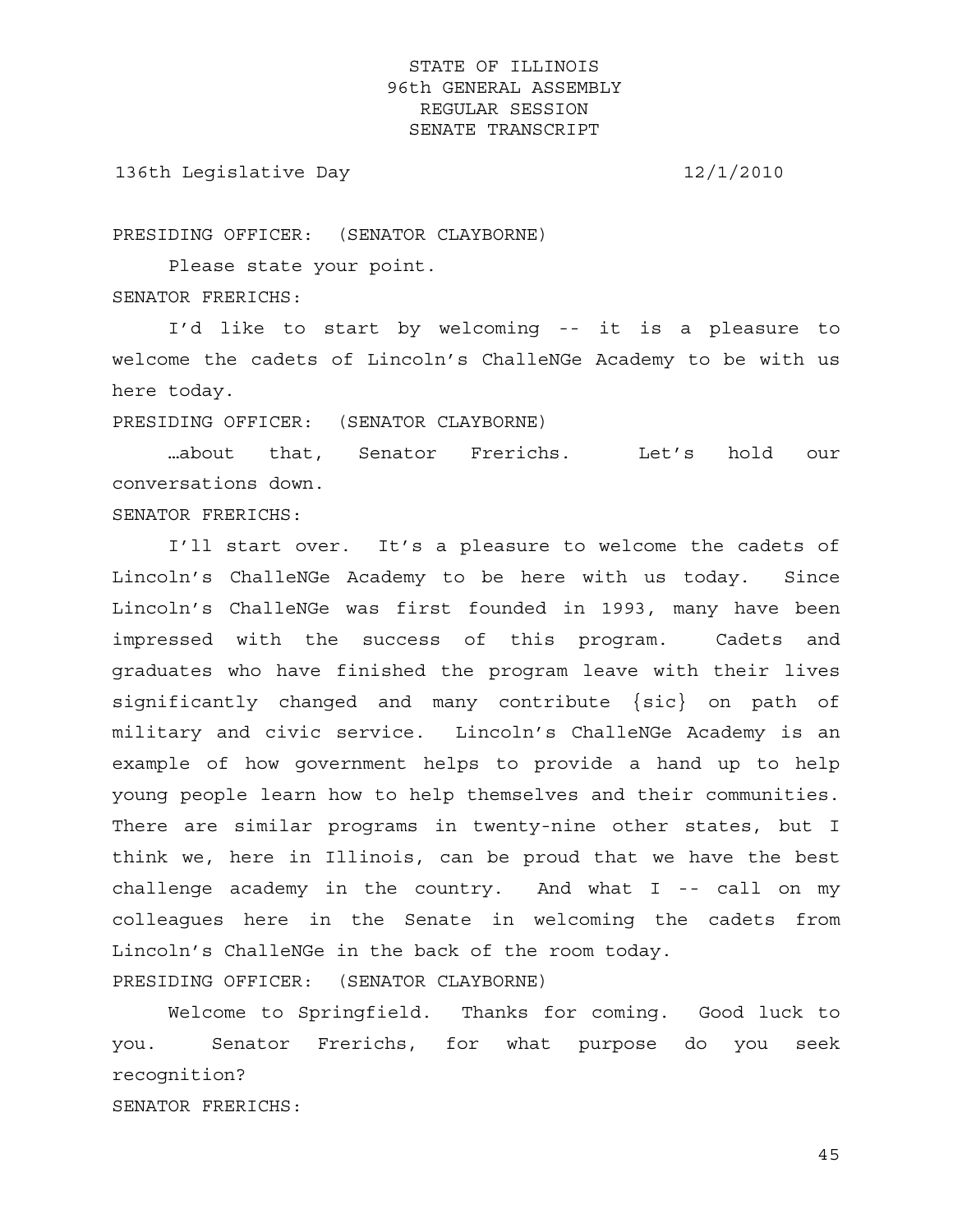136th Legislative Day 12/1/2010

 Another point of personal privilege, Mr. President. PRESIDING OFFICER: (SENATOR CLAYBORNE)

 State your point, Senator Frerichs. SENATOR FRERICHS:

 Senator Jacobs pointed out a fine Mayor from his district here today. We also have up in the gallery on this side, the Mayor of the Village of Ogden, square in the middle of my district, Mayor Jack Reidner. Would like to invite -- welcome him to visit the Senate today as well. PRESIDING OFFICER: (SENATOR CLAYBORNE)

 Welcome to Springfield, Mayor. Thanks for coming. Jim Mastri with -- WLS-TV ABC Chicago seeks permission to videotape. Seeing no objection, leave is granted. Randy Squires, Associated Press, freelance, seeks permission for still photography. Seeing no objection, leave is granted. Gordon Graham, WAND-TV, seeks permission to videotape. Seeing no objection, leave is granted. Jason Ronimous, WICS, seeks leave to videotape. Seeing no objection, leave is granted. The Supplemental Calendar No. 1 is being distributed. We'll stand at ease until it is distributed. (At ease) The Senate will come back to order. Supplemental Calendar No. 1. Senator Koehler, on Senate Bill 1716. Do you wish to proceed? Madam Secretary, read the motion.

SECRETARY ROCK:

 I move to concur with the House in the adoption of their Amendment No. 1 to Senate Bill 1716. Filed by Senator Koehler. PRESIDING OFFICER: (SENATOR CLAYBORNE) Senator Koehler, to explain.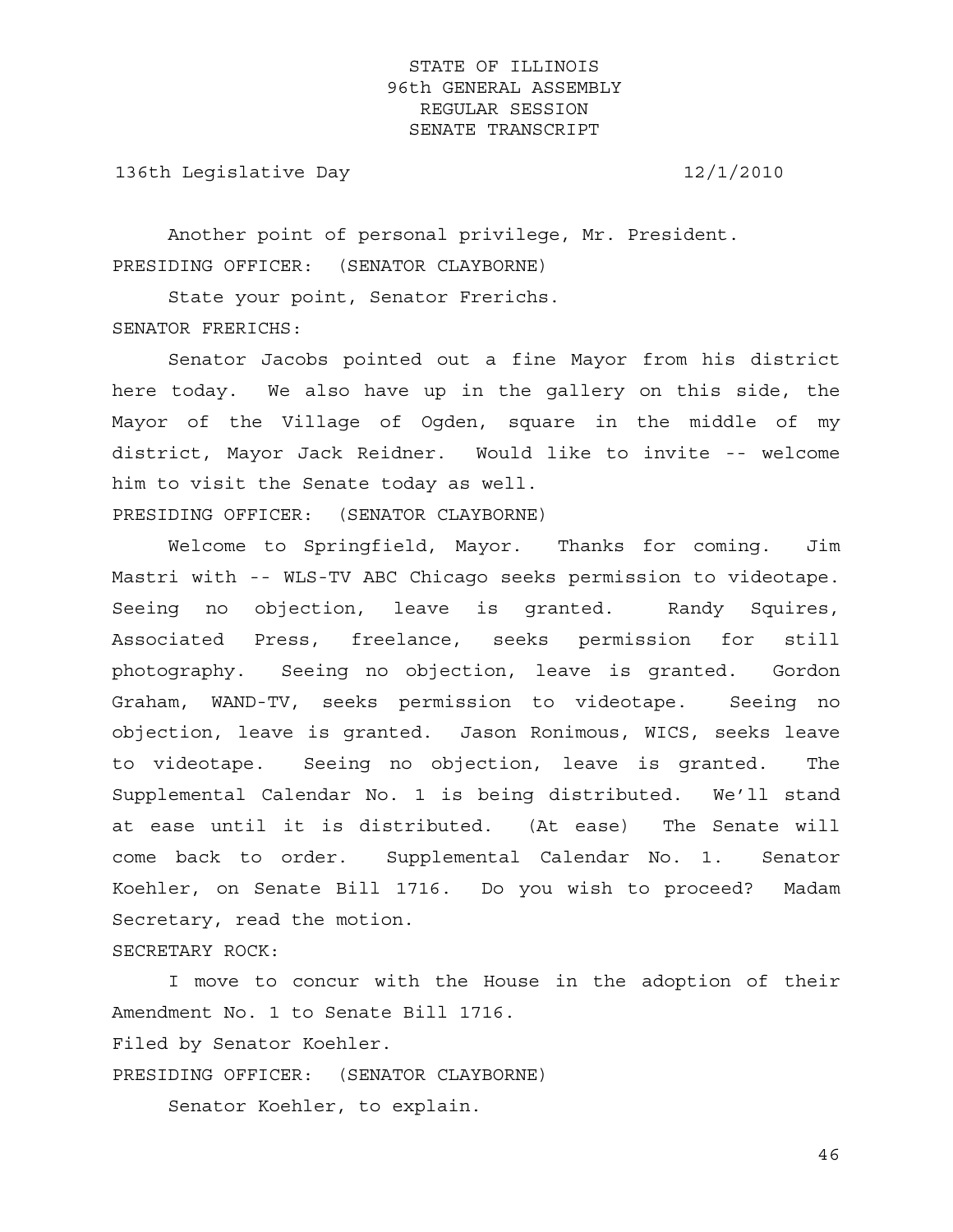136th Legislative Day 12/1/2010

#### SENATOR KOEHLER:

 Thank you, Mr. President, Members of the Senate. This bill is known as the Illinois Religious Freedom Protection and Civil Union Act. It allows adults, regardless of gender, to enter into a civil union, thereby acquiring the same legal obligations, responsibilities, protections, and benefits as afforded or recognized by the law of Illinois that relates to spouses. It incorporates directly or by reference substantial provisions from the Marriage and Dissolution of Marriage Act to -- related to prohibit civil unions, civil union licenses, and the dissolution of civil unions. Expressly, it states that nothing in this Act shall interfere or regulate the religious practices of any religious body and it protects the freedom of religious bodies to choose whether or not to solemnize civil unions. This is a bill that has been worked on with a lot of energy and a lot of passion for some time. I want to read a statement and this is a quote. And I'll tell you who it's from and when it was from after I read it. "I do not wish to save any pockets of prejudice for the future. I have an interest in what happens long after I have left this mundane sphere. I have a couple of grandchildren. And {sic} I want them to grow up in a country of opportunity as completely free from hatred {sic} (hate) and prejudice and bias as can be consummated by legislation, and a maximum amount of good will on the part of lawmakers who will ultimately be the authors of whatever goes on the books." That statement was made on April 16th, 1964, by Senate Minority Leader Everett Dirksen. And I was very happy to hear some of the references to Senator Dirksen that was made in the House last night as this issue was debated. And I want to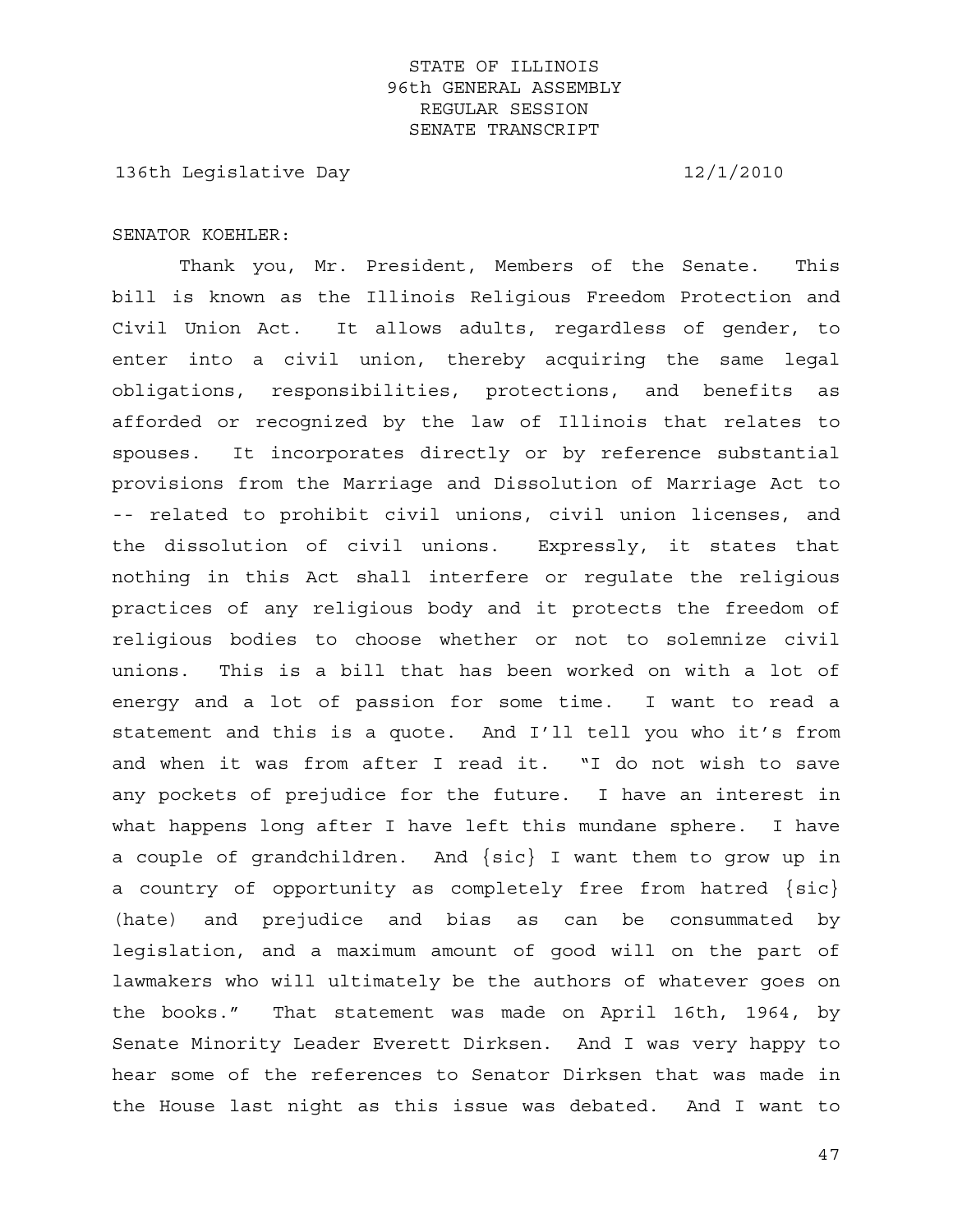136th Legislative Day 12/1/2010

thank Representative Bill Black for bringing that to our attention, because without Senator Everett Dirksen, there would have been no Civil Rights Act of 1964 or Voting Rights Act of 1965. I'm very fortunate to have the great City of Pekin in my district. Pekin is the home of Senator Dirksen. And so after I heard the comments by Representative Black, I -- I got really intrigued by it, because if you know anything about Senator Dirksen, you know him to be a courageous leader and a man of real principle. And so I happened to call Frank Mackaman this morning, who is the Executive Director of the Dirksen Center, and I told him what the discussion was last night and I said, "just kind of help me to understand the full breadth of what this man did". And he told me, he said, "Dave, Senator Dirksen was involved in civil rights as an issue because he believed it to be a moral cause." And when he first got there in April of 1937, he was instrumental in passing the anti-lynching bill passed that year. He went on to establish in 1953 -- he introduced the first bill in the Senate called the Civil Rights and Privileges Act of 1953. And it goes on and on. Senator Dirksen was not a newcomer to the issue of civil rights. He was a leader and he was a courageous leader. And when asked why the Minority Leader of the U.S. Senate would help pass this kind of legislation, his response was "because it's a moral cause." I know we've had a lot of phone calls, a lot of discussions amongst ourselves, amongst our constituents about this issue. I recently had a call from somebody in my district who had a differing point of view than I do on this and he was very frustrated with me, and he said, "Why do you do this? What - what motivates you to -- to want to be the sponsor of this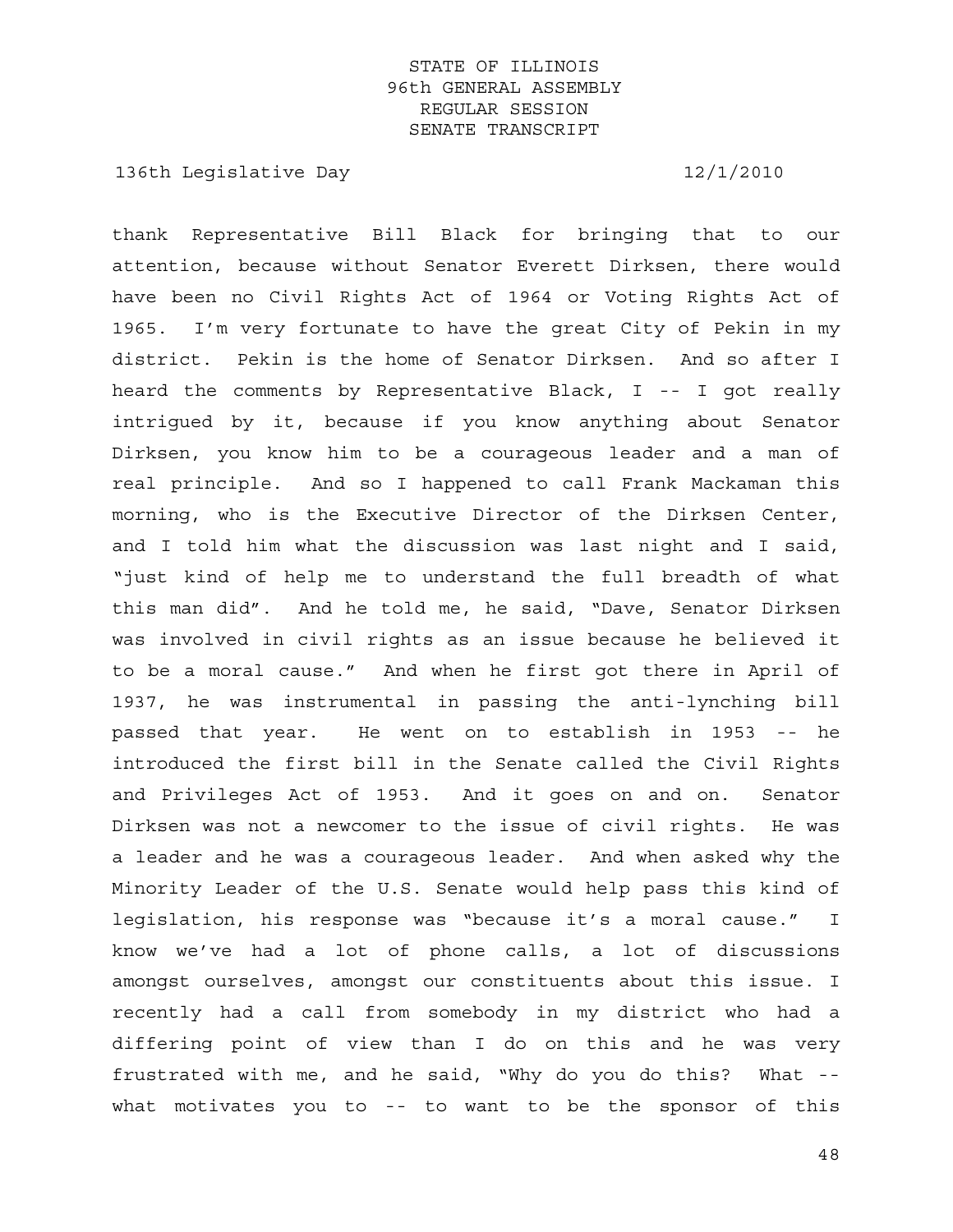136th Legislative Day 12/1/2010

bill?" And I thought about all the things I could -- I could say that are the usual arguments that we make about legislation, but I had to relate it in a very personal way. I said, "Because I have a gay daughter." And I said I see this issue now through the eyes of a father who has a gay child. And what it means is that I have one daughter amongst my three who does not have the same rights as the other two. And I don't understand that. And you met my daughter the week before Thanksgiving. Maggie was here with me. Her partner, Brennan, who is Sergeant Brennan Kramer, who has served two tours of duty in Iraq. To me, this is for them. They deserve the same rights and protections that we grant to citizens in the State of Illinois. There's been a lot of talk about what this bill is and what it isn't. Let me tell you what it isn't. It is not gay marriage. As a clergyman, I can tell you that there is something very special about the sanctity of marriage as we define it within our religious institutions. This is not that. This is a secular way of legally providing protection and benefits across the board to all of our citizens. The two issues that I think this affects mostly - and I see this in my role as a -- as a clergyman when I make hospital visits - but when people are involved in a gay partnership and one of those partners gets sick and they go to the hospital, that partner -- the other partner does not have the same rights in terms of -- of following the care of their loved one, and the same way upon a death and settling the estate. You may have partners that have been involved thirty/forty years and there's no legal claim. You could have a long lost brother or sister you haven't seen in thirty years and they come and they lay claim to property which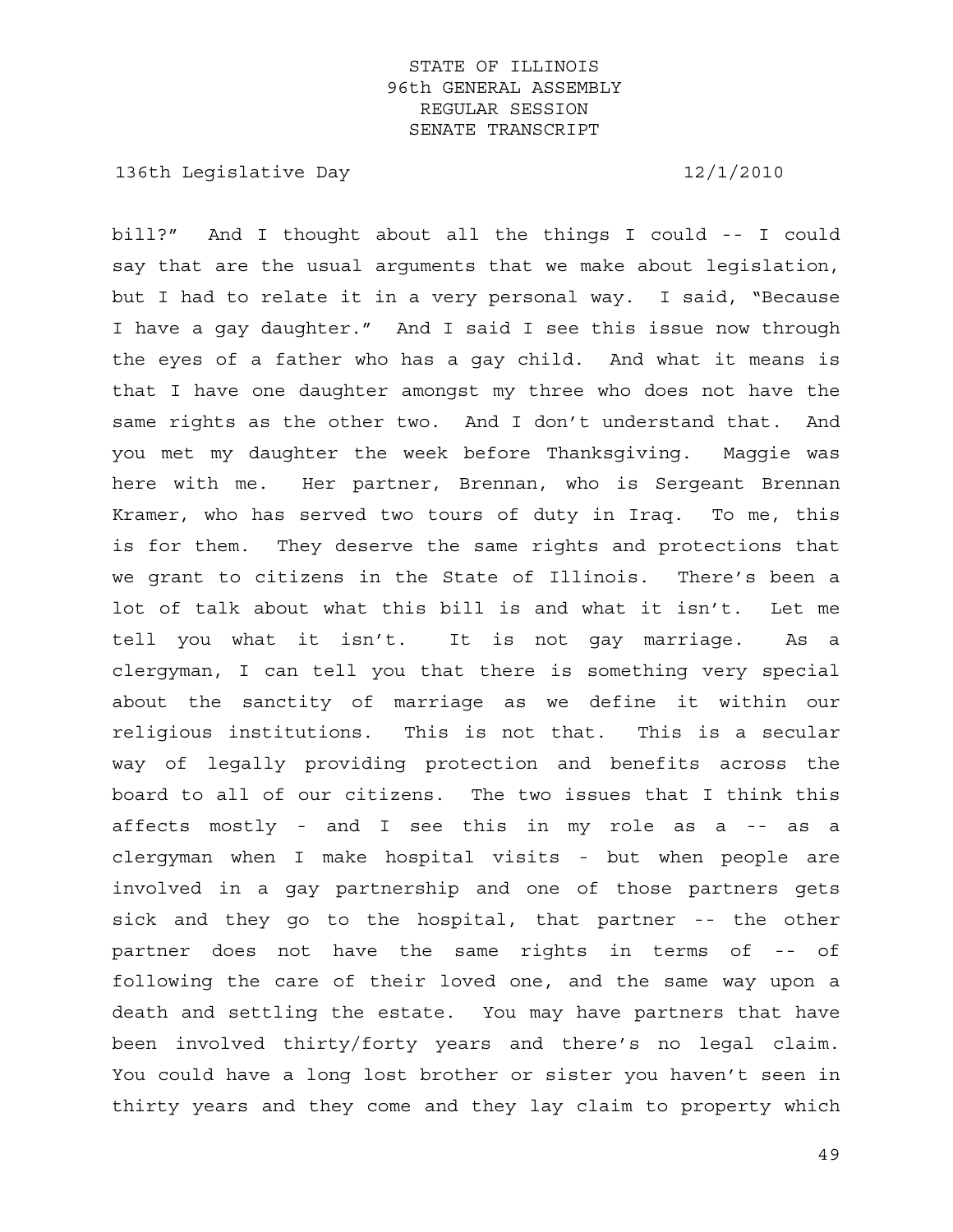136th Legislative Day 12/1/2010

was really joint property by these two individuals. Martin Luther King, Jr., talked about the arc of history and how it bends towards justice. And I think that that really is a description of what America has been. You know, at each age - within each generation, we have sought to make the American dream more accessible and more available to all of our citizens. And it goes back to some of the issues that we've had to deal with constitutionally even. And this is part of that, because society does change its viewpoints. And the beauty about America is that we are able to incorporate that into our evolution as a nation and as a people. Let me read you something else and I'll tell you where it's from after I read it: Moral -- moral or social equality between different races does not in fact exist, and never can. The God of nature made it otherwise, and no human law can produce it. No human tribunal can enforce it. There are graduations in - graduations {sic} (gradations) and classes throughout the universe. And from the tallest archangel in Heaven down to the meanest reptile on -- on earth, moral and social inequalities exist, and therefore must continue to exist throughout all eternity. Now that sounds archaic and awful to us at this point. But that was an opinion issued by the -- the 1869 Georgia Supreme Court on interracial marriage. And there was a time in our history when interracial marriage was not allowed. And I knew this firsthand because, in my time right after seminary, when I went out to work for the National Farm Worker Ministry, I encountered a group of Filipino farm workers who had retired and had lived in their own special village that was built for them, and I asked about, well, why -- why are these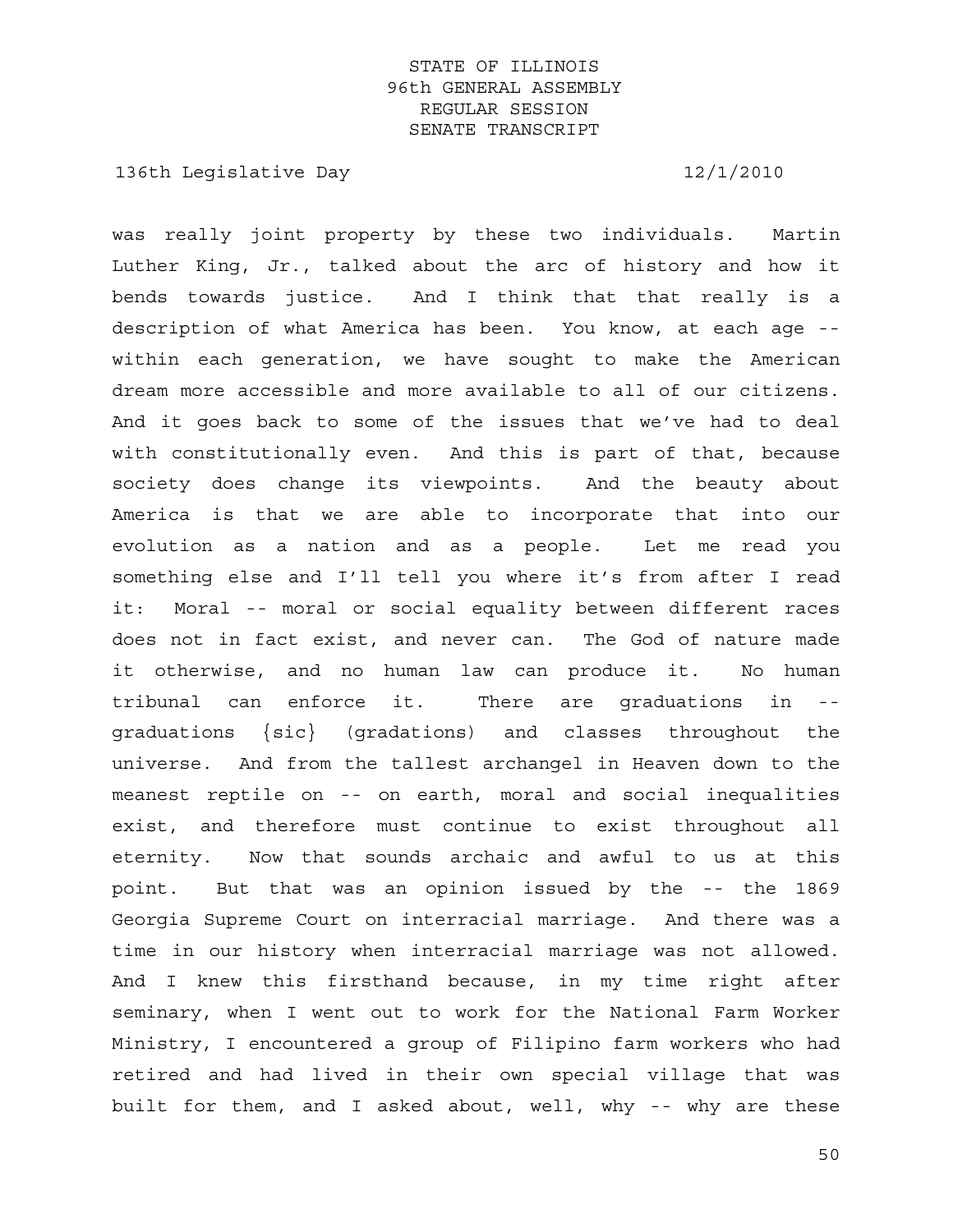136th Legislative Day 12/1/2010

old retired farm workers all -- you know, all of Filipino descent living in this place? It was because when they were brought to California to harvest the food, they were -- there was no Filipino women brought. And because of antimiscegenation laws, they were not allowed to marry anyone outside their race. And therefore, they grew old without the benefit of having family. And we've changed those laws. And we have evolved. And again, we are part of that arc of history that is bending towards justice. That's what the American dream is all about. So I ask for your support and your vote on this bill because I think it's a time for us to be courageous in our leadership, to put resolve in our grabbing ahold of a piece of that arc, and making it happen for the citizens of Illinois. Thank you and I'll be happy to answer any questions.

PRESIDING OFFICER: (SENATOR CLAYBORNE)

 Senator Lauzen, for what purpose do you seek recognition? SENATOR LAUZEN:

 Thank you, Mr. President. To the bill: Ladies and Gentlemen of the Senate, I would ask, why civil unions now? We have -- nearly ten percent of Illinois workers are unemployed. Home foreclosures are at all-time historic highs. Our budget is unconstitutionally and catastrophically imbalanced. State pensions are bankrupt. Social services decimated. Education on its knees. We are the incompetence laughing stock of government mismanagement and misplaced priorities. And our one-party leadership spends our time on homosexual civil unions. You know, some people now claim that the most recent Governor's race was lost because the opposition saddled one candidate with social issues despite his protest to the contrary that we should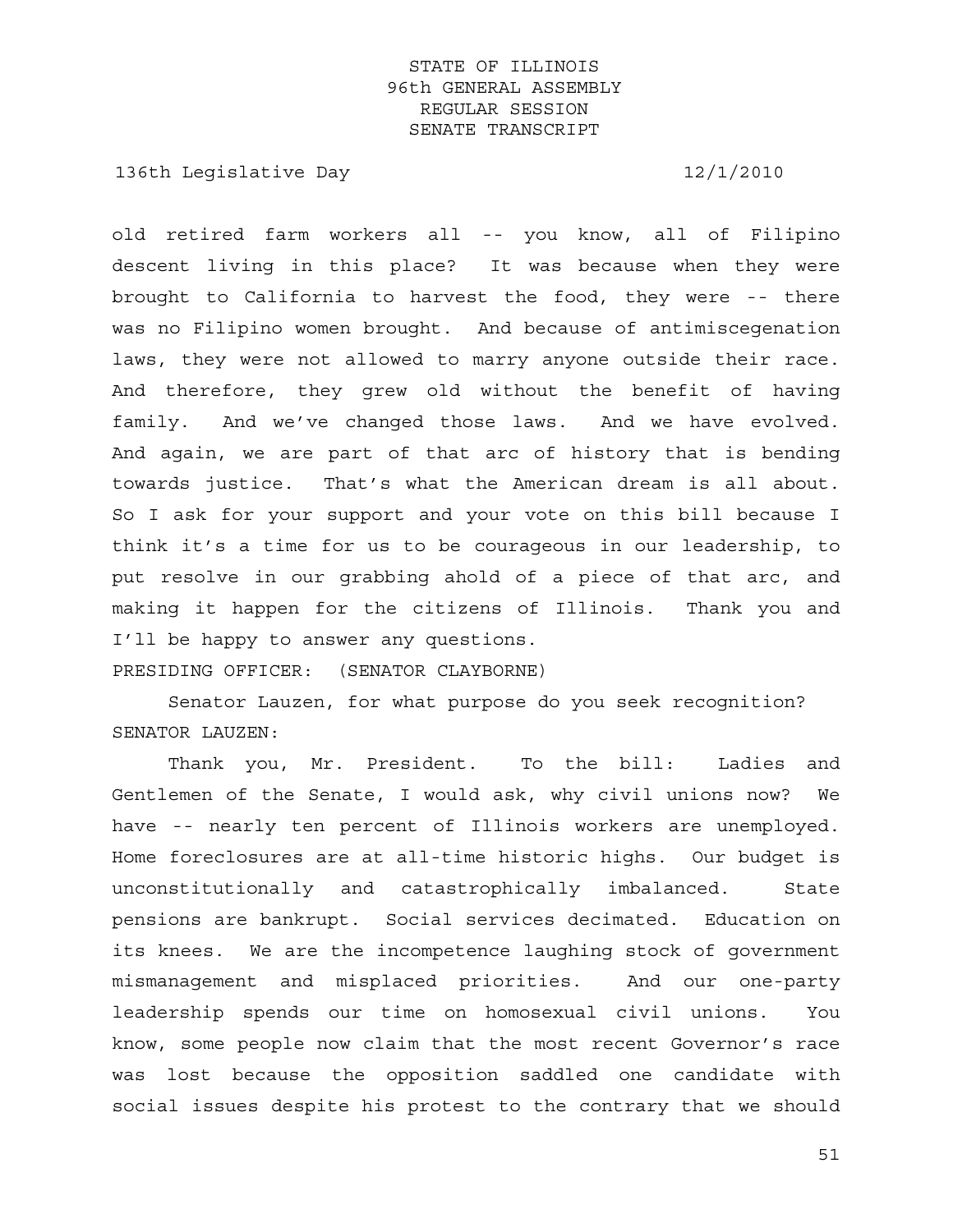136th Legislative Day 12/1/2010

be first and only focused on jobs, the budget, and restoring confidence. Yet, here we are, forced to debate an issue that may be political payback to a small, but very politically powerful, special interest group. Several years ago I offered representatives of the homosexual community to confirm that decisions being made -- made between loved ones, like medical decisions, health care necessities, assets transfers on death, et cetera, would be allowed under Illinois contract law in power of attorney statutes. I even offered to work on consolidating these statutes in one place so that they could be used more easily. My offer was sincere and genuine. However, to this date, years later, I have never heard back from those representatives. You know, perhaps this call for compassion and commonsense middle ground is really smoke screen and charade. The Chicago Sun-Times, which recommends civil unions as an important step to initiating homosexual marriage, reported on November 10th, 2010, of the five states, plus D.C., that now allow homosexual marriage, four began with civil union laws. So it's at the risk of some awkwardness and what many of our constituents should consider grossly misplaced priorities, we now engage in a conversation concerning the most basic questions about the facts of life. Yes, we end up talking about sex. For those who don't accept doctrine from thousands of years of religious tradition of one man, one woman and for those who don't accept public health arguments confirmed by many CDC studies about the dangers of homosexual practices, let me confine my evaluation of civil unions and subsequent homosexual marriage to a natural law platform, and ask the first question, why does government have any valid reason to regulate emotional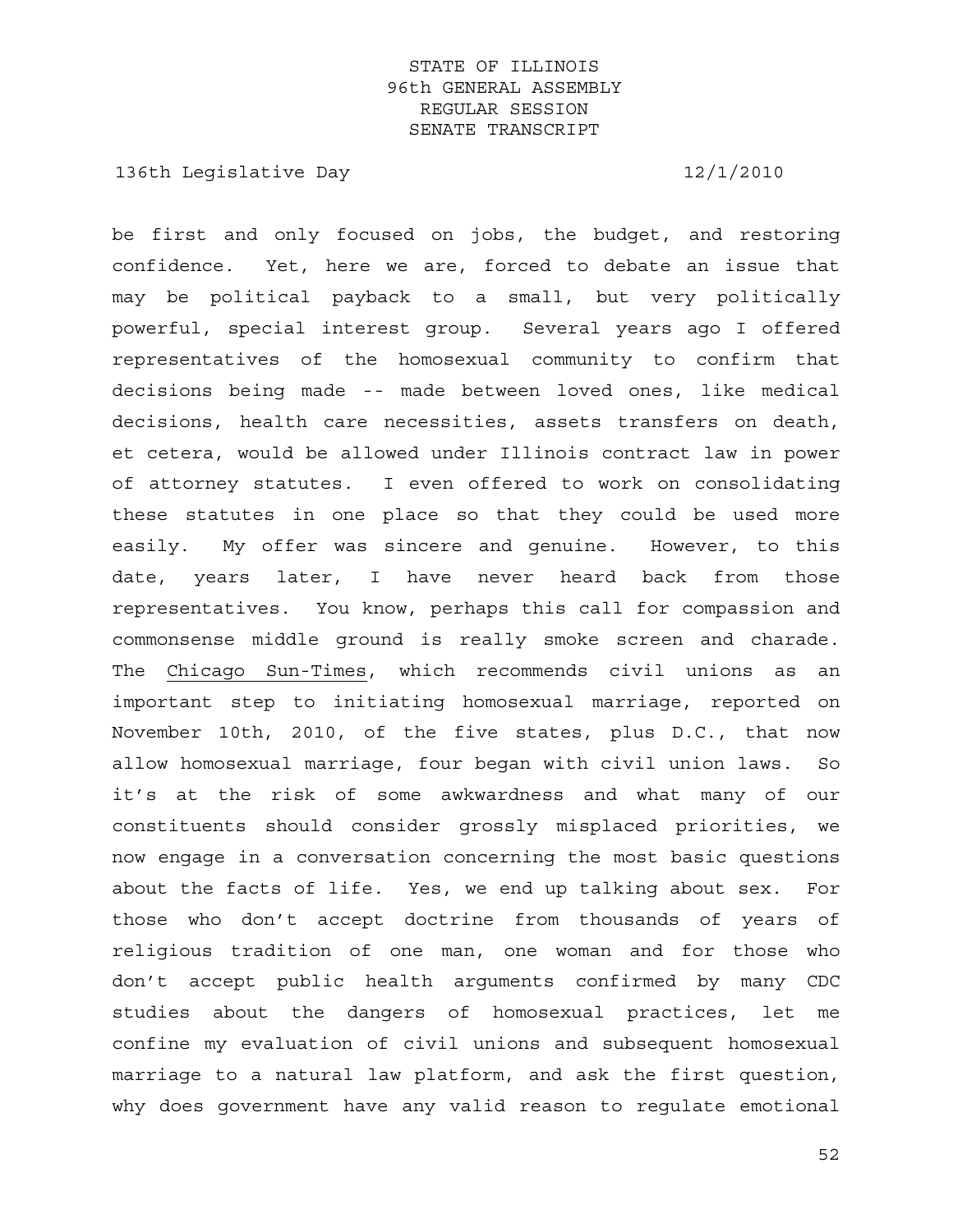136th Legislative Day 12/1/2010

relationships among people? It is true that marriage is, in part, an emotional union. And it is also true that spouses often take care of each other, thereby reducing the caregiving burden on other people. But neither of these truths is the fundamental reason for marriage. The reason marriage exists is that sexual intercourse between men and women regularly produces children. If intercourse did not naturally produce vulnerable children who add to the population of a country, neither society nor government would have much reason, let alone a valid reason, to regulate people's emotional unions. Government does not regulate nonmarital friendships no matter how intense they are. My goodness, if the purpose of marriage is to take care of parents and siblings, to establish inheritance order, or to provide hospital visitation procedures, why are we not regulating interfamily relations and calling them civil unions? No, what the institution and policy of marriage aims to regulate is the sex, not love and commitment. Marriage exists to solve the major challenge that arises from sexual intercourse between men and women, but not from sex between partners of the same gender. What to do about its potential generation of vulnerable children is the unique point of -- of marriage policy. Now that does not mean that marriage is worthwhile only when it yields children. The law has never taken that view. What a healthy marriage culture does is encourages adults to arrange their lives so that as many children as possible are raised and nurtured by parents who have the greatest natural incentives and instincts to permanently protect them. We wonder why there is so much chaos, pain, and even expense in our society for raising healthy children. Look at new data released by the U.S. Census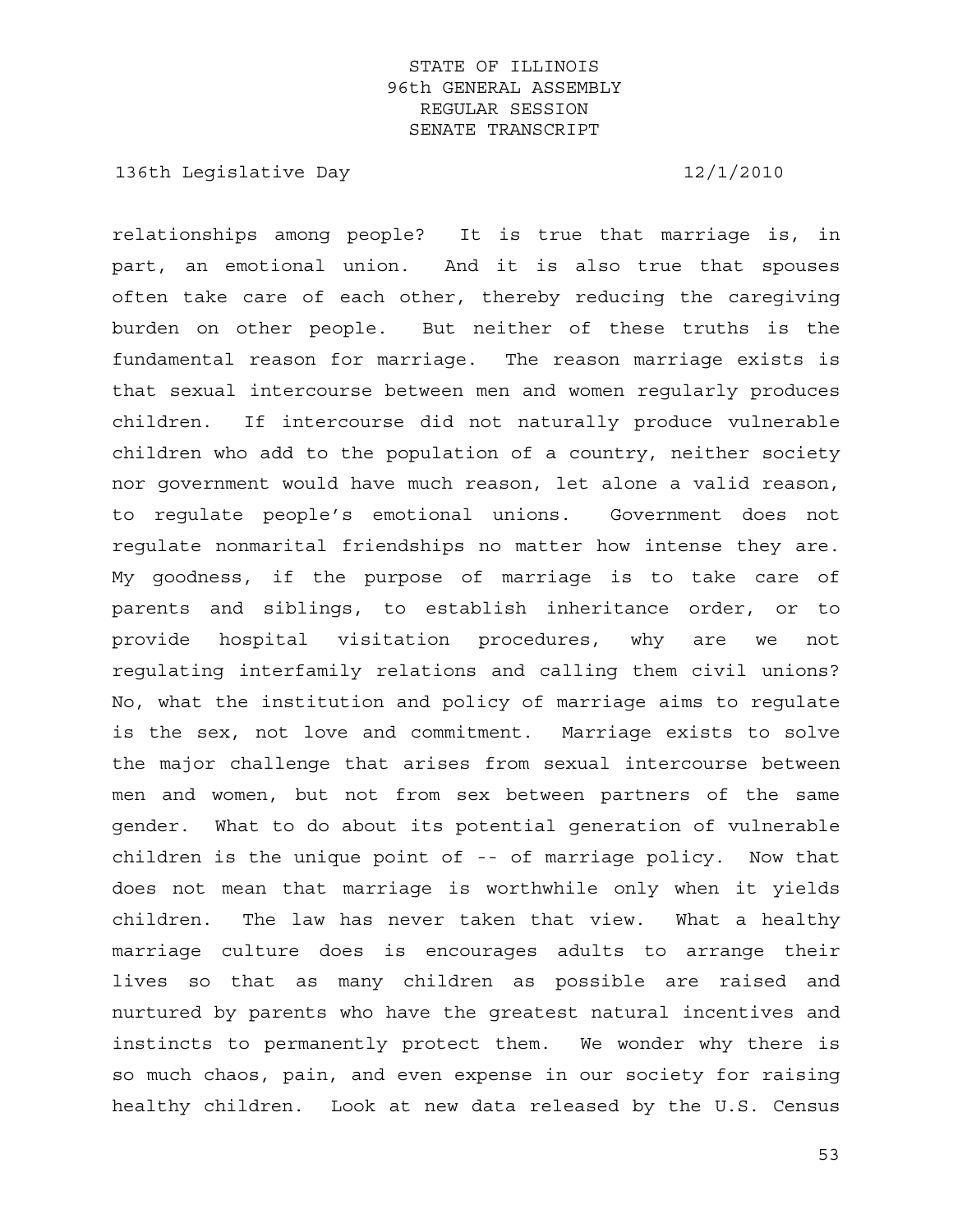136th Legislative Day 12/1/2010

Bureau showing the largest increase in poverty in U.S. recorded history last year. An additional 3.7 million Americans fell into poverty in 2009. Buried in the census report are startling figures revealing the principal cause of child poverty is the collapse of marriage. Single-mother families are almost five times more likely to be poor than are married couples with children. Nearly seven percent, or seven out of ten, poor families with children are headed by single parents and less than eight percent of new single moms are under eighteen years old. So, I believe that we need to stop experimenting with traditional marriage. We are already deeply trapped in the consequences of poor individual choices and public policy decisions. Our focus must remain on self-discipline, selfsacrifice, and the exercise of traditional virtue. I ask you to please vote No.

PRESIDING OFFICER: (SENATOR CLAYBORNE)

 Senator Duffy, for what purpose do you seek recognition? SENATOR DUFFY:

 To the bill, Mr. President. This civil union… PRESIDING OFFICER: (SENATOR CLAYBORNE)

 To the bill. SENATOR DUFFY:

 This civil unions bill has brought out a lot of emotions and created much discussion. I think that is good. The people of Illinois need to stand up and get engaged in politics. I ran for office in the State Senate to encourage job growth, to fight corruption, and to keep taxes low. I was never inspired to run for office due to any specific social issues. As a State Senator, I do not believe that it's my job or place to tell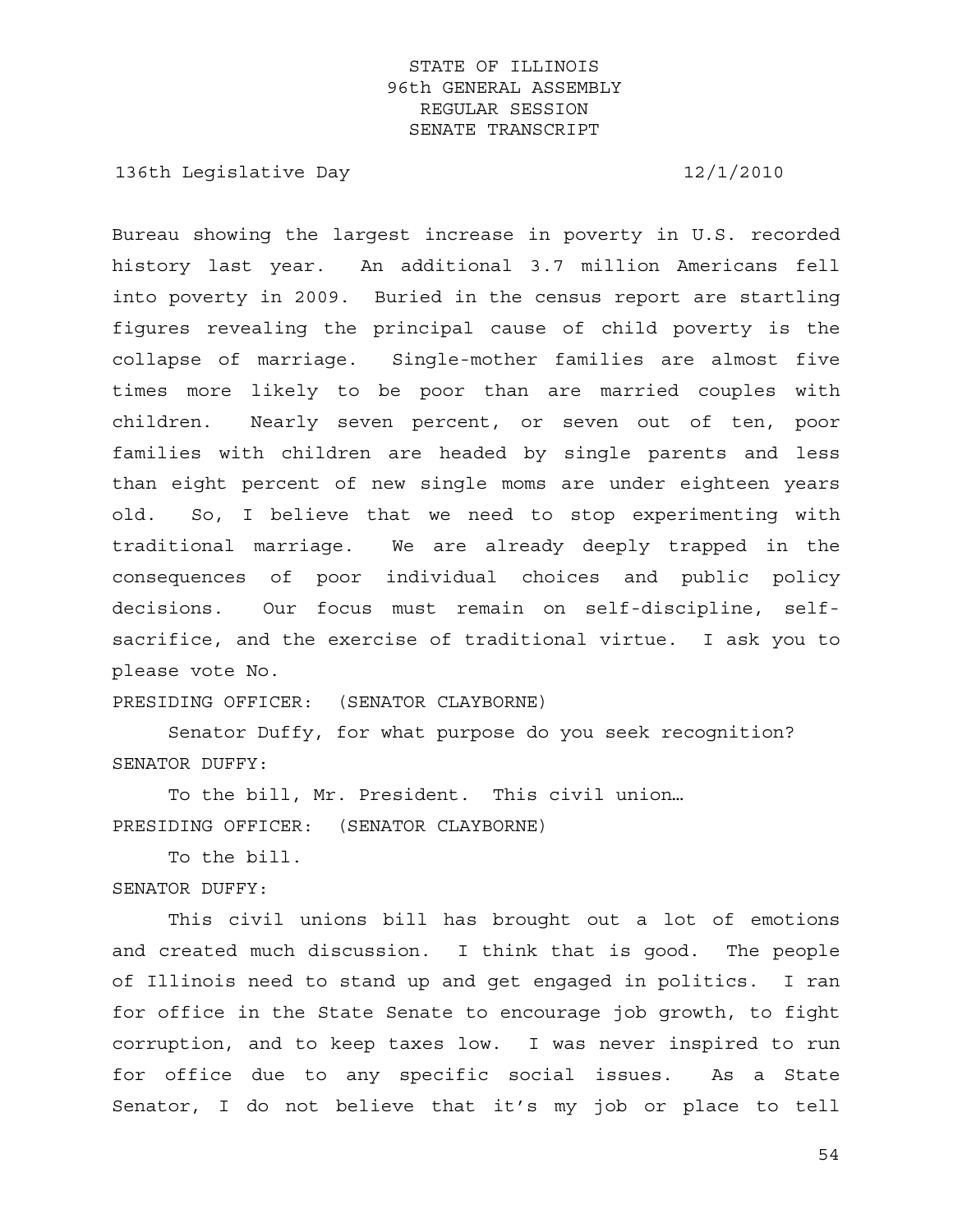136th Legislative Day 12/1/2010

anybody who to love or how they should socially behave behind closed doors. However, I do have some concerns about this bill and so does my constituents, purely on practical financial reasons and concerns. As you know, Illinois is broke. We don't have any money. Our cup of debt is full and we cannot take one more drop of financial strain. As the Minority Spokesperson for the Pensions Committee, our seventy-eight-billion-dollar pension debt is always at the top of my mind. I review every single piece of legislation based on what the financial impact will be on our State and how our current unsustainable pension burden will be affected by it. I have personally talked with Representative Harris, the sponsor of this bill, and I've met with him many times. I greatly appreciate his passion and dedication to this issue. He is fighting for what he believes in his heart to be right. He has overcome many obstacles and has done a great job working this bill and getting it to the Senate Floor for a vote. My question to Representative Harris has been, just as I have questioned every other single bill since I've been in office, is how much will this cost the Illinois taxpayers? What impact will this have on our five State pension systems? If this civil -- civil unions bill passes, will it increase our pension liability by tens of millions, hundreds of millions? Please put me in the ballpark and give me an estimate of how much money this will increase our pension liability if this bill is passed. Representative Harris has done a great job getting information back to me. He's been very thorough and gracious with his time. He has provided me with what he has, but it is clearly apparent that when you look at all the information I received from the Commission of  $\{sic\}$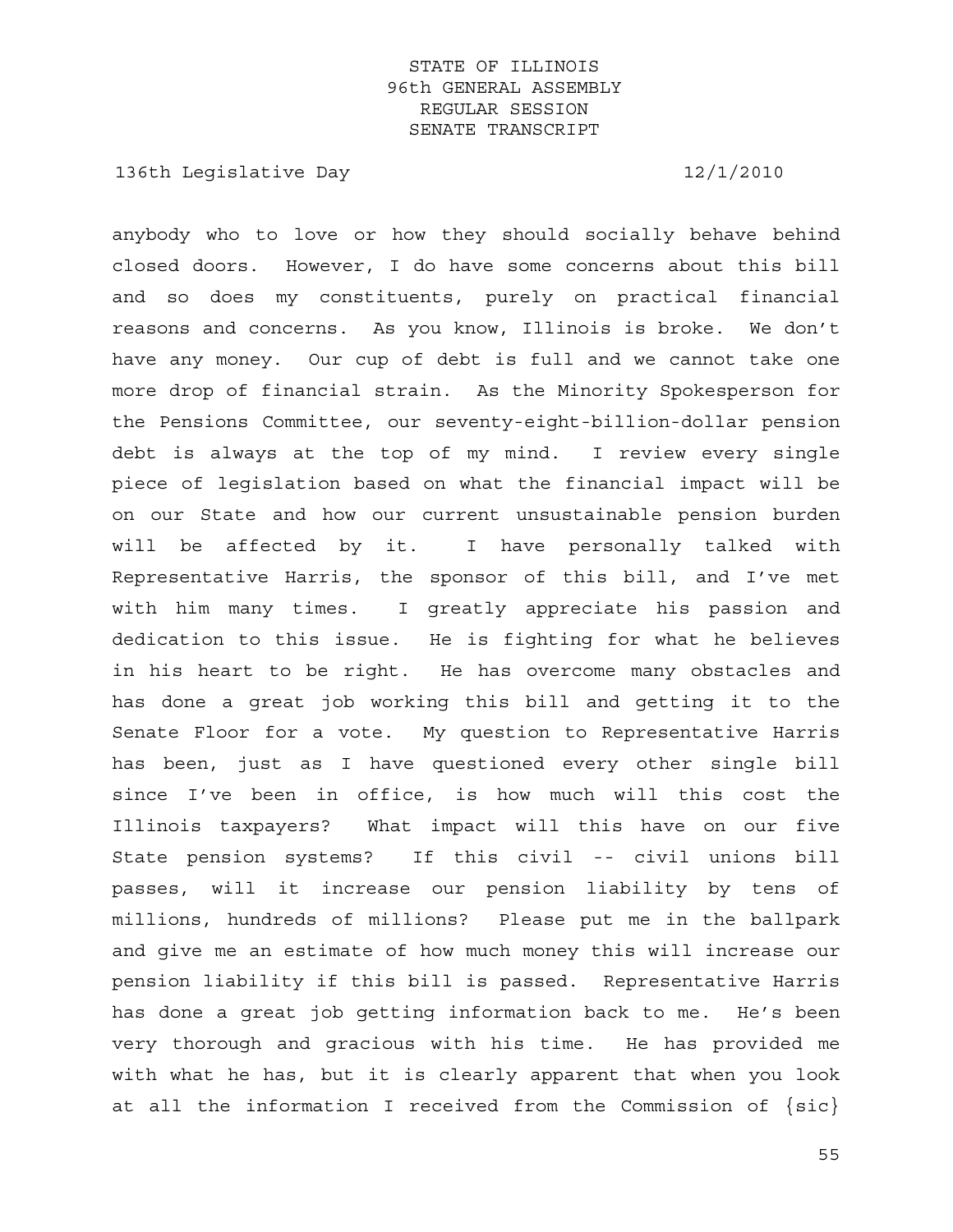136th Legislative Day 12/1/2010

(on) Government Forecasting and Accountability, the CMS, the Illinois Department of Commerce and Economic Opportunity, and - and other areas, that we can speculate and offer opinions on the financial impact this would have, but these are all guesstimates at best and that the forecast -- that no one can actually forecast or give any actual cost of what this bill will cost. If I treat this bill like all bills that come across my desk, how can I support it if we don't know how much money this will cost Illinois taxpayers or how we will pay for it? No matter how politically popular or emotionally charged this topic is our State cannot afford to continue to pass any bills until we know exactly how much money it will cost the taxpayers. For all these reasons, unfortunately, I cannot support this bill in this form. In our State's current financial crisis, I believe this Body must be disciplined enough to first and foremost understand the exact short- and long-term costs to every piece of legislation that we vote for in this Chamber. Thank you very much.

PRESIDING OFFICER: (SENATOR CLAYBORNE)

 Senator McCarter, for what purpose do you seek recognition? SENATOR McCARTER:

 Questions of the sponsor, please. PRESIDING OFFICER: (SENATOR CLAYBORNE)

 Sponsor indicates he will yield, Senator McCarter. SENATOR McCARTER:

 Senator, you mentioned in your opening statement that the - - this bill is not a gay marriage bill. Yet, if you could please explain to me how it's different, 'cause I -- I'm looking at it, seeing Sections 5, referring to the law to spouses; 25 -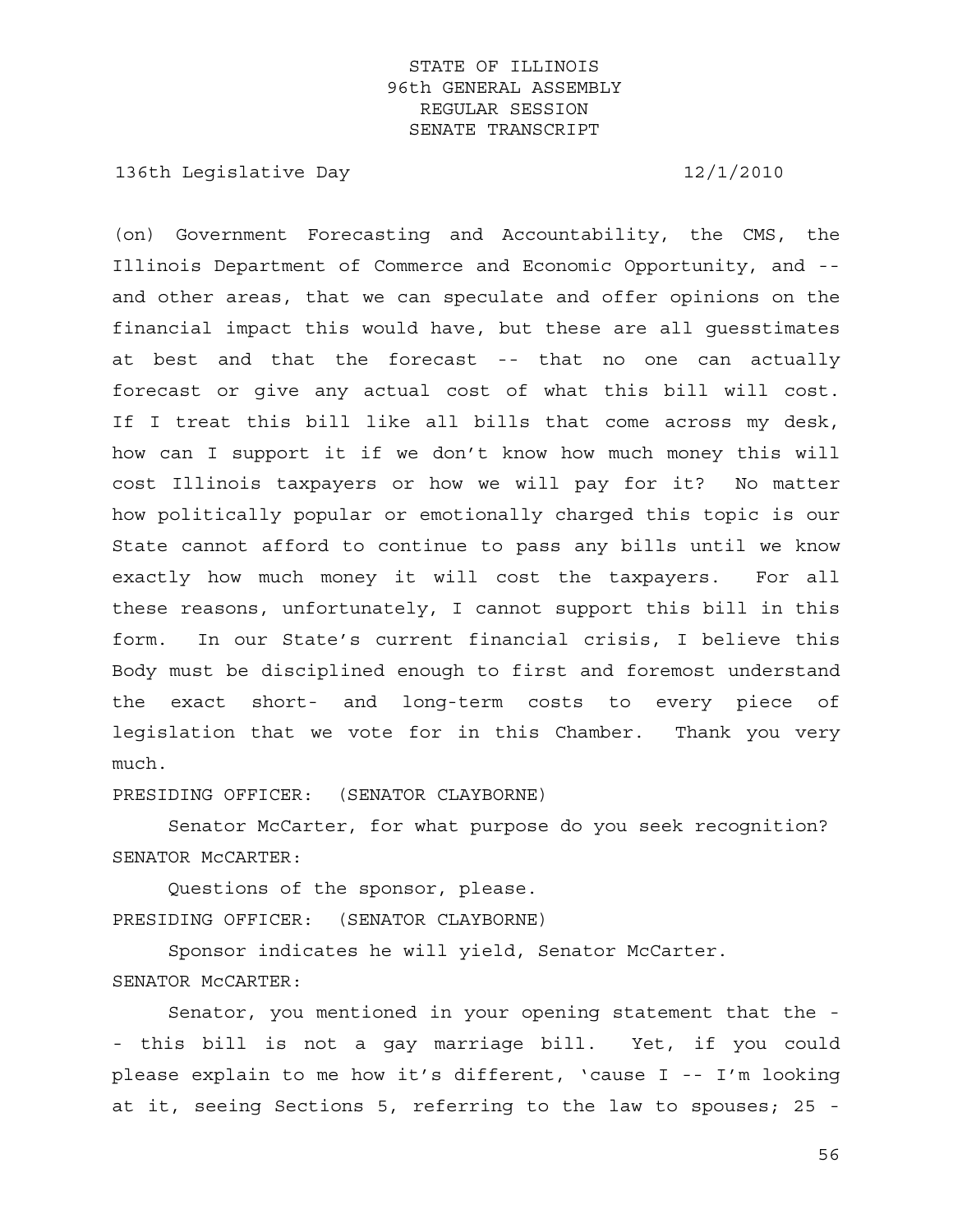136th Legislative Day 12/1/2010

those prohibited from -- from this, being those that are relatives, cousins specifically; and then Section 45 talking about dissolution. It refers to Sections 301-306 of the Illinois Marriage and Dissolution of Marriage Act. So, if you could explain to me how this is different.

PRESIDING OFFICER: (SENATOR CLAYBORNE)

Senator Koehler.

#### SENATOR KOEHLER:

 Yes, Senator, thank you for your -- or, question. There is a legal framework that certainly borrows from what has been done in other parts of Illinois law and that's very true. This differs because Illinois law also states that marriage is between a man and a woman and to do otherwise is illegal. And this does not overturn that. So this becomes a civil union bill because really we're not talking about the sanctity of marriage here in a religious context.

PRESIDING OFFICER: (SENATOR CLAYBORNE)

Senator McCarter.

SENATOR McCARTER:

 So how is Section 25(3), (4) and (5) relevant? PRESIDING OFFICER: (SENATOR CLAYBORNE)

Senator Koehler.

SENATOR KOEHLER:

 Again, this is language that's taken already in -- in part of the -- the law in other -- other areas. And it sets up a framework legally to be able to have some kind of a process to - - to go through.

PRESIDING OFFICER: (SENATOR CLAYBORNE)

Senator McCarter.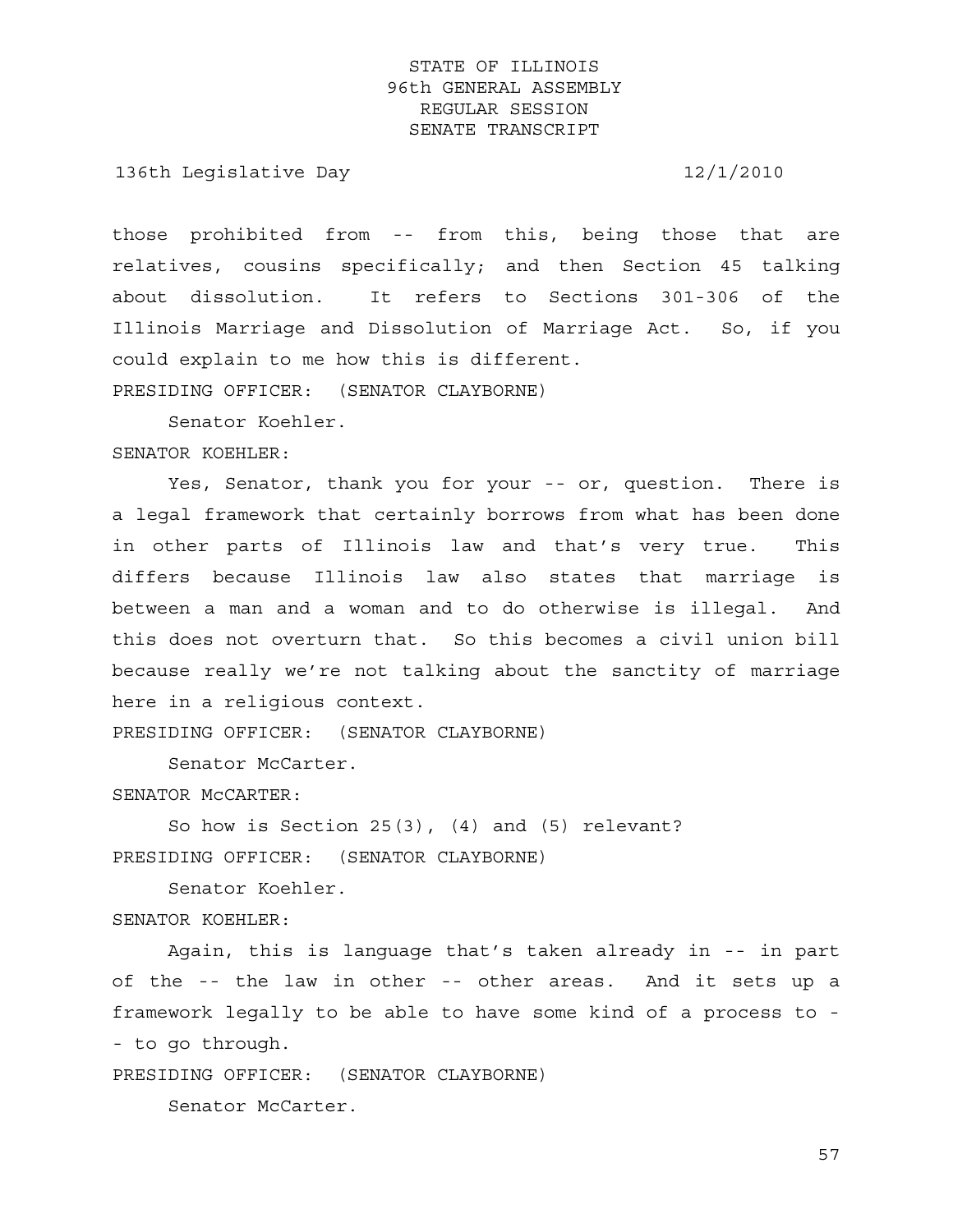136th Legislative Day 12/1/2010

#### SENATOR McCARTER:

 I -- I guess I don't -- I don't -- I still have concern why -- why that's relevant, why we would be concerned whether someone could -- have a civil union of someone of the same blood or first cousins. I -- I guess I don't understand that. But let me go into another -- what -- what -- can the State truly afford the increased cost by adding on the burden of pensions and health benefits? And -- and -- and do you have a cost estimate for what that is?

PRESIDING OFFICER: (SENATOR CLAYBORNE)

Senator Koehler.

#### SENATOR KOEHLER:

 Yes, thank you. Let me just go back to your previous question. One of the things you have to understand is that civil unions are not only available for people of the same-sex partnerships, but also heterosexuals. So, this language pertains to -- to some of those instances as well. In terms of the cost, you're aware, of course, that Illinois, in terms of health care benefits, already offers domestic partner benefits and so there is no impact in terms of what currently Illinois is already doing with -- with -- regarding health care. In terms of pensions - and I met with two representatives of the pension boards this morning - there already is a one percent, or close to one percent, extra premium that's charged to each employee that is in one of our pension systems. Upon retirement, if you do not have a survivor listed, you get that money back. If you do have a survivor listed, then you go on and -- and either that kicks in or it doesn't. So, in a sense, everybody has been paying that all along and so, I've been told, the impact is --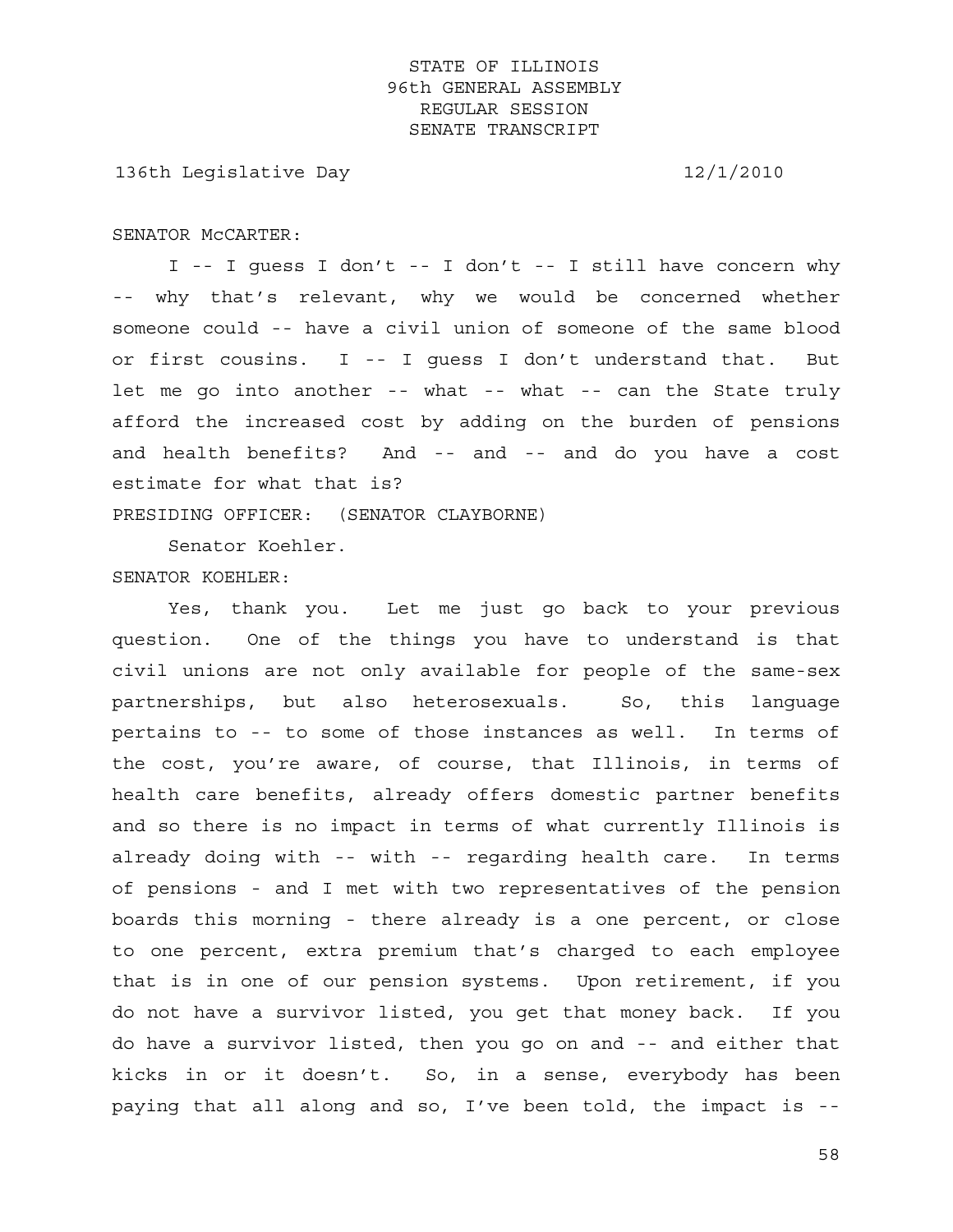136th Legislative Day 12/1/2010

is neutral. I mean, it could be a slight increase; it could be a slight decrease. But the actuaries have built this in already to the tables of what they've anticipated to be surviving partners.

PRESIDING OFFICER: (SENATOR CLAYBORNE)

Senator McCarter.

SENATOR McCARTER:

 Senator, will all employers in the State of Illinois be forced to add coverage and pension benefits to newly formed civil unions?

PRESIDING OFFICER: (SENATOR CLAYBORNE)

Senator Koehler.

SENATOR KOEHLER:

 It depends on what their current policy is. No -- no one in Illinois is -- is required, at this point, to offer any - any level of benefits. It'd be the same as if you had a single employee that you hired and they got married. That benefit would extend to that -- that partner in that case. This would likewise extend that.

PRESIDING OFFICER: (SENATOR CLAYBORNE)

 Senator McCarter. SENATOR McCARTER:

...affect hiring within a nonprofit  $501(3)(c)$  {sic} (501(c)(3)) church organization? PRESIDING OFFICER: (SENATOR CLAYBORNE)

Senator Koehler.

SENATOR KOEHLER:

 Yes. Religious organizations are specifically exempt in the Human Rights Act as employers, and this does not pertain to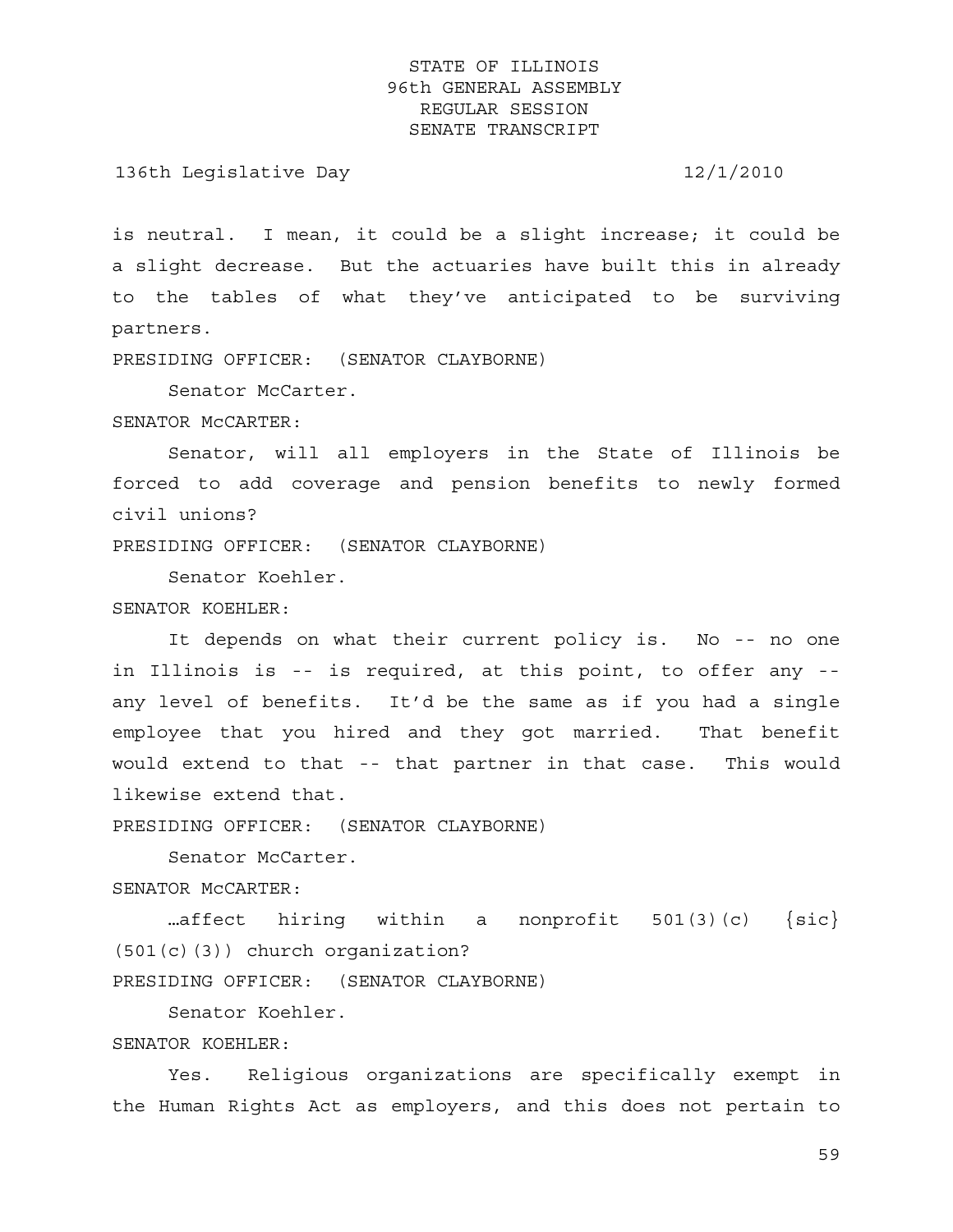136th Legislative Day 12/1/2010

religious organizations in any way. They are allowed… PRESIDING OFFICER: (SENATOR CLAYBORNE)

Senator McCarter.

SENATOR KOEHLER:

 I'm sorry. They are -- they are allowed to -- to not participate in that.

PRESIDING OFFICER: (SENATOR CLAYBORNE)

Senator McCarter.

SENATOR McCARTER:

 Will this change our education curriculum in the State of Illinois in any way?

PRESIDING OFFICER: (SENATOR CLAYBORNE)

Senator Koehler.

SENATOR KOEHLER:

 No, I don't see how it would. PRESIDING OFFICER: (SENATOR CLAYBORNE)

Senator McCarter.

SENATOR McCARTER:

 To the bill: You know, it's -- it's amazing, we - and this has already been said - we -- we -- we're under this huge burden of -- of debt. We have a budget that we have failed to be able to balance. It -- it seems to be every -- on everyone's mind, yet we come back here and -- and spend a lot of time on issues like this. Now, I do -- I do recognize and I'm very grateful that we've at least set up panels and commissions to deal with a couple -- a couple of the major cost drivers. That being workers' comp and Medicaid. And I think that's a step in the right direction, but I just -- I just have -- even though I have complete love and respect for everyone that is -- you know,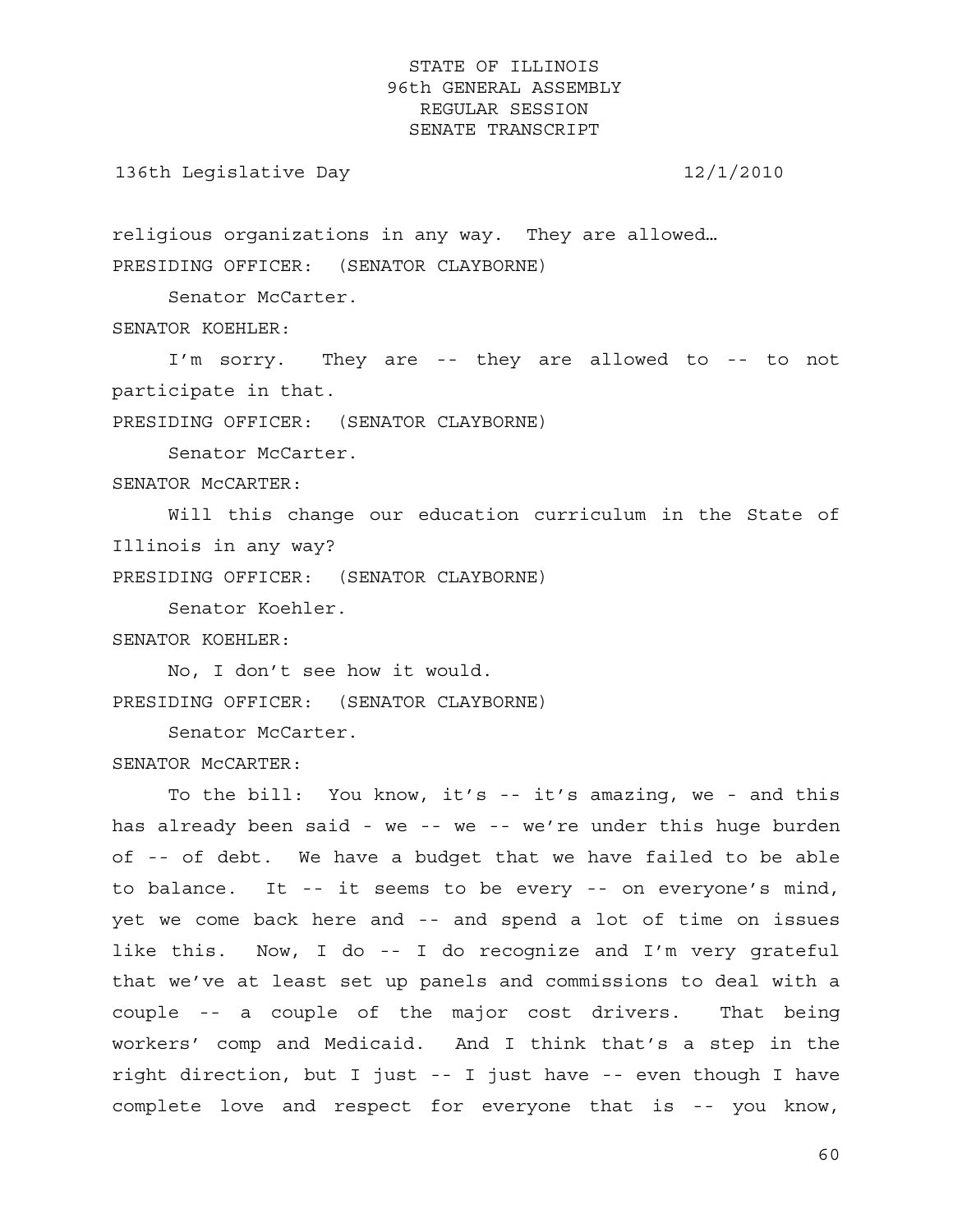136th Legislative Day 12/1/2010

wants this to become law, I just believe it's wrong to not show the -- to honor and respect the institution of marriage between a man and a woman. And I think this is the wrong direction to go for the State of Illinois. I just -- I just urge everyone to vote No on this, kindly. Thank you.

PRESIDING OFFICER: (SENATOR CLAYBORNE)

 Senator Jones, for what purpose do you seek recognition? SENATOR J. JONES:

 To the bill, Mr. President. PRESIDING OFFICER: (SENATOR CLAYBORNE)

 To the bill, Senator Jones. SENATOR J. JONES:

 Thank you, Mr. President. You know, I -- I totally disagree with the -- with the sponsor. I mean, this is -- it may be your interpretation that it's not about marriage, but it is and we're starting down that path. If this isn't it, it will be very shortly. And so, philosophically, I -- I just have to oppose it. And we all have friends or relatives, you know, that are gay. If you don't, you're -- you're not reaching out very far, because, you know, I have a lot of good gay friends that I highly respect and -- and support. But I'm -- but I'm telling you right now, this is the wrong path for us to take. And I -- I tell you what's really disturbing to me, Senator Koehler, about this bill coming forward right at this time, we just went through an election and your party's in the majority and it - and it will continue to be in the majority come January. The Governor will be of your party. He campaigned on this very issue. And -- and that's his privilege to do that. But I have a problem whenever he makes this a priority over what he -- what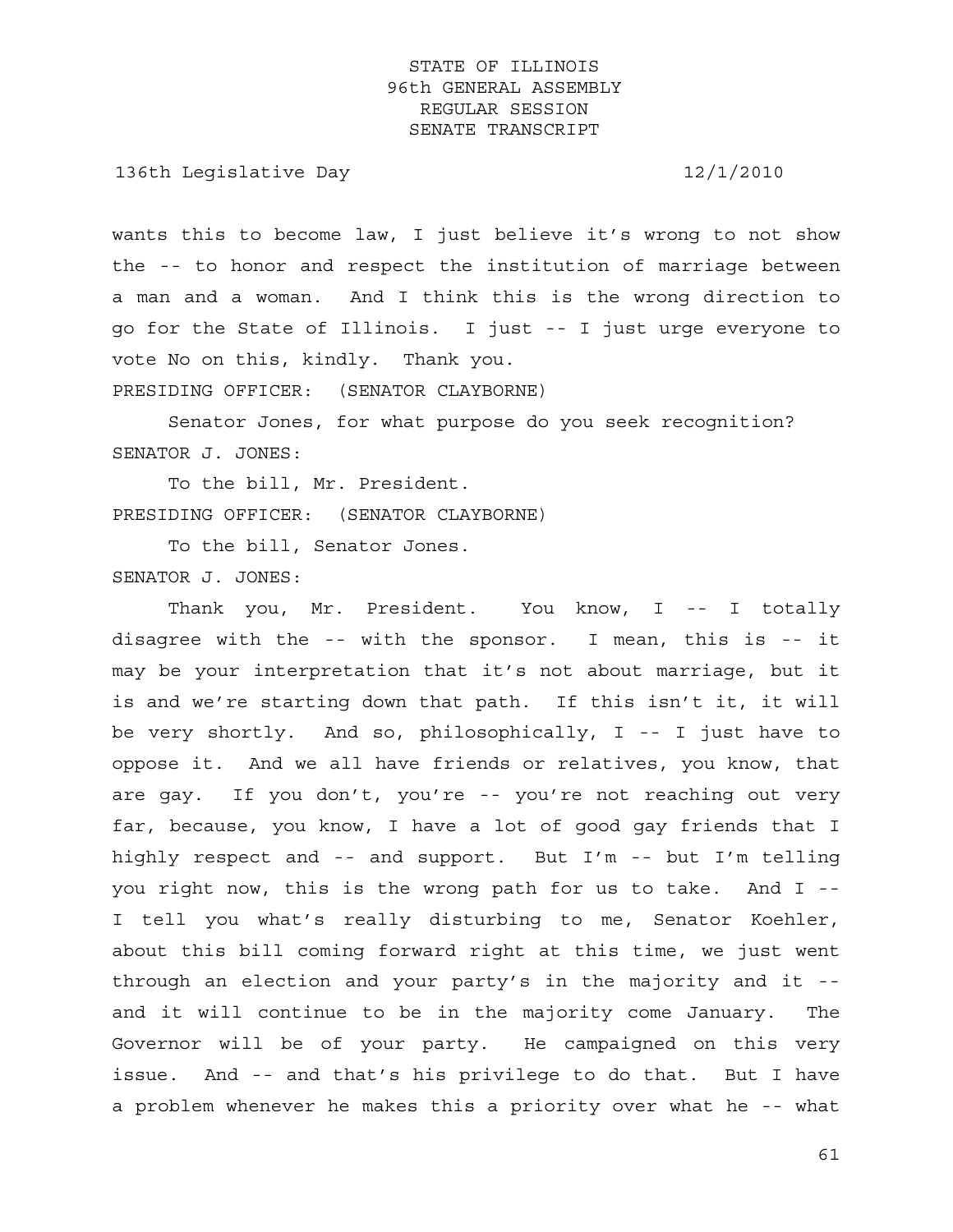136th Legislative Day 12/1/2010

the other things was that he campaigned on. And he campaigned on jobs and turning the economy around in this State and paying our bills. Yet, as I've witnessed this bill the last couple of days, over in the House when it was being debated yesterday, there is some major pieces of legislation out here that would create thousands of jobs in the State of Illinois and bring revenue to the State of Illinois immediately, put people to work at construction jobs and bringing revenue into this State. Not once have I seen the Governor lobby for any one of those pieces of legislation in the last few days or even weeks or months. But, yes, he walked on the House Floor yesterday and lobbied Members to support this piece of legislation, and it's my understanding he even called some Senators this morning lobbying this piece of legislation. And I have a real problem when our priorities are same-sex marriages and we're not addressing the prime issues of this State. Not once has the Governor came down here in the last few weeks since the election and met with any of us, saying, "Hey, here's how we're going to try to solve the budget. What's your ideas?" We need to get down to that. We need to do those things before we start addressing issues like Senate Bill 1716. Rome is burning folks and we're sitting back watching it happen without doing anything. So, I would ask the Governor, before he really lobbies for this bill, that he get out there and lobby for the things that would put people to work in the State of Illinois and bring revenue into the State so we can pay our vendors. I've got a vendor in my district that we owe over a half a million dollars to, that supplies food to our prisons. We used to have five people bid that. He's the only one left. Do you know what'll happen if I don't -- quit -- if I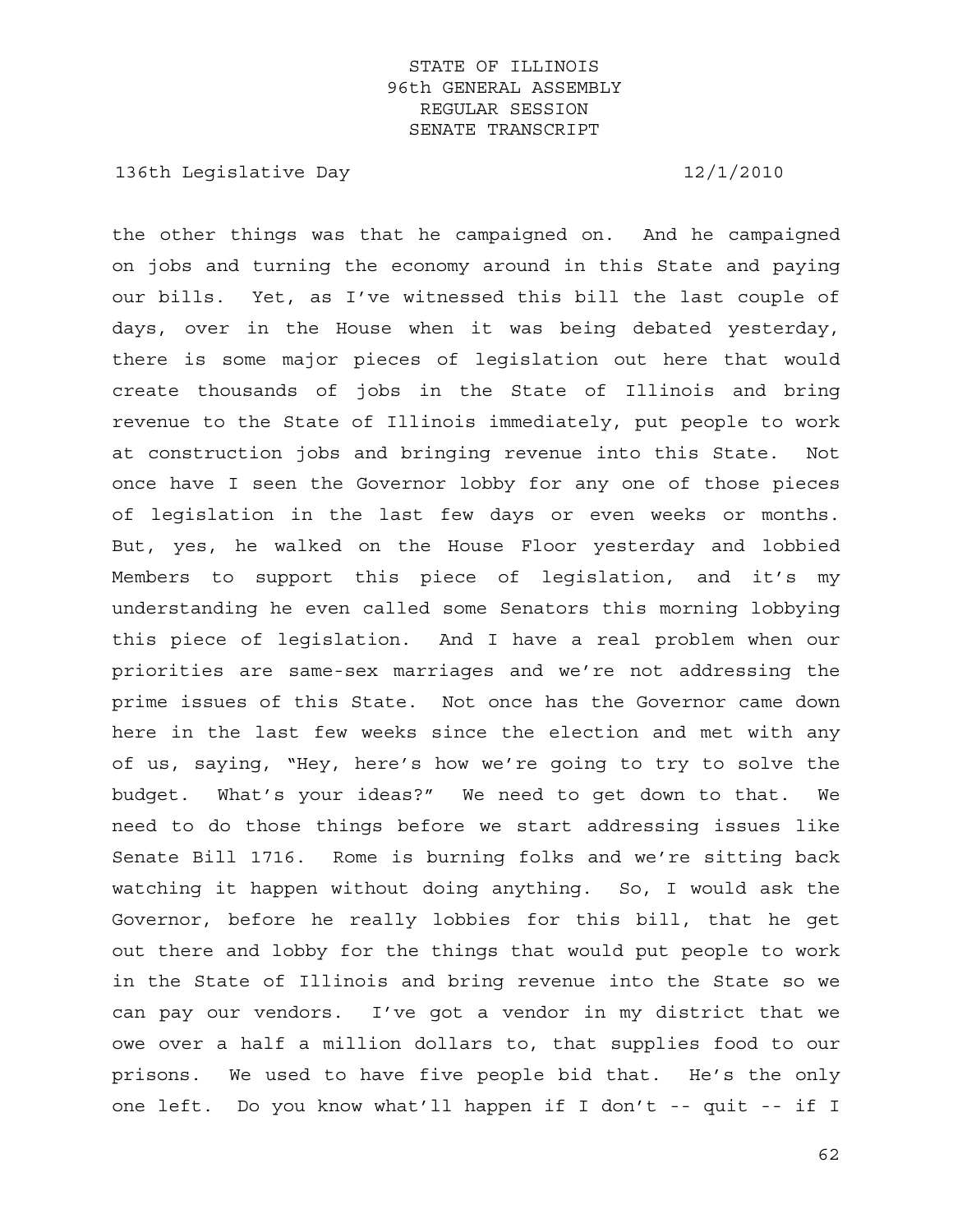136th Legislative Day 12/1/2010

would quit begging the Governor's Office to pay him each month? If he quit, we'd have riots in our prisons, folks. We need to address the issues of this State. You know, this is something that should never be brought before us, especially at this point in time. And I would strongly urge a No vote on this bill. PRESIDING OFFICER: (SENATOR CLAYBORNE)

Senator Bivins.

#### SENATOR BIVINS:

 Thank you, Mr. President. To the bill: I have great respect for the sponsor and appreciate your kindness and -- and respect you've shown to me since I've come into the Senate. But I also have to respectfully disagree. And while I'm not a member of the clergy or a theologian, over the last three or four decades I have filled the -- the pulpit of a -- of denominational and nondenominational churches many times. And I'm not sure that we're reading the same book, but you and I can have a respectful discussion about that at another point in time. You know, I've heard a lot of arguments about this. I watched a little bit of the Floor debate last night in the House and I watched some blogging and -- and discussion about this on the Internet. And many have argued that this bill is not samesex marriage. The truth is, this bill sets up another type of marriage. And I've heard also in arguments that many of have said that -- they've invoked the name of Martin Luther King to bolster their positions, but what I haven't heard said was something Doctor King's daughter, Bernice, said, who happens to be a minister, and she said, "I know deep down in my sanctified sole that he did not take a bullet for same-sex unions." That were her words, not mine. Another argument I heard mentioned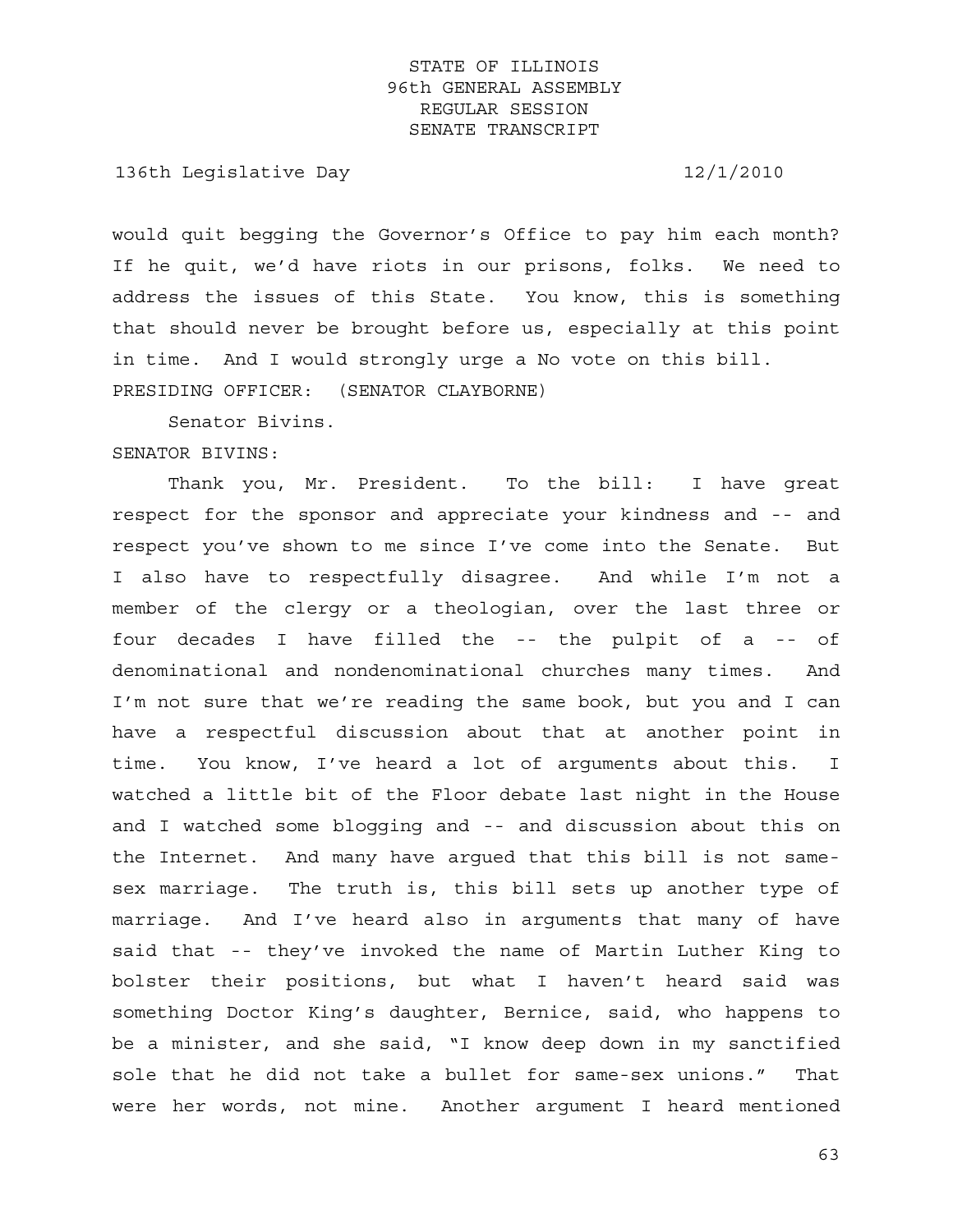136th Legislative Day 12/1/2010

several times was the perceived need to visit someone in the hospital. On April 15th, President Obama issued an executive order requiring hospitals that receive federal funds, which is about 99.9 percent of all hospitals, to extend visitation rights to the partners of gay men and lesbians and respect patients' choices about who may make critical health care decisions for them. So if that is the intent of this bill and if that's what it's about, that issue has already been resolved. And finally, have you thought about or asked yourself how this would affect the children in Illinois? In Massachusetts, where they have same-sex marriage, all public schoolchildren from kindergarten up are taught that same-sex marriage is just the same as heterosexual marriage. Since same-sex marriage is the public policy of that state, parents are being told that their children must be taught homosexuality, as well as heterosexuality, as young as kindergarten. If civil union/same-sex marriage becomes the official policy of Illinois, you can expect the same in our schools. The mothers and fathers of your districts will not be in support of this and I urge a No vote. Thank you, Mr. President.

PRESIDING OFFICER: (SENATOR CLAYBORNE)

 Senator Rutherford, for what purpose do you seek recognition?

SENATOR RUTHERFORD:

 To the bill, Mr. President. PRESIDING OFFICER: (SENATOR CLAYBORNE)

 To the bill, Senator Rutherford. SENATOR RUTHERFORD:

Thank you. A number of years ago, we had a piece of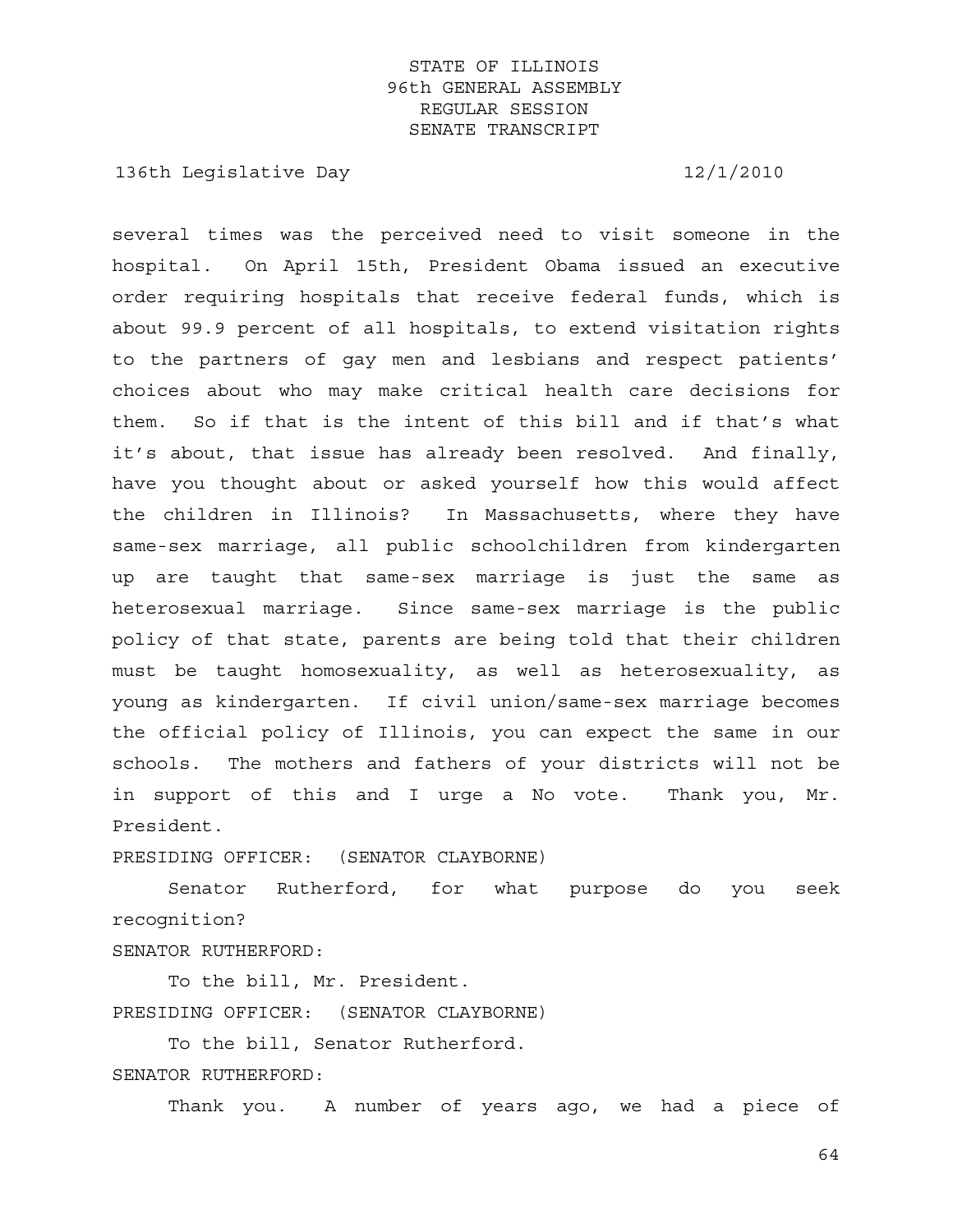136th Legislative Day 12/1/2010

legislation in the House when I was there; it was the Human Rights Act, and it did not pass. I later came to the Senate, and I think it was 2004 or 2005, we had the Human Rights Act. And at that time, it was opposed by a lot of people. It was uncomfortable for a lot of people to even have the debate. I voted for that bill because, in my heart, I truly believed it was the right thing to do. And now we have this before us today. This past year, as you all know, I've been all over Illinois. And I mean literally all over Illinois. I've been in your districts. And this legislation today, it is opposed by some and it's uncomfortable for some. But the one thing that I do know about the people of Illinois is that they want fairness. The people of Illinois, they don't want discrimination. There's going to be much said about this legislation. I understand that. But one thing that I do know, it's the right thing to do. I will be voting Yes on Senate Bill 1716. PRESIDING OFFICER: (SENATOR CLAYBORNE)

 Senator Schoenberg, for what purpose do you seek recognition?

SENATOR SCHOENBERG:

 I rise in support of the motion, Mr. President. Like to speak to the motion.

PRESIDING OFFICER: (SENATOR CLAYBORNE)

 You may speak. SENATOR SCHOENBERG:

 Thank you, Mr. President and Ladies and Gentlemen of the Senate. We've had some discussion earlier about the role that government plays in regulating interpersonal relationships. We've also had some discussion about the financial implications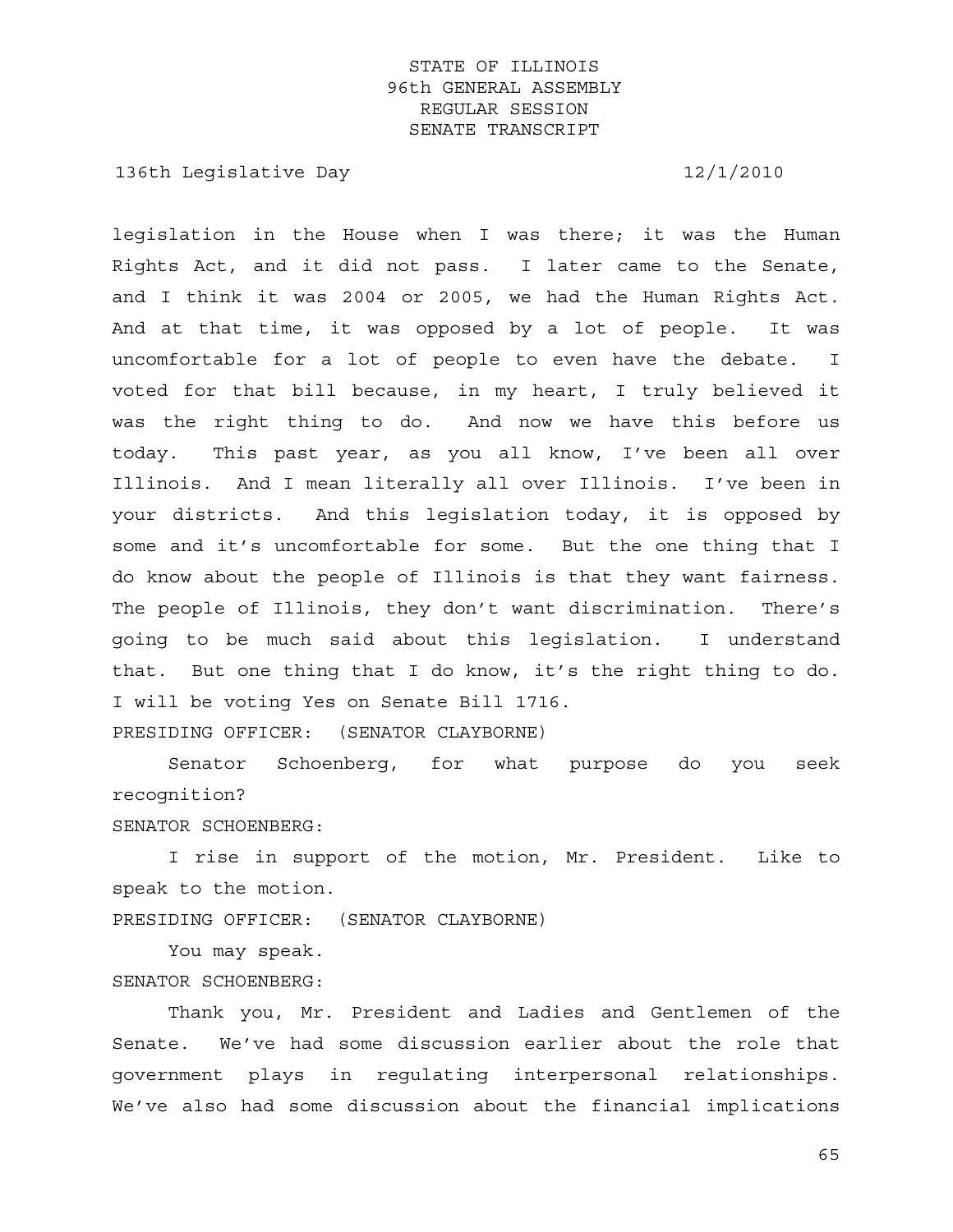136th Legislative Day 12/1/2010

for the legislation that's before us today. One of the things that makes this nation exceptional and without peer is that one of our guiding constitutional ideals is equal protection under the law. It's a bedrock principle of American democracy. It's a fundamental constitutional right. It, along with other rights and principles, set this nation apart as the greatest in the world from others. And we need to embrace that bedrock principle once again and hold it tighter. Yesterday, in committee, there was discussion about the problems, potential problems, that could be created by equal protection under the law. To me that was unfathomable. I couldn't conceive it. And I asked the question: At what point do religious institutions get to erode or impair equal protection in our society, in a pluralistic civil society? There was no answer. I still haven't received that answer and I don't think I ever will to my -- not just to my satisfaction, but to the satisfaction of people whose political views are often diametrically opposed to mine. In preparation for today's vote, I read through the arguments, I read through the op-ed articles written by Ted Olson. Ted Olson, the Solicitor General under George W. Bush the conservative's conservative. Probably the top conservative lawyer in the nation. Ted Olson, who along with his adversary in Gore -- in Bush versus Gore, David Boies, Ted Olson argued how essential equal protection under the law is. Ted Olson says that it's clear that individuals are entitled to be treated equally under the Constitution and I'm reasonably confident that this is the right time for these injustices to be vindicated. He wasn't even talking about civil unions. He was talking about something which is distinctly separate from what we're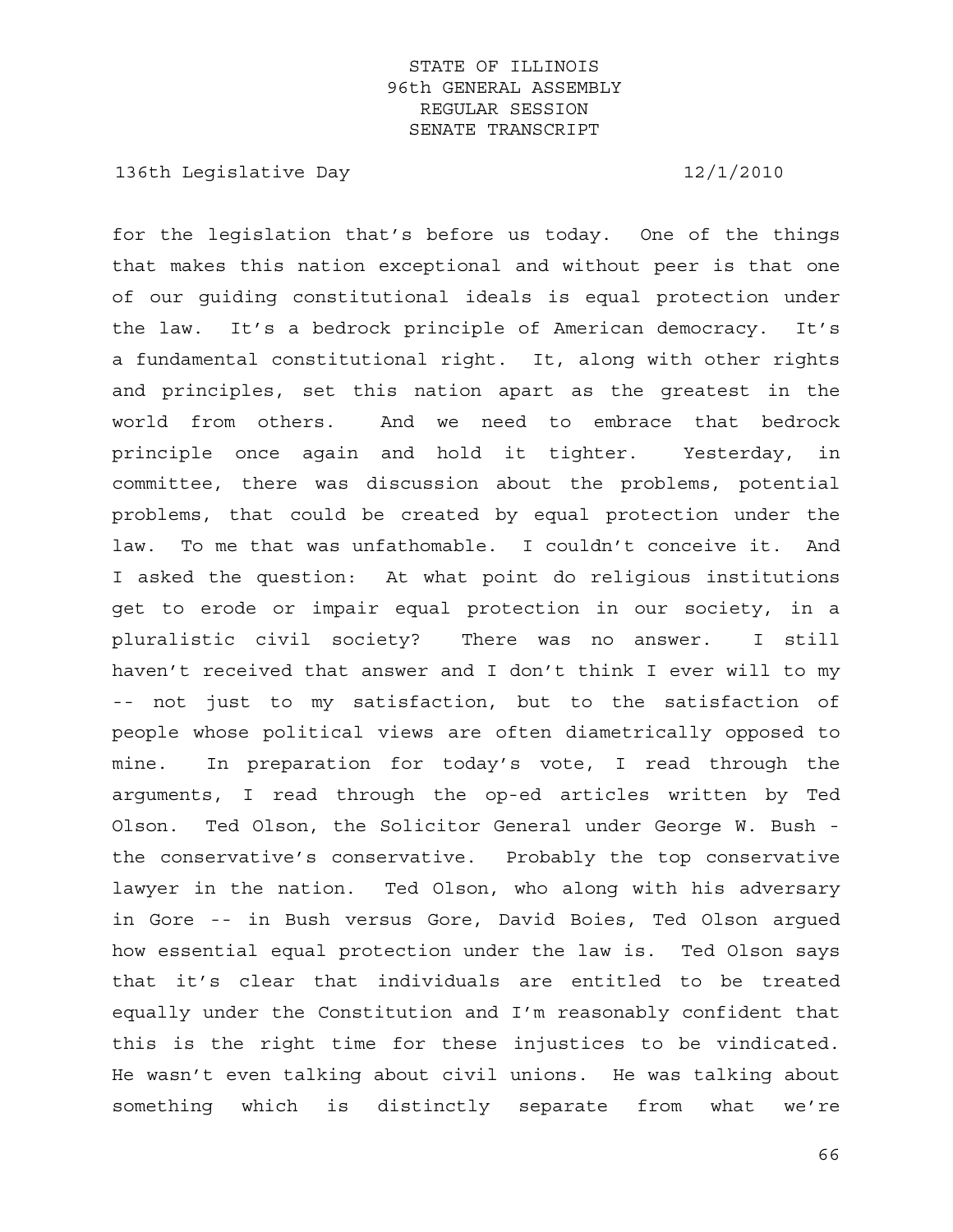136th Legislative Day 12/1/2010

considering today, but which has some of the common arguments in opposition. The role of religious institutions and the role of faith in our community is central. It's important to me in my life. I know it's important to all of you. We have differing viewpoints on that very personal series of questions as well. But we, over time, have taken measures to strengthen and protect not just individual religious freedoms, but institutional religious freedoms, so that people can practice their faith, so that institutions do not violate their religious missions. But we don't compromise; we don't impair. We don't erode equal protection under the law. We are all God's children. We not only make certain that people can function according to their religious practices and values in the workplace and that they're protected by the law, we don't make religious institutions do things which run contrary to their theology. We even provide public support for religious institutions to help the most vulnerable in our society. We provide public support to religious-based hospitals. We don't tell them that they have to assist individuals in -- exercising their rights under Roe versus Wade if that's against the spirit of their religious mission. We don't make them do that. We do provide assistance for faith-based institutions that help the most vulnerable in our society. We do provide support as long as it's not crossing a threshold of sectarian purposes for parochial schools to provide basic educational needs as long as it's not religious instruction. There's a vital role that faith and religious institutions play in our society, in our diverse pluralistic civil society, but we don't have any set of circumstances legally - and I would venture to say morally - that enable us to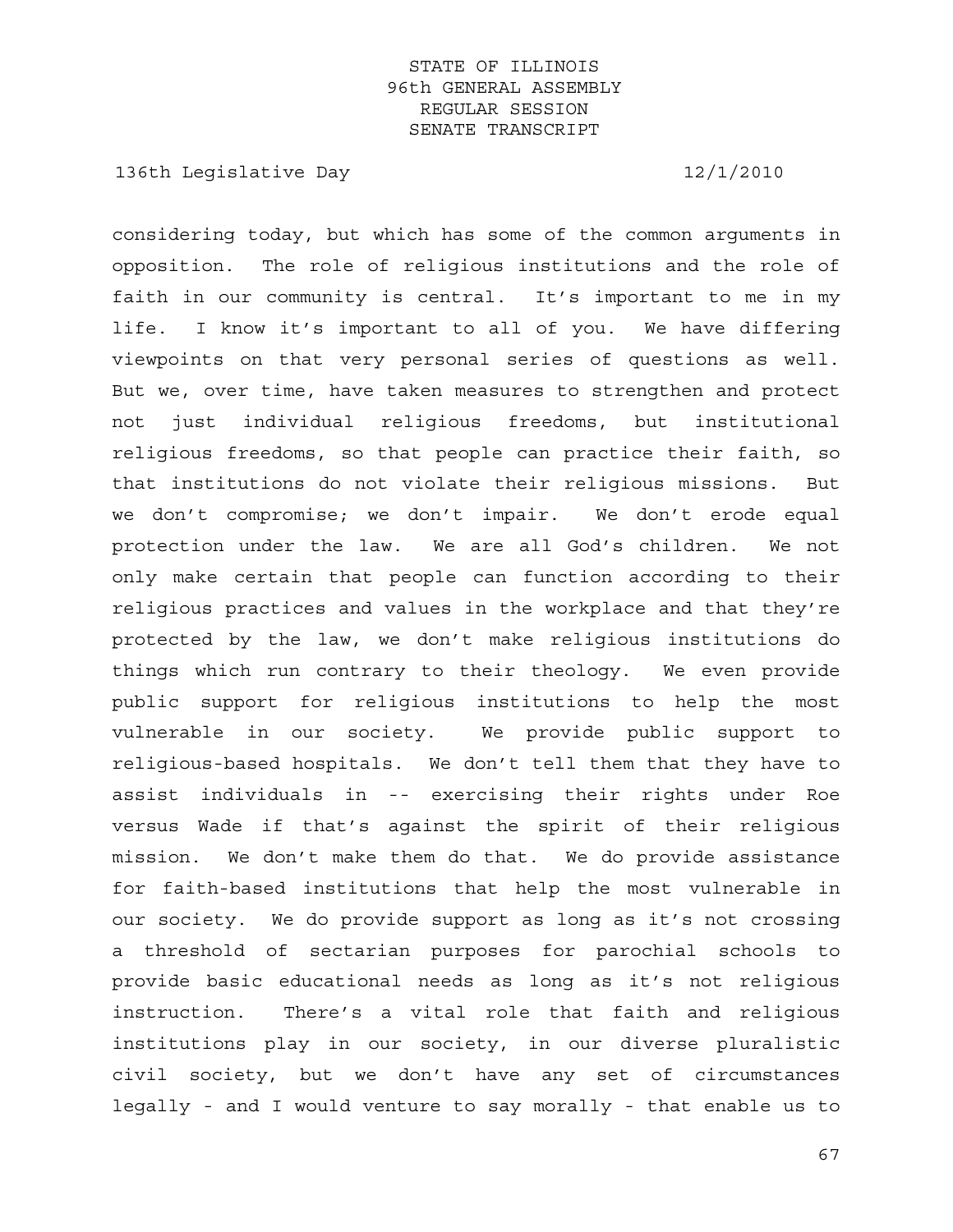136th Legislative Day 12/1/2010

violate equal protection under the law. Is this harmful to business? Let me tell you. Most companies -- most major companies have already acknowledged these realities in their own personnel policies. And let me share with you another anecdote as well, that occurred to me just this morning. I participate every year and march in the Pride Parade in Chicago. That parade is getting longer and longer every year. There are more and more participants. Why is that? It's because every major bank has a float, every major soft drink company has a float, every major big box retailer has a float, every major liquor distributorship has a float, every major media outlet has a float. Business has already decided, my friends. They've cast their vote on the side of capitalism and they're for this, because they see where their constituency has landed. And I think it's time for us to stand behind Senator Koehler and Representative Harris, and more importantly, all the people in our society here in Illinois in communities throughout the State who want to have their equal protection under the law. You know, my friends, there was an earlier question: Is this going to change the curriculum in our educational system if we pass this into law? And I leaned over and I whispered to Senator Koehler, you know how it'll change it? Everybody who goes to law school, their probate class is going to be a little different - but I'm sure they'll get past it. The implications of this legislation are not only enormous, they're historic. On fundamental civil rights, the transfer of property, survivor benefits, how individuals express their final wishes with their last gasps of life - those are the questions that are really before us. Those are the equal protections under the law that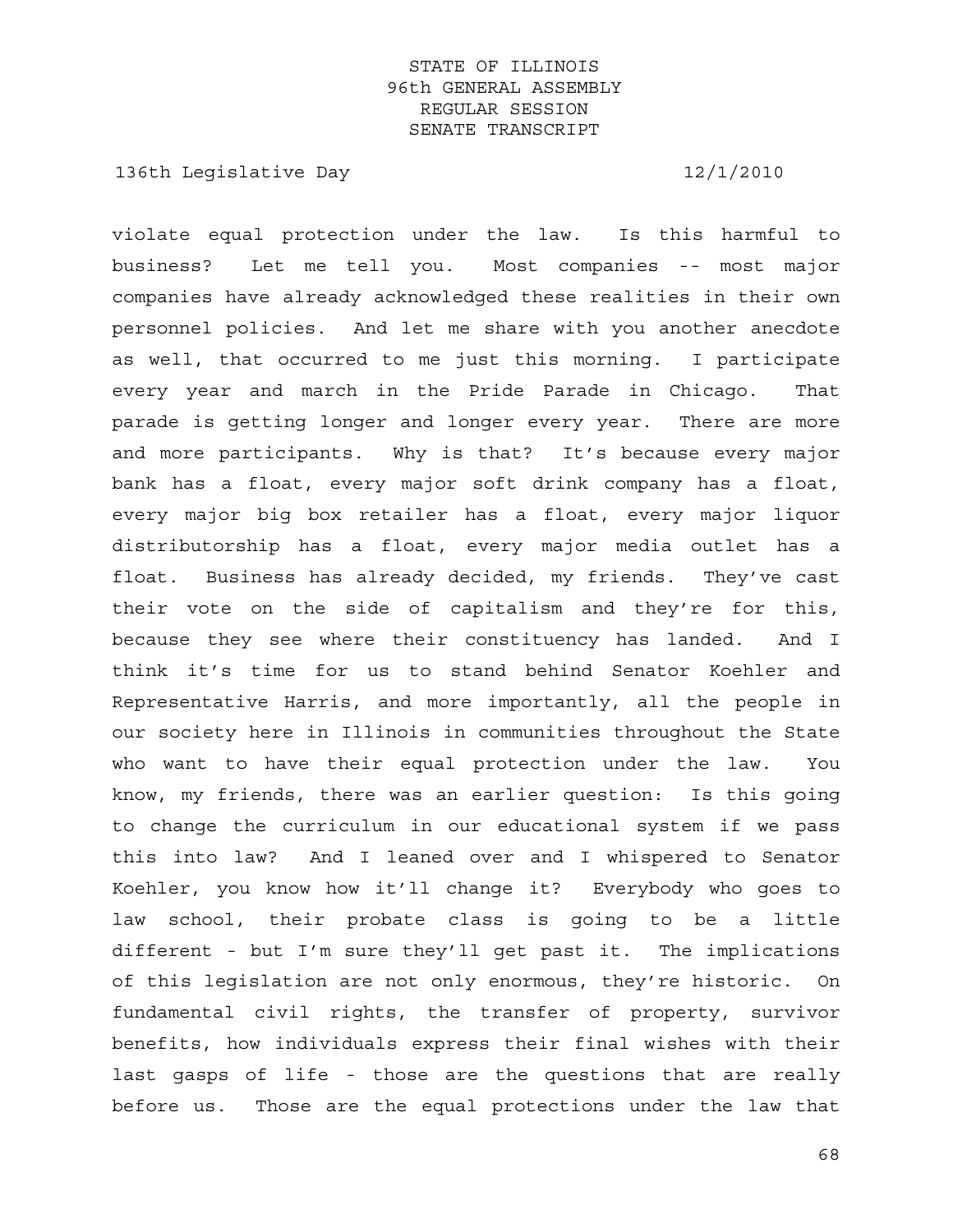136th Legislative Day 12/1/2010

history demands we embrace. And that's why, Mr. President and Ladies and Gentlemen of the Senate, I say it's time for us to look history in the eye and not flinch and vote Aye. Thank you. PRESIDING OFFICER: (SENATOR CLAYBORNE)

 Senator Syverson, what purpose do you seek recognition? SENATOR SYVERSON:

 Thank you, Mr. President. A couple questions of the sponsor.

PRESIDING OFFICER: (SENATOR CLAYBORNE)

 Sponsor indicates he will yield, Senator Syverson. SENATOR SYVERSON:

 Thank you. I want to follow along the lines of Senator Duffy. And I think the -- the religious or the -- the social implications and that debate will go on for years and years. But I'd like just to focus on the concerns over the cost of - of what this might be to the taxpayers of Illinois. As was mentioned earlier, the -- the amount of debt that we have in our State and the fact that we are unable to pay our bills, what is going to happen with this. We mentioned earlier that this is going to have an effect on the five State pension systems, but we're not sure exactly what that cost is going to be. But this would also, in fact, involve the State's health insurance program as well. Is that correct?

PRESIDING OFFICER: (SENATOR CLAYBORNE)

Senator Koehler.

#### SENATOR KOEHLER:

 If -- if what you mean is that if organizations already offer health benefits, will this provide equity within their system, yes.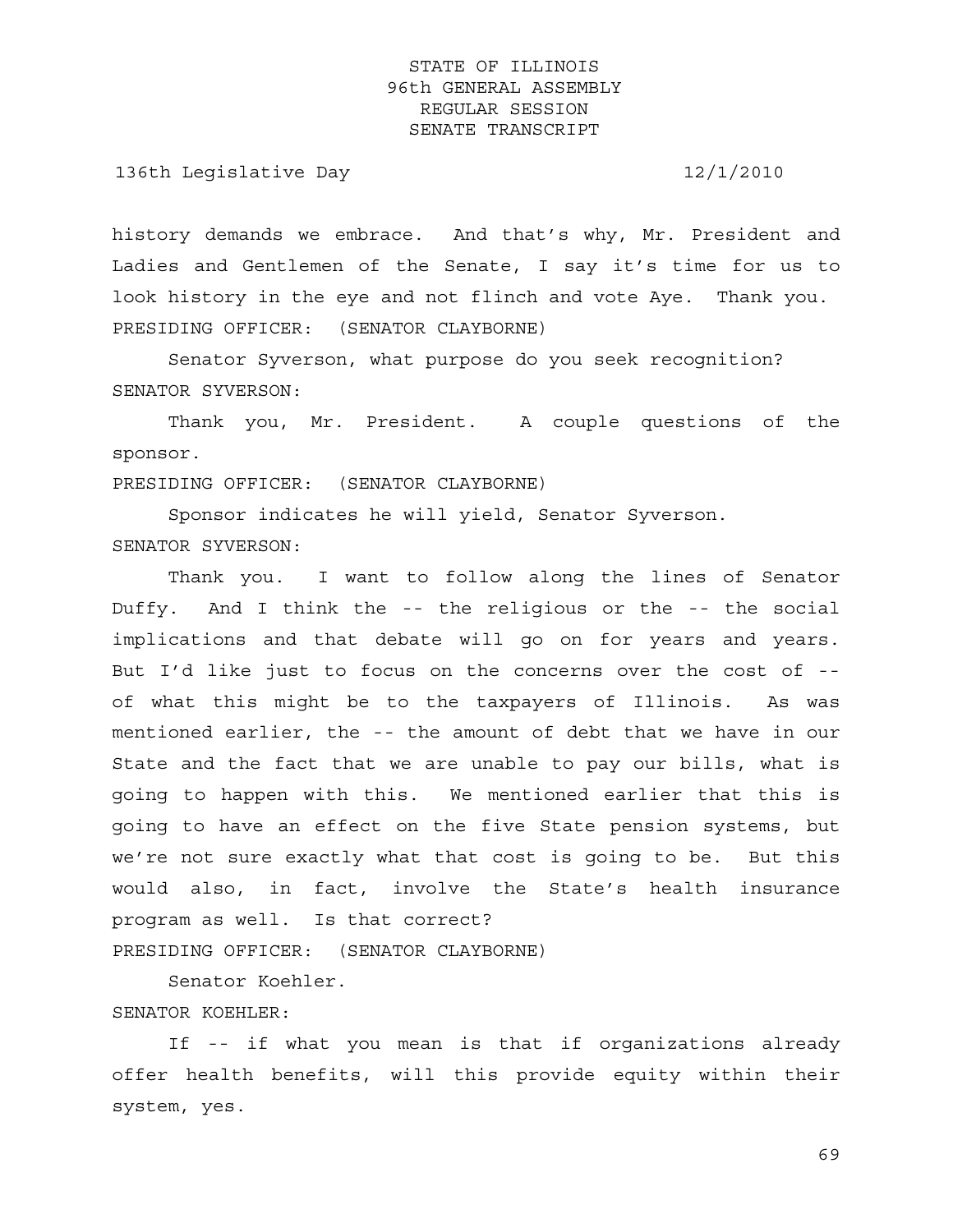136th Legislative Day 12/1/2010

PRESIDING OFFICER: (SENATOR CLAYBORNE)

 Senator Syverson. SENATOR SYVERSON:

 And this would also include local governments. So townships, counties, cities, school districts, those that currently do not offer domestic partners health coverage or pension benefits, they would fall under this new law as well. Is that correct?

PRESIDING OFFICER: (SENATOR CLAYBORNE)

Senator Koehler.

SENATOR KOEHLER:

 Again, no one is -- is compelled to offer benefits. If they offer a level of benefits, then, yes, this would -- would promote equity within it. Keep in mind though, however, many - many companies are moving already to coverage that includes employee plus one or employee plus, you know, three for family. And -- and so this would not really alter -- alter that. And many companies already offer domestic partner benefits. So, in that case, the -- the impact is -- is zero. PRESIDING OFFICER: (SENATOR CLAYBORNE)

 Senator Syverson. SENATOR SYVERSON:

 They offer that, but in -- for these local governments we'll just stick to taxpayer-funded programs right now - these local governments who are currently covering these expenses, and in most cases, like school districts, the benefits are significantly richer than what taxpayer health coverages are, and so when the school district, for example, actuarially determines their cost, they're then -- they figure on a certain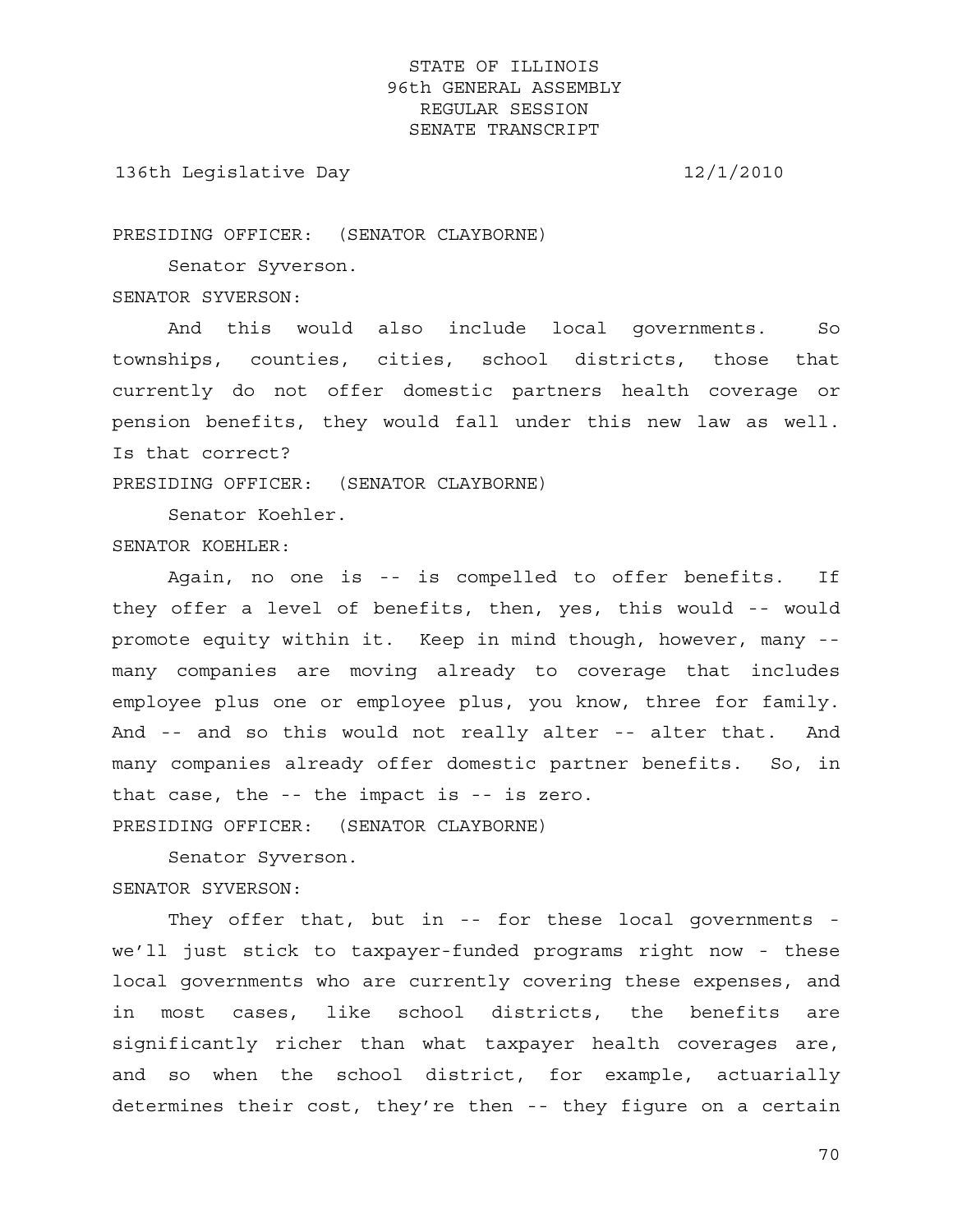136th Legislative Day 12/1/2010

number of people are going to have spousal coverage or children coverage, and with the passage of this legislation, this, in fact, is going to increase then the number of individuals that will be covered as dependents under a government health plan. PRESIDING OFFICER: (SENATOR CLAYBORNE)

Senator Koehler.

SENATOR KOEHLER:

Well, yes and no. It's hard -- it's hard to determine. If you have a school system, as an example, you have many teachers that come in at the entry level that are single individuals and they may get -- get married during the -- the course of working for that employer. Then that would -- you know, if -- if the employer offered benefits, you know, across the board to -- to families, that would -- that would kick that in. And the same way with -- with a civil union, that would promote equity within that. But it's hard to determine what the impact would be. It's -- it's -- you know, it's really no different than having a single employee that -- that's hired that chooses to get married. You would have then an -- you know, an additional cost as well. Most organizations, however, you have to understand, especially with health care benefits, there is a separate premium for that extra coverage and so it -- it also requires an extra contribution on the part of the employee.

PRESIDING OFFICER: (SENATOR CLAYBORNE)

Senator Syverson.

SENATOR SYVERSON:

Yes, and I -- and I agree with that. The -- the issue regarding -- yes, a certain number of people are going to be hired as single and they're going to get married and they -- and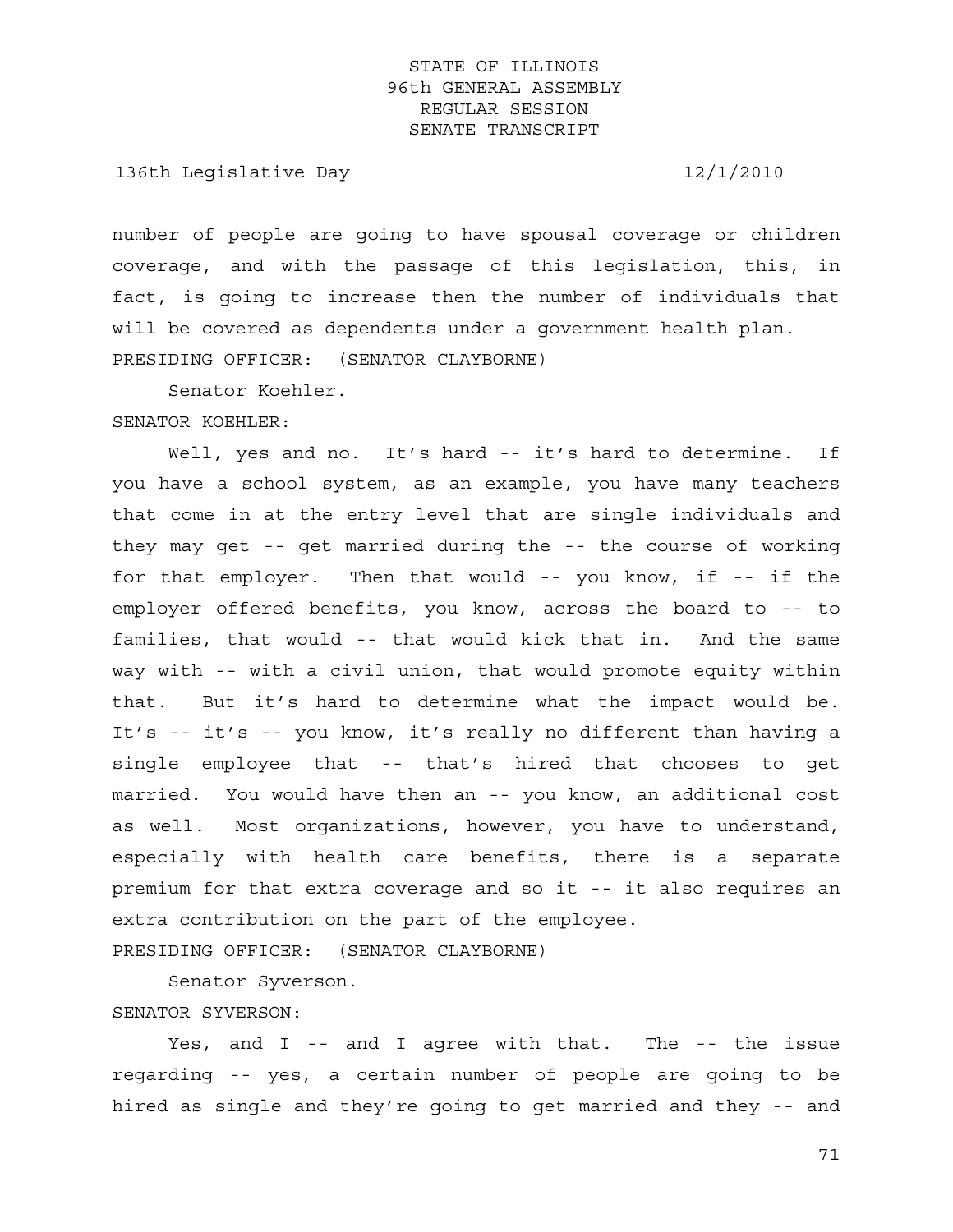136th Legislative Day 12/1/2010

they figure that cost in. This will add additional costs because there will be additional people now, not just those single people who are getting married, but then those who are adding domestic partners. So that number of people that will come on to a plan will in fact be higher than what it would be without the passage of this legislation.

PRESIDING OFFICER: (SENATOR CLAYBORNE)

Senator Koehler.

SENATOR KOEHLER:

 I mean, all I can say is potentially. I mean, that's speculation.

PRESIDING OFFICER: (SENATOR CLAYBORNE)

Senator Syverson.

SENATOR SYVERSON:

 The next question I had was -- is just the logistics. You said religious organizations aren't covered by this. If we have a domestic partner that is already covered under a health plan at another location or another job, and they go to work for - that individual now goes to work for a religious organization, will that person's domestic partner then be covered under that religious organization's health plan? PRESIDING OFFICER: (SENATOR CLAYBORNE)

Senator Koehler.

SENATOR KOEHLER:

The answer's no.

PRESIDING OFFICER: (SENATOR CLAYBORNE)

Senator Syverson.

SENATOR SYVERSON:

That would then supersede federal law that says under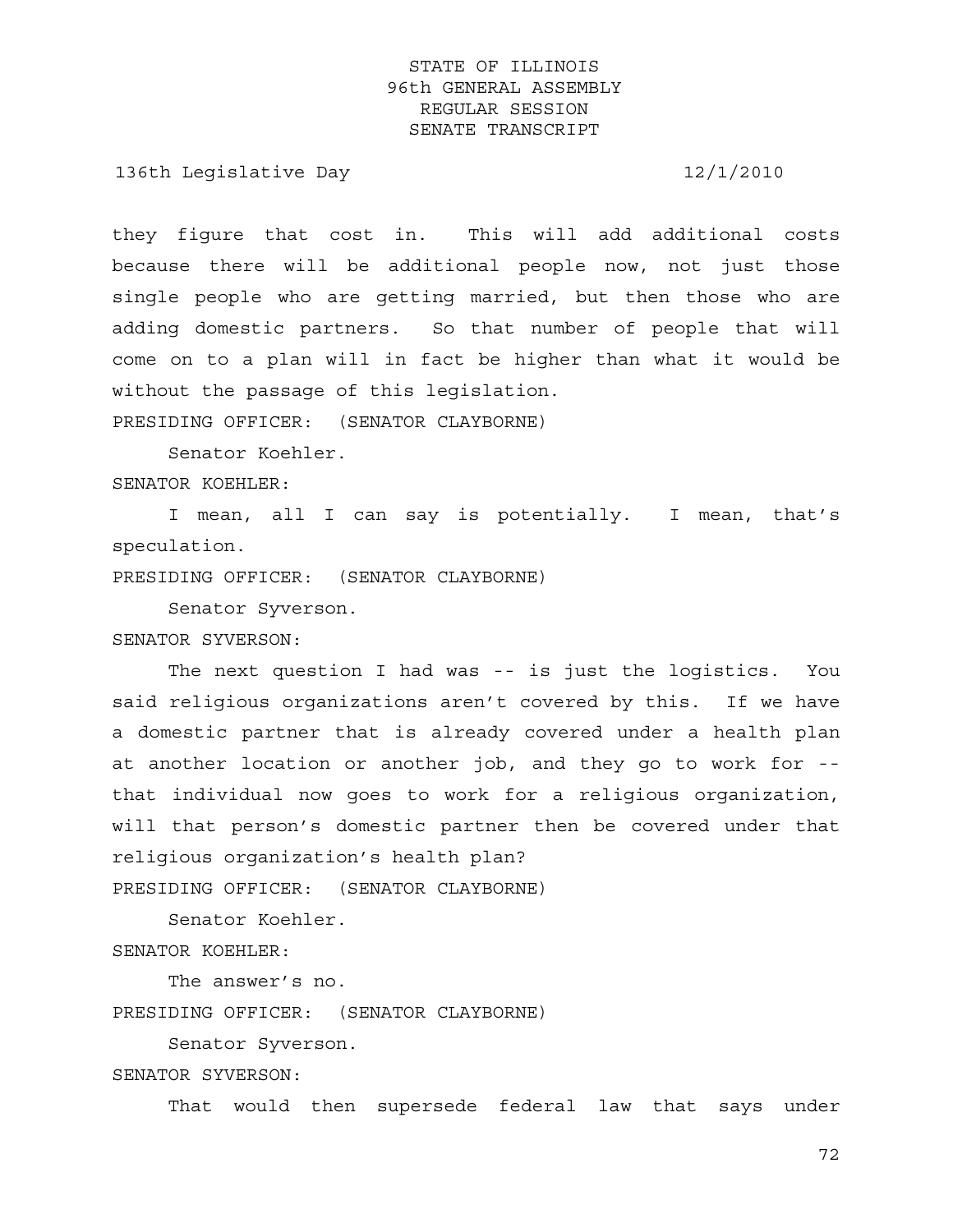136th Legislative Day 12/1/2010

portability that a individual can't lose their coverage when they move from one employer to another. So this law would then supersede then what the federal law is under -- under COBRA or portability legislation?

PRESIDING OFFICER: (SENATOR CLAYBORNE)

Senator Koehler.

SENATOR KOEHLER:

 Again, the Human Rights Act of Illinois exempts religious organizations from being included in the category of employer. PRESIDING OFFICER: (SENATOR CLAYBORNE)

Senator Syverson.

SENATOR SYVERSON:

 Okay, maybe you could just help me understand that then, what that would -- in that example I just gave, what would be the recourse to that individual? Based on the federal law that's already in place, what's the recourse for that individual's partner when they went to work at this -- with this -- at this institution? What would happen to that domestic partner's health coverage?

PRESIDING OFFICER: (SENATOR CLAYBORNE)

 Senator Koehler. SENATOR KOEHLER:

 I mean, I -- I really don't know. It depends on how the - the federal government -- whether they would yield to State law on that or not. Again, what Illinois does is it exempts religious organizations from the definition of employer. And it would really be up to the federal government as to whether they yielded to the State definition.

PRESIDING OFFICER: (SENATOR CLAYBORNE)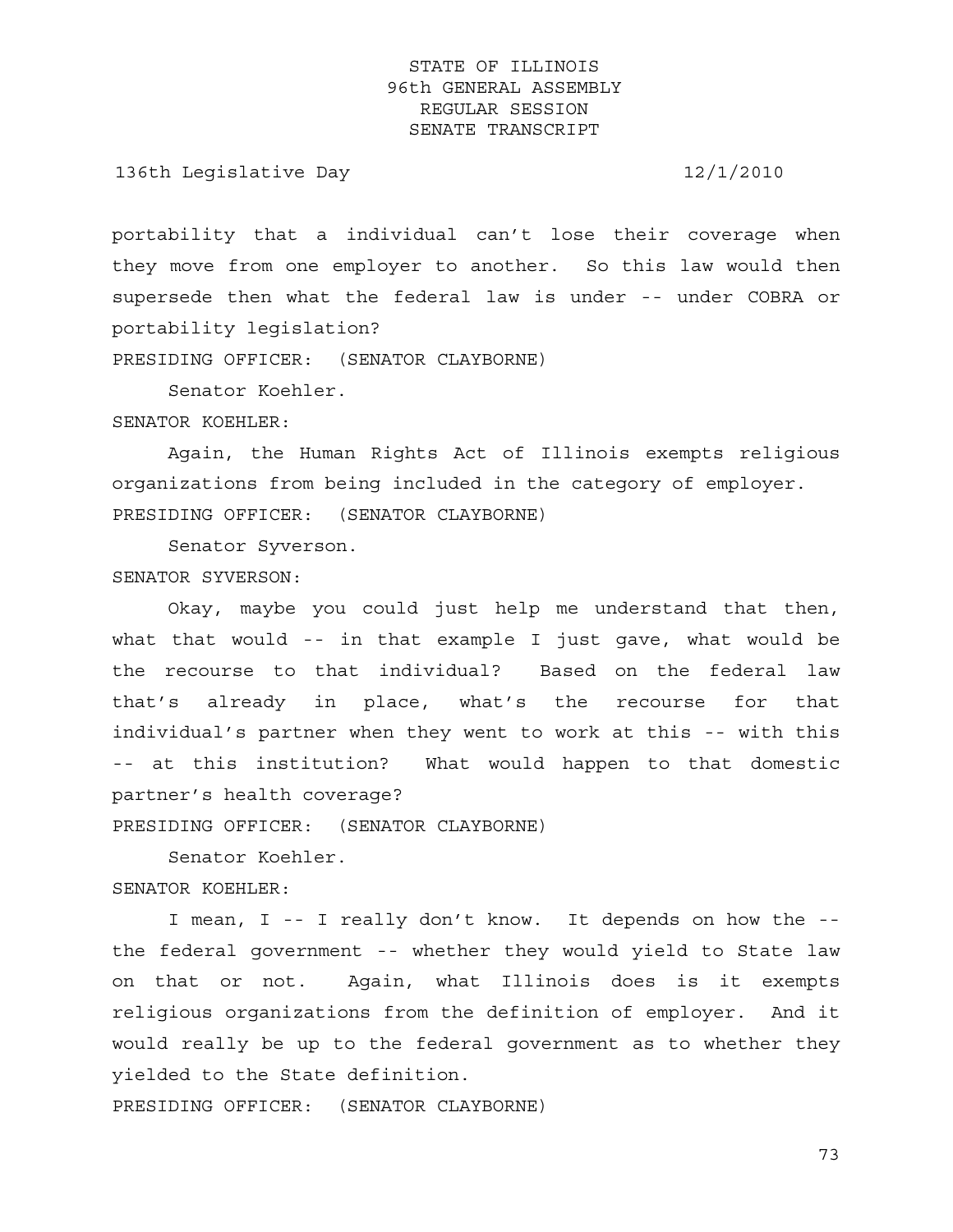136th Legislative Day 12/1/2010

 Senator Syverson. SENATOR SYVERSON:

 Thank you. And -- and just -- just a couple more questions regarding local governmental bodies and what -- and what the potential cost is of this. In -- in other states that have done this, in -- in this case, if I'm reading this right, if an individual and another individual for -- that they want as a domestic -- as a -- as a partner would go down, sign a form at the clerk's office, and at that point, that would be considered a qualifying event, just like it is under insurance if there is a -- a marriage, a divorce, a death, a job change. So, once they went down and signed that paper, that individual, at that point then, would automatically go onto that individual's health plan. They would qualify for automatic -- you know, regardless of the health conditions, come on to that health plan and be covered. Is that…

PRESIDING OFFICER: (SENATOR CLAYBORNE)

Senator Koehler.

#### SENATOR KOEHLER:

 And that would be the same situation of -- you -- you could describe in a -- in a heterosexual couple getting married. And the question that you're really raising is that is there potential for -- for fraud and abuse in this. I suppose in the same way that it would be potential within a traditional marriage. One thing that will happen though as -- I think as a -- as a byproduct of this bill, is that it will give a -- a -- a clear definition of who is entitled to domestic partner benefits if a company so offers it, because currently there's no -- you know, there's no real benchmark for that. This now becomes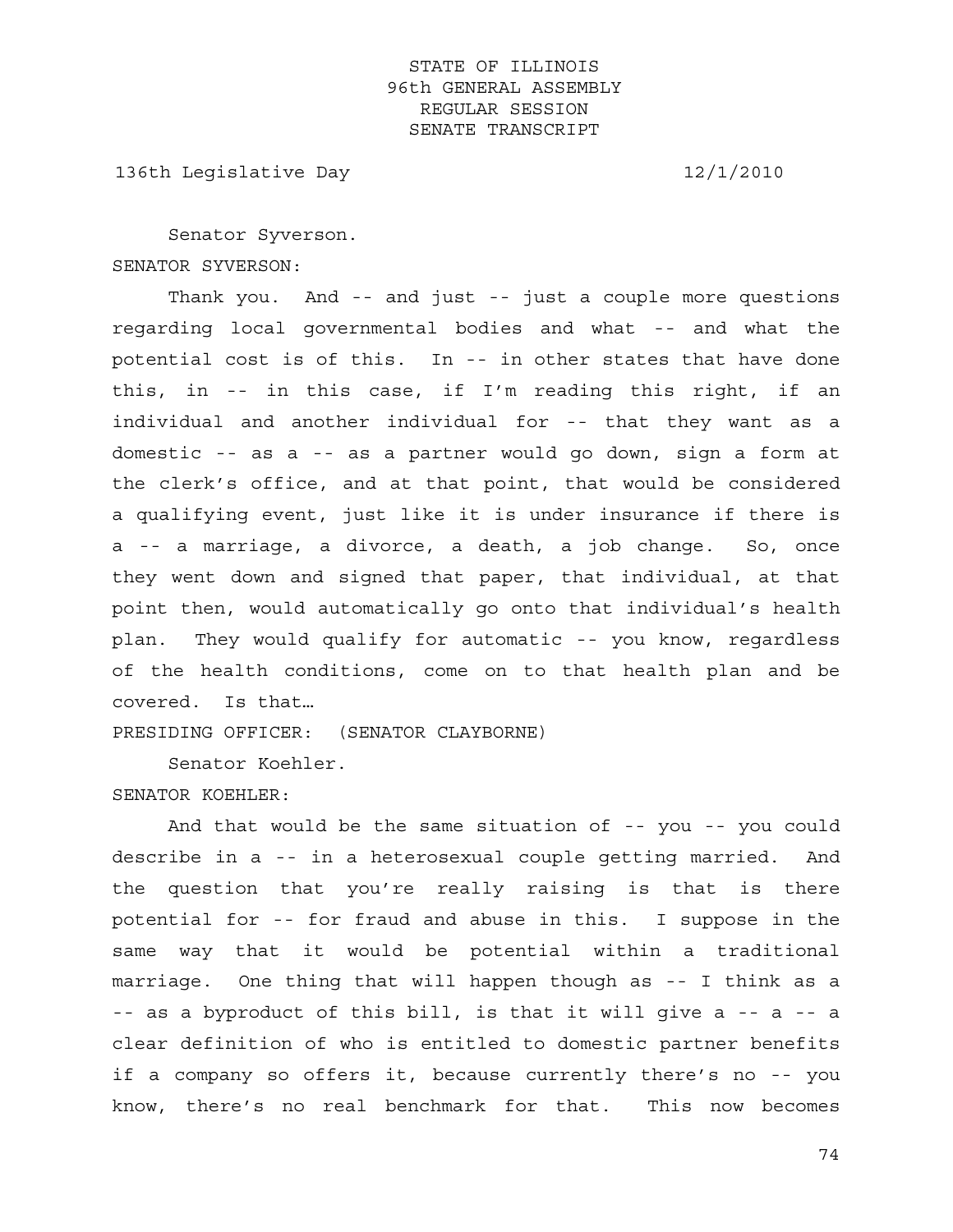136th Legislative Day 12/1/2010

that. A civil union agreement becomes that for an organization. So I think that, in a sense, this -- this helps organizations that already offer the -- the benefits. PRESIDING OFFICER: (SENATOR CLAYBORNE)

Senator Syverson.

#### SENATOR SYVERSON:

 Thank you. And I'll -- and I'll wrap it up with -- with this. Again, as was mentioned, the -- the real concern is the potential cost and -- and I wish there was time to sit down and figure out how we address this potential issue. The -- the concern is that in -- we all know that governmental bodies carry much richer benefit packages than nongovernment individuals. So, obviously, public schools have a significantly richer health plan than what private employers or private schools would have. And the concern is, the way this is -- is written, that anybody that decides to sign up for the -- the reasons of -- if they wanted to, to receive the benefits, they can move on to a -- a richer governmental plan. Those that are in government now that have domestic partners will now -- they can -- they can drop their lesser benefit plans and they would be allowed to automatically go onto the richer government plans. So my concern is that because we have a -- much richer benefit plans, whether it's pensions or health care, than the private sector, that we will see a significant amount of movement into the government health plans, higher than what was actuarially planned on before, which means there's going to be higher costs to local governments, school districts, and employers that don't currently offer this kind of coverage. It's true that employers now cover -- if you add a dependent, you pay a portion of it.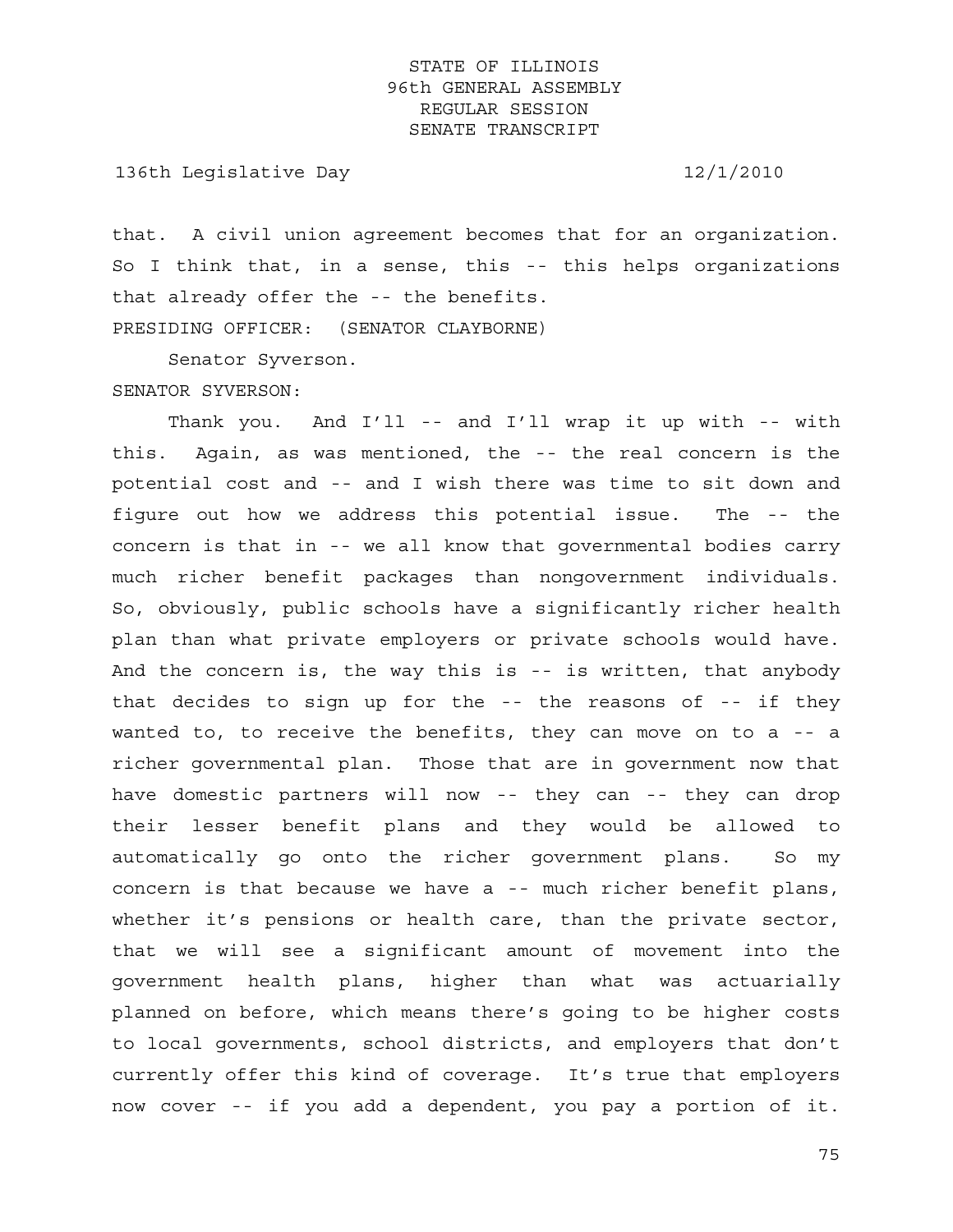136th Legislative Day 12/1/2010

But the employers cover, in most cases, a large portion of the dependent coverage as well. So, in this case, employers will be required to take on added liability because they will not be able to discriminate, so they'll have to take on that added cost as well. So, again, my concern with this legislation is, the way it's worded, is it is going to be more cost to local governments, there'll be more cost to State governments and more cost to local employers. And unless we can address that, I don't know how in good conscience we can tell taxpayers, the providers out there that are not getting paid today, that we are enhancing our benefit programs and further delaying being able to pay our -- our benefits. So, I appreciate your indulgence and your willingness to work in the future on trying to tighten up the financial cost of how this works so we don't have problems of abuse with that. And so, I appreciate that. And, again, I appreciate the indulgence of the President's time. Thank you.

PRESIDING OFFICER: (SENATOR CLAYBORNE)

 Thank you. Senator Hutchinson, for what purpose do you seek recognition?

SENATOR HUTCHINSON:

 To the bill, Mr. President. PRESIDING OFFICER: (SENATOR CLAYBORNE)

To the…

SENATOR HUTCHINSON:

 My husband is the product of an interracial marriage that occurred in 1960, which was seven years before Loving v. Virginia, which struck down the antimiscegenation laws. When his parents were married, they were of the understanding that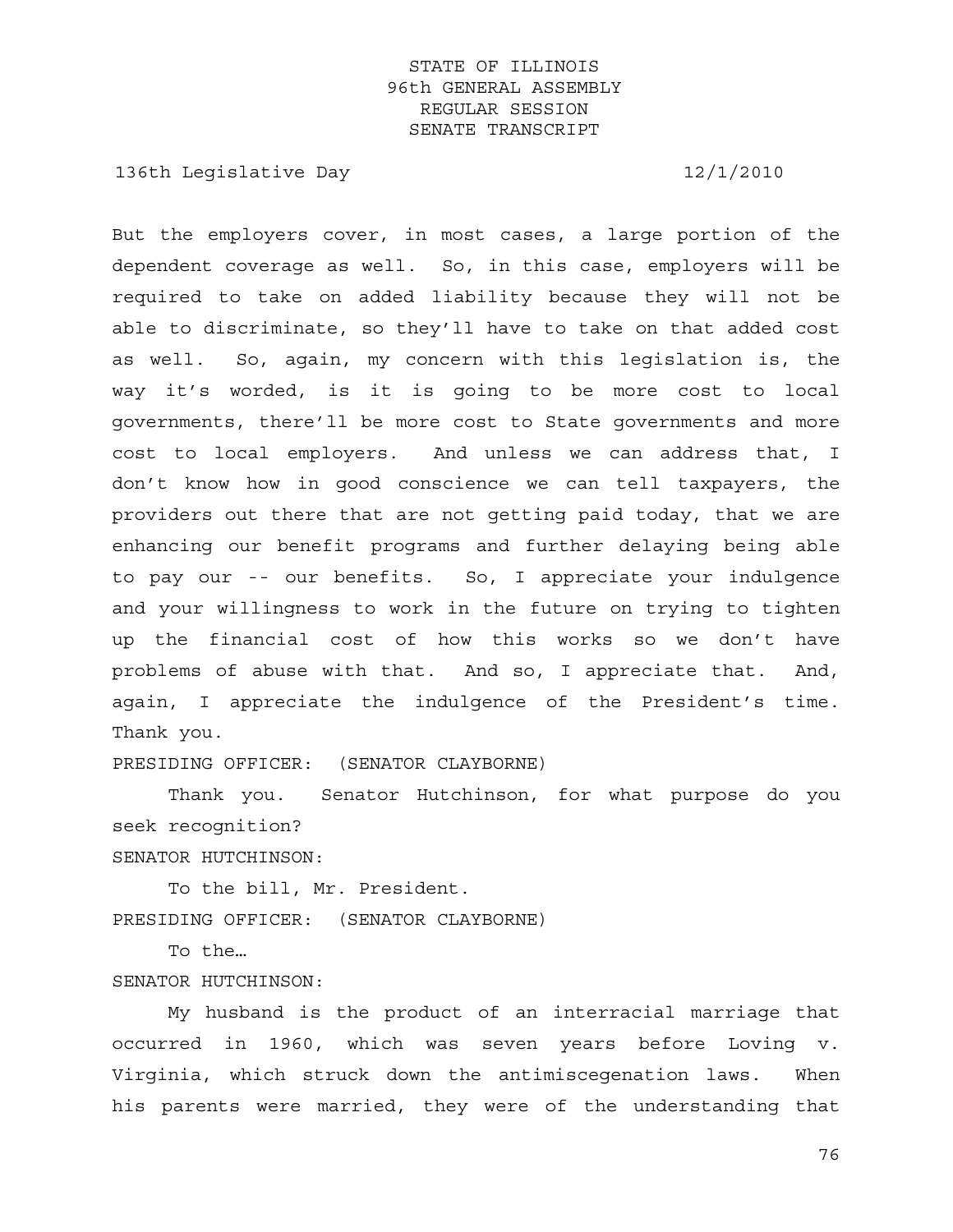136th Legislative Day 12/1/2010

there were about four communities that they could settle down in and be safe. They knew they could go to Evanston, Park Forest, Oak Park, or Hyde Park. They chose Hyde Park and had four children. They made a calculated decision on where to begin their life together based on the safety of the family that they were creating. And this was in the face of strong opposition of people who weren't ready to consider a society that was different than the one they were comfortable with, including every argument that began with "What about the children?" I have listened to the statements of people who say that this is marriage and there's no difference. There are heterosexual couples who enter into a contractual relationship called a marriage, where the relationship is acknowledged by the State as a legally binding relationship of two people, with all the rights and responsibilities that go with that. Many of those couples do not choose to participate in the sacrament of marriage, which is conferred by a church or a religious institution. This bill does nothing - absolutely nothing - to change that. It only speaks to the legal and contractual benefits that inure to a union that is recognized by the State. It does nothing to confer any of the federal benefits of marriage and it protects the rights of religious institutions to continue to practice their faith according to their own tenets and their own laws. This bill doesn't take away anything from anybody. But because this touches people in such a profoundly personal way, I thought it best to explain why I will vote in favor. In my home, we teach our children the tenets of our faith, especially those that are grounded in kindness and charity, and that the -- and that the principles of social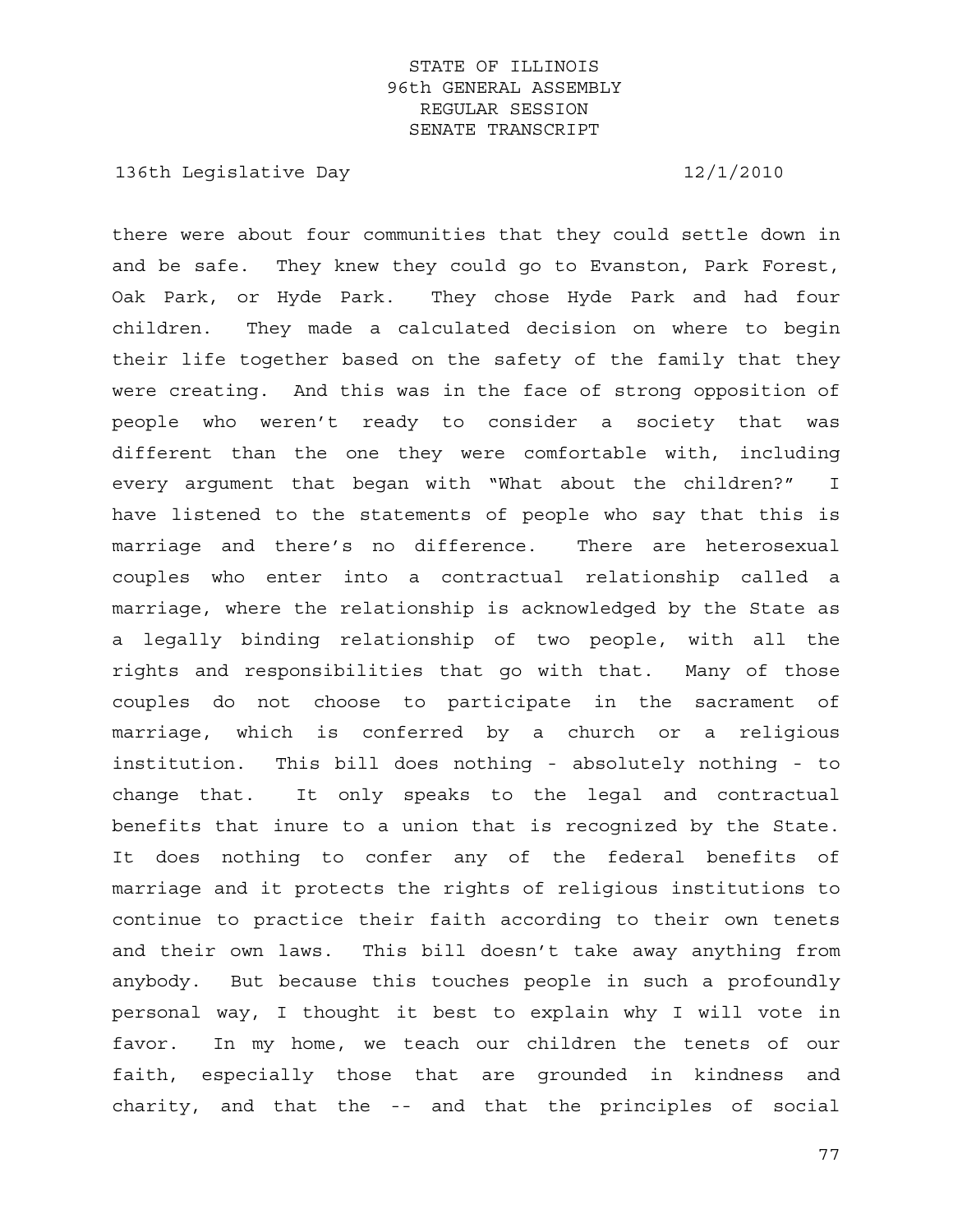136th Legislative Day 12/1/2010

justice require of us to keep a keen eye towards the humanity of the people that we are defending. My children hear from me directly from me, out of my own mouth - that gay people deserve all of the love and respect and self-determination and pursuit of happiness that every other human being is worthy of. They teach in our schools. They fight in our wars. They care for our sick. They own property. They run businesses and they contribute to this economy. We don't segregate them when we hire a nurse, a doctor, or an educator. And we don't separate them when we collect their taxes. I represent an incredibly diverse district and that includes people who don't look like me or think like me. I represent deeply religious people, as well as those who have no church home at all. I represent Democrats and Republicans, gay people and straight people. And as a legislator who cares deeply about all of the constituencies that make up the 40th District, I took an oath to uphold the federal Constitution as well as our own State. And very clearly, in our own Preamble, it says that we are to ensure the legal, social and economic justice and fullest development of the individual. Every individual - not just the ones who look like me and not just the ones who think like me. Everyone. This bill is about fairness and it's about equality. And we're standing at the precipice of a decision that history will discuss. We will make a historic decision today - hopefully one for the next generation, not in fear of the next election. I'd like to commend the sponsor for his undying, unyielding, uncompromising and unconditional love for his child. And I look forward to celebrating as we take one step further towards liberty and justice for all. And I would respectfully urge an Aye vote.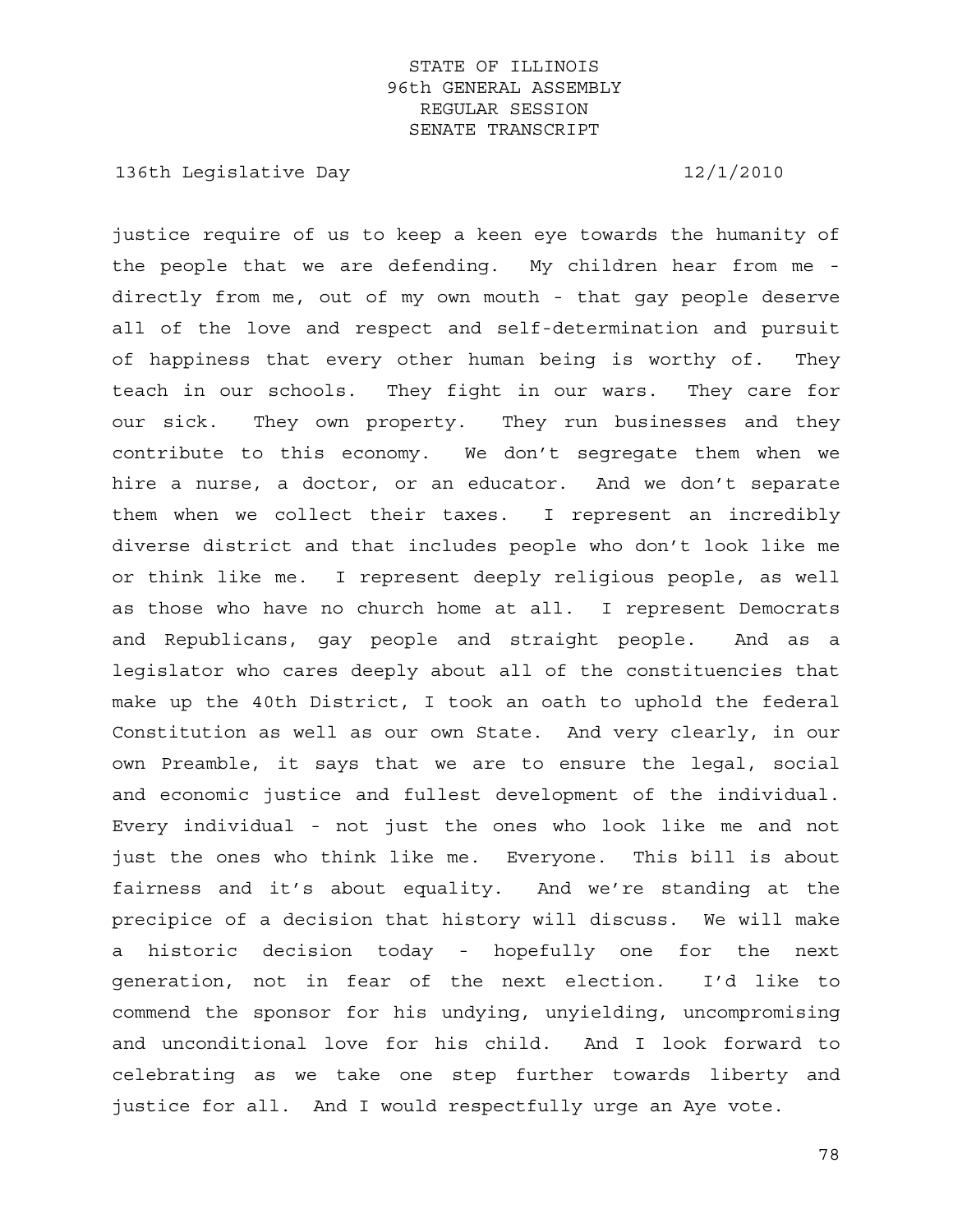136th Legislative Day 12/1/2010

PRESIDING OFFICER: (SENATOR CLAYBORNE)

 Senator Haine, for what purpose do you seek recognition? SENATOR HAINE:

 A few questions of the sponsor. PRESIDING OFFICER: (SENATOR CLAYBORNE)

 The sponsor indicates he will yield, Senator Haine. SENATOR HAINE:

 Senator Koehler, you've done an eloquent job, and Representative Harris - two good friends - of outlining the - what's driving the bill, the discriminatory aspects of the difficulties that people have, many of them unnecessary obstacles. And -- and you did focus on the opposition and I respectfully disagree somewhat with some of the comments made about the real concerns about the bill are the costs. That's not what I've been getting. The real concerns about it are the -- the belief on many people of faith that this discriminates against them, that they desire to maintain marriage, not diminish it, and they tell me this diminishes marriage as the optimum institution to raise and nurture children with a father and a mother. So -- now you've taken care in your bill to state to this Chamber that that's not your intent to paint them as bigots or anything of the sort. Is that correct? PRESIDING OFFICER: (SENATOR CLAYBORNE)

 Senator Koehler. SENATOR KOEHLER:

 Yes, that's absolutely correct. I mean, we need to respect everyone's views on this and we certainly need to uphold the First Amendment.

PRESIDING OFFICER: (SENATOR CLAYBORNE)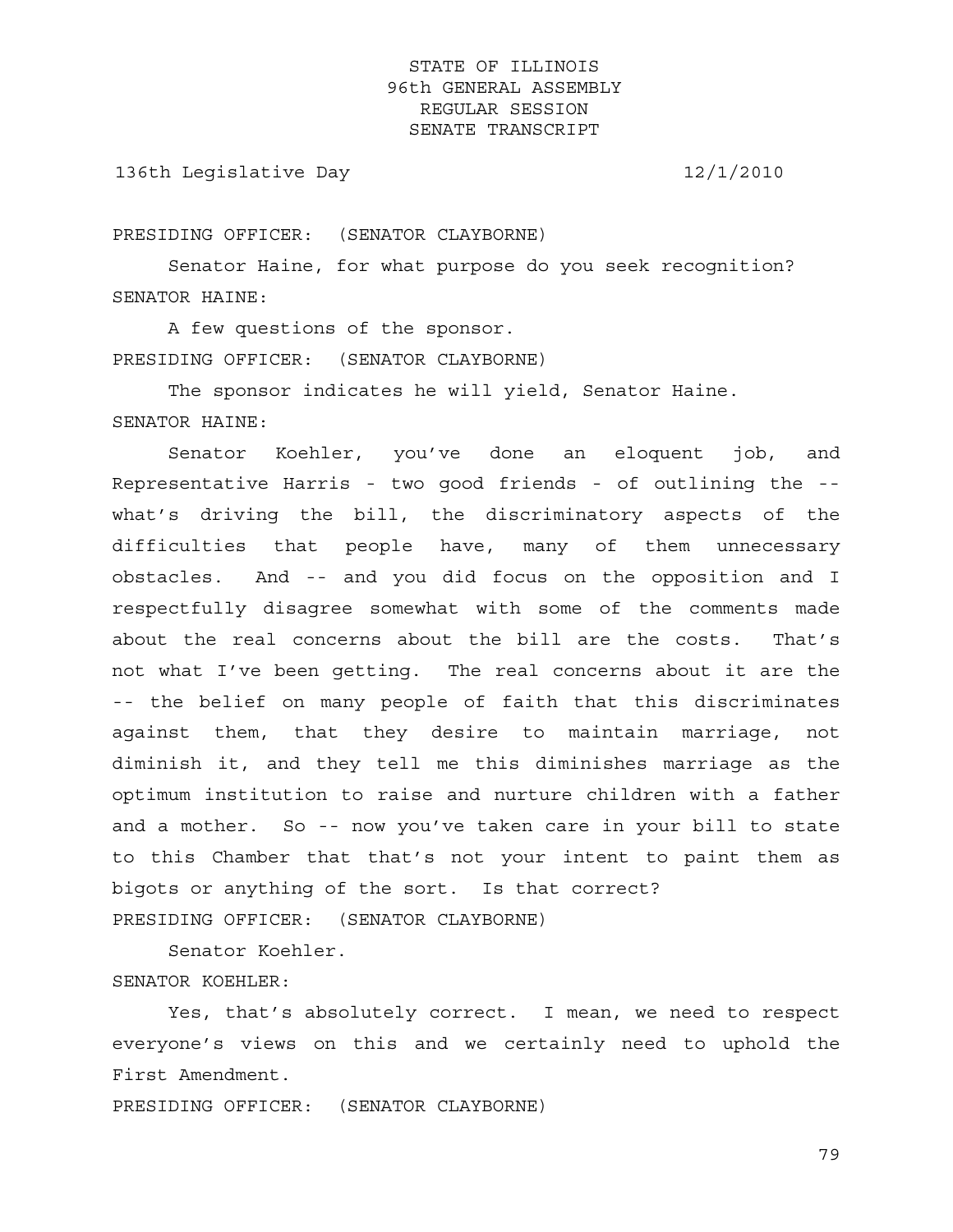136th Legislative Day 12/1/2010

 Senator Haine. SENATOR HAINE:

 Thank you. And just as an historic aside, some of the strongest opponents have been the Catholic Conference of Illinois. And I just, as an historic aside, note that the strongest opponent among all denominations to -- to these laws against interracial marriage in the South were the Catholic churches. As a matter of fact, in a famous case in 1924, the rector of the Roman Catholic Cathedral in Birmingham, Alabama, was shot to death in cold blood by an enraged white man because the monsignor was going to say a wedding mass for the man's daughter and a -- a groom of mixed race. And that man was acquitted in an unjust verdict by a all white jury. Just as - as an aside. But in the means to further your effort to raise the comfort level of people of faith that have their eye not on discrimination, but upon marriage as an institution, the optimal place to raise children, you've carved out - Representative Harris - Section 15, religious freedom. It states, "Nothing in this Act shall interfere with or regulate the religious practice of any religious body." And you go on to say that "any religious body, Indian Nation or Tribe or Native Group is free to choose whether or not to solemnize or officiate a civil union." Now, I take it from your comments, the intent of this bill is to not make that one item, but two separate -- two separate intents. One is the solemnization of a civil union. That's one sphere. The second sphere is a religious practice, which includes a wide variety of things. Is that correct? PRESIDING OFFICER: (SENATOR CLAYBORNE)

Senator Koehler.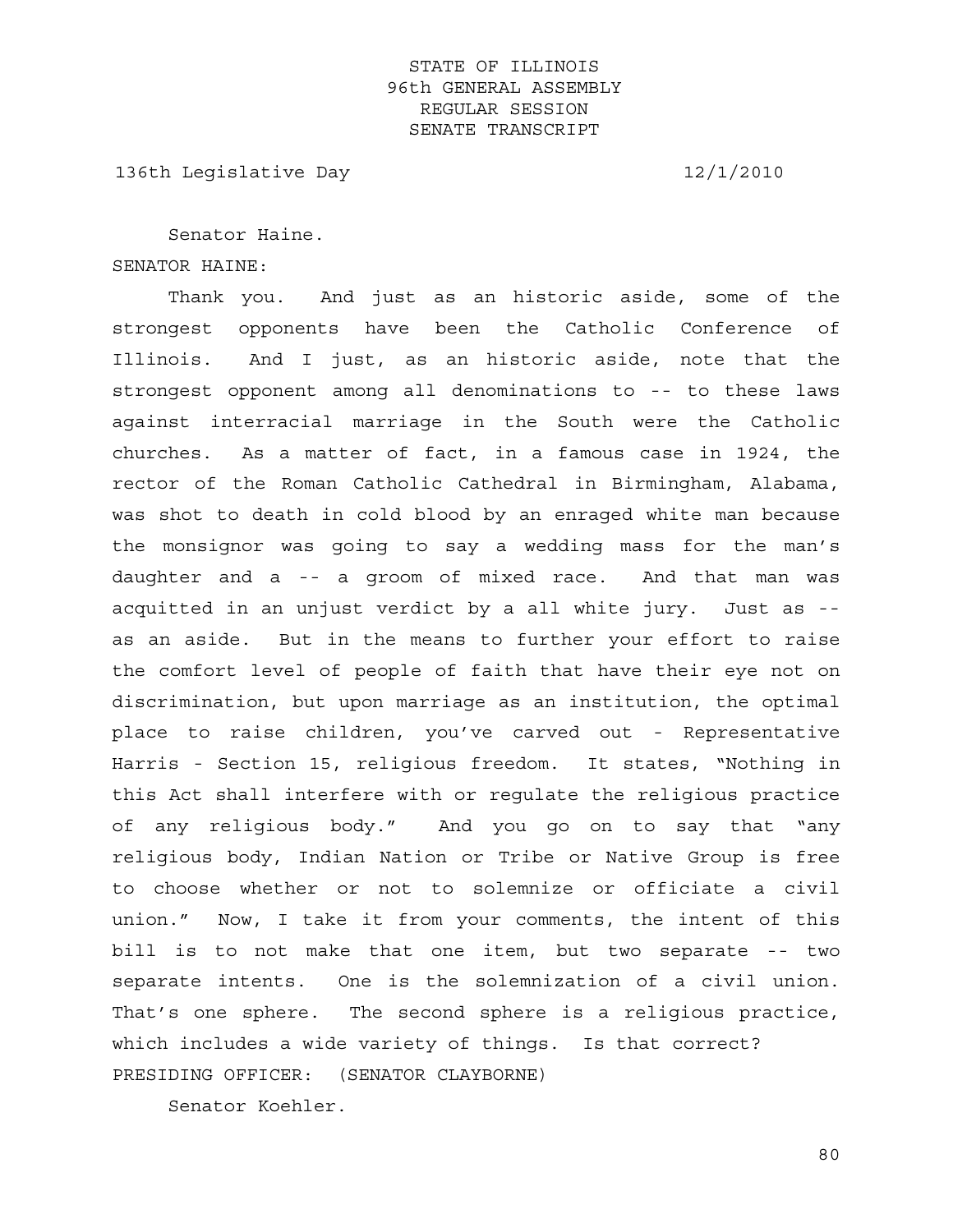136th Legislative Day 12/1/2010

SENATOR KOEHLER:

 Yes, that is correct. PRESIDING OFFICER: (SENATOR CLAYBORNE)

Senator Haine.

#### SENATOR HAINE:

 So we should not read them together as just referring to the act of the solemnization of a civil union? Right? PRESIDING OFFICER: (SENATOR CLAYBORNE)

Senator Koehler.

SENATOR KOEHLER:

 If I understand your question correctly, yes. PRESIDING OFFICER: (SENATOR CLAYBORNE)

Senator Haine.

SENATOR HAINE:

 And then therefore - and this is a part of this intent; this has been the worries of these institutions of faith of all denominations, Christian and Jewish - go to their various agencies providing social services, retreats, religious camps, homeless shelters, senior care centers, adoption agencies, hospitals, a wide gamut of things. So, that's covered under the first sentence.

PRESIDING OFFICER: (SENATOR CLAYBORNE)

 Senator Koehler. SENATOR KOEHLER:

 Yes. The -- certainly the intent of Representative Harris and I is not to at all, you know, impede the rights that religious organizations have to carry out their -- what their duties and -- and religious activities are. PRESIDING OFFICER: (SENATOR CLAYBORNE)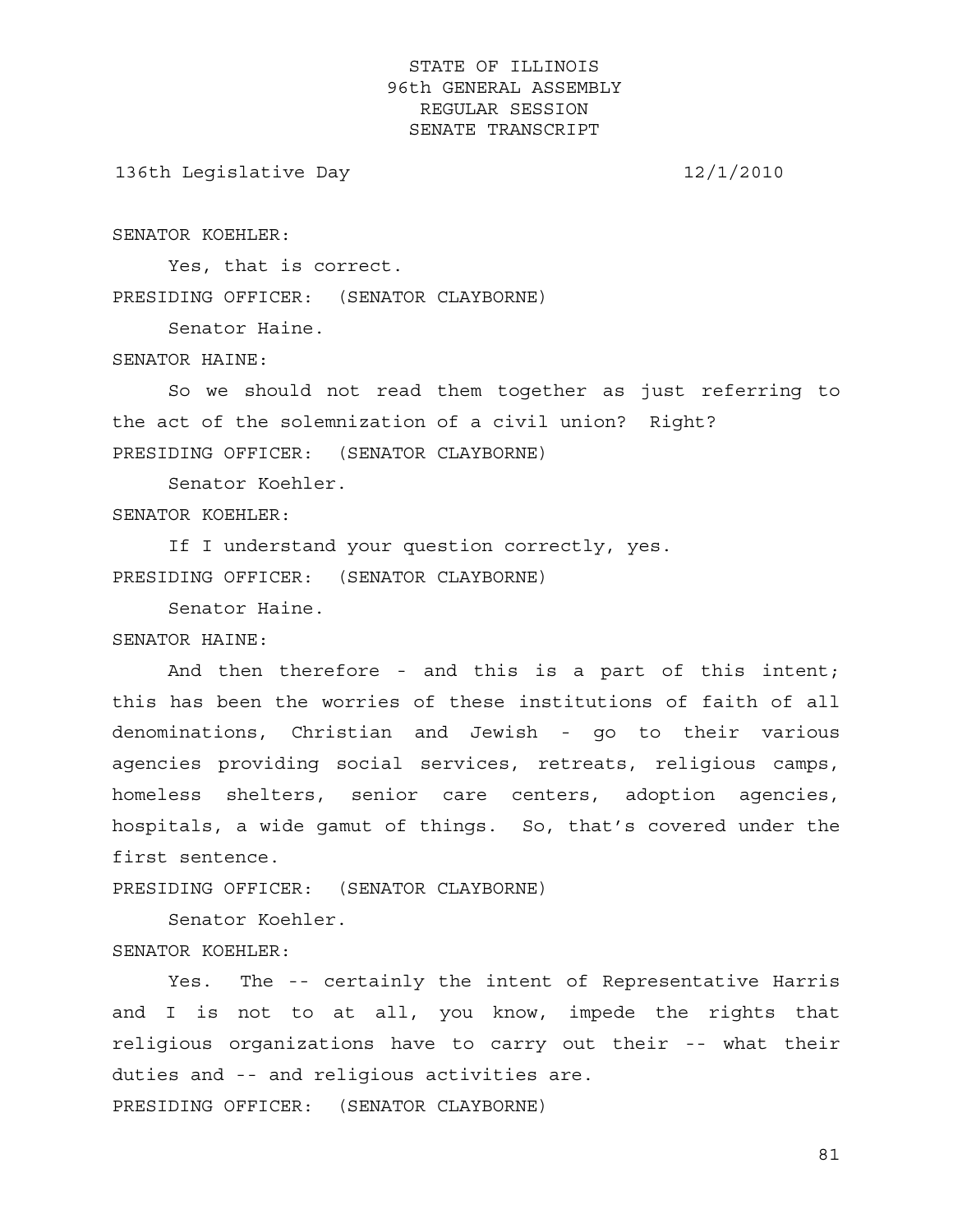136th Legislative Day 12/1/2010

 Senator Haine. SENATOR HAINE:

 Thank you, Mr. President. And I appreciate that very much, your work on this bill. And the -- the -- it -- it is not their intent, once again, from what I can gather, to discriminate against anyone. It is their intent to, at all times, uphold the institution of marriage, and that's part of their core belief, as the essential element of nurturing children and providing for the future. So, I appreciate your work on this, and -- and you and Representative Harris, you've always been gracious and gentlemen. And I understand. I wish there was a way to accommodate what's driving the bill. I would support that. But at this time, I cannot. But I -- I appreciate very much what you've done so far. Thank you.

PRESIDING OFFICER: (SENATOR CLAYBORNE)

 Senator Steans, for what purpose do you seek recognition? SENATOR STEANS:

To the bill.

PRESIDING OFFICER: (SENATOR CLAYBORNE)

 To the bill, Senator Steans. SENATOR STEANS:

 First, I really want to commend Senator Koehler, our sponsor here. I think he sort of epitomizes the famous iron hand in a velvet glove. The delicacy with which he has handled this very complicated and sensitive issue, yet with a determination and such an iron will behind it, has just been remarkable to me on a personal level. And to Representative Greg Harris, the sponsor in the -- in the House, who -- his incredible commitment for numerous years and his hard work is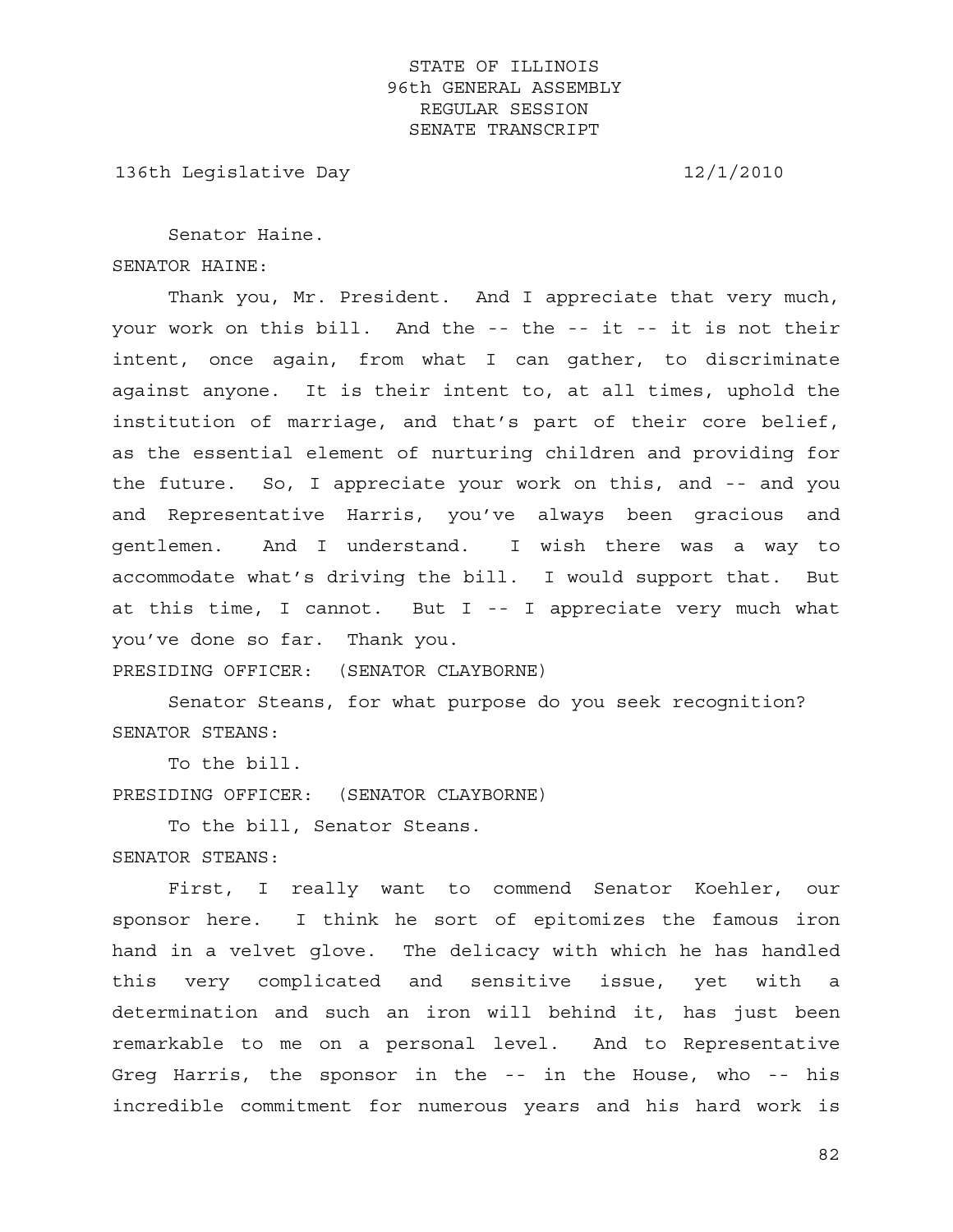136th Legislative Day 12/1/2010

what has gotten it to this point where we're able to be here on the Floor of the Senate today speaking about this legislation. And then to the many advocates who are sitting in our balconies and -- and behind our doors of this Chamber and to the folks across the State who have been working for fairness for our LGBT friends, family, neighbors, and colleagues for years, in the interest of basic fairness. You know, Representative Harris and -- and, today, Senator Koehler have quoted Dr. Martin Luther King, as he had said regularly during the historic civil rights movement, "The arc of the moral universe is long but it bends towards justice." I want to build on that and -- and note that more recently on the fortieth anniversary of Dr. King's assassination, President Obama added, that while the arc bends towards justice, it does not do so on its own. It bends because each of us in our own way puts our hand on that arc and we bend it in the direction of justice. You know, we are privileged here in this Chamber today. We have the honor of being able to help, putting our hands on that arc, and very symbolically, our fingers, in fact, on that green button, to help bend our moral arc in the direction of very fundamental human justice. The civil unions bill will ensure access, equal access, to all couples in Illinois to numerous rights and benefits and protection guaranteed to married couples. You know, I have one Representative from -- that we worked with in this Chamber, Larry McKeon, who was not able to be with his partner when he died in a hospital because he had forgotten, in the trauma and the moment of his partner becoming ill, to bring with him his document proving he was able to have visitation rights. He had to go back home to get that, and when he came back, he was not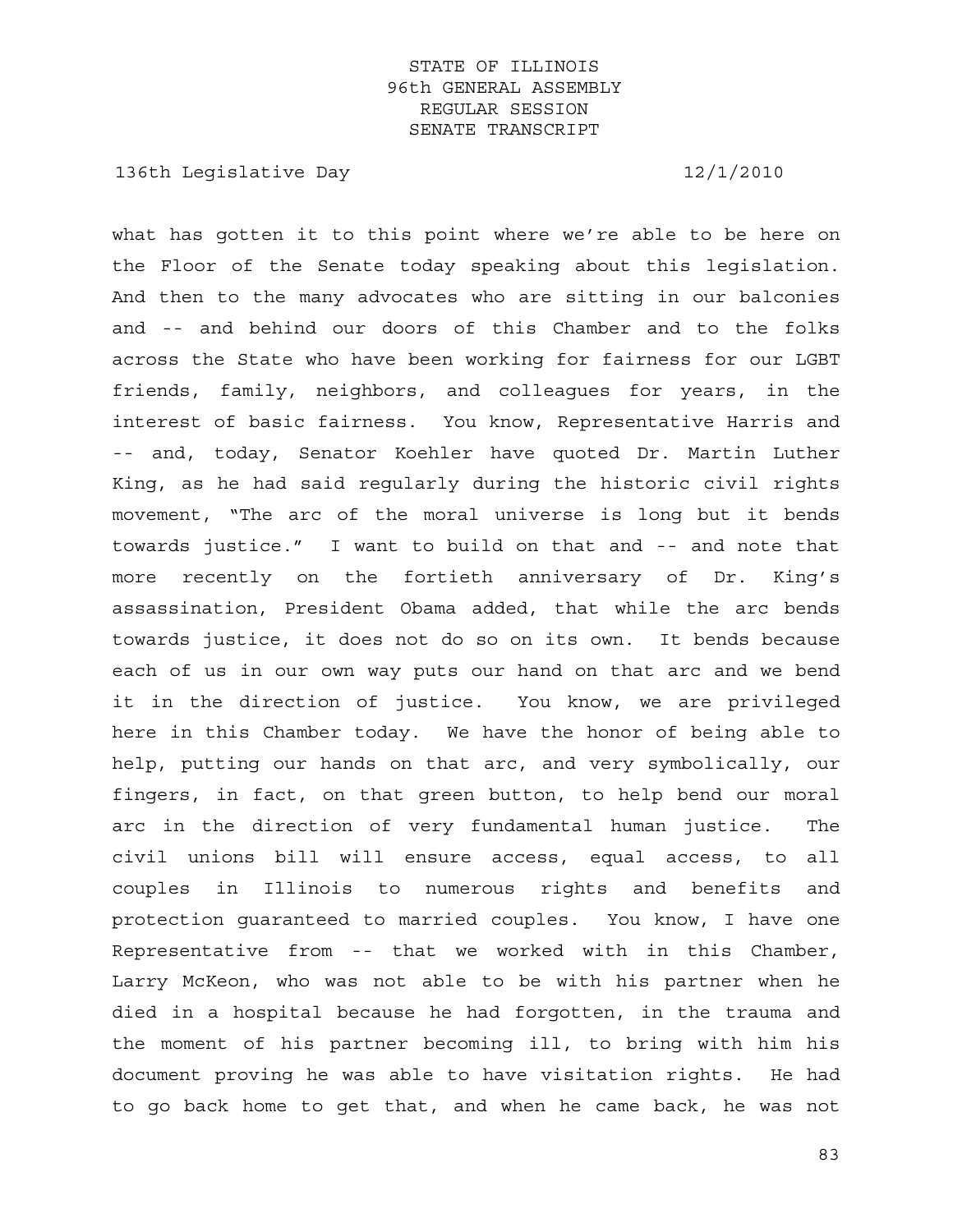136th Legislative Day 12/1/2010

able to be with his partner when his partner passed away. You know, this bill would make sure emergency medical decisionmaking power and hospital visitation rights are available to all. There's another -- partners in my district who -- they were -- a committed relationship, very long-term relationship. One was a stay-at-home partner, ultimately became ill and really relied on his partner. Well, that partner, the healthy one, unexpectedly died. They did not have a will in place. He was young. It was unexpected. Because they had no legal grounding, this partner became destitute and had no one to care for him. These stories go on and on. This is real. It's providing fundamental justice and equity on a whole range of -- of laws and issues. This provides equal access to nearly six hundred and fifty rights. And the reason we do that, these rights are - - provided as a cornerstone to heterosexual couples, because it's a cornerstone of our values, these coming togethers and trying to protect these kinds of family relationships. Some try to argue that this legislation's going to weaken the institution of marriage. I believe the fact the opposite is true. My good colleague, Senator Schoenberg, quoted Ted Olson, a very conservative attorney. And he also said that "same-sex unions promote the values conservatives prize". They're one of the basic building blocks of our neighborhoods and our nation, providing a stable bond between two individuals who work to create a loving household and a social and economic partnership. This is a legacy vote. It makes a statement about the justice for which we stand and will be critically viewed by our children, our grandchildren, future generations. You know, all the great civil rights advances, whether it women suffrage or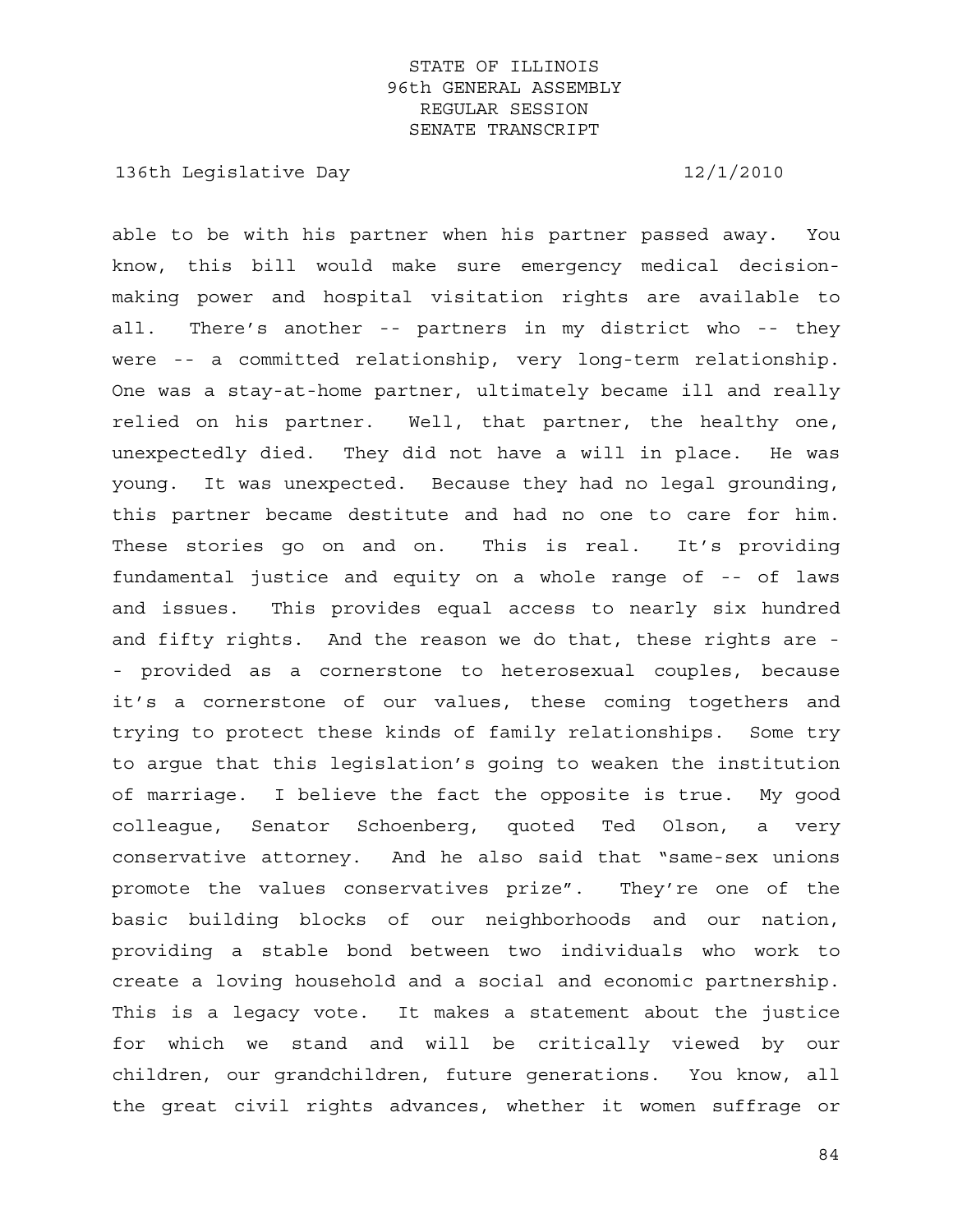136th Legislative Day 12/1/2010

ending Jim Crow segregation laws, were controversial in their day. But with the hindsight of time, they all get viewed as ultimately just and inevitable. For those of you considering a No vote, I ask you to remember the famous segregationist, Senator Robert Byrd, who came to regret filibustering and voting against the Civil Rights Act and would change it if he had the opportunity. Or remember Justice Powell, who acknowledged that he made a mistake when he voted against the right to privacy in the case that upheld the criminalization of consensual sex between same-sex partners in the Bowers versus Hardwick. The Supreme Court itself acknowledged the same mistake when Justice Kennedy declared that Bowers decision overturned in a 2003 Supreme Court decision. Powell's regret came just four years after deciding vote in the case. And the U.S. Supreme Court overturned this shameful decision in less than thirteen years later. And not only is this vote for civil unions a vote for justice, it's appropriate for our time. And the majority of Illinois residents support this measure no matter their race or religion. Today we are incredibly privileged, and I find it enormously humbling, to have the opportunity to be part of bending the moral arc of justice. And I very much hope that you will join me in -- in voting Yes on this bill.

PRESIDING OFFICER: (SENATOR CLAYBORNE)

 Thank you. We would like to welcome Governor Pat Quinn to the rear of the Chambers. Thanks for coming. Senator Noland, for what purpose do you seek recognition? SENATOR NOLAND:

 To the bill, Mr. President. PRESIDING OFFICER: (SENATOR CLAYBORNE)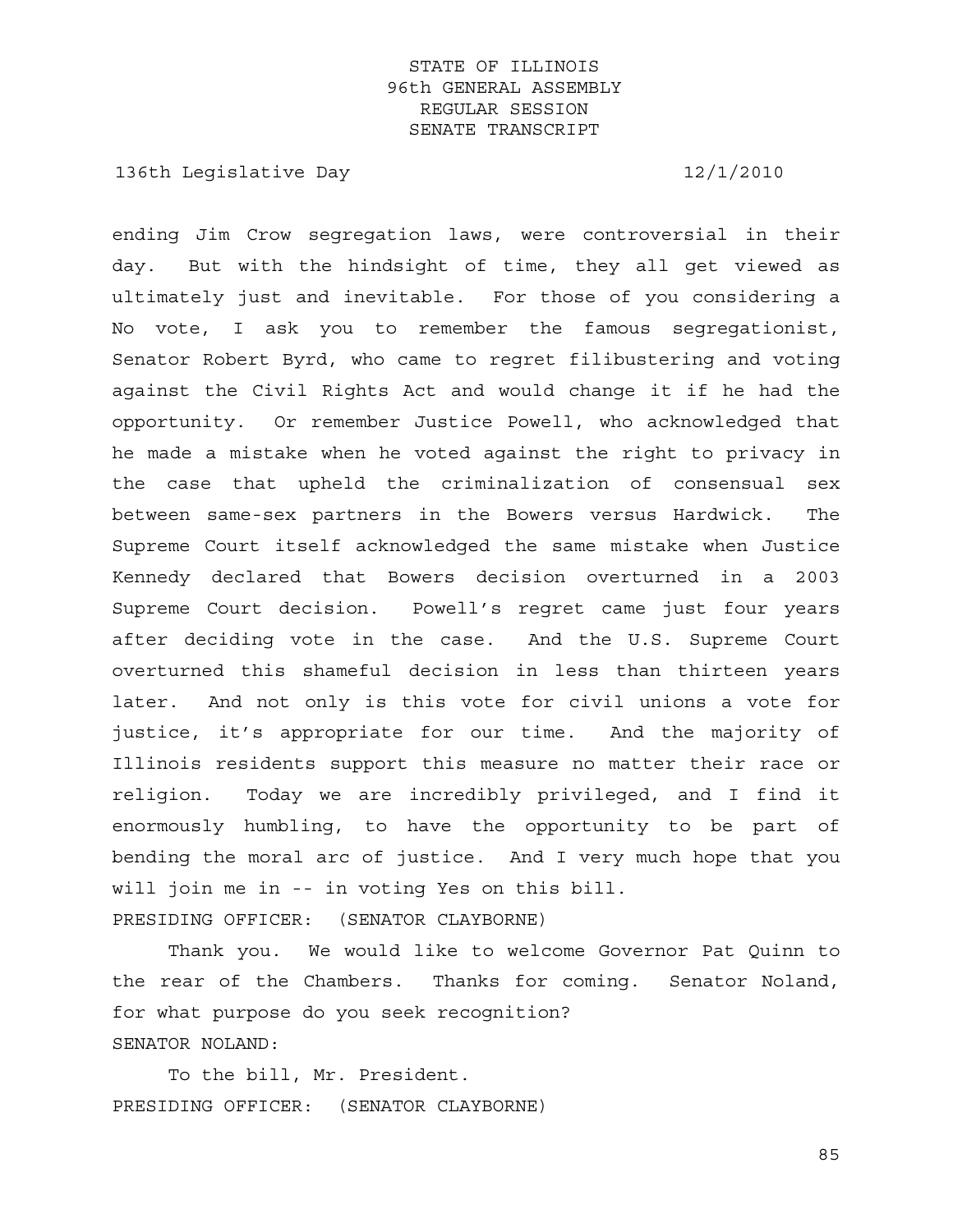136th Legislative Day 12/1/2010

 To the bill, Senator Noland. SENATOR NOLAND:

 Thank you, Mr. President, Ladies and Gentlemen of the Senate. Today, at long last, we vote on the final and unavoidable question of civil unions in the State of Illinois. This vote calls for us to extend, regardless of gender, the same legal obligations, responsibilities, protections, and benefits as are afforded spouses under the Marriage and Dissolution of Marriage Act in Illinois. Our nation was founded, Mr. President, upon the principle that with respect to our pursuit of happiness, each of us are created equal, one to another, and that the rights of everyone are diminished when the rights of any one of us are threatened. Today, we are engaged in the continuing struggle to defend the right of those in committed family relationships, irrespective of gender, to receive equal services in places of public accommodation, such as hospitals, our courts, and places of employment, without first having to produce proof of legal authorization under powers of attorney. I rise in support of the notion that it ought to be possible for individuals in such a committed relationship - again, irrespective of gender - to be treated as one would wish their family members to be so treated. But, unfortunately, this is not the case in Illinois. That said, I recognize that this is not a regional issue in our State, for difficulties and discrimination based on gender exists in every city, every county, every enclave of -- of Illinois, producing in many instances chronic frustration, even depression, that may drive some individuals to extreme acts of desperation. Neither should this be a partisan issue. We have come far on the issue of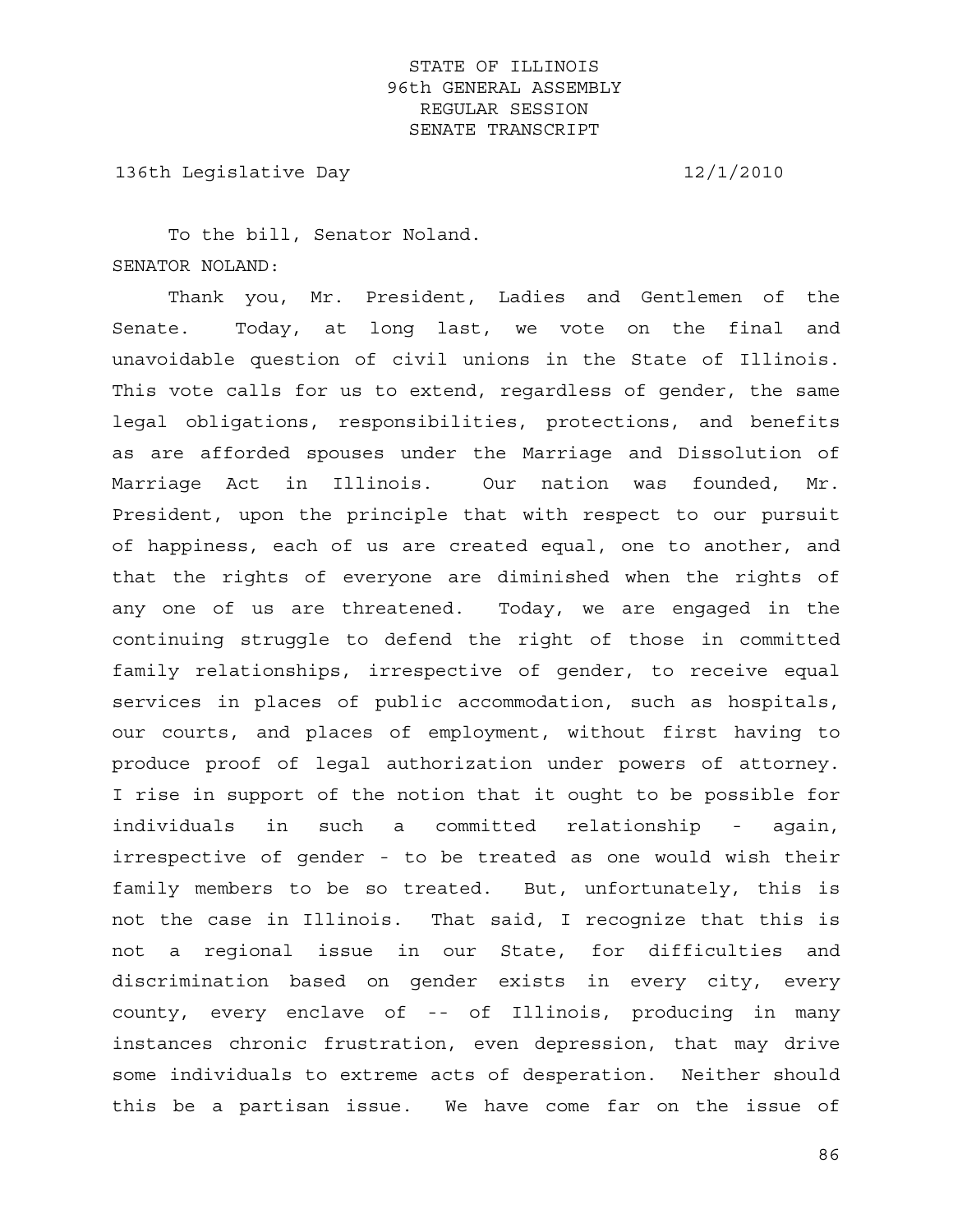136th Legislative Day 12/1/2010

civil rights and today good men and women of both sides of the aisle should be able to unite behind this very straightforward issue and set aside matters of party and politics. So, ultimately, this is not even a legal or legislative issue, for the law alone cannot change what is in our hearts. We are at long last confronted with a moral issue, which essentially asks the question of whether all Illinois residents are to be afforded equal rights and equal opportunities or whether we are going to treat our fellow citizens as we wish to be treated. If someone we know, because of his or her gender, cannot provide health care or extend retirement benefits; if he or she cannot pass on property to the ones they love; if, to the point, he or she cannot enjoy the full protections of our State and U.S. Constitutions, then who among us would be so willing to so restrict our own rights? Who among us would be willing in this manner to inevitably be prevented from assisting the ones we love? Again, legislation cannot solve this problem of discrimination. It must be solved in the homes and the hearts of every citizen in every community across this great State. We send young people from Illinois to fight for freedom throughout the world and we teach our children here at home that all men are created equal. But are we to say to the world, and much more importantly, to each other, if not our children, that this is a State where all are created equal except for those born with differing gender affiliation; that we have no second class citizen except the gay or the lesbian; that we have no discrimination, no gender bias except with respect to the gay or lesbian? We have previously voted to uphold the principle that such discrimination is not allowed in the conduct of housing and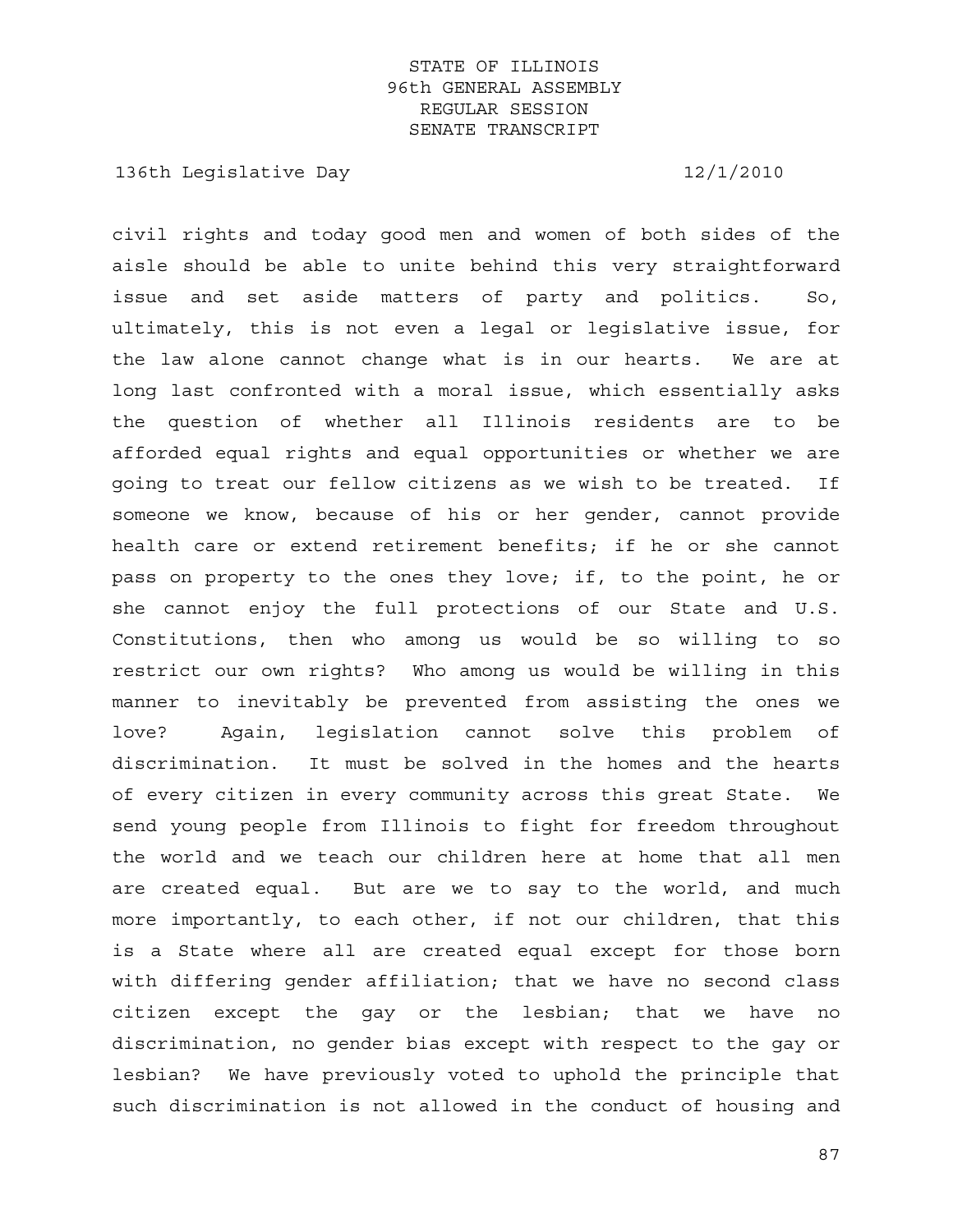136th Legislative Day 12/1/2010

employment law here in Illinois. Now comes the time for our State to complete this promise. I urge the General Assembly and, of course, this Senate to make a commitment that is not fully made, to the notion that discrimination based on gender has absolutely no place in life or law in Illinois. We are one nation under God, and just as God made men and women of many ethnicities, inheriting their external features as something beyond their control, so, too, I believe God made many of our fellow citizens, our friends, and many of our own family members with differing internal features as well. Indeed there are many studies to suggest that as many -- as much as ten percent of our population is gay or lesbian. Upwards of sixty-five percent of the people in the State of Illinois support -- accept this and, in turn, support this legislation. How can we say to them and to their families that they cannot have the right to -- to care for loved ones in need or to pass on property under our laws of inheritance? We owe them and we owe ourselves and our children a better State than that. That is all that the vast majority of the people of this State are asking, is a question of fairness. Nothing more and nothing less. And in answering it, I ask the support of my fellow colleagues in this Chamber and all the good people of this great State. Thank you, Mr. President. PRESIDING OFFICER: (SENATOR CLAYBORNE)

 Senator Hendon, for what purpose do you seek recognition? SENATOR HENDON:

 Thank you, Mr. President. The President asked if somebody pressed my button by mistake. I think maybe I did. I wasn't going to say anything on this bill. The new Rickey Hendon is much quieter than I used to be. I -- I said some things during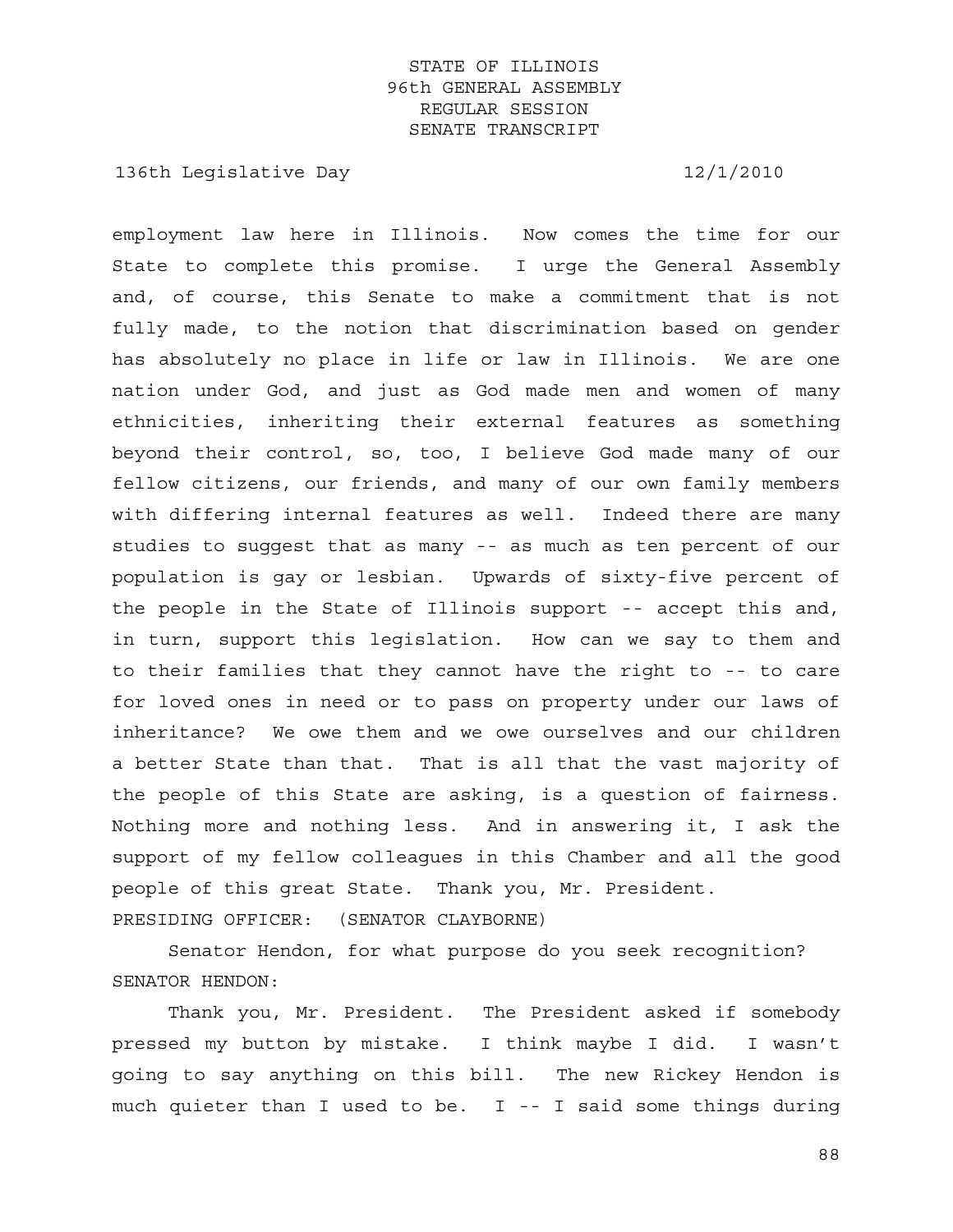136th Legislative Day 12/1/2010

the gubernatorial campaign that got me in a little trouble and got my blood pressure up. I do want to say, for the record, that I attempted to apologize to Senator Brady today, but he didn't feel like hearing it. But that's all right. This bill is dear to my heart because of what happened in my family with my uncle - my favorite uncle. We all have a favorite uncle, you know. The one you think that'll never die. Uncle Ray. Ray Garrett. Uncle Ray was straight, Donne. And this bill is not just for same-sex couples, it's for people who might not remarry for different reasons. Uncle Ray was married a couple times. The last time, he decided he wasn't going to get married again, but him and Aunt Sue stayed together over thirty years. On his deathbed, I went to Cleveland to see my favorite uncle. You know that uncle, the clean uncle, Kim. You know what -- all new suits every year, get a brand-new Cadillac every year. He had a job. And the one you think that'll never die. But Uncle Ray got old and he died. But, on his deathbed, he told me, he said, "Rickey, when you get ready to make your transition, you make sure that the person that's there with you, you make sure it's real love. Make sure that they really love you." And it was crazy at his homegoing because his children and Aunt Sue didn't get along, so she had no rights. Uncle Ray wanted Aunt Sue to handle his final arrangements, because who better than the person that has slept with you and lived with you and cooked your food and changed your dirty drawers? Who better will know what you want for your final arrangements than that person? But Aunt Sue didn't have no rights 'cause civil unions wasn't available to them. And he told me, "Rickey, you -- you see my - - you see my situation. Make sure yours is not like that." At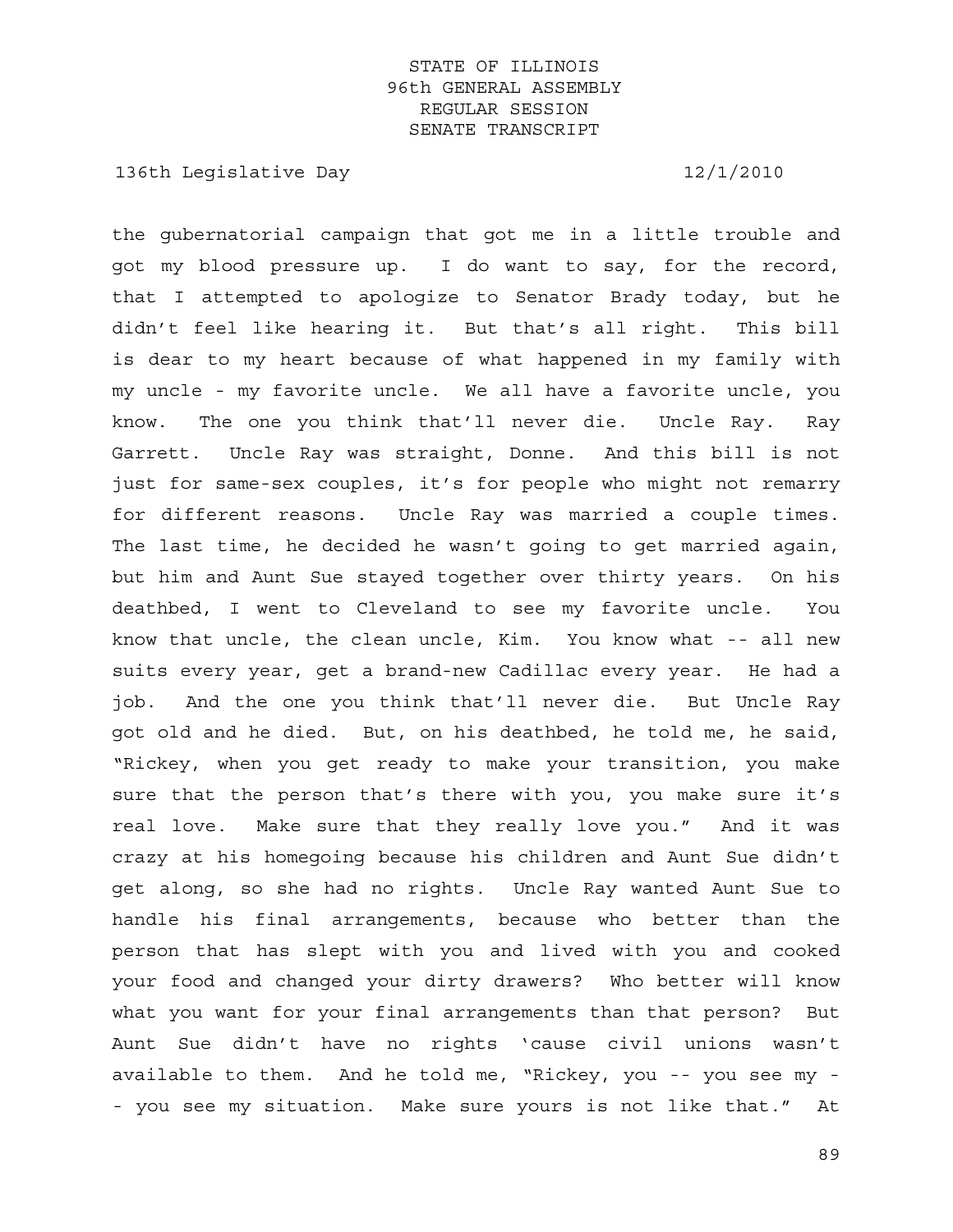136th Legislative Day 12/1/2010

his funeral they had two obituaries. Two different obituaries. The one that his soul mate put out. The one that my dear cousin, who I love dearly, put out. It's not right. Why not allow people to have that person that they love the most, who they've been with, their soul mate, whether they're married or not, help make their final arrangements? A lot of you have tried to make this about Pat Quinn. That's why I hate politics so much - the hypocrisy. When Governor Quinn came on the Floor, some of you didn't even stand up, didn't even clap. Wouldn't have clapped, no matter what. And he's a good, decent, honest man. It's about politics. This shouldn't be about politics. Yeah, I got the call from Congressman Davis. I got the call from Commissioner Horton, saying, "Rickey vote for this bill." But I'm not going to vote for it because they asked me to or because of the politics; it's the right thing to do. I hate the hypocrisy. Aren't you sick of the hypocrisy by now? When I sit here and I hear adulterers and womanizers and folks cheating on their wives and down-low brothers saying they're going to vote against this bill, it turns my stomach - the hypocrisy dripping in this Chamber right now. We know what you do at night. And you know too. Why not just call it like it is? Why make it about pensions and you know pensions -- it's not about pensions. Just say you don't like certain folk. Toi talked about her - the marriage, the interracial relationships, and somebody invoked the name of Barack Obama. Guess what? He came from an interracial relationship. Somebody invoked the name of Dr. Martin Luther King, who wouldn't even have given him a glass of water had he been thirsty. So let's not play the games. At least tell the truth. You know, I'm a Christian. Might not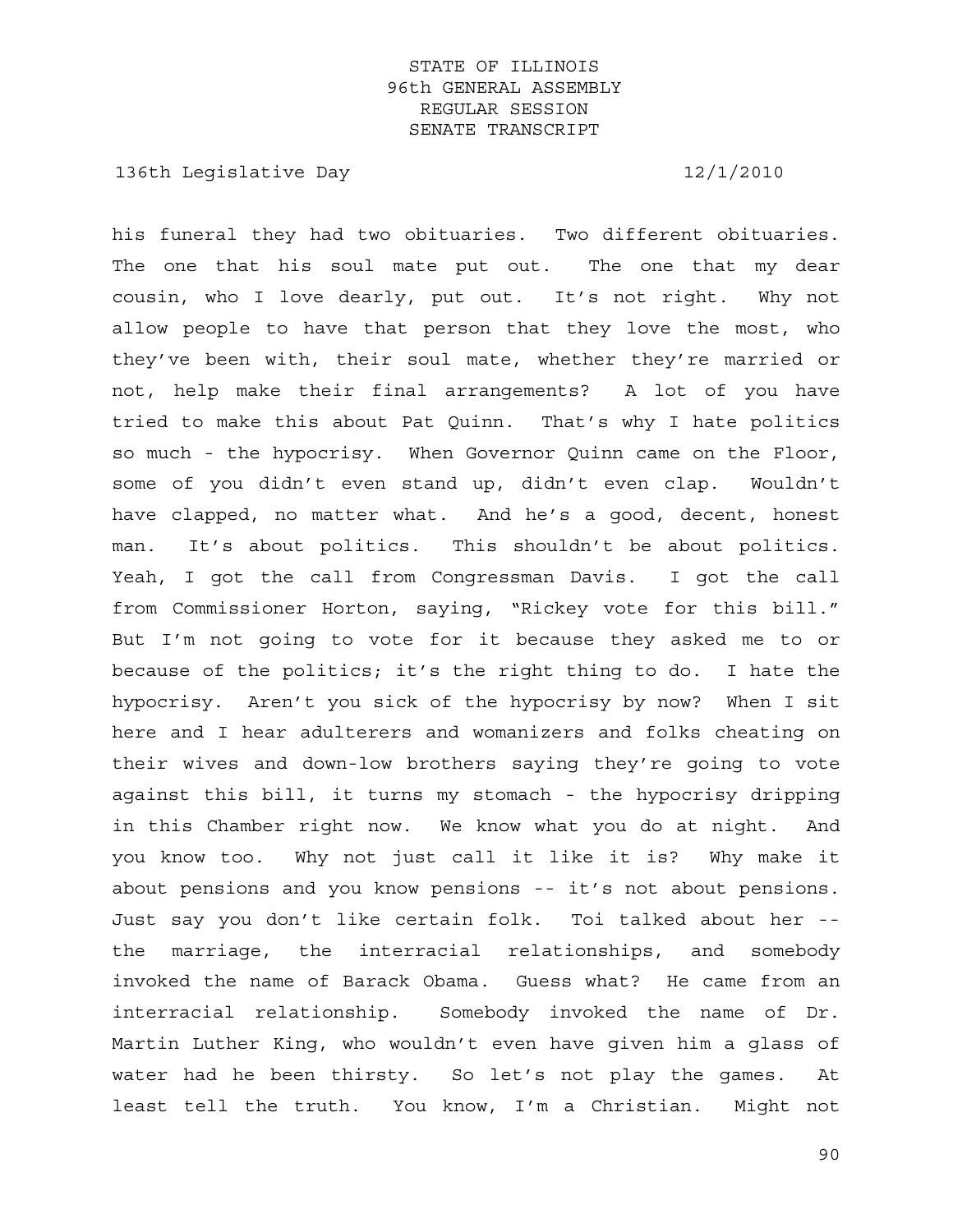136th Legislative Day 12/1/2010

believe it, but I'm a Baptist. Saved and sanctified. Dipped in the holy water when I was twelve years old. I'm going to go to heaven when I die, but I'm going to vote for this bill. It ain't going to send me to hell and it won't send you there either. I heard all -- a lot of crazy stuff about the fall of Rome and the Grecian Empire and -- and when they did this. Guess what? There are other states that have same-sex marriage and they still functioning. God ain't sent lightning down to destroy those states. He's not going to do it to destroy Illinois, I don't believe. I pray every day, every morning, every night, in the middle of it, so much mess going on. Don't -- don't be a hypocrite. Even -- I respect those who are not going to say anything more than I do those who get up and try to make it about something else. We should pass this bill. We should do it now and get it -- get it over with. It's not going to destroy America. It's not going to destroy our great State. It's just fairness, you all. That's all. PRESIDING OFFICER: (SENATOR CLAYBORNE)

 Senator -- President Cullerton. SENATOR CULLERTON:

 Thank you, Mr. President. I'm just reminded, if -- I don't know about you, but I think all of us should be very happy that Senator Hendon lost that primary for Lieutenant Governor. I hope he stays with us for a long time, Rickey. I really do. I'm glad you're here. I just want to be very brief. I want to thank Greg Harris, Representative Harris, for doing the work he did in the House to pass this bill. I don't think there's a better sponsor for this bill imaginable in this Body than Senator Koehler. I want to congratulate you on your sponsorship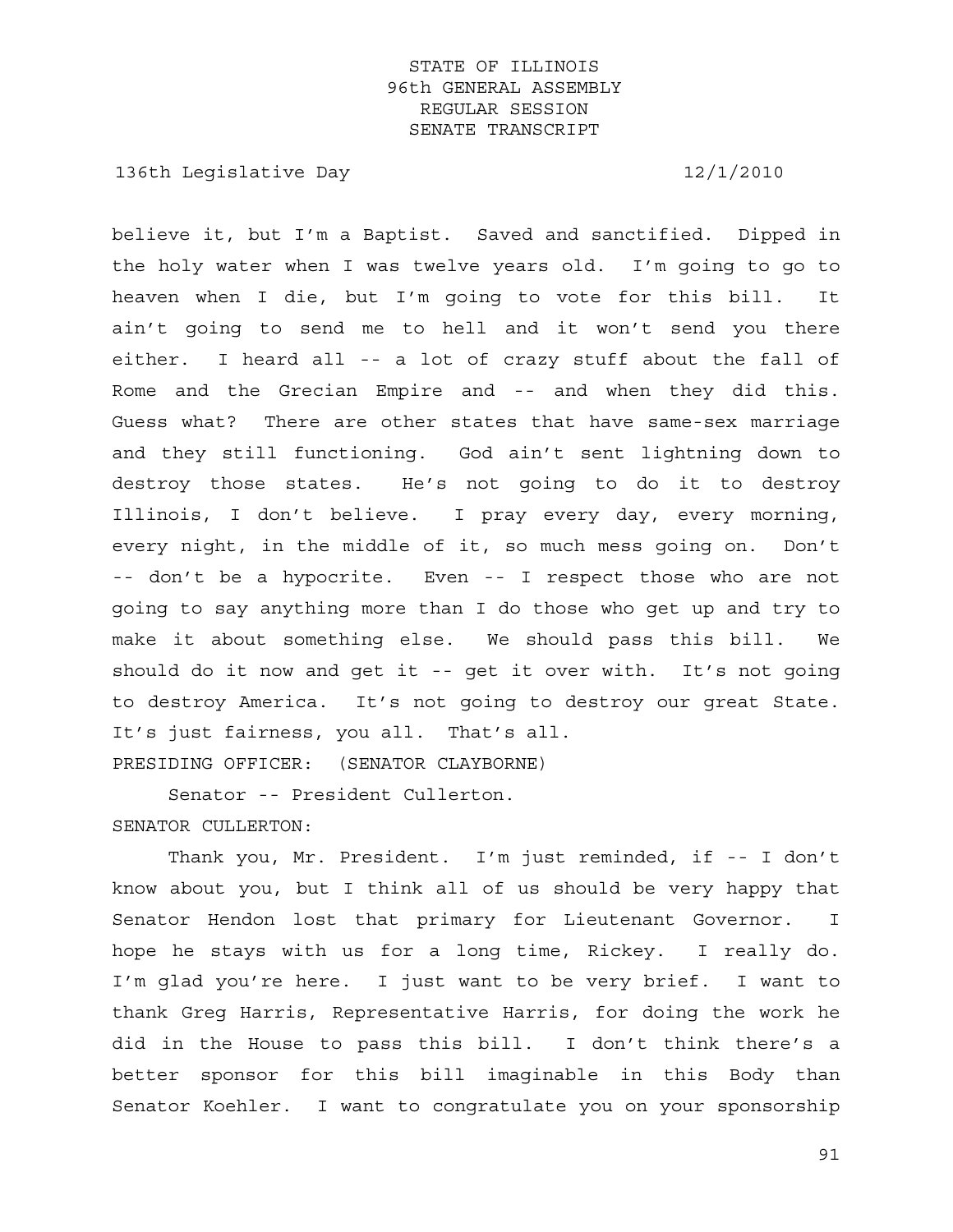136th Legislative Day 12/1/2010

and your commitment to this. I know, for many of you here, this is a very, very difficult vote. I just encourage all of you to recognize that your vote today is a vote for fundamental fairness, for equal rights, and as a Body, we have to pass this bill. Thank you.

PRESIDING OFFICER: (SENATOR CLAYBORNE)

Senator Koehler, to close.

#### SENATOR KOEHLER:

 Thank you, Mr. President, Ladies and Gentlemen of the Senate. I know it's traditional when you're in Illinois to always quote Abraham Lincoln for everything, but I got to admit that when Frank Mackaman sent me these pages of quotes from Everett Dirksen, I found -- I felt inspired. And I want to put this in context because, no, Dirksen wasn't talking about civil unions. He was talking about civil rights. But you got to remember the time and the place that he was at when he was leading the charge against the grain of his own constituents and -- and his own party in some cases. And so I'm going to end with a quote from -- from Senator Everett Dirksen. He says, "I am no Johnnie-come-lately in this field. Thirty years ago, in the House of Representatives, I voted on anti-poll tax and antilynching measures. And {sic} since then, I have sponsored or cosponsored scores of bills dealing with civil rights." He goes on to say, "It is said on the night that he died, Victor Hugo wrote in his diary, substantially this sentiment: 'Stronger than all (the) armies is an idea whose time has come.' The time has come for equality of opportunity in sharing in government, in education, and in employment. It will not be stayed or denied. It is here." There is moral basis for our cause. I just want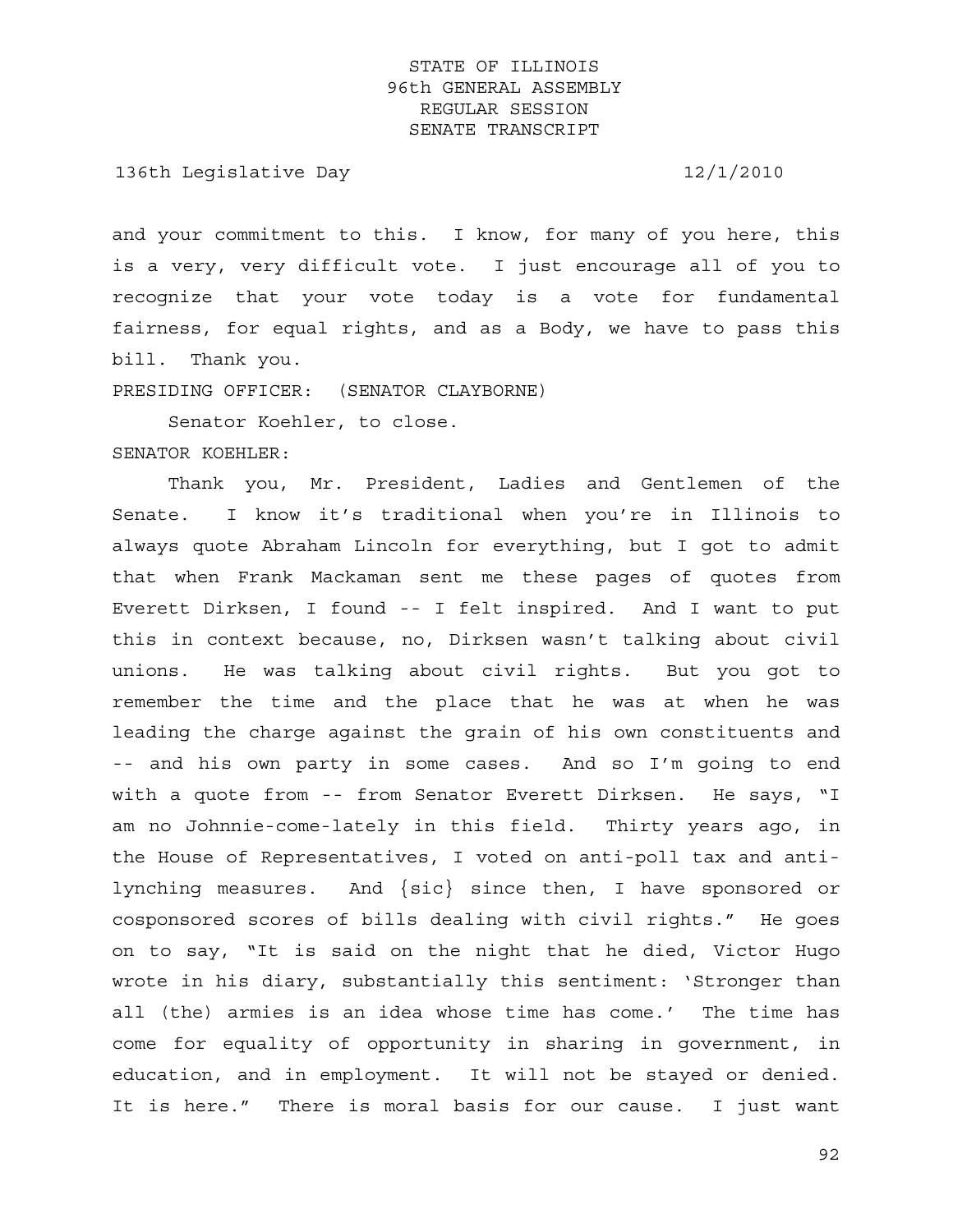136th Legislative Day 12/1/2010

to acknowledge that joining us in the Chamber are my daughter Maggie and her partner, Brennan. Thank you for coming. I also want to acknowledge all the work that's been done by Representative Greg Harris, because he has been really the one that has championed this cause. And it's been a pleasure for me to work with you, sir, on this bill. And I ask for your Aye vote. Thank you.

PRESIDING OFFICER: (SENATOR CLAYBORNE)

 Seeing no further discussion, the question is, shall the Senate concur in House Amendment No. 1 to Senate Bill 1716. All those in favor will vote Aye. Opposed will vote Nay. The voting is open. Have all voted who wish? Have all voted who wish? Have all voted who wish? Take the record. There are - there are 32 voting Yea, 24 voting Nay, 1 voting Present. Senate Bill 1716, having received the required constitutional majority, is declared passed. Senator Harmon, for what purpose do you seek recognition?

SENATOR HARMON:

 Thank you, Mr. President. Having voted on the prevailing side, I now move to reconsider the vote on the concurrence motion filed on Senate Bill 1716.

PRESIDING OFFICER: (SENATOR CLAYBORNE)

 Senator Koehler, for what purpose do you seek recognition? SENATOR KOEHLER:

 I move to table the motion. PRESIDING OFFICER: (SENATOR CLAYBORNE)

 Senator Koehler -- Senator Koehler moves to table the motion to reconsider. Senator Koehler moves that the motion to reconsider be tabled. Pursuant to Senate Rule 7-10(a), a motion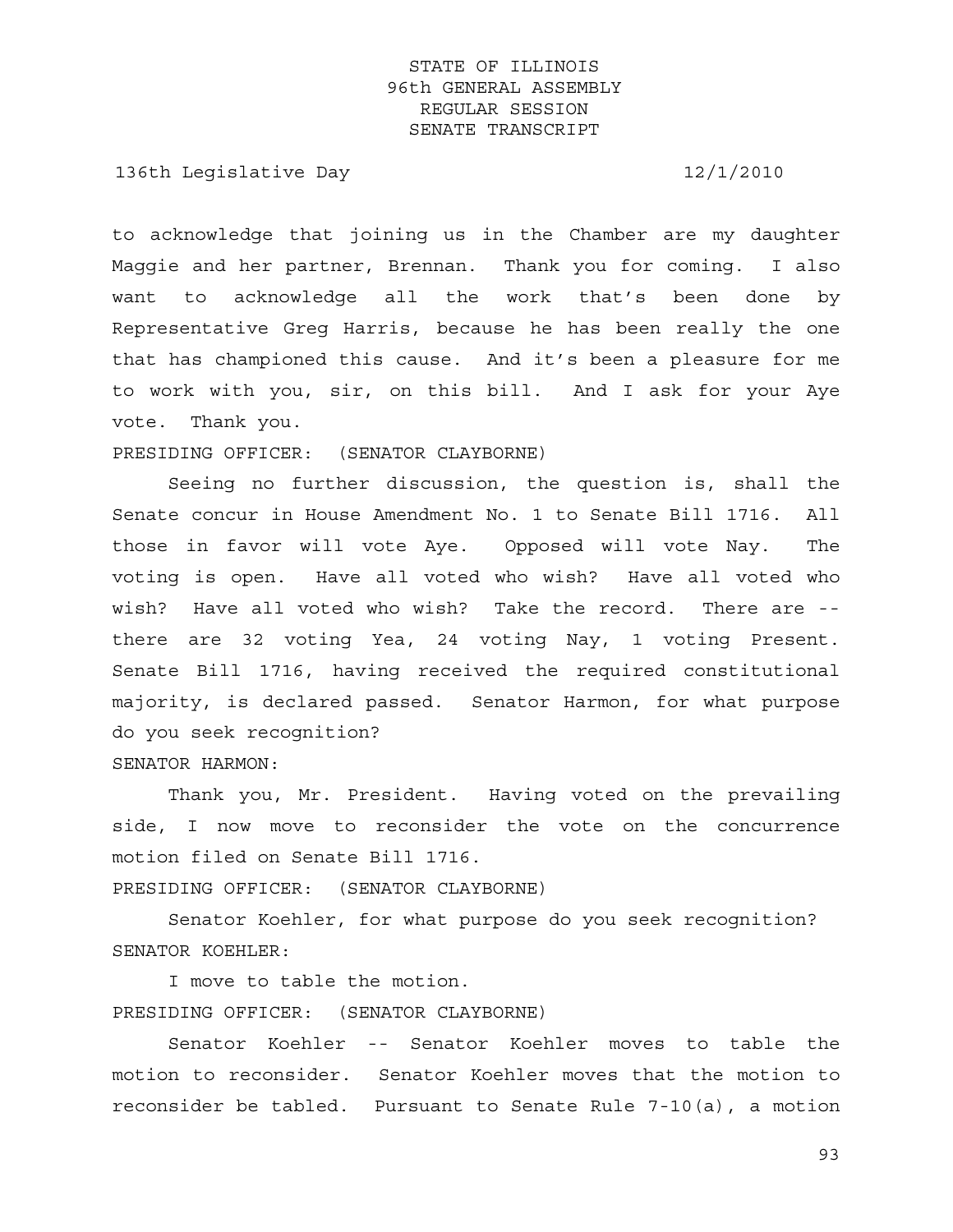136th Legislative Day 12/1/2010

to table is neither debatable nor amendable. Those in favor will say Aye. Opposed, Nay. The Ayes have it, and the motion is tabled. The Senate will stand at ease for a few minutes to allow the Committee on Assignments to meet. The members of the Committee on Assignments will come to the President's Anteroom immediately. The Senate stands at ease.

#### (SENATE STANDS AT EASE)

#### PRESIDING OFFICER: (SENATOR LIGHTFORD)

 Senator Lightford in the Chair. The members of the Committee on Assignments, will you please come to the President's Anteroom immediately? Members on the Committee on Assignments, will you please come to the President's Anteroom? Thank you.

#### (SENATE RECONVENES)

#### PRESIDING OFFICER: (SENATOR LIGHTFORD)

 Madam Secretary. The Senate will come to order. Ladies and Gentlemen, the Senate will come to order. Madam Secretary, Messages.

#### SECRETARY ROCK:

A Message from the House by Mr. Mahoney, Clerk.

 Mr. President - I am directed to inform the Senate that the House of Representatives has concurred with the Senate in the passage of a bill of the following title, to wit:

#### Senate Bill 150.

Together with the following amendments which are attached,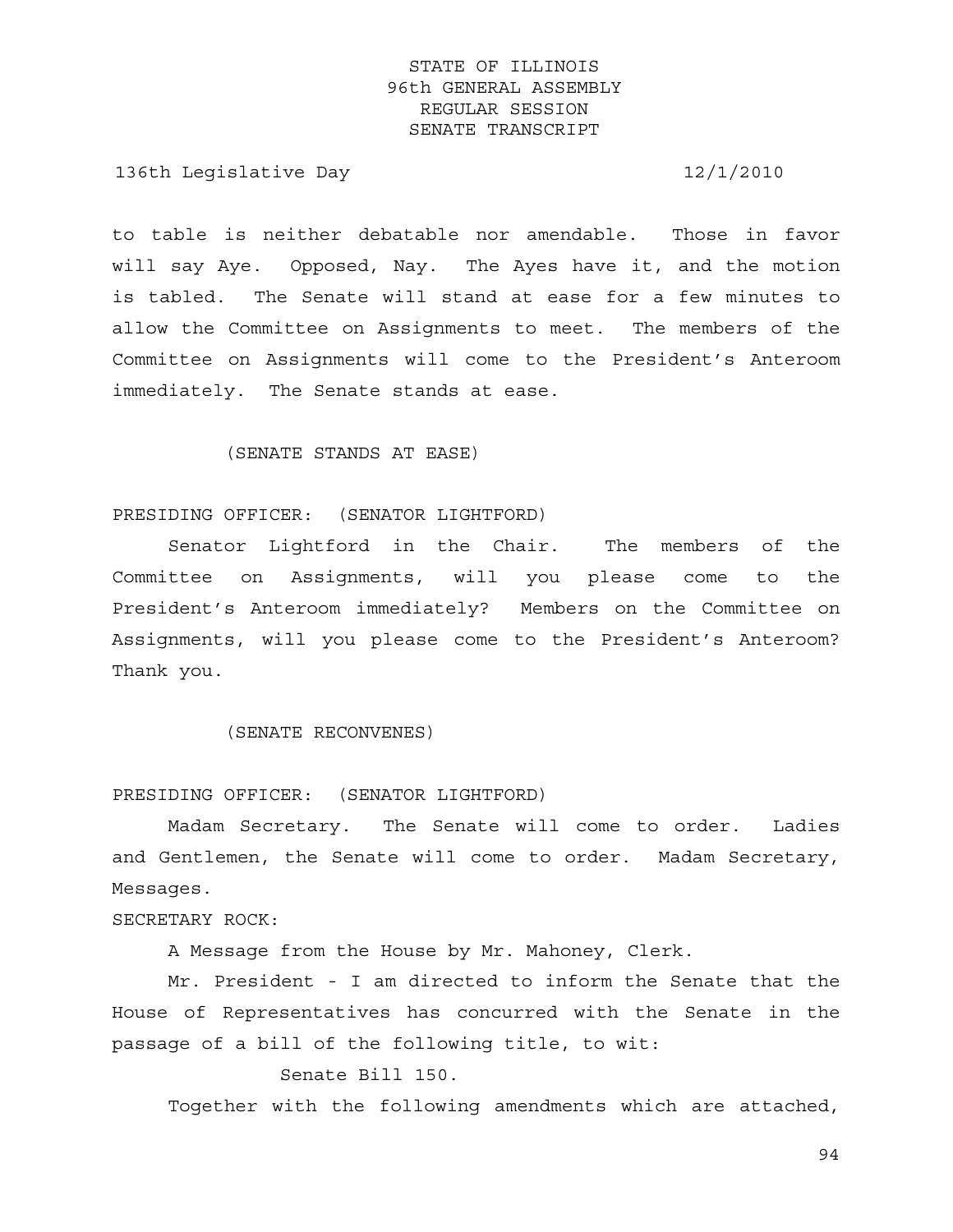#### 136th Legislative Day 12/1/2010

in the adoption of which I am instructed to ask the concurrence of the Senate, to wit:

House Amendment 1 and House Amendment 2.

 We have received like Messages on Senate Bill 362, with House Amendment 1, and Senate Bill 389, with House Amendments 1, 2 and 3.

They passed the House, as amended, December 1st, 2010. Mark Mahoney, Clerk of the House.

A Message from the House by Mr. Mahoney, Clerk.

 Mr. President - I am directed to inform the Senate that the House of Representatives has concurred with the Senate in the passage of a bill of the following title, to wit:

Senate Bill 678.

 Together with the following amendment which is attached, in the adoption of which I am instructed to ask the concurrence of the Senate, to wit:

House Amendment 1.

 We have received like Messages on Senate Bill 2559, with House Amendment 1, and Senate Bill 3708, with House Amendment 1. They passed the House, as amended, December 1st, 2010. Mark Mahoney, Clerk of the House.

PRESIDING OFFICER: (SENATOR LIGHTFORD)

 The Senate will stand at ease for a few minutes to allow the Committee on Assignments to meet. Will all of the members please, on the Committee of Assignments, come to the President's Anteroom immediately? The Senate will stand at ease.

(SENATE STANDS AT EASE)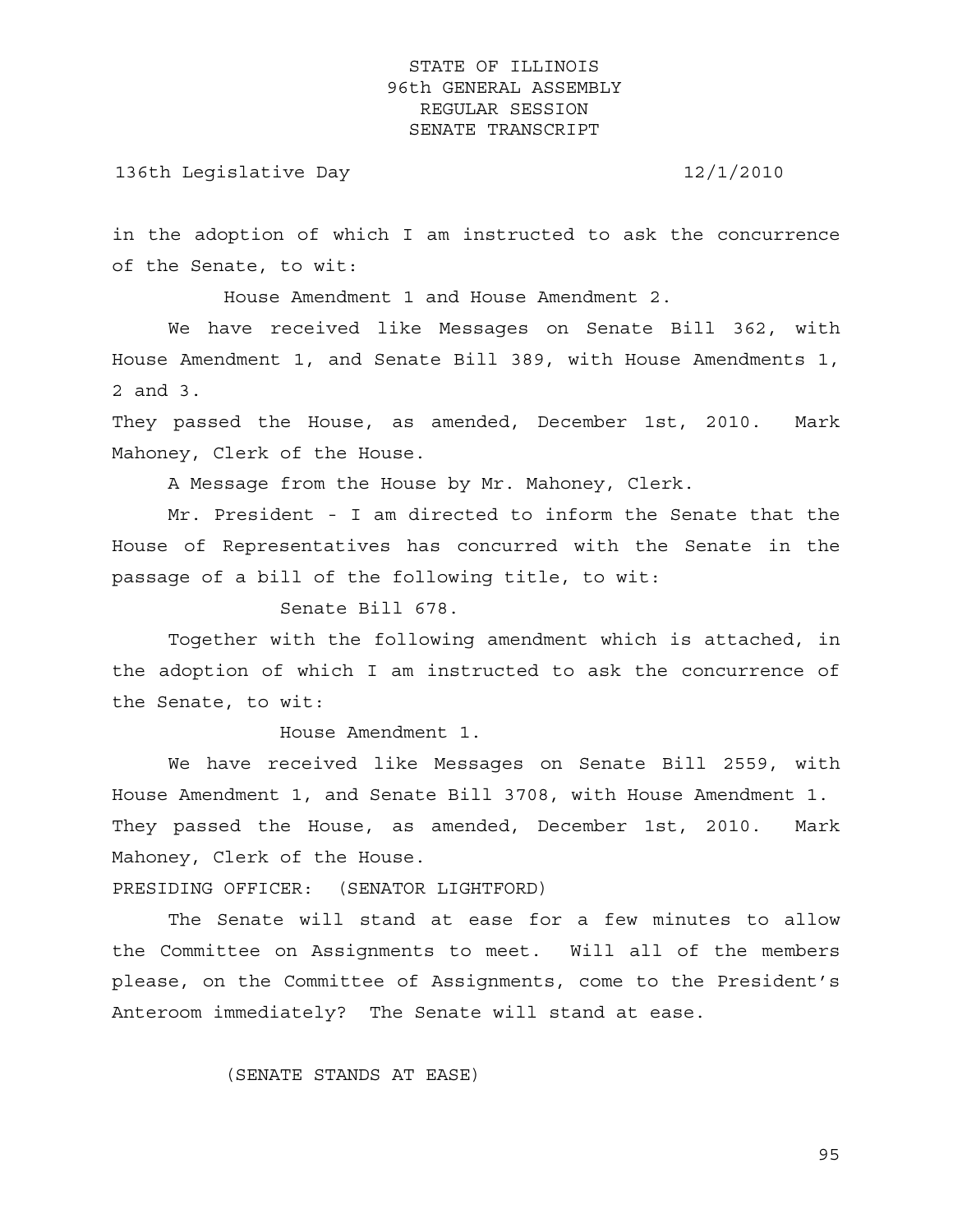136th Legislative Day 12/1/2010

PRESIDING OFFICER: (SENATOR LIGHTFORD) Senator Clayborne in the Chair.

(SENATE RECONVENES)

PRESIDING OFFICER: (SENATOR CLAYBORNE)

 The Senate will come back to order. Madam Secretary, Senate Committee Reports.

SECRETARY ROCK:

 Senator Clayborne, Chairman of the Committee on Assignments, reports the following Legislative Measures have been assigned: Refer to the Executive Committee - Motion to Concur with House Amendment 1 to Senate Bill 678, Motion to Concur with House Amendment 1 and House Amendment 2 to Senate Bill 2485, Motion to Concur with House Amendment 1 to Senate Bill 2843, Motion to Concur with House Amendment 1 to Senate Bill 2878, Motion to Concur with House Amendment 1, House Amendment 2 and House Amendment 3 to Senate Bill 3388, Floor Amendment 1 to Senate Bill 3973, Floor Amendment 3 to Senate Bill 737, and Motion to Accept the Specific Recommendations for Change to House Bill 5863; refer to the Pensions and Investments Committee - Motion to Concur with House Amendment 1 and House Amendment 2 to Senate Bill 550, Motion to Concur with House Amendment 1 and House Amendment 3 to Senate Bill 3538; refer to the Revenue Committee - Motion to Concur with House Amendment 1 to Senate Bill 3776, Motion to Concur with House Amendment 1 to Senate Bill 2559, and Floor Amendment 3 to Senate Bill 3952; and Be Approved for Consideration - Floor Amendment 3 to Senate Bill 458.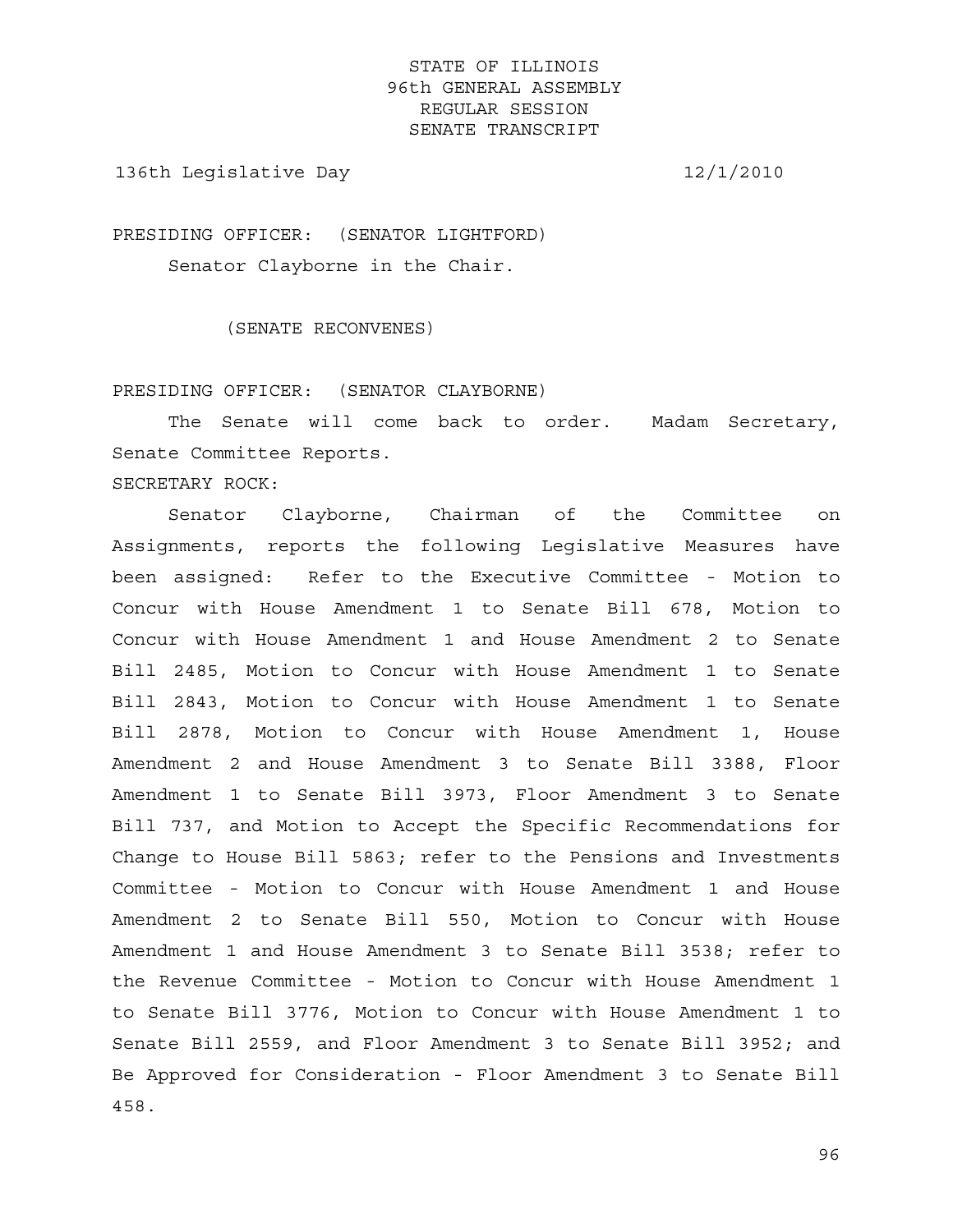136th Legislative Day 12/1/2010

Filed by Senator James F. Clayborne, Chairman. PRESIDING OFFICER: (SENATOR CLAYBORNE)

 Please listen up for committee announcements. Please listen up for committee announcements. At 3:15, Pension and Investments Committee will meet in Room 409. Again, Pension and Investments will meet in Room 409 at 3:15. At 3:45, Exec Committee will meet in Room 212. At 3:45, Exec Committee will meet in Room 212. And at 3:45, Revenue Committee will meet in Room 400. Revenue Committee will meet in Room 400 at 3:45. We're going to proceed with action -- Senate action. Top of page 3. House Bills 3rd Reading. House Bill 306. Senator Jacobs. Senator Jacobs. House Bill 306. Senator Jacobs - seeks leave of the Body to return House Bill 306 to the Order of 2nd Reading. Leave is granted. On the Order of 2nd Reading is House Bill 306. Madam Secretary, are there any Floor amendments approved for consideration? SECRETARY ROCK:

 Floor Amendment 2, offered by Senator Jacobs. PRESIDING OFFICER: (SENATOR CLAYBORNE)

 Senator Jacobs, to explain the amendment. SENATOR JACOBS:

 Thank you, Mr. President. This bill corrects a drafting error. It -- it equalizes what the police and the firefighters have to pay to reclaim military service. I know of no known opposition. It came through committee with flying colors. PRESIDING OFFICER: (SENATOR CLAYBORNE)

 Is there any discussion? All those in favor will say Aye. Opposed, Nay. The Ayes have it, and the amendment is adopted. Are there any further Floor amendments approved for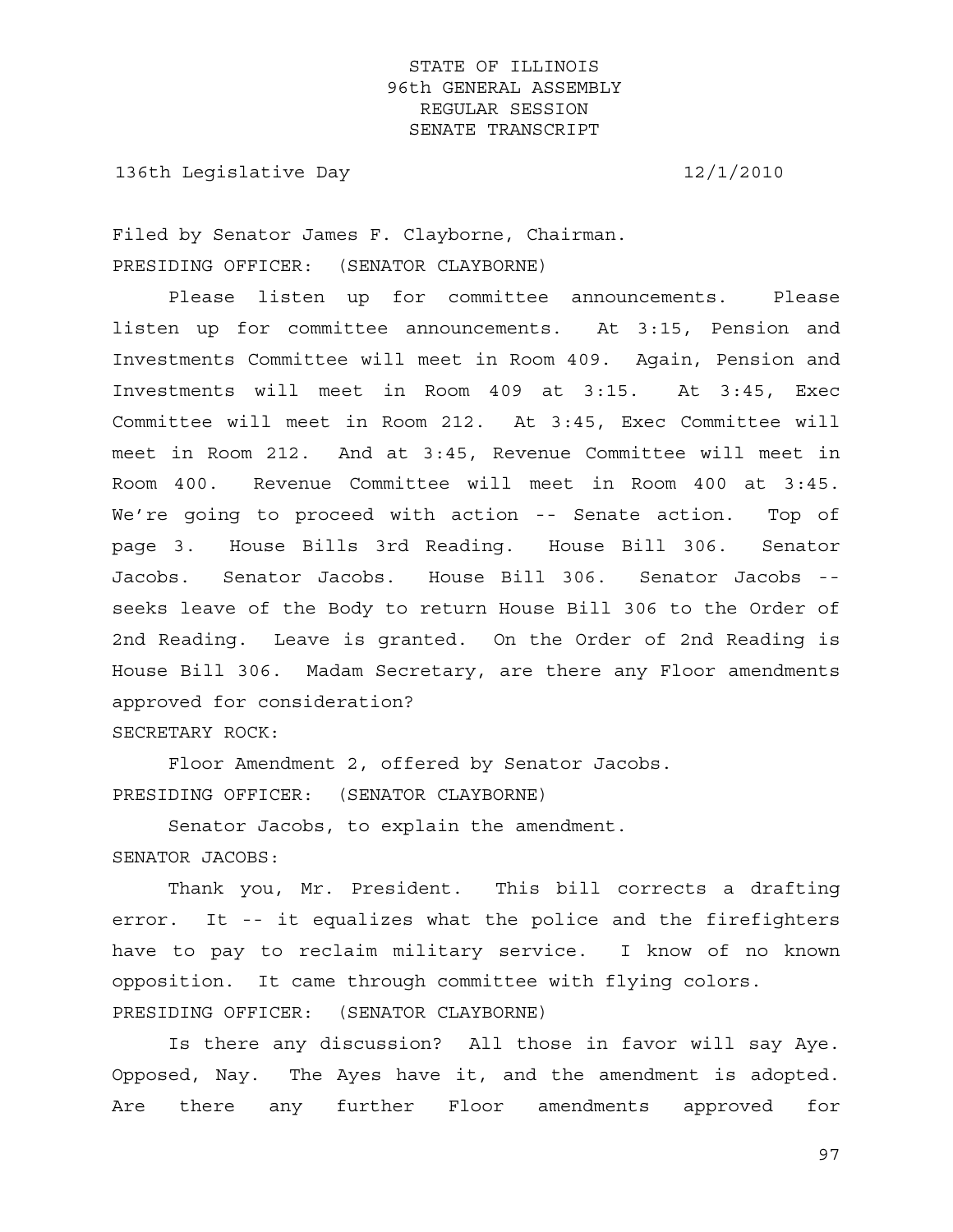136th Legislative Day 12/1/2010

consideration?

SECRETARY ROCK:

 No further amendments reported. PRESIDING OFFICER: (SENATOR CLAYBORNE)

 3rd Reading. On the Order of 3rd Reading, Madam Secretary, please read the bill.

SECRETARY ROCK:

House Bill 306.

 (Secretary reads title of bill) 3rd Reading of the bill. PRESIDING OFFICER: (SENATOR CLAYBORNE)

 Senator Jacobs, to explain the bill. SENATOR JACOBS:

 I just ask for your affirmative support. It creates a - or, corrects a drafting error that we passed in the last legislative Session.

PRESIDING OFFICER: (SENATOR CLAYBORNE)

 Is there any discussion? Seeing none, the question is, shall House Bill 306 pass. All those in favor will vote Aye. Opposed will vote Nay. The voting is open. Have all voted who wish? Have all voted who wish? Have all voted who wish? Take the record. There are 55 voting Yea, none voting Nay, none voting Present. House Bill 306, having received the required constitutional majority, is declared passed. House Bill 1457. Senator Schoenberg. Senator Schoenberg. Senator Schoenberg. Out of the record. House Bill 1510. Senator Demuzio. Senator Demuzio. Senator Demuzio. Senator Demuzio. Out of the record. House Bill 1516. Senator Sandoval. Senator Sandoval. Senator Sandoval. Out of the record. House Bill 2263. Senator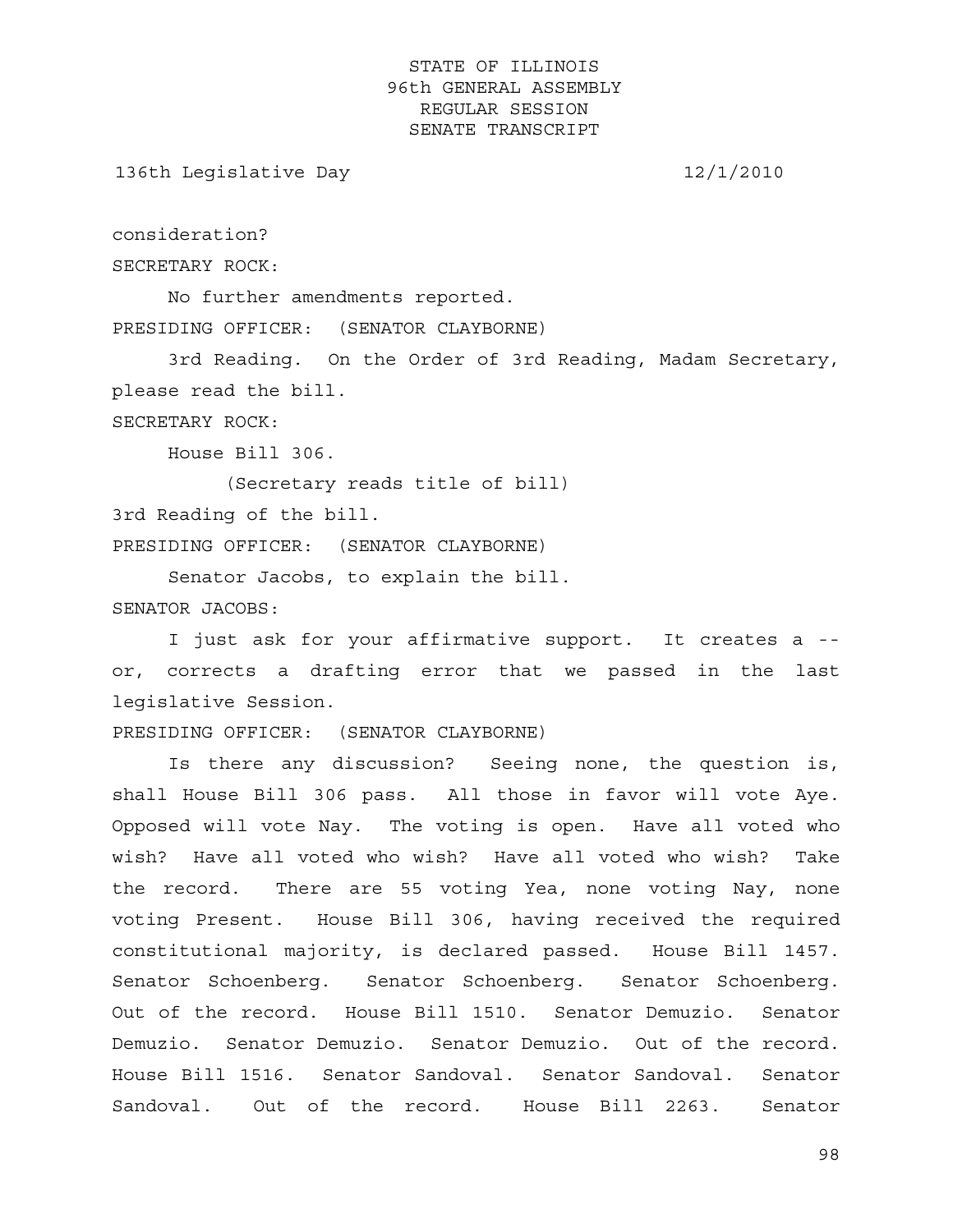136th Legislative Day 12/1/2010

Kotowski. Senator Kotowski. Out of the record. House Bill 2376. Leave of the Body, we will return. House Bill 3217. Senator Sullivan. Out of the record. House Bill 3806. Senator Koehler. Senator Koehler. Senator Koehler. Out of the record. House Bill 4934. Senator Dillard. Madam Secretary, read the bill.

SECRETARY ROCK:

House Bill 4934.

 (Secretary reads title of bill) 3rd Reading of the bill. PRESIDING OFFICER: (SENATOR CLAYBORNE)

 Senator Dillard, to explain the bill. SENATOR DILLARD:

 Thank you, Mr. President and Ladies and Gentlemen. This bill stems from a Chicago Tribune investigative report over many different issues over the summer that reveals that Illinois doctors convicted of sex offenses against patients continue to practice. My bill ensures better regulation and monitoring of these cases. It is similar to a bill that Senator Sandoval has stuck over in the House of Representatives. And Senator Sandoval has signed on as a cosponsor to this legislation. But it is shocking when it is revealed that doctors accused of sexually assaulting their patients are allowed to continue to see patients, treat patients, even after they are found guilty of some crimes. You know, when you go to a physician, you think and hold physicians in the highest of our best interest. And to have sex offenders in Illinois - and the Tribune has revealed that there are some sixteen or seven of these -- seventeen of these - practicing medicine, to me, is -- is unbelievable. So,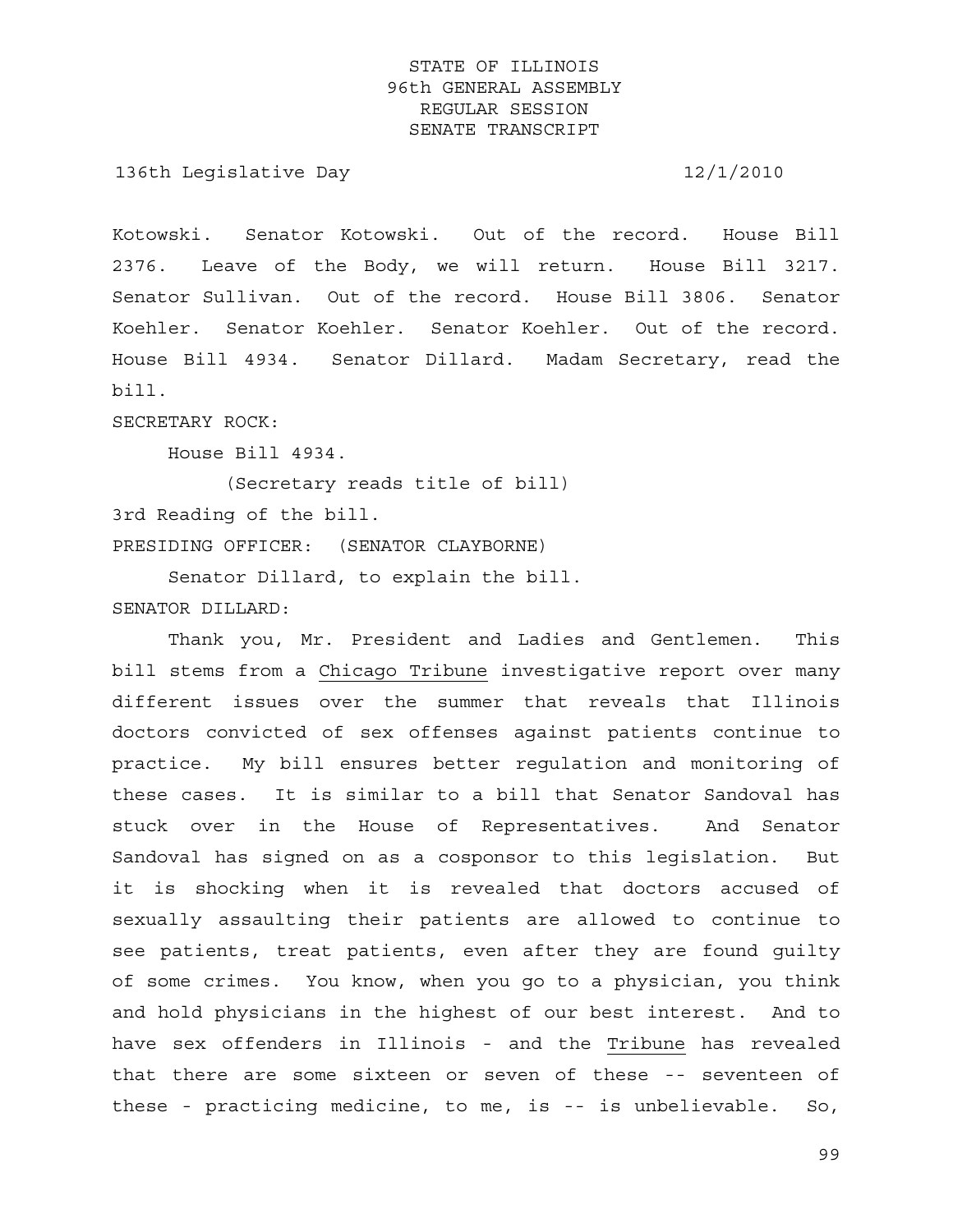136th Legislative Day 12/1/2010

what this bill does, it's my intention never to allow sex offenders to practice medicine in the State of Illinois. And it sets up a system, a much better communication system, between State's attorneys and the -- the State department which regulates physicians, and this ensures the safety of patients. I mean, I guess, last but not least, Mr. President, you know, a -- a sex offender can't drive a school bus, yet they could be a pediatrician in the State of Illinois, and that is just simply wrong and we need to fix this system, have better communication between local law enforcement and the Department which regulates physicians in Illinois. And that's what Senator Sandoval and my bill does and I'd appreciate an Aye vote. Thank you. PRESIDING OFFICER: (SENATOR CLAYBORNE)

 Is there any discussion? Seeing none, the question is, shall House Bill 4934 pass. All those in favor will vote Aye. Opposed will vote Nay. The voting is open. Have all voted who wish? Have all voted who wish? Have all voted who wish? Take the record. There are 57 voting Yea, none voting Nay, none voting Present. House Bill 4934, having received the required constitutional majority, is declared passed. House Bill 5057. Senator Cullerton. President Cullerton. 5057. Out of the record. House Bill 5224. Senator Wilhelmi. Senator Wilhelmi. Senator Wilhelmi. Out of the record. House Bill 5635. Senator Righter. Madam Secretary, read the bill. SECRETARY ROCK:

House Bill 5635.

 (Secretary reads title of bill) 3rd Reading of the bill. PRESIDING OFFICER: (SENATOR CLAYBORNE)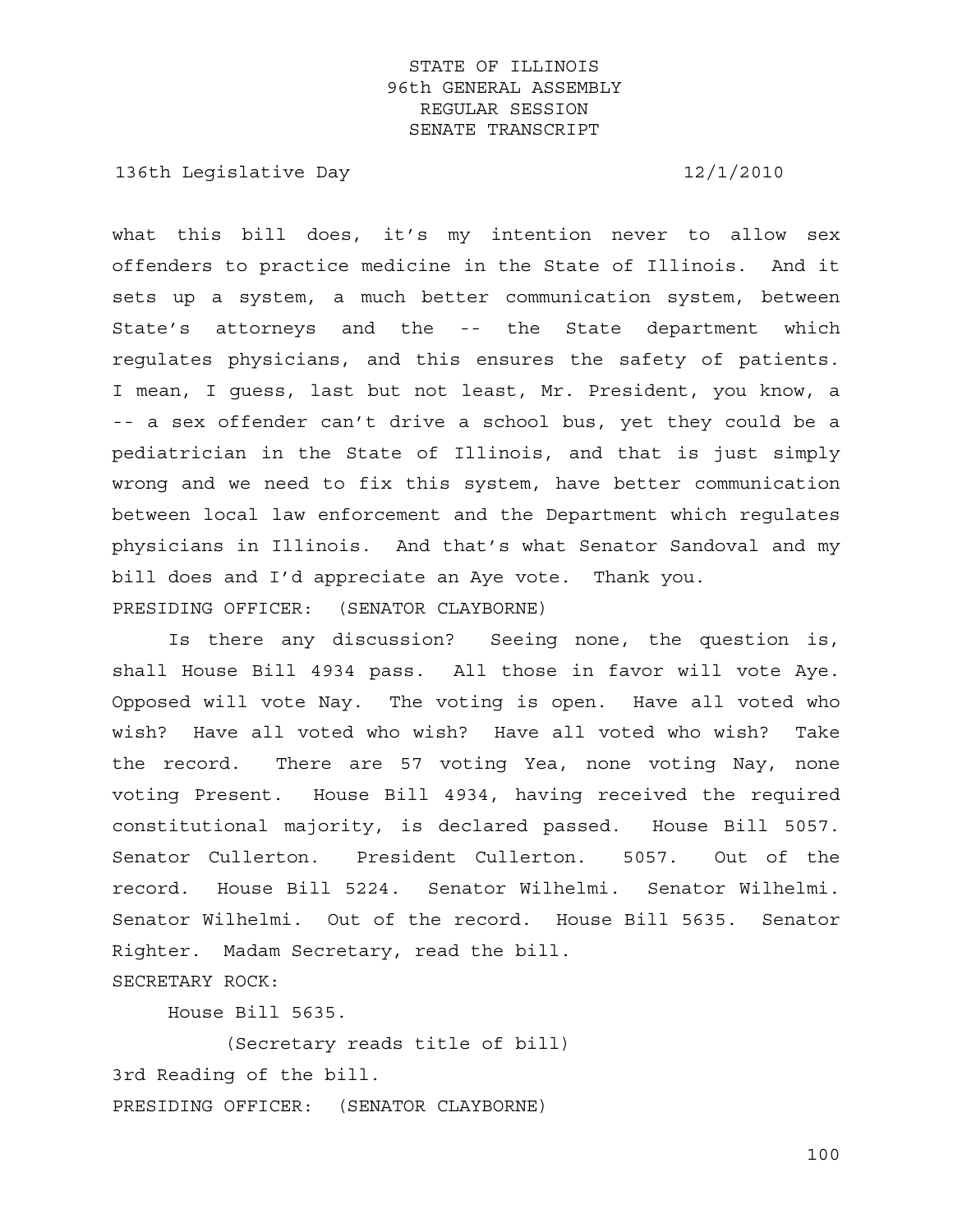136th Legislative Day 12/1/2010

 Senator Righter, to explain the bill. SENATOR RIGHTER:

 Thank you, Mr. President, Ladies and Gentlemen of the Chambers. House Bill 5635 is a TIF district extension for the City of Charleston in my district. The current TIF district expires on December 20th. This would be a twelve-year extension. All of the supporting paperwork from all of the applicable taxing bodies has been collected by myself and shared with both staffs. But I'm happy to answer any questions anyone might have.

PRESIDING OFFICER: (SENATOR CLAYBORNE)

 Is there any discussion? Seeing none, the question is, shall House Bill 5635 pass. All those in favor will vote Aye. Opposed will vote Nay. The voting is open. Have all voted who wish? Have all voted who wish? Have all voted who wish? Take the record. There are 55 voting Yea, none voting Nay, none voting Present. House Bill 5635, having received the required constitutional majority, is declared passed. With leave… We will stand at ease for a moment. (At ease) Senator Lightford in the Chair.

PRESIDING OFFICER: (SENATOR LIGHTFORD)

 Senator Clayborne indicates he wish to proceed on House Bill 6063. Madam Secretary, please read the bill. SECRETARY ROCK:

House Bill 6063.

 (Secretary reads title of bill) 3rd Reading of the bill. PRESIDING OFFICER: (SENATOR LIGHTFORD)

Senator Clayborne.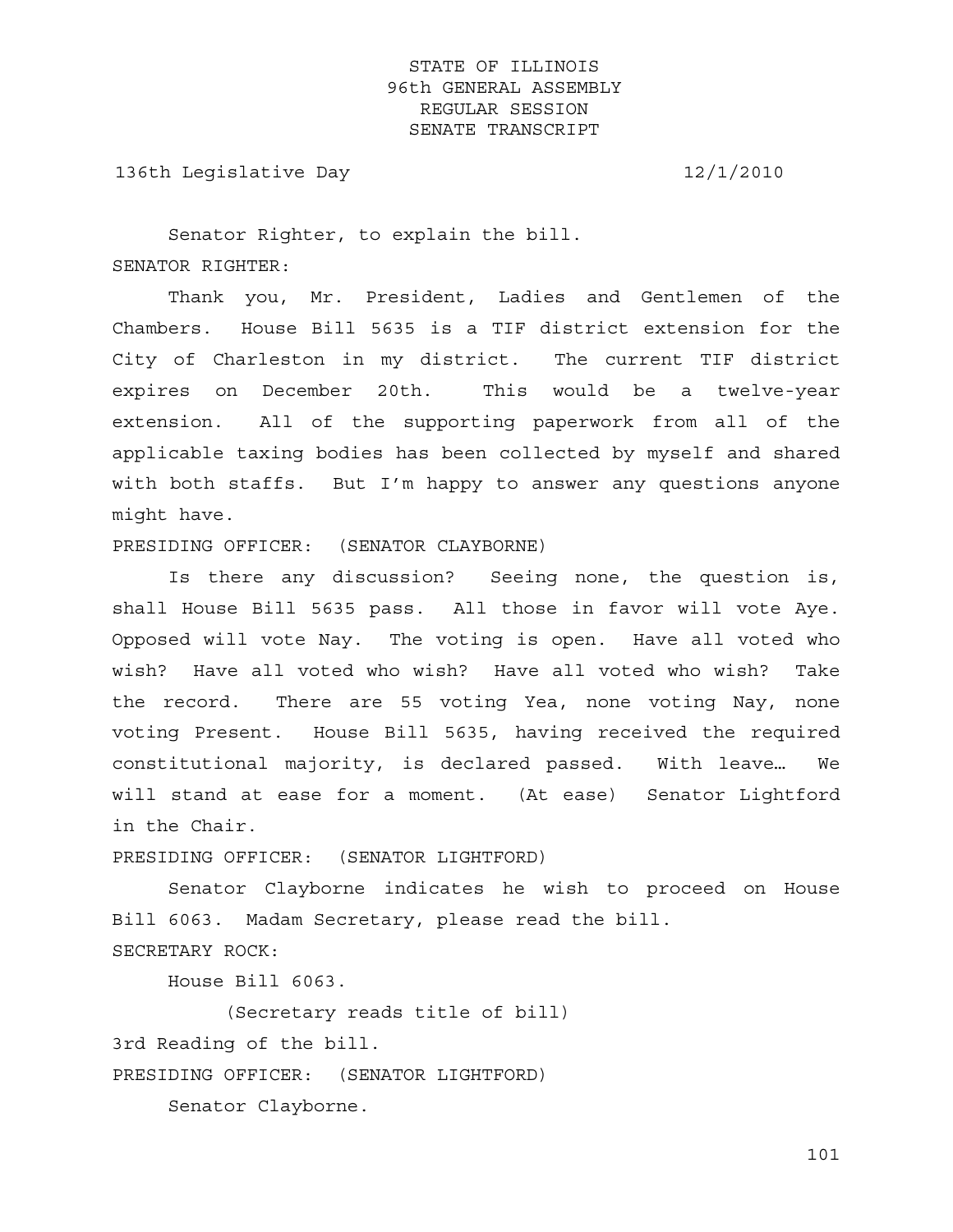136th Legislative Day 12/1/2010

#### SENATOR CLAYBORNE:

 Thank you, Madam President. 6063, as amended, eliminates language restricting participation in the Comprehensive Community {sic} (Care in) Residential Settings Demonstration program to only those programs involved in the now defunct Community-Based Residential Facilities demonstration program. It eliminates reference to a defunct advisory committee and - and to an evaluation that has since been completed. I would ask for your favorable vote.

PRESIDING OFFICER: (SENATOR LIGHTFORD)

 Is there any discussion? Seeing none, the question is, shall House Bill 6063 pass. All those in favor will vote Aye. Opposed, Nay. The voting is open. Have all voted who wish? Have all voted who wish? Have all voted who wish? Take the record. On that question, there are 57 voting Yea, 0 voting Nay, 0 voting Present. House Bill -- 6063, having received the required constitutional majority, is declared passed. House Bill 6267. Senator Clayborne, do you wish to proceed? He indicate that he does. Madam Secretary, please read the bill. SECRETARY ROCK:

House Bill 6267.

 (Secretary reads title of bill) 3rd Reading of the bill. PRESIDING OFFICER: (SENATOR LIGHTFORD)

Senator Clayborne.

#### SENATOR CLAYBORNE:

 Thank you, Madam Secretary {sic}. House Bill 6267 deletes all and becomes -- the amendment deletes all and becomes the bill. This is a trailer bill. It pledges that the State of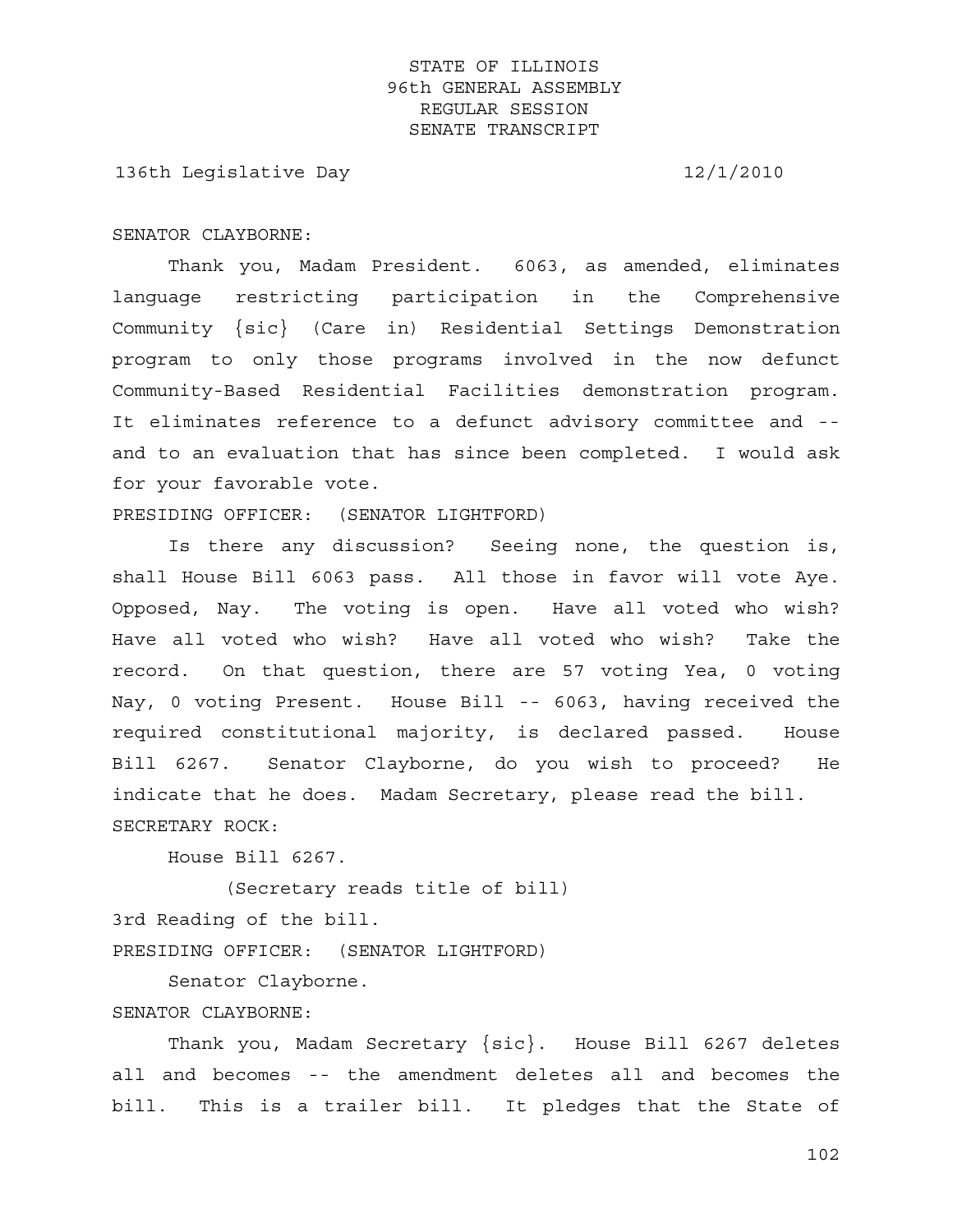136th Legislative Day 12/1/2010

Illinois not to impair any contracts between utilities and clean coal synthetic natural gas facilities. No. I'm going to take this out of the record. I'll take this out of the record. PRESIDING OFFICER: (SENATOR LIGHTFORD)

 House Bill 6267 out of the record. Madam Secretary, House Bill 5224. Senator Wilhelmi, do you wish to proceed? He indicates that he does. Madam Secretary, please read the bill. SECRETARY ROCK:

House Bill 5224.

 (Secretary reads title of bill) 3rd Reading of the bill. PRESIDING OFFICER: (SENATOR LIGHTFORD)

Senator Wilhelmi.

SENATOR WILHELMI:

 Thank you, Madam President. It's good to have you in the Chair today. Nice to see you. First - this bill does two things - first, the amendment -- the bill clarifies the current provision that requires notice of -- of a foreclosure and the confirmation of sale to be sent to the municipality in which the foreclosed home is located. This is an initiative of the Illinois Credit Union League. And second, the bill requires that the order confirming judicial sale of a foreclosed property must be sent to the last-known property insurer of the foreclosed property. This piece is an initiative of State Farm. These two components were in a bill, House Bill 5055. We are continuing in negotiations on the underlying concept of 5055. These two provisions were added to that bill. Want to make sure that those definitely pass in this Chamber and -- and get to the Governor. I'd be happy to answer any questions and I ask for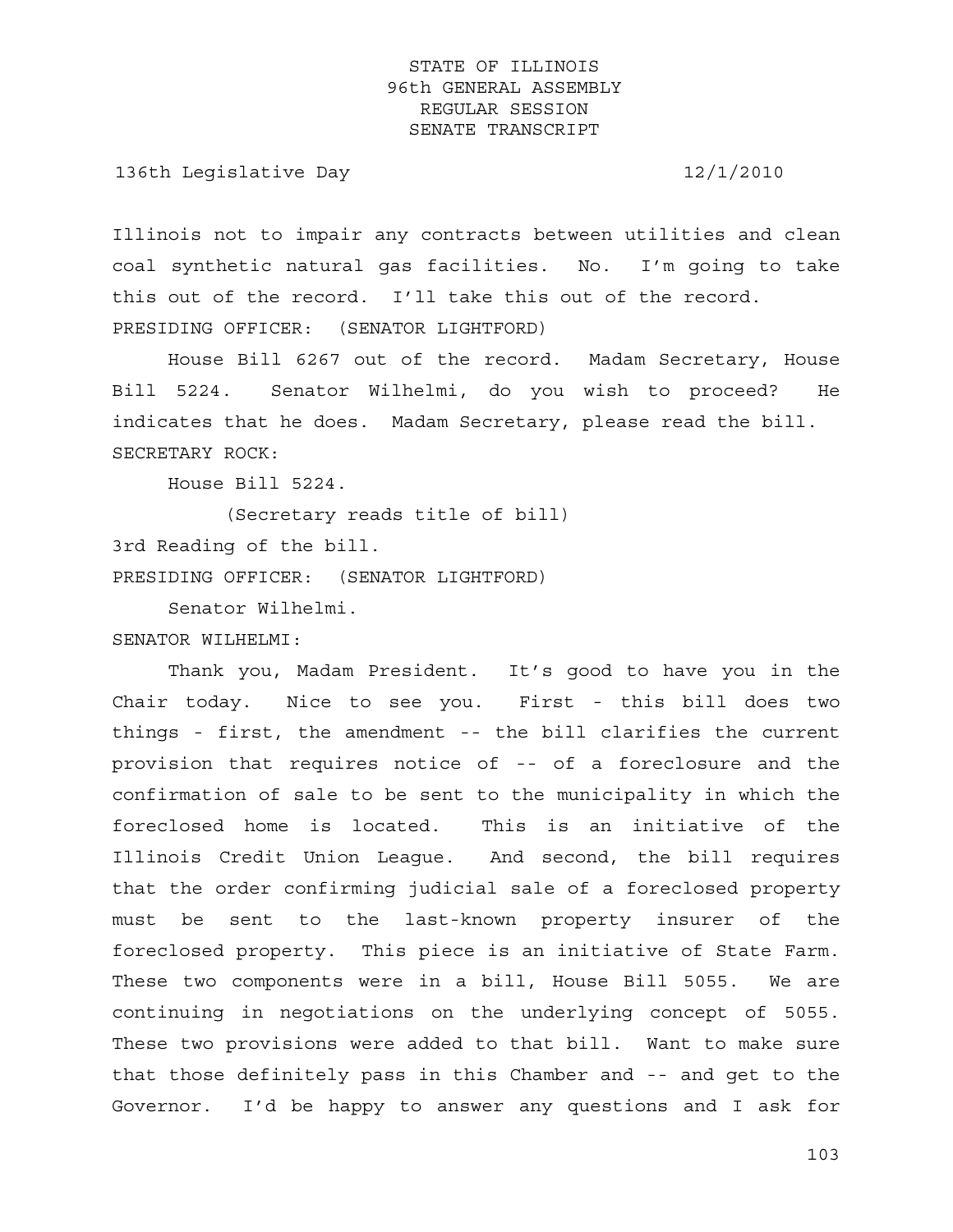136th Legislative Day 12/1/2010

your support.

PRESIDING OFFICER: (SENATOR LIGHTFORD)

 Is there any discussion? Senator Lauzen, for what purpose do you rise?

SENATOR LAUZEN:

 A question -- a couple of questions for the sponsor. PRESIDING OFFICER: (SENATOR LIGHTFORD)

He indicates he will yield. Senator Lauzen.

SENATOR LAUZEN:

 Senator, my -- my analysis said that, at one time, there was objection and opposition from the retailers -- or, the Realtors Association. Have their concerns been satisfied in the negotiations?

PRESIDING OFFICER: (SENATOR LIGHTFORD)

Senator Wilhelmi.

SENATOR WILHELMI:

 Thank you, Madam President. Senator Lauzen, I will -- it is my understanding that, yes, they have been and I will doublecheck that and let you know. But, as I stand here today, I -- I know that -- of no opposition to this measure.

PRESIDING OFFICER: (SENATOR LIGHTFORD)

Senator Lauzen.

SENATOR LAUZEN:

 Okay. There was -- well, there's opposition. I -- I understand that this is -- this is -- who goes and does the foreclosures? If I'm not mistaken. 5055.

PRESIDING OFFICER: (SENATOR LIGHTFORD)

 Senator Wilhelmi. SENATOR WILHELMI: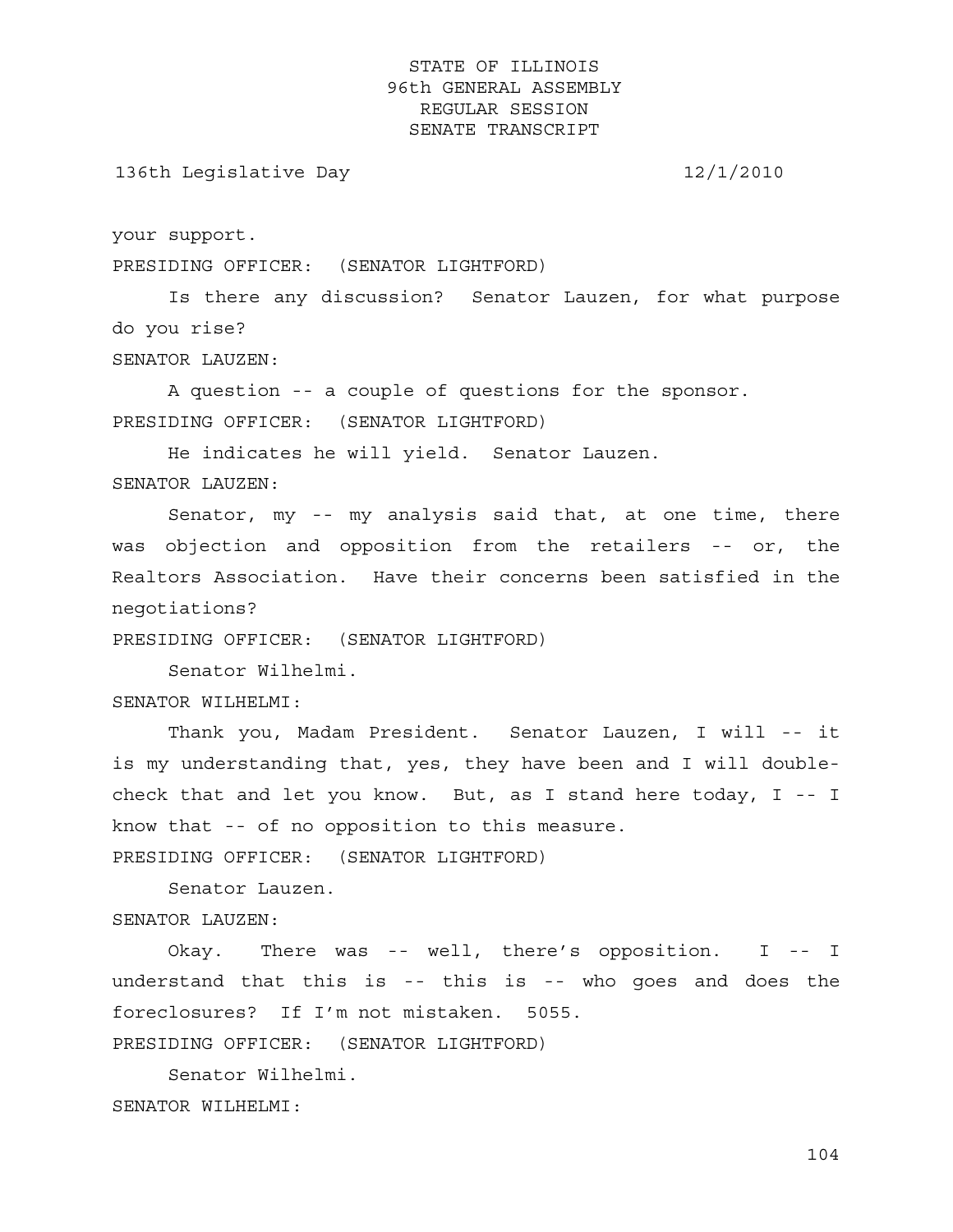136th Legislative Day 12/1/2010

 Yes, Senator. As I said earlier, the underlying bill - the original bill was House Bill 5055. There were three components of that bill. I think the -- the question you asked, this last question, relates to the selling officers as -- and versus the -- the county sheriffs and who can do judicial sales. The other two pieces are in now -- in this bill, House Bill -- 5224, so we're making sure that the -- two out of the three provisions that were in House Bill 5055 survive through this piece of legislation. Who does the judicial sales is something I'm working on with many stakeholders, including as you mentioned, the Realtors.

PRESIDING OFFICER: (SENATOR LIGHTFORD)

 Is there any further discussion? Seeing none, Senator Wilhelmi, to close.

#### SENATOR WILHELMI:

 I ask for an Aye vote. PRESIDING OFFICER: (SENATOR LIGHTFORD)

 The question is, shall House Bill 5224 pass. All those in favor will vote Aye. Opposed, Nay. The voting is open. Have all voted who wish? Have all voted who wish? Have all voted who wish? Take the record. On that question, there are 52 voting Yea, 0 voting Nay, 0 voting Present. House Bill 5224, having received the required constitutional majority, is declared passed. Senator Clayborne in the Chair. PRESIDING OFFICER: (SENATOR CLAYBORNE)

 On page 4, on the Order of House Bills 2nd Reading, is House Bill 354. Senator Kotowski. Madam Secretary, read the bill.

SECRETARY ROCK: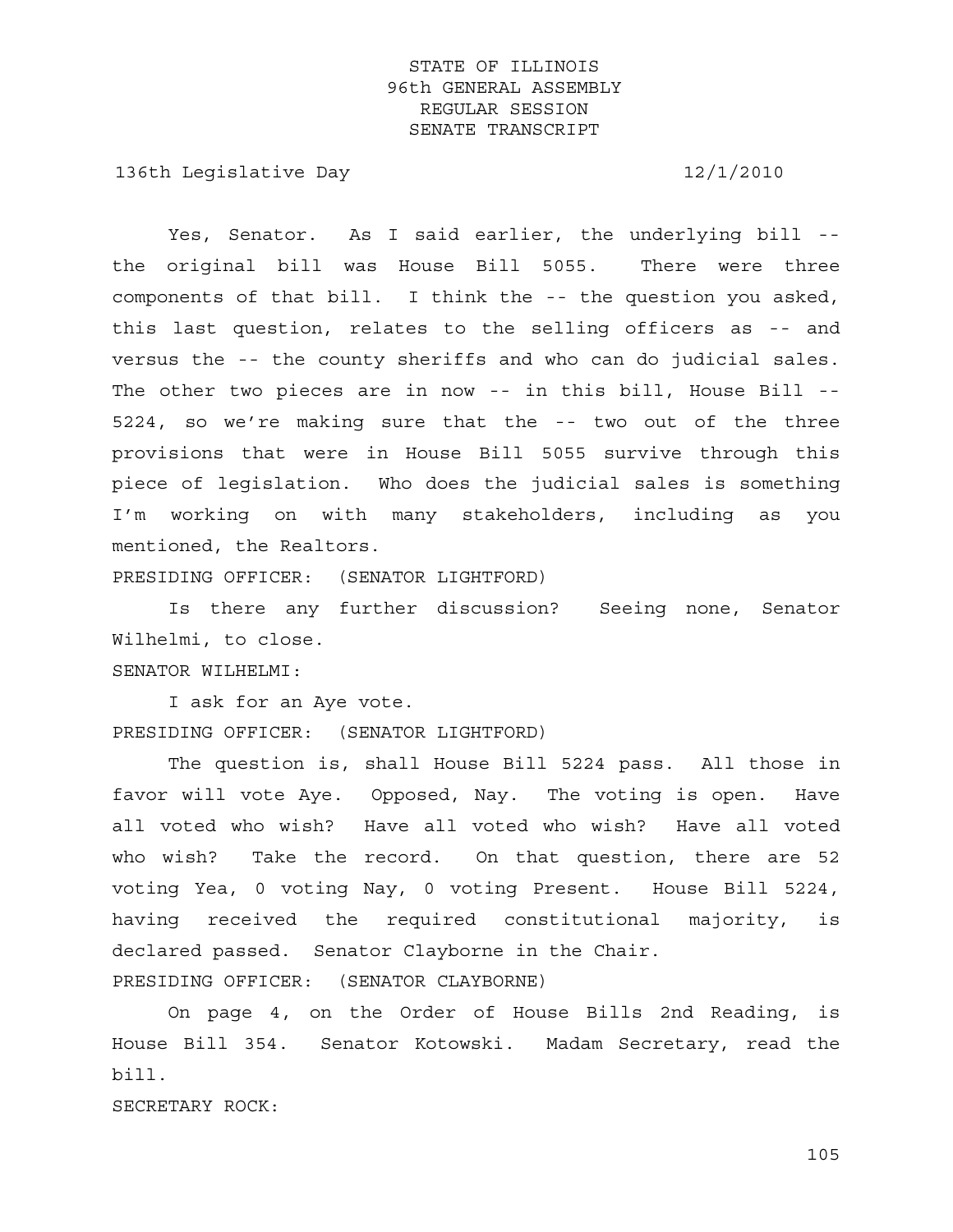136th Legislative Day 12/1/2010

House Bill 354.

(Secretary reads title of bill)

2nd Reading of the bill. The Committee on Revenue adopted Amendment No. 1.

PRESIDING OFFICER: (SENATOR CLAYBORNE)

 Have there been any Floor amendments approved for consideration?

SECRETARY ROCK:

 No further amendments reported. PRESIDING OFFICER: (SENATOR CLAYBORNE)

 3rd Reading. Senator Bomke, on House Bill 1450. Madam Secretary, read the bill.

SECRETARY ROCK:

House Bill 1450.

(Secretary reads title of bill)

2nd Reading of the bill. No committee or Floor amendments reported.

PRESIDING OFFICER: (SENATOR CLAYBORNE)

 3rd Reading. House Bill 1617. Senator Dahl. Madam Secretary, read the bill.

SECRETARY ROCK:

House Bill 1617.

(Secretary reads title of bill)

2nd Reading of the bill. No committee or Floor amendments reported.

PRESIDING OFFICER: (SENATOR CLAYBORNE)

 3rd Reading. House Bill 1720. Senator Steans. Madam Secretary, read the bill. SECRETARY ROCK: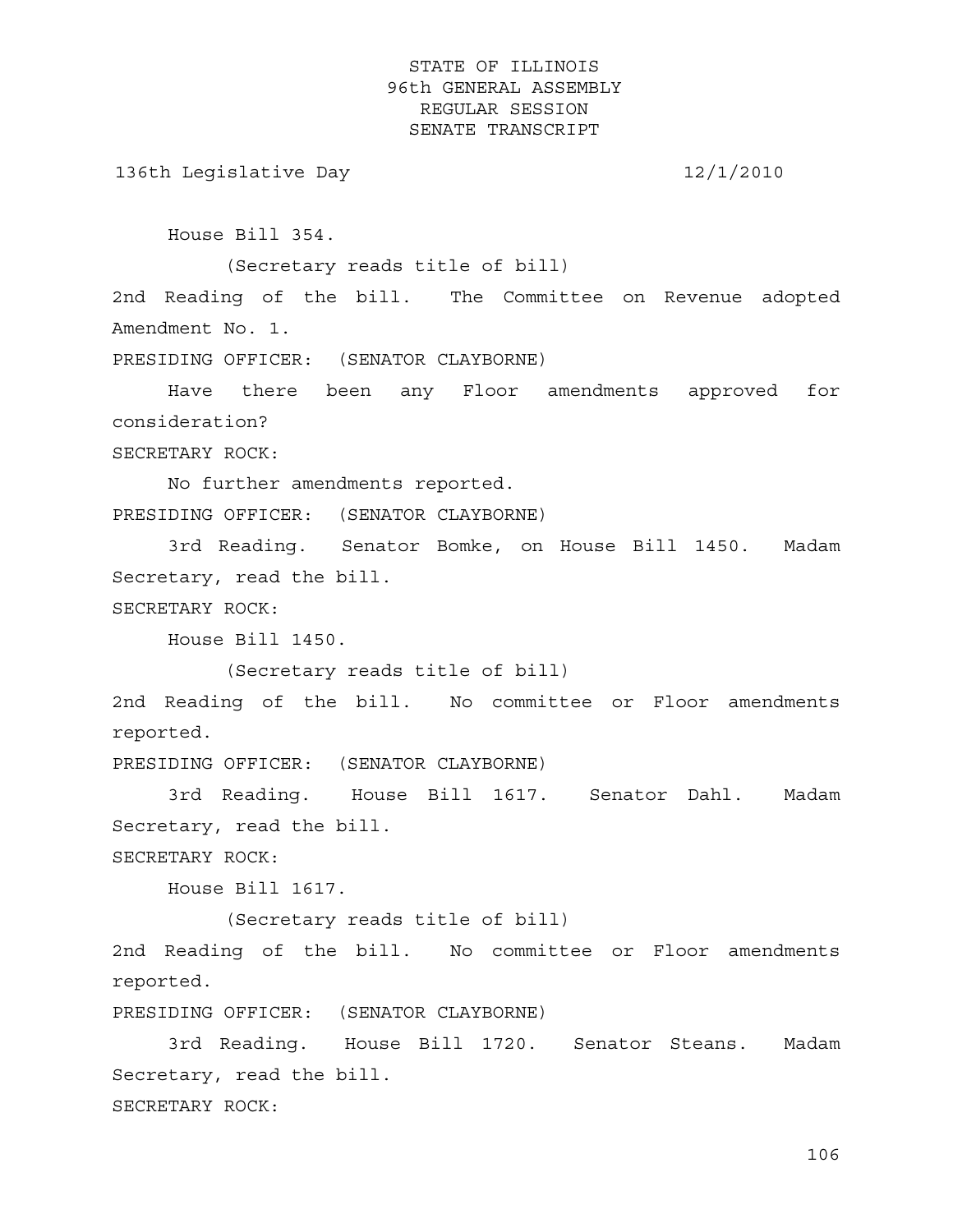136th Legislative Day 12/1/2010

House Bill 1720.

(Secretary reads title of bill)

2nd Reading of the bill. The Committee on Human Services adopted Amendment No. 1.

PRESIDING OFFICER: (SENATOR CLAYBORNE)

 Have there been any Floor amendments approved for -- for consideration?

SECRETARY ROCK:

 No further amendments reported. PRESIDING OFFICER: (SENATOR CLAYBORNE)

 3rd Reading. House Bill 5420. Senator Cullerton. Senator Cullerton. Senator Cullerton. Out of the record. House Bill 5424. Senator Cullerton. Senator Cullerton. Senator Cullerton. Out of the record. House Bill 5756. Senator Koehler. Madam Secretary, read the bill. SECRETARY ROCK:

House Bill 5756.

(Secretary reads title of bill)

2nd Reading of the bill. The Committee on Telecommunications and Information Technology adopted Amendment No. 1. PRESIDING OFFICER: (SENATOR CLAYBORNE)

 Have there -- have there been any Floor amendments approved for consideration?

SECRETARY ROCK:

 No further amendments reported. PRESIDING OFFICER: (SENATOR CLAYBORNE)

 3rd Reading. Going to the middle of page 6. On Concurrences is Senate Bill 2800. Senator Collins. Do you wish to proceed? Madam Secretary, read the motion.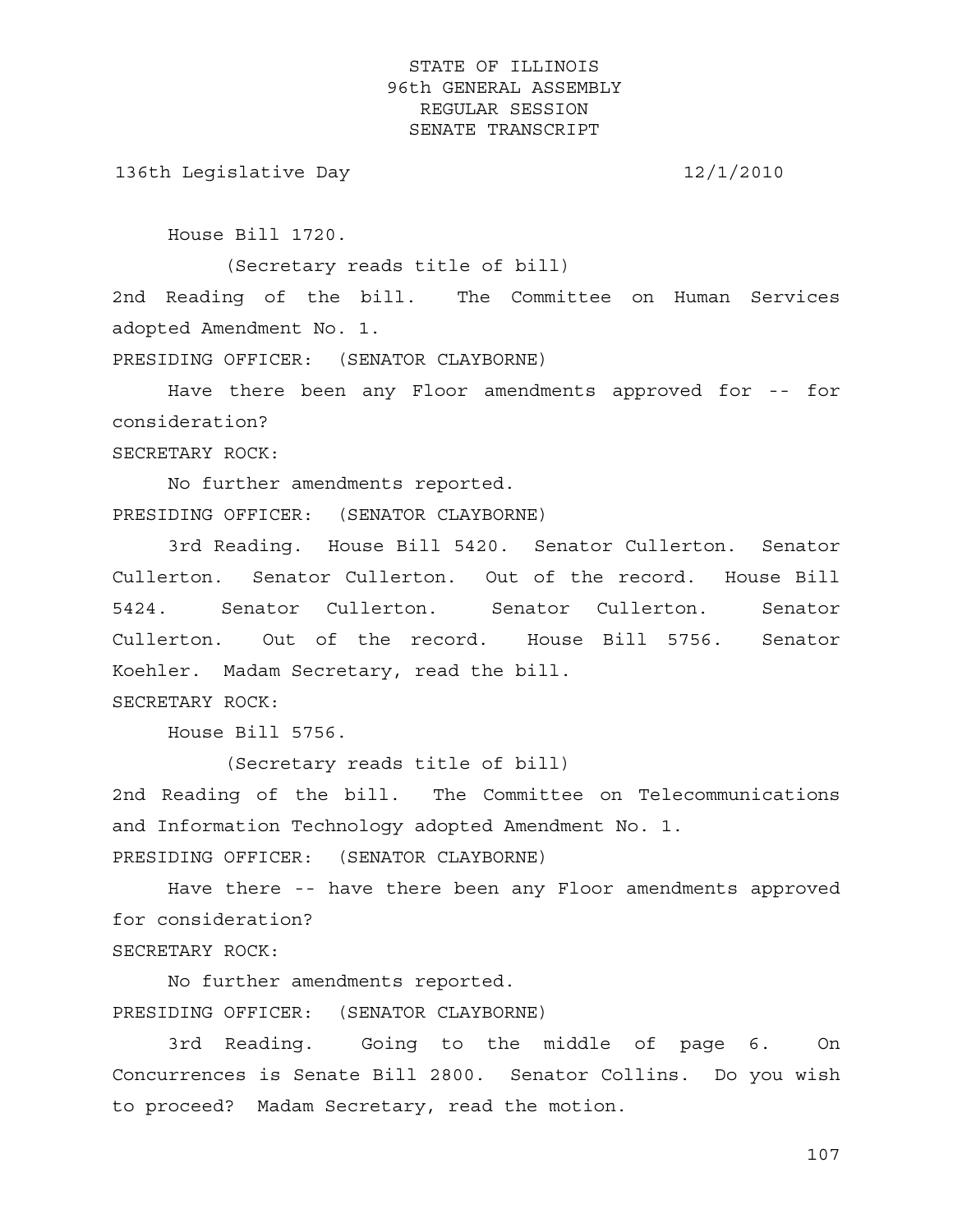136th Legislative Day 12/1/2010

SECRETARY ROCK:

 I move -- I move to concur with the House in the adoption of their Amendment No. 1 to Senate Bill 2800. Filed by Senator Collins.

PRESIDING OFFICER: (SENATOR CLAYBORNE)

Senator Collins, to explain.

SENATOR COLLINS:

 Thank you, Mr. President and Ladies and Gentlemen of the Senate. The amendment extends the sunset on the Medical Practice Act of -- I'm sorry. Let me start over. The amendment extends the sunset on the Medical Practice Act of 1987 to November 30th, 2011. It's a one-year extension. It's a -- just a technical amendment.

PRESIDING OFFICER: (SENATOR CLAYBORNE)

 Is there any discussion? Seeing none, the question is, shall the Senate concur in House Amendments {sic} No. 1 to Senate -- Senate Bill 2800. All those in favor will vote Aye. Opposed will vote Nay. The voting is open. Have all voted who wish? Have all voted who wish? Have all voted who wish? Take the record. There are 52 voting Yea, none voting Nay, none voting Present. Senate Bill 2800, having received the required constitutional majority, is declared passed. Turning to top of page 7 -- 7 is Senate Joint Resolution 80. Senator Lightford. Madam Secretary, read the motion. SECRETARY ROCK:

 I move to concur with the House in the adoption of their Amendment No. 1 to Senate Joint Resolution 80. Filed by Senator Lightford. PRESIDING OFFICER: (SENATOR CLAYBORNE)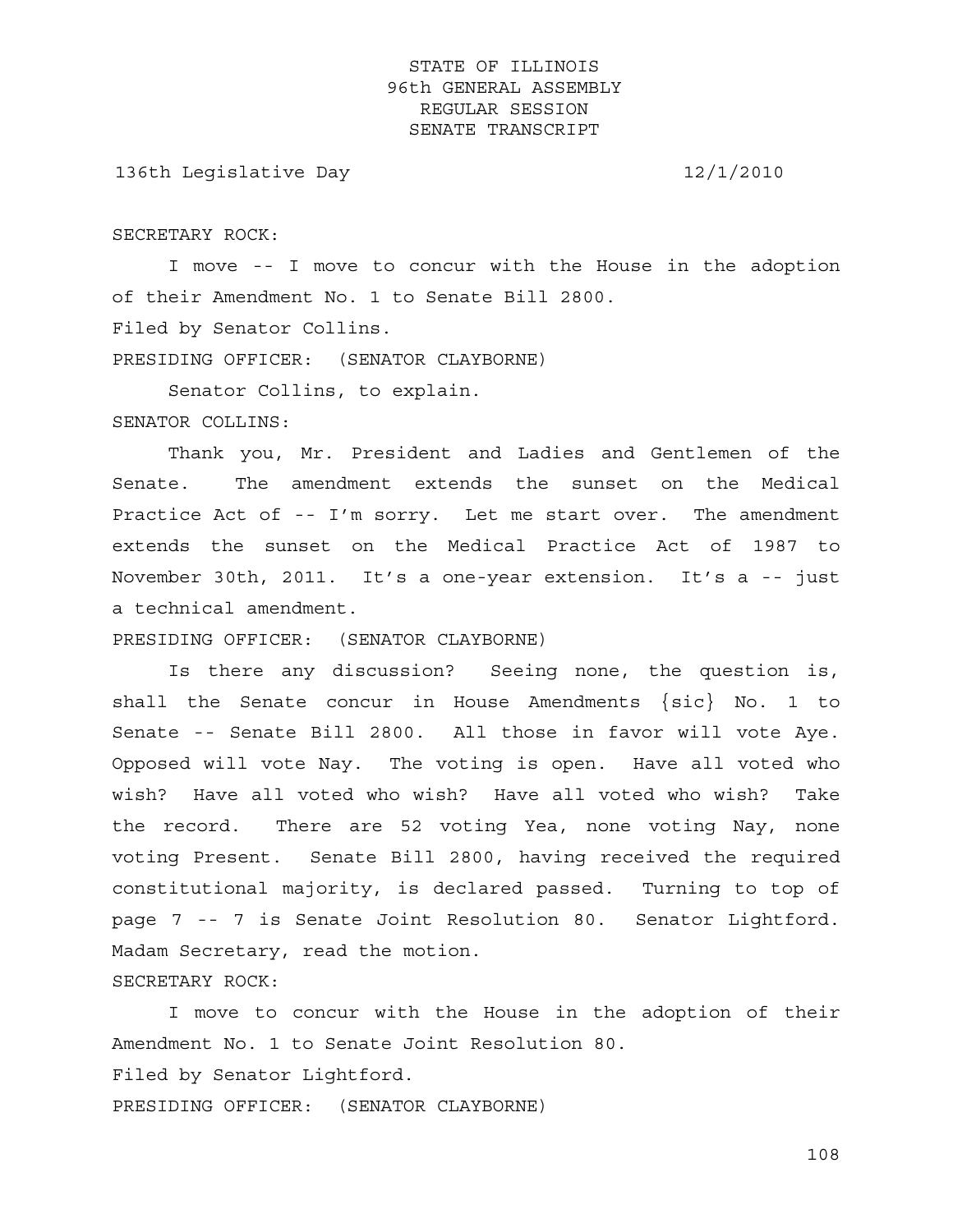136th Legislative Day 12/1/2010

 Senator Lightford, to explain the motion. SENATOR LIGHTFORD:

 Thank you, Mr. President, Ladies and Gentlemen of the Senate. Senate Joint Resolution 80 is a resolution that acknowledges studies that have shown that children provided with recess are more focused, on-task, and able to concentrate on educational material than those who are not afforded a recess period. And, actually, this began as a concern in the Chicago public schools that many students were not allowed recess. The conversation extended statewide. Perhaps we can find out some ways to better improve providing recess, how is it working in different districts across the State. And instead of moving forward with the mandate of recess, to create a task force that can come together across the State quickly to find out the barriers that schools are facing in providing daily recess to age-appropriate students. They would provide a report to the General Assembly and the Governor. It'll come really quickly, by January 1 of 2011. And so I'm hoping that we could pass this measure, give them an opportunity to convene a number of times and come up with some suggestions. I'd be happy to answer questions.

PRESIDING OFFICER: (SENATOR CLAYBORNE)

 Is there any discussion? Seeing none, the question is, shall the Senate concur in Senate Joint Resolution 80. All those in favor will vote Aye. Opposed, Nay. The voting is open. Have all voted who wish? Have all voted who wish? Have all voted who wish? Take the record. There are 47 voting Yea, 4 voting Nay, none voting Present. Senate Joint Resolution 80, having received the required constitutional majority, is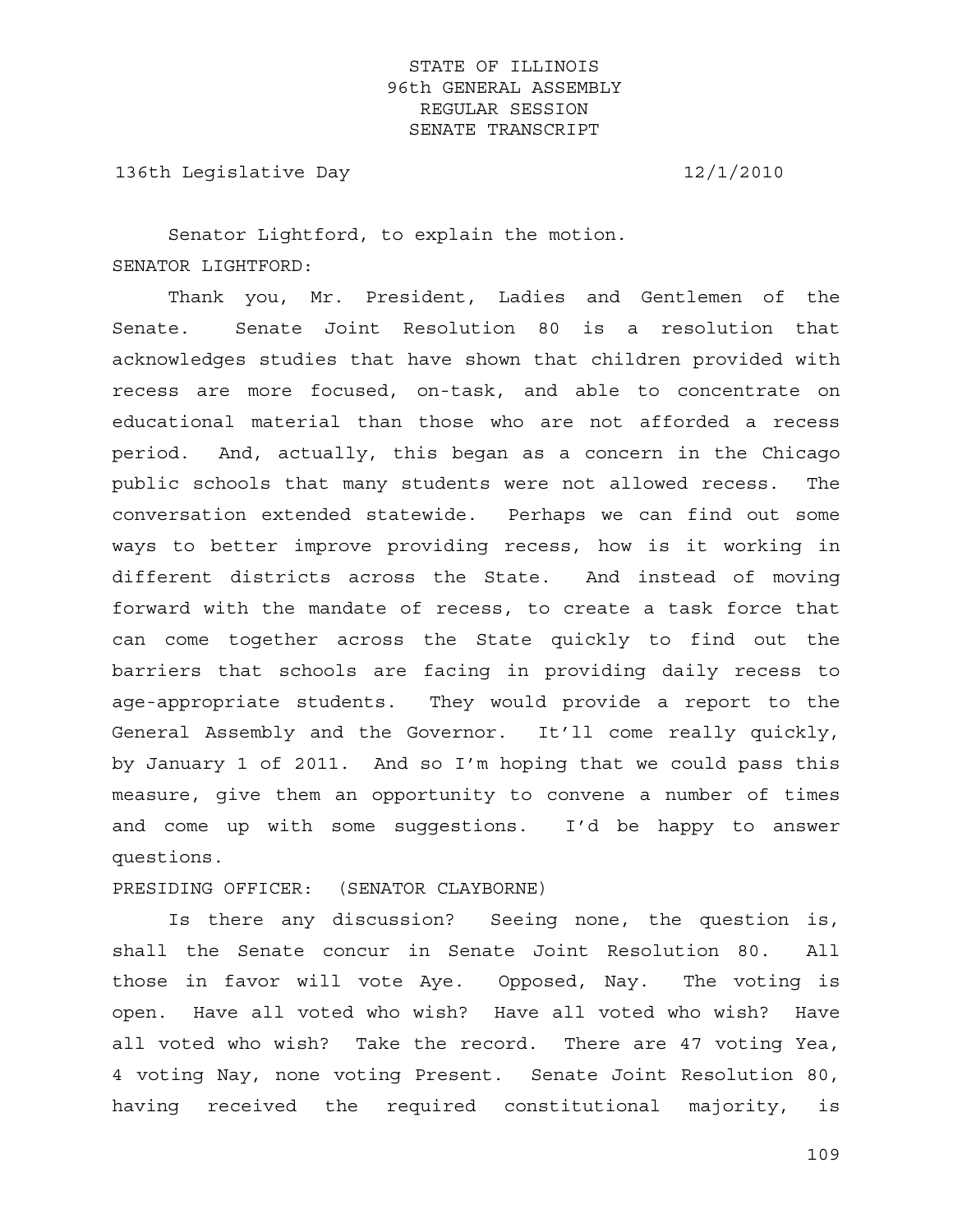136th Legislative Day 12/1/2010

declared passed. Senator Trotter, for what purpose do you seek recognition?

SENATOR TROTTER:

Thank you very much. Point of -- announcement. I'm sorry. Yes.

PRESIDING OFFICER: (SENATOR CLAYBORNE)

 Please state -- please state your -- your announcement. SENATOR TROTTER:

 Thank you -- thank you very much. The Democrats will be meeting. We're caucusing in the President's Office immediately upon recess.

PRESIDING OFFICER: (SENATOR CLAYBORNE)

 That is in order. Senator Syverson, for what purpose do you seek recognition?

SENATOR SYVERSON:

 We will likewise caucus for the same time frame. PRESIDING OFFICER: (SENATOR CLAYBORNE)

 That is in order. The Senate will stand in recess to the call of the Chair. After committee meetings, the Senate will reconvene to receive committee reports and for further Floor action. The Senate stands in recess.

(SENATE STANDS IN RECESS/SENATE RECONVENES)

PRESIDING OFFICER: (SENATOR HARMON)

 The Senate will come to order. Will the Members be at their desks? WFLD-TV and the Illinois Statehouse News seek leave to videotape the proceeding. Is there any objection? Seeing none, leave is granted. Madam Secretary, Committee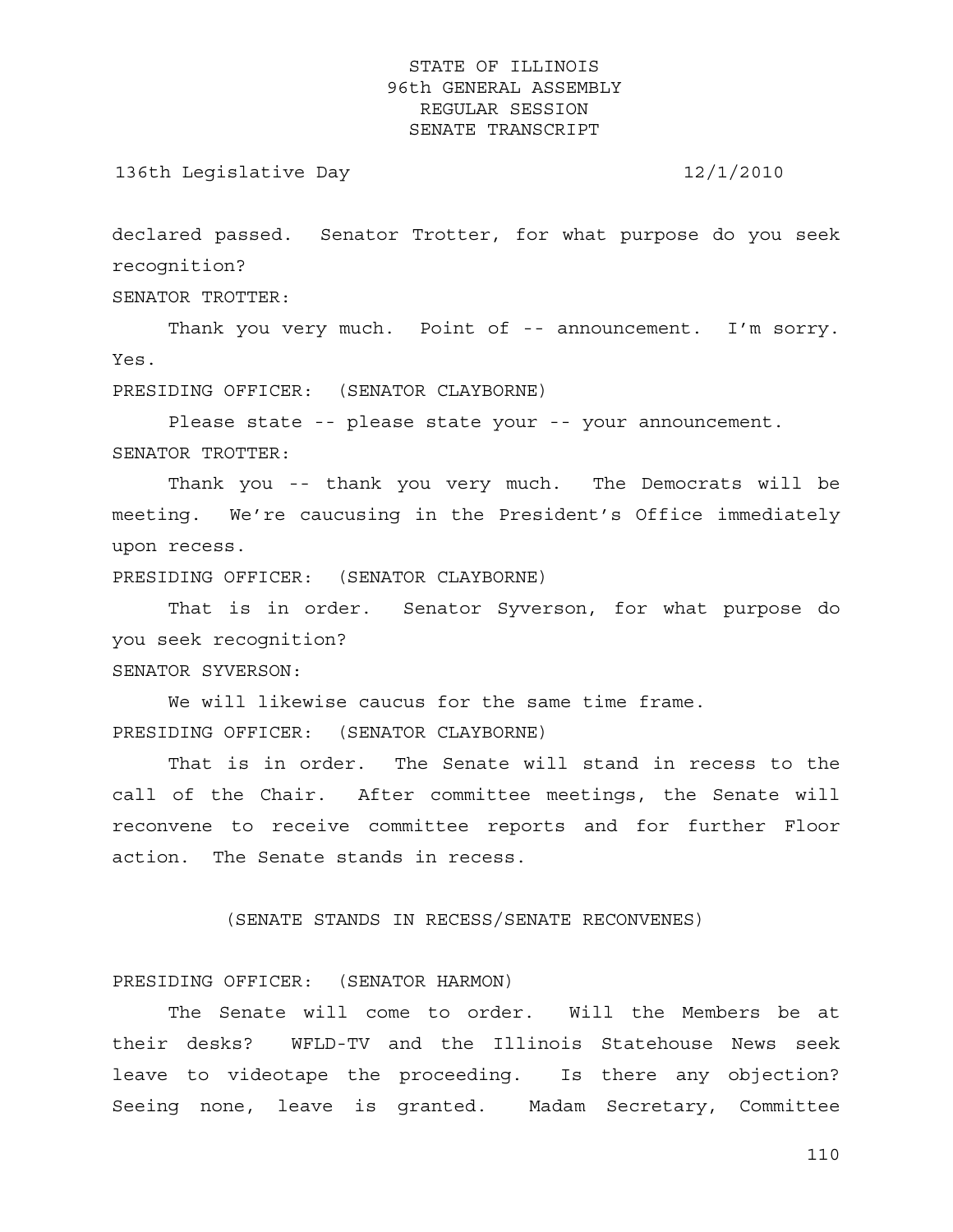136th Legislative Day 12/1/2010

Reports.

SECRETARY ROCK:

 Senator Raoul, Chairperson of the Committee on Pensions and Investments, reports Motion to Concur with House Amendments 1 and 2 to Senate Bill 550 and Motion to Concur with House Amendments 1 and 3 to Senate Bill 3538 recommended Do Adopt.

 Senator Viverito, Chairperson of the Committee on Revenue, reports Senate Amendment 3 to Senate Bill 3952, Motion to Concur with House Amendment 1 to Senate Bill 2559 and Motion to Concur with House Amendment 1 to Senate Bill 3776, all recommended Do Adopt.

 Senator Silverstein, Chairperson of the Committee on Executive, reports Senate Amendment 3 to Senate Bill 737, Senate Amendment 1 to Senate Bill 3973, Motion to Concur with House Amendment 1 to Senate Bill 678, Motion to Concur with House Amendment 1 to Senate Bill 2843, Motion to Concur with House Amendment 1 to Senate Bill 2878 and Motion to Accept the Specific Recommendations of the Governor as to House Bill 5863, all recommended Do Adopt.

PRESIDING OFFICER: (SENATOR HARMON)

 Would all Members within the sound of my voice please be on the Senate Floor? We are going to turn shortly to substantive final action. Would all Members within the sound of my voice please be on the Senate Floor? We are turning to substantive action. Ladies and Gentlemen of the Senate, Senate Supplemental Calendar No. 2 has been distributed to the Members' desks. On the Supplemental Calendar, we have two orders of business. The second order is Motions to Accept Specific Recommendations for Change. Senator Burzynski, are you ready to proceed on your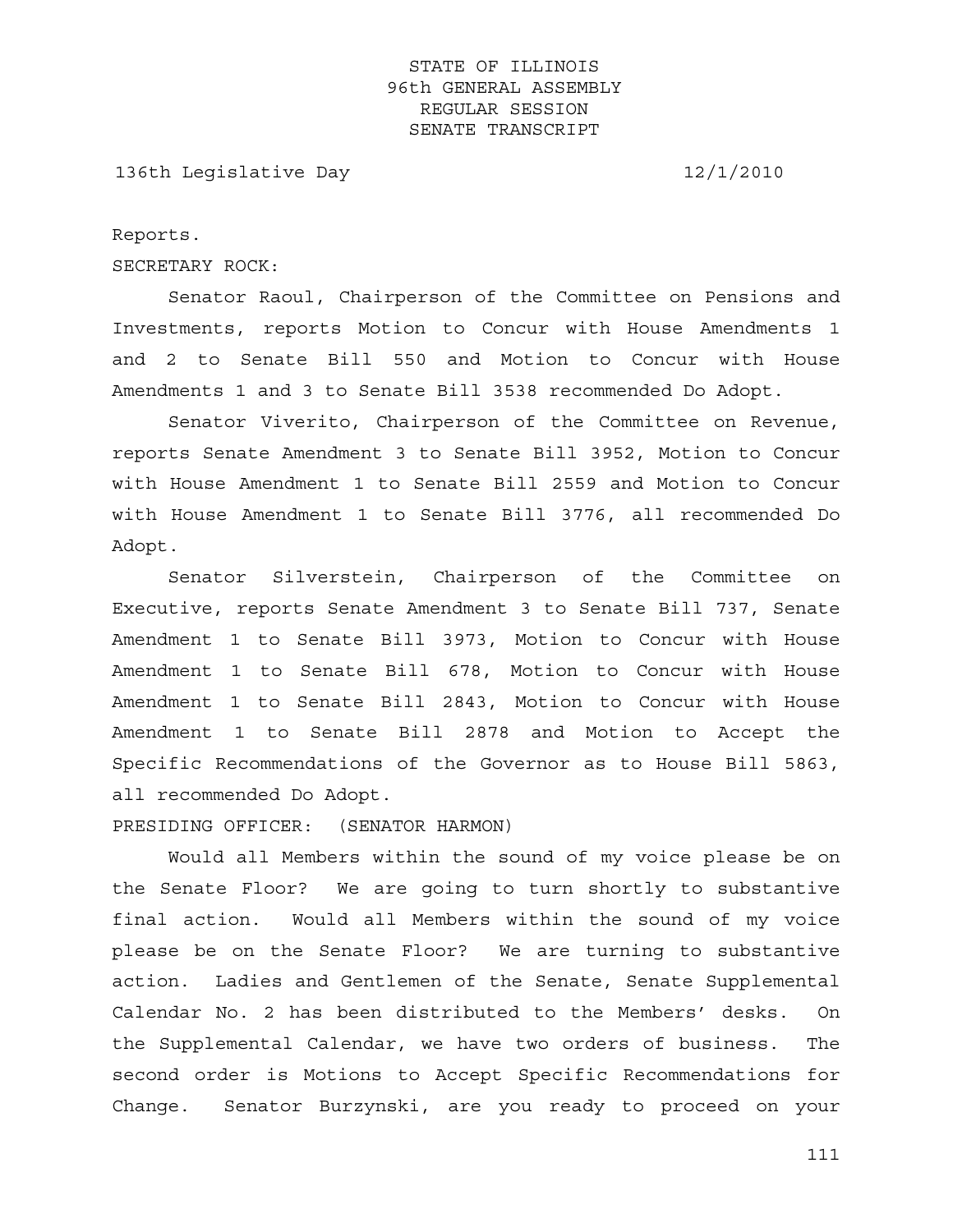136th Legislative Day 12/1/2010

motion on House Bill 5863? Madam Secretary, please read the gentleman's motion.

SECRETARY ROCK:

 I move to accept the specific recommendations of the Governor as to House Bill 5863 in manner and form as follows. Filed by Senator Burzynski.

PRESIDING OFFICER: (SENATOR HARMON)

Senator Burzynski, to explain your motion.

SENATOR BURZYNSKI:

 Thank you, Mr. President. The Governor's amendatory veto delays the effective date, which will allow us to address issues related to the implementation of this Act. So, very much in support of that.

PRESIDING OFFICER: (SENATOR HARMON)

 Is there any discussion? Any discussion? Seeing none, the question is, shall the Senate accept the specific recommendations of the Governor as to House Bill 5863 in the manner and form set forth in the motion. All those in favor will vote Aye. Opposed, Nay. The voting is open. Have all voted who wish? Have all voted who wish? Have all voted who wish? Take the record. On that question, there are 55 voting Aye, none voting No, none voting Present. The specific recommendations of the Governor as to House Bill 5863, having received the required constitutional majority, are declared accepted. Turning to the Order of Secretary's Desk, Concurrences, at the top of the Supplemental Calendar. With leave of the Body, we will return to Senate Bill -- 550. Senate Bill 678. Senator Sullivan, do you wish to proceed? Madam Secretary, please read the motion.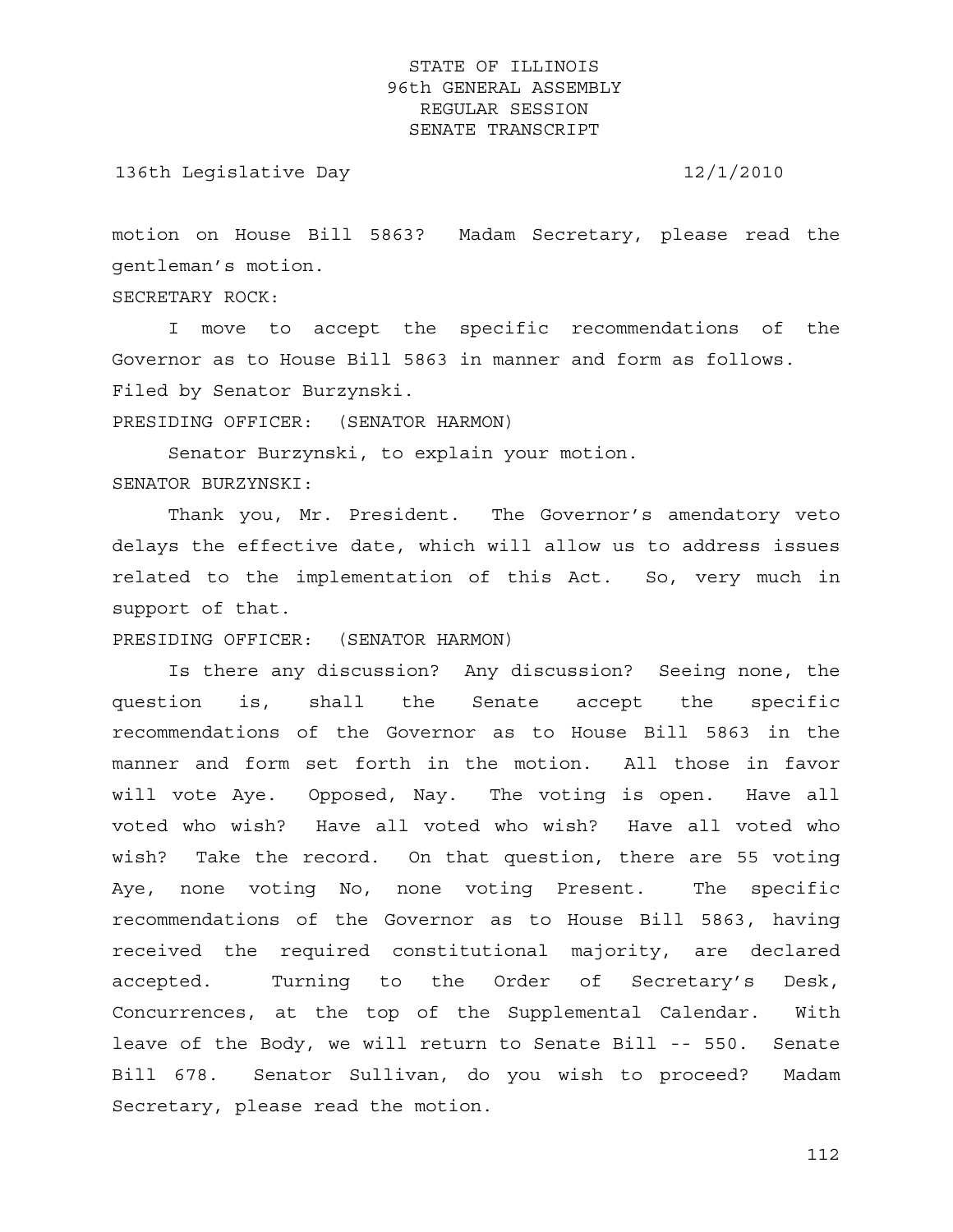136th Legislative Day 12/1/2010

SECRETARY ROCK:

 I move to concur with the House in the adoption of their Amendment No. 1 to Senate Bill 678. Filed by Senator Sullivan.

PRESIDING OFFICER: (SENATOR HARMON)

 Senator Sullivan, to explain the motion. SENATOR SULLIVAN:

 Thank you. The -- so this is a concurrence. So, what we've done, we've taken the original bill and -- and gutted it. This is a whole new piece of legislation. It amends the Clean Coal FutureGen for Illinois Act by extending the sunset date from December 31 of this year to March 1st of next year. It makes changes indicating that the focus of the FutureGen project will be shifting from building and operating a coal-fired power plant to transporting and storing the captured CO2. Makes some other changes in the language. I'd be happy to answer any questions.

PRESIDING OFFICER: (SENATOR HARMON)

 Is there any discussion? Any discussion? Seeing none, the question is, shall the Senate concur in House Amendment No. 1 to Senate Bill 678. All those in favor will vote Aye. Opposed, Nay. The voting is open. Have all voted who wish? Have all voted who wish? Have all voted who wish? Take the record. On that question, there are 54 voting Aye, none voting Nay, none voting Present. Having received the required constitutional majority, the Senate does concur in House Amendment No. 1 to Senate Bill 678, and the bill is declared passed. Continuing on the Calendar. Senate Bill 2559. Senator Maloney. Madam Secretary, please read the motion.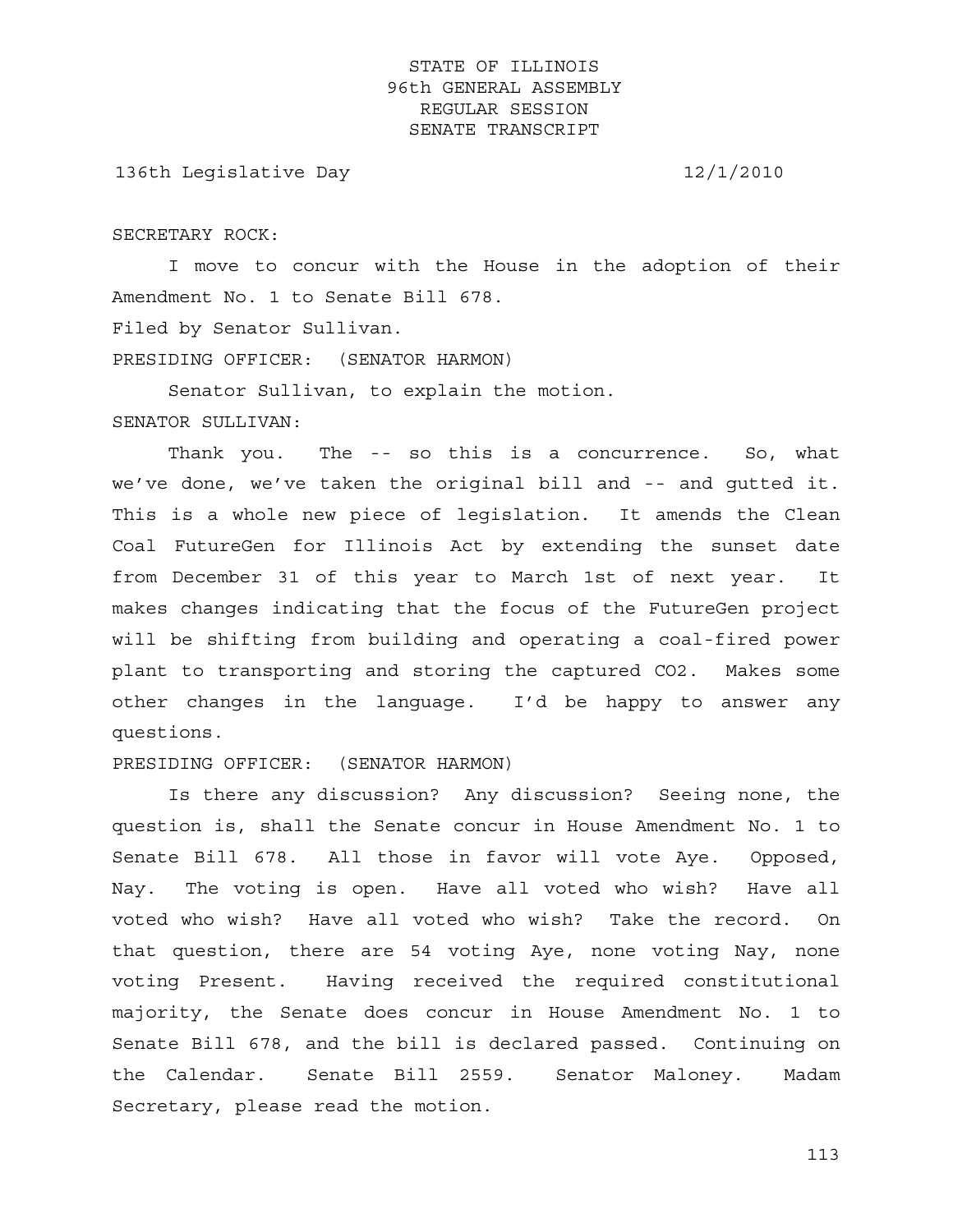136th Legislative Day 12/1/2010

SECRETARY ROCK:

 I move to concur with the House in the adoption of their Amendment No. 1 to Senate Bill 2559. Filed by Senator Maloney.

PRESIDING OFFICER: (SENATOR HARMON)

 Senator Maloney, to explain your motion. SENATOR MALONEY:

 Thank you, Mr. President. Currently, the Cook County Treasurer's Office is required to hold an annual tax sale -- tax sale ninety days after due date for the second installment of property tax bill. In Cook County, the second installment is to be paid on March -- or, I'm sorry, December 13th. The tax sale would be around March 10th. Traditionally, Cook County has over a hundred thousand parcels of eligible property to have their taxes sold at this yearly sale. What this bill would do is allow Cook County to hold its sales -- the tax sale later in the calendar year, allowing thousands of homeowners to -- who are delinquent to pay their property taxes on time and pay their back taxes. What happens is they -- while they're trying to collect this -- or, trying to do this tax sale, people are still coming in with their taxes. So, this would be logistically easier as well for the county treasurer. I'd be happy to answer any questions.

PRESIDING OFFICER: (SENATOR HARMON)

 Is there any discussion? Any discussion? Seeing none, the question is, shall the Senate concur in House Amendment No. 1 to Senate Bill 2559. All those in favor will vote Aye. Opposed, Nay. The voting is open. Have all voted who wish? Have all voted who wish? Have all voted who wish? Take the record. On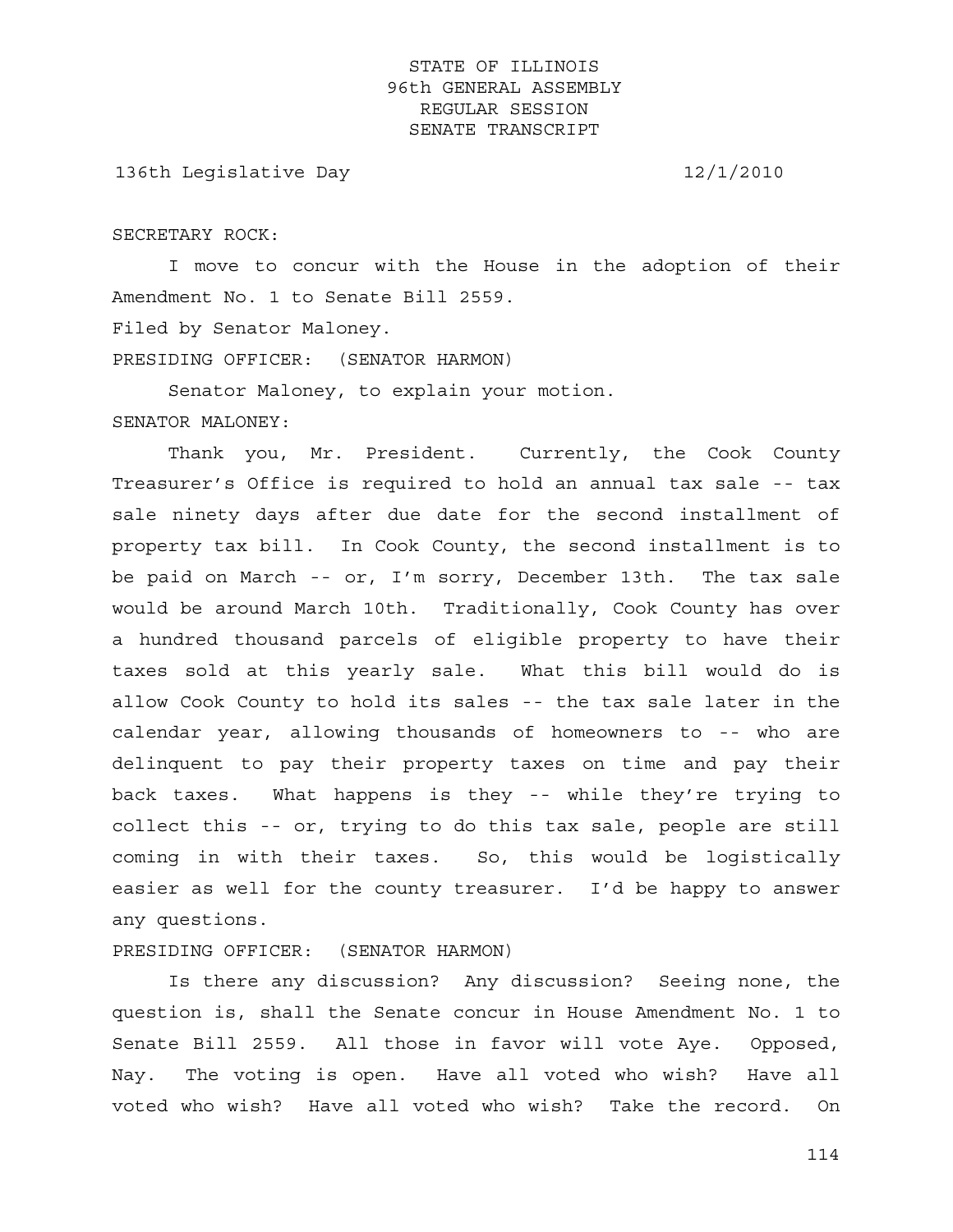136th Legislative Day 12/1/2010

that question, there are 56 voting Aye, none voting No, none voting Present. Having received the required constitutional majority, the Senate does concur in House Amendment No. 1 to Senate Bill 2559, and the bill is declared passed. Next on our Calendar is Senate Bill 2843. Senator Bivins. Madam Secretary, please read the motion. SECRETARY ROCK:

 I move to concur with the House in the adoption of their Amendment No. 1 to Senate Bill 2843. Filed by Senator Bivins.

PRESIDING OFFICER: (SENATOR HARMON)

Senator Bivins, on the motion.

## SENATOR BIVINS:

 Thank you, Mr. President. Basically, the House amendment changes the number of task force members and also extends the reporting deadline on the Senate bill. And I'll be happy to answer any questions.

PRESIDING OFFICER: (SENATOR HARMON)

 Is there any discussion? Seeing none, the question is, shall the Senate concur in House Amendment No. 1 to Senate Bill 2843. All those in favor will vote Aye. Opposed, Nay. The voting is open. Have all voted who wish? Have all voted who wish? Have all voted who wish? Take the record. On that question, there are 57 voting Aye, none voting No, none voting Present. Having received the required constitutional majority, the Senate does concur in House Amendment No. 1 to Senate Bill 2843, and the bill is declared passed. Next on our Calendar is Senate Bill 2878. Senator Althoff. Madam Secretary, please read the motion.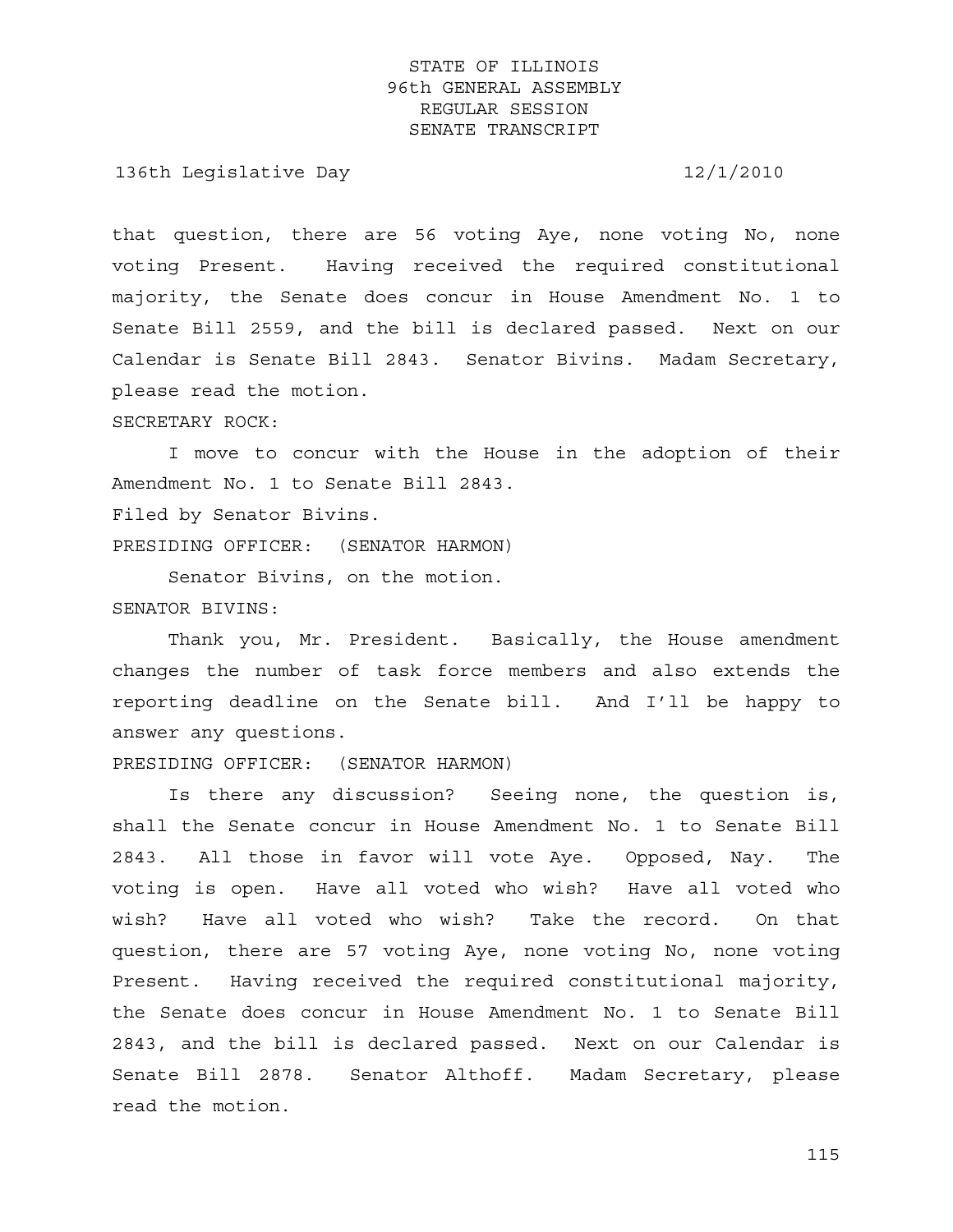136th Legislative Day 12/1/2010

SECRETARY ROCK:

 I move to concur with the House in the adoption of their Amendment No. 1 to Senate Bill 2878. Filed by Senator Althoff.

PRESIDING OFFICER: (SENATOR HARMON)

 Senator Althoff, on your motion. SENATOR ALTHOFF:

 Thank you, Mr. President. The motion is very simple. We change the effective date from December 31st, 2011, to being effective one year from the date that the bill takes effect. PRESIDING OFFICER: (SENATOR HARMON)

 Is there any discussion? Any discussion? Seeing none, the question is, shall the Senate concur in House Amendment No. 1 to Senate Bill 2878. All those in favor will vote Aye. Opposed, Nay. The voting is open. Have all voted who wish? Have all voted who wish? Have all voted who wish? Take the record. On that question, there are 49 voting Aye, 5 voting No, none voting Present. Having received the required constitutional majority, the Senate does concur in House Amendment No. 1 to Senate Bill 2878, and the bill is declared passed. Next on the Calendar is Senate Bill 3538. There has been a change in sponsorship. Senator Link has been made the chief sponsor of this measure. Senator Link, are you ready to explain the motion? Madam Secretary, please read the motion. SECRETARY ROCK:

 I move to concur with the House in the adoption of their Amendments 1 and 3 to Senate Bill 3538. Filed by Senator Link. PRESIDING OFFICER: (SENATOR HARMON)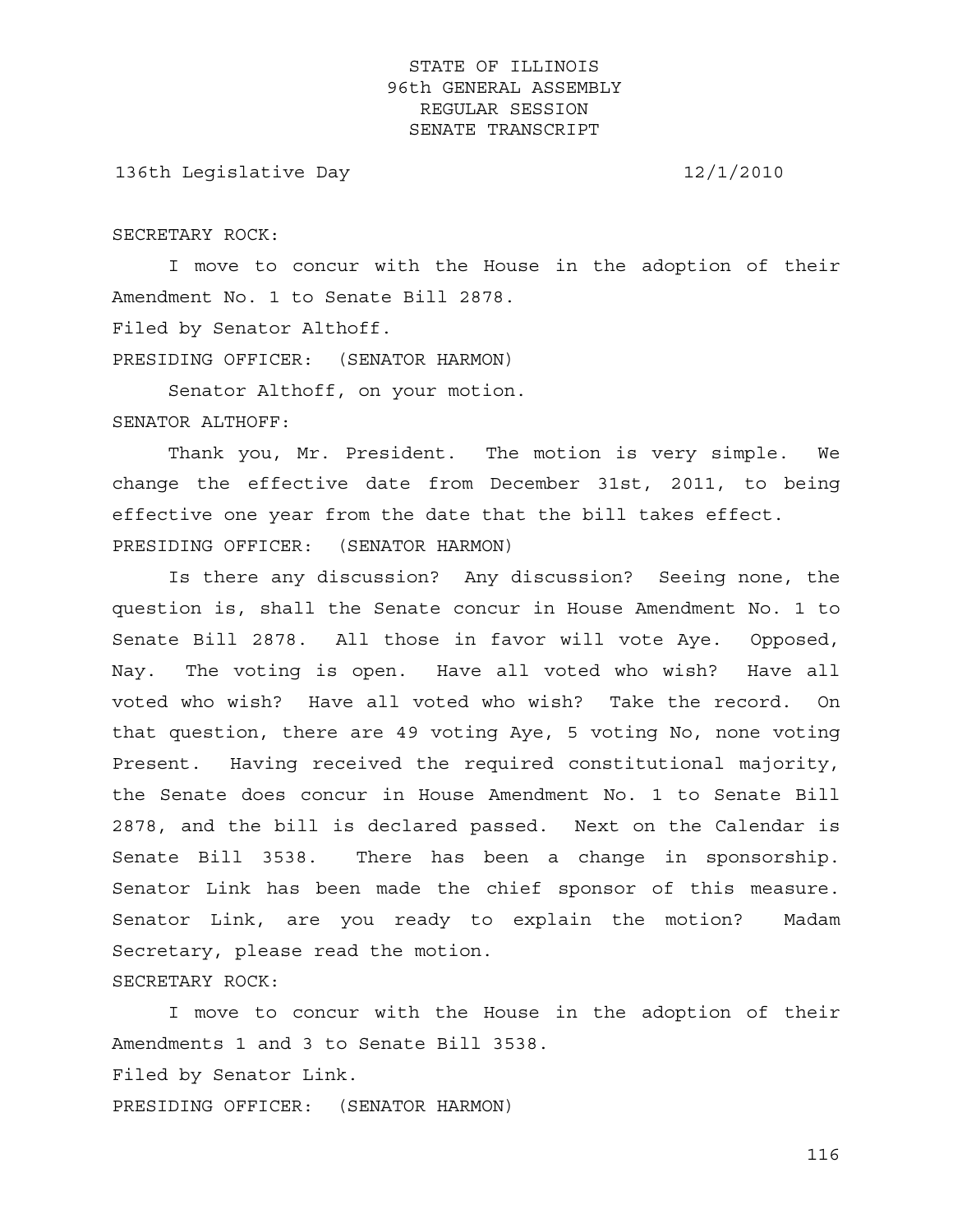136th Legislative Day 12/1/2010

 Senator Link. We'll stand -- at ease for just a moment as the sponsor prepares to present his motion. (At ease) Senator Link, you ready to proceed? Madam Secretary, please read the motion. You already read the motion? I apologize. Senator Link, to present the motion. SENATOR LINK:

 Thank you, Mr. President. Senate Bill 3538 makes comprehensive changes to the pension benefits of public safety employees, including funds and reforms of fire and police pensions across the State. The benefit reforms includes an increase in the age of retirement from fifty to fifty-five. The COLA would be reduced from three percent compounded to one-half of CPI increase up to three percent. Final average salary would be calculated on a eight-year average rather than last day of pay for downstate fire and police. And a four-year average used by Chicago funds. The bill also includes funding reforms, putting all fire and police funds on a schedule to reach ninety percent… Mr. President, could I take this out of the record right now?

PRESIDING OFFICER: (SENATOR HARMON)

 Out of the record. Senate Bill 3776. Senator Wilhelmi. Madam Secretary, please read the motion. SECRETARY ROCK:

 I move to concur with the House in the adoption of their Amendment No. 1 to Senate Bill 3776.

Filed by Senator Wilhelmi.

PRESIDING OFFICER: (SENATOR HARMON)

 Senator Wilhelmi. SENATOR WILHELMI: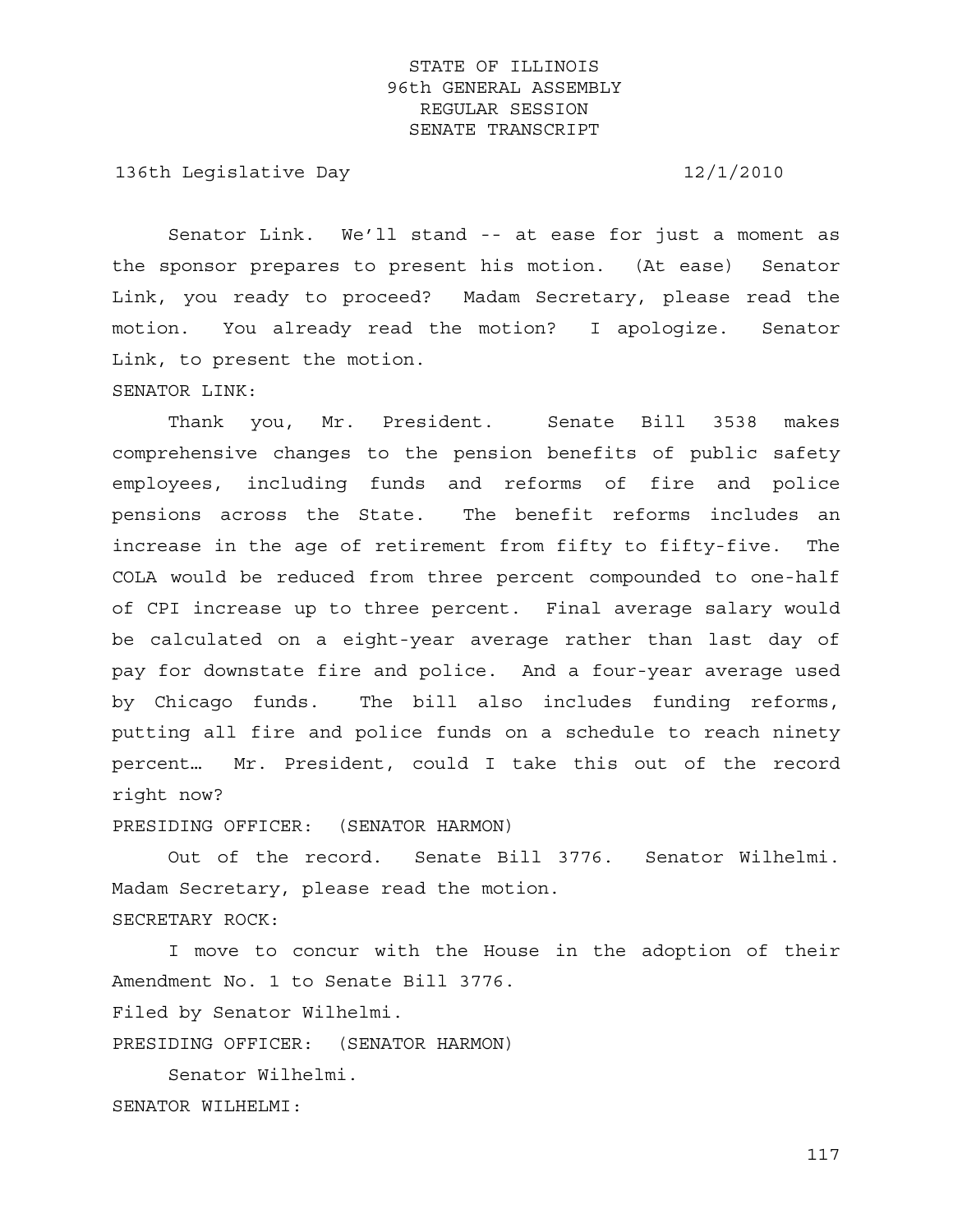136th Legislative Day 12/1/2010

 Thank you, Mr. President, Ladies and Gentlemen of the Senate. Senate Bill 3376 {sic}, as amended, provides an additional layer of accountability and transparency when an issuer of conduit debt without jurisdiction over a project seeks to issue conduit debt in Illinois. This bill requires any State, regional, county or city issuer holding a host TEFRA process on behalf of an issuer not subject to Illinois policies and law to give the Governor the opportunity to review the project and ensure that the project is in the best interests of the State of Illinois. We're simply asking other entities to meet the same standards of accountability and transparency that we ask of our own conduit issuers, such as the Illinois Finance Authority. This came out of committee unanimously, Mr. President. I'd be happy to answer any questions and I ask for your support.

PRESIDING OFFICER: (SENATOR HARMON)

 Senator Hendon, are you seeking recognition on this bill? Is there any discussion? Any discussion? Seeing none, the question is, shall the Senate concur in House Amendment No. 1 to Senate Bill 3776. All those in favor will vote Aye. Opposed, Nay. The voting is open. Have all voted who wish? Have all voted who wish? Have all voted who wish? Take the record. On that question, there are 55 voting Aye, none voting No, 1 voting Present. Having received the required constitutional majority, the Senate does concur in House Amendment No. 1 to Senate Bill 3776, and the bill is declared passed. Ladies and Gentlemen of the Senate, with leave of the Body, we will return to the two bills on the Supplemental Calendar that we have not yet called. But we will stand at ease for a few minutes to allow the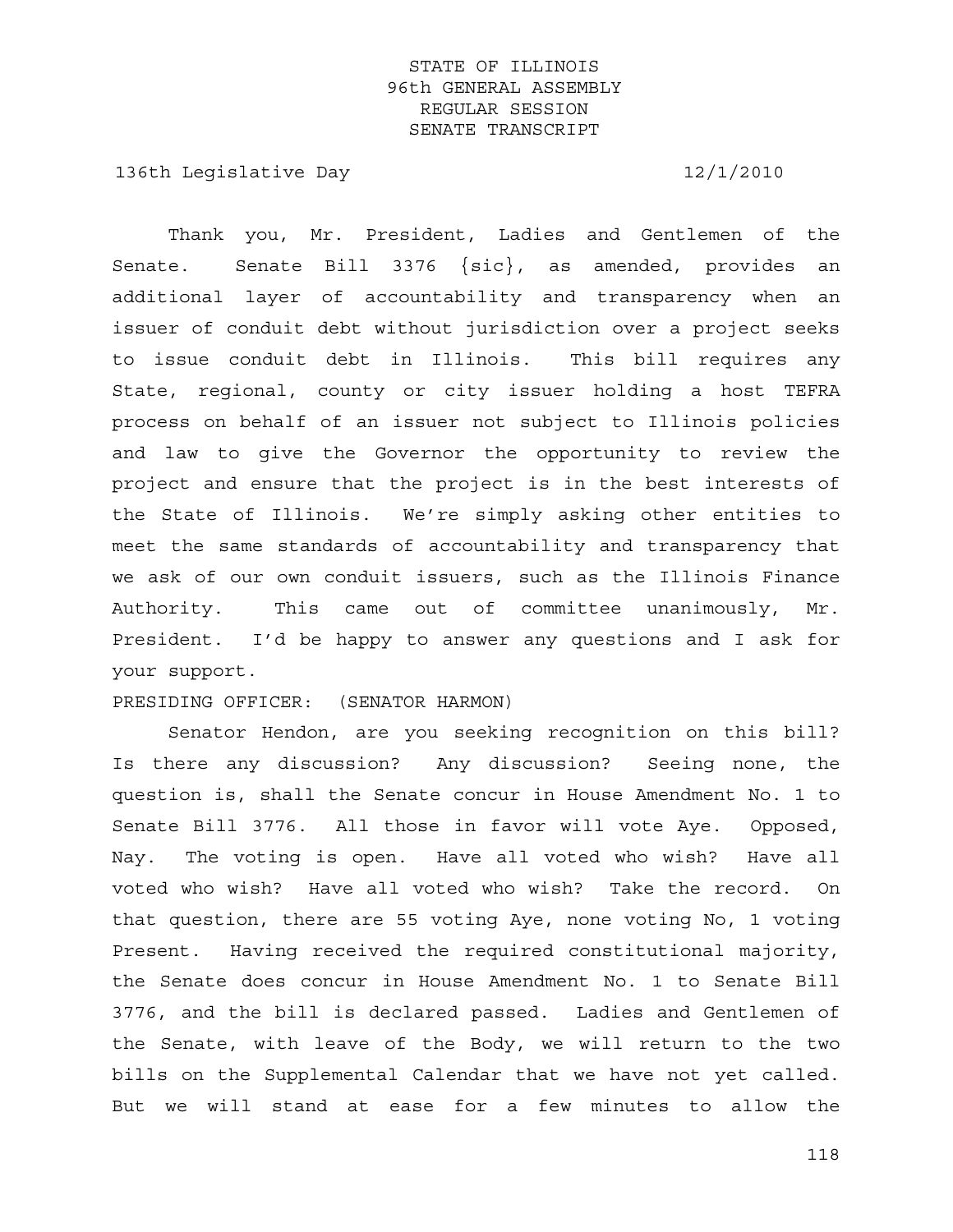136th Legislative Day 12/1/2010

Committee on Assignments to meet. Will the members of the Committee on Assignments please come to the President's Anteroom immediately? Will the Members of the Committee on Assignments please report to the President's Anteroom? The Senate stands at ease.

(SENATE STANDS AT EASE)

PRESIDING OFFICER: (SENATOR HARMON) Senator Lightford in the Chair. PRESIDING OFFICER: (SENATOR LIGHTFORD) Senator Harmon in the Chair.

(SENATE RECONVENES)

PRESIDING OFFICER: (SENATOR HARMON)

 Madam Secretary. The Senate will come to order. Madam Secretary, Committee Reports.

SECRETARY ROCK:

 Senator Clayborne, Chairman of the Committee on Assignments, reports the following Legislative Measures have been assigned: Be Approved for Consideration - Floor Amendment 4 to Senate Bill 737 and House Bill 5873. Signed by Senator James F. Clayborne, Chairman.

PRESIDING OFFICER: (SENATOR HARMON)

 Ladies and Gentlemen of the Senate, we are returning to our regular Calendar for the day. On page 2 of your printed Calendar, on the Order of Senate Bills 3rd Reading, is Senate Bill 737. President Cullerton. President Cullerton seeks leave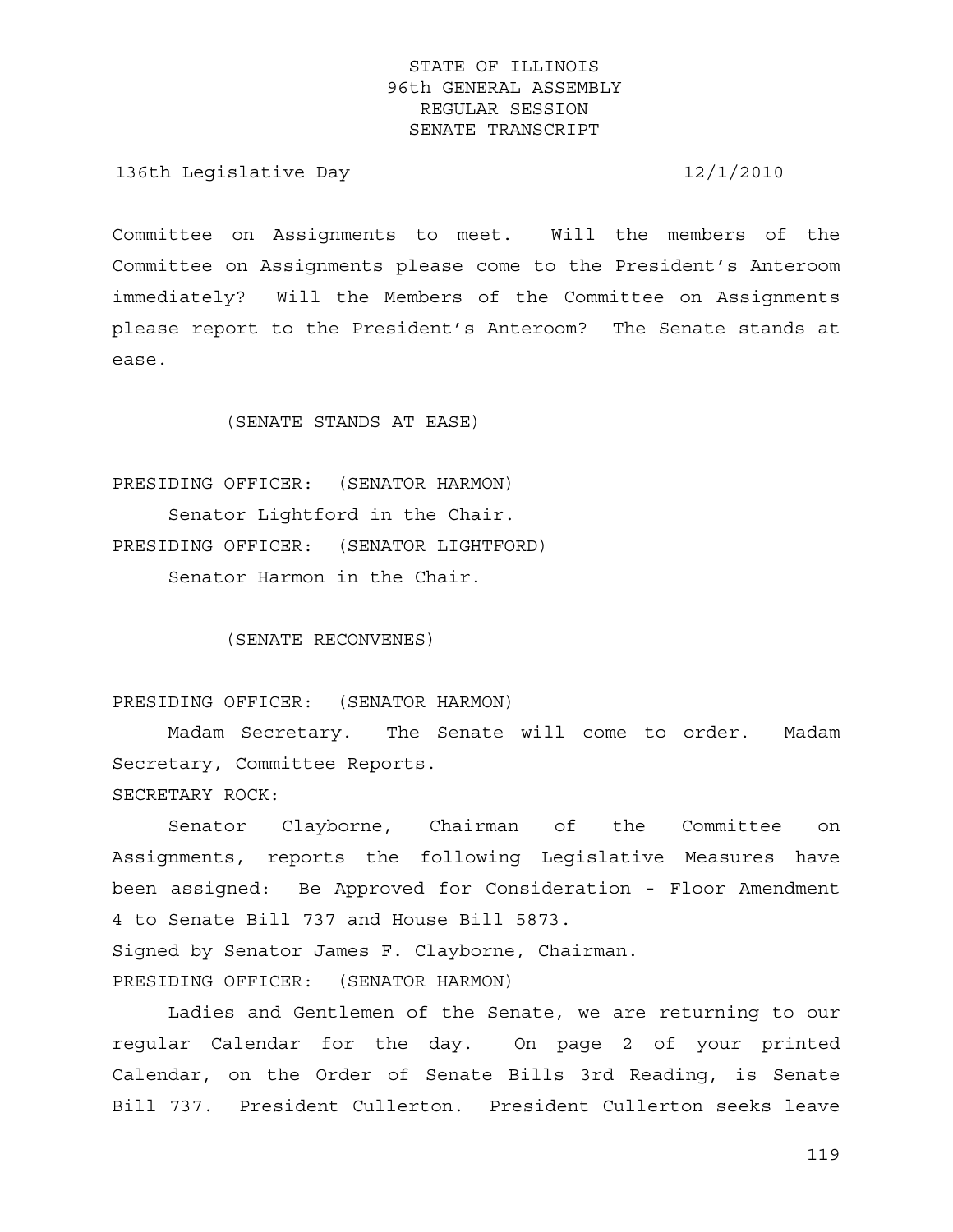136th Legislative Day 12/1/2010

of the Body to return Senate Bill 737 to the Order of 2nd Reading for purposes of an amendment. Is there any objection? Seeing none, leave is granted. Now on the Order of 2nd Reading is Senate Bill 737. Madam Secretary, are there any Floor amendments approved for consideration? SECRETARY ROCK:

 Floor Amendment 1, offered by Senator Link. PRESIDING OFFICER: (SENATOR HARMON)

 Senator Link, you are the sponsor of the amendments. Do you wish to present the amendment? But the paperwork is in process to change the sponsorship of the bill itself, I understand. So, we'll let you move ahead with the amendments and get our paperwork in order.

SENATOR LINK:

 Thank you, Mr. President. We're doing -- Amendment 1 basically deletes the bill and becomes the bill. What it does is it sets up four new casinos in -- one would be in Danville, one would be in Rockford, one would be in Park City, and one would be in the south suburbs of Cook County. And then there would -- be one in the City of Chicago. We would allow the existing casinos to increase to sixteen hundred positions immediately and… I'll explain it on 3rd Reading. PRESIDING OFFICER: (SENATOR HARMON)

 Senator Link moves to adopt Floor Amendment No. 1 to Senate Bill 737. All those in favor will say Aye. Opposed, Nay. The Ayes have it, and the amendment is adopted. Madam Secretary, have there been any further Floor amendments approved for consideration? SECRETARY ROCK: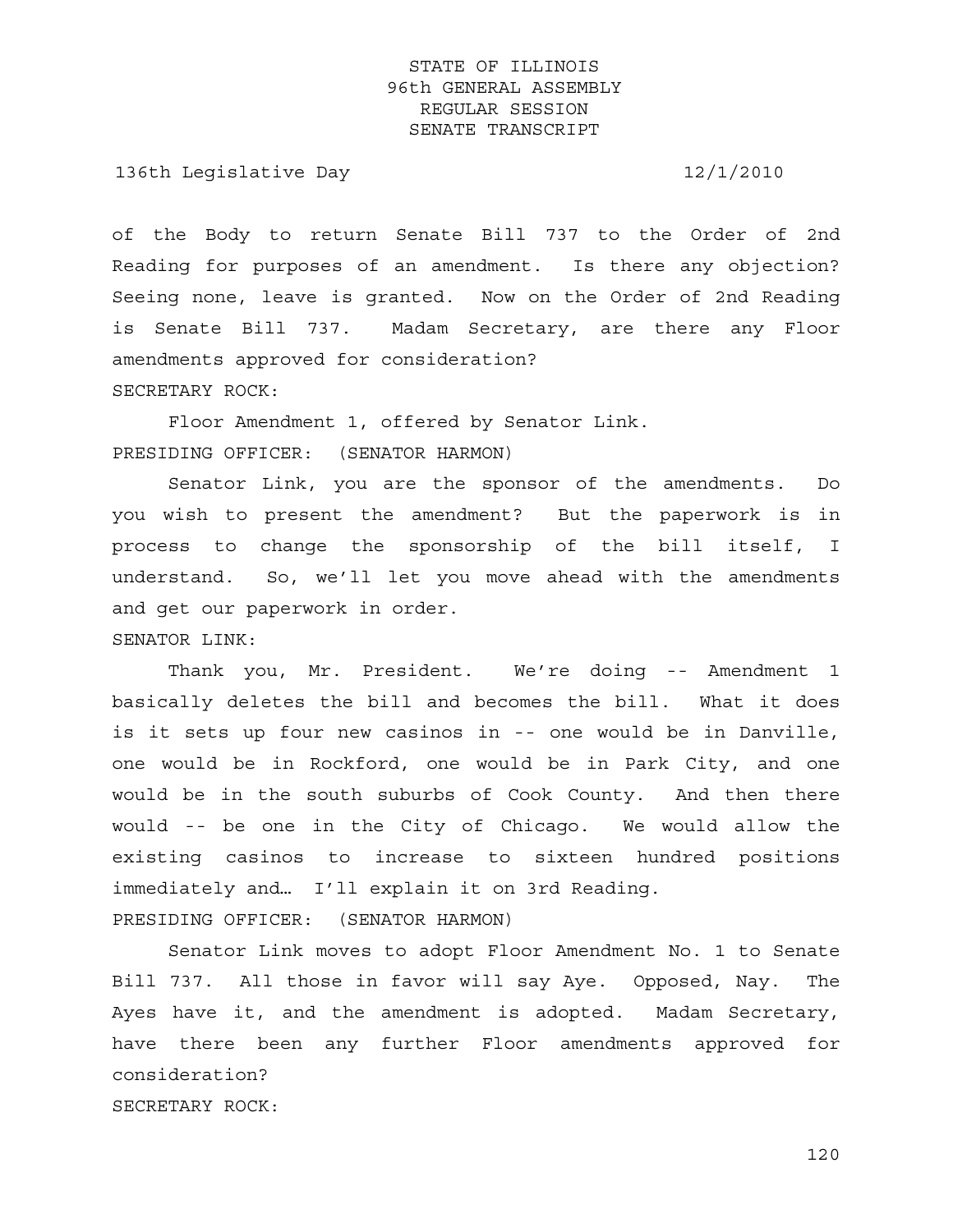136th Legislative Day 12/1/2010

 Floor Amendment 3, offered by Senator Link. PRESIDING OFFICER: (SENATOR HARMON)

 Senator Link, on Floor Amendment No. 3. SENATOR LINK:

 Thank you, Mr. President. Again, I will explain on final reading.

PRESIDING OFFICER: (SENATOR HARMON)

 Senator Link moves for the adoption of Floor Amendment No. 3 to Senate Bill 737. All those in favor will say Aye. Opposed, Nay. The Ayes have it, and the amendment is adopted. Madam Secretary, have there been any further Floor amendments approved for consideration?

SECRETARY ROCK:

 Floor Amendment 4, offered by Senator Link. PRESIDING OFFICER: (SENATOR HARMON)

 Senator Link. Senator Link moves for the adoption of Floor Amendment No. 4. Senator Righter, are you seeking leave -- are you seeking recognition on the amendment? Senator Link has -- Senator Link, do you need to introduce the -- the amendment? SENATOR LINK:

 Again, I will present it on final reading. PRESIDING OFFICER: (SENATOR HARMON)

 Senator Righter, for what purpose do you seek recognition? SENATOR RIGHTER:

 Will the sponsor yield with regards to Amendment 4, please? PRESIDING OFFICER: (SENATOR HARMON)

 The sponsor indicates that he will yield. Senator Righter, on Amendment No. 4. SENATOR RIGHTER: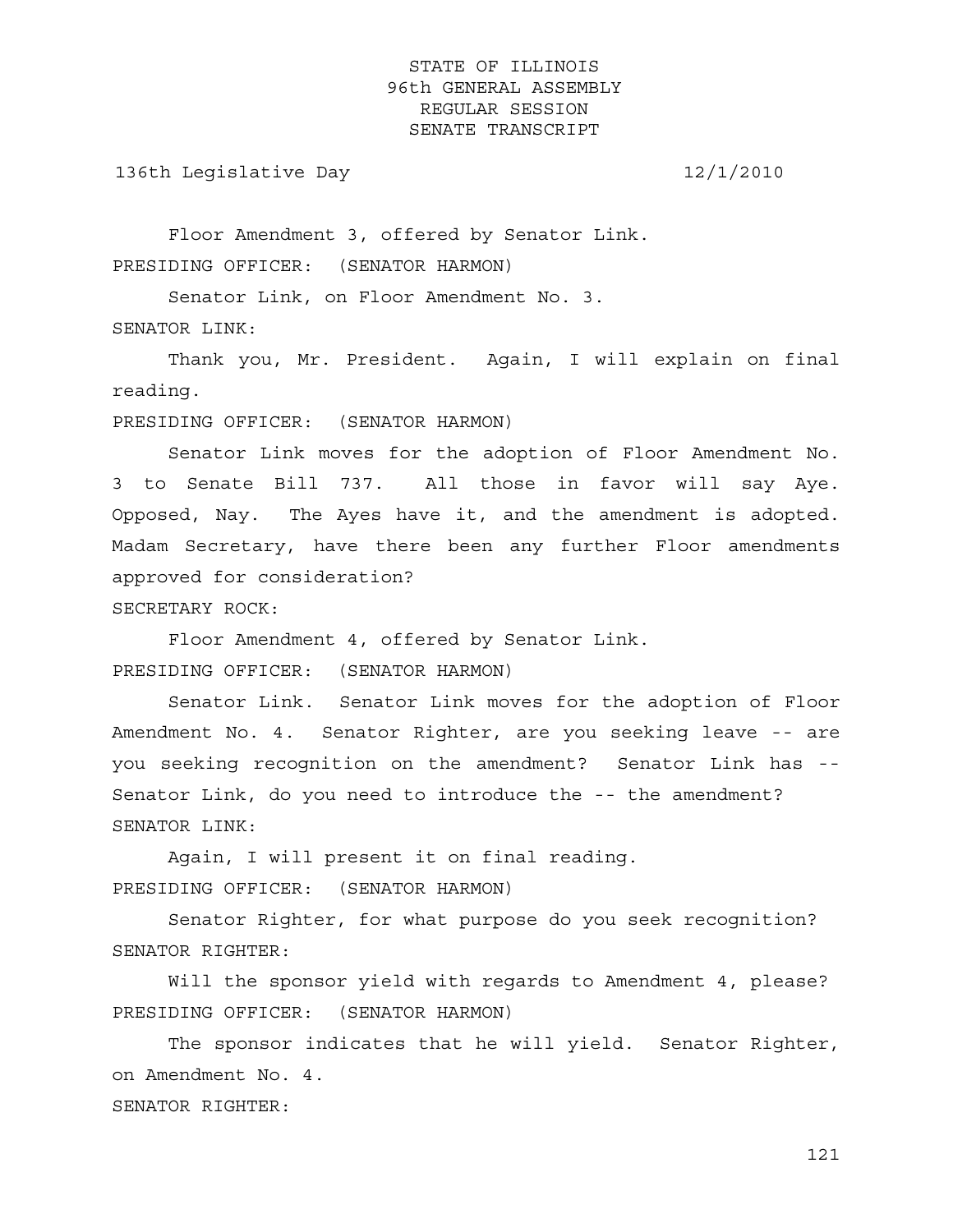136th Legislative Day 12/1/2010

 Thank you, Mr. President. Senator Link, we just received a copy of this. And in reviewing it, it's clear that the approval of the Gaming Board is required with regards to the move within a three-mile radius. What's much, much less clear the way it's drafted is that the Illinois Gaming Board would still be required to approve the move to a location -- some other location if consented to by the nearest racino. And so I guess what I would ask is -- is that for you and perhaps your staff get together and -- and point out to me within the language of Amendment 4, assuming that you intend to have the Gaming Board's approval required, how that is required in this language, 'cause we don't see that.

PRESIDING OFFICER: (SENATOR HARMON)

Senator Link.

### SENATOR LINK:

 Thank you. Senator, we -- we feel it is clear, but I will be more than happy to say for legislative intent that it -- what our purpose was, because we do feel that the -- the Gaming Board will have authority, and if need be, we will definitely amend it in the House if need be. But the intent was exactly as you stated. But we feel that it is clear in the bill, but we will make legislative intent for that purpose.

PRESIDING OFFICER: (SENATOR HARMON)

 Senator Righter. SENATOR RIGHTER:

 Senator, as we've talked about before, legislative intent is not the magic wand that sometimes we hope it is. So, I'm going to ask again if you would ask someone on your staff to point out directly to me where the language is that requires the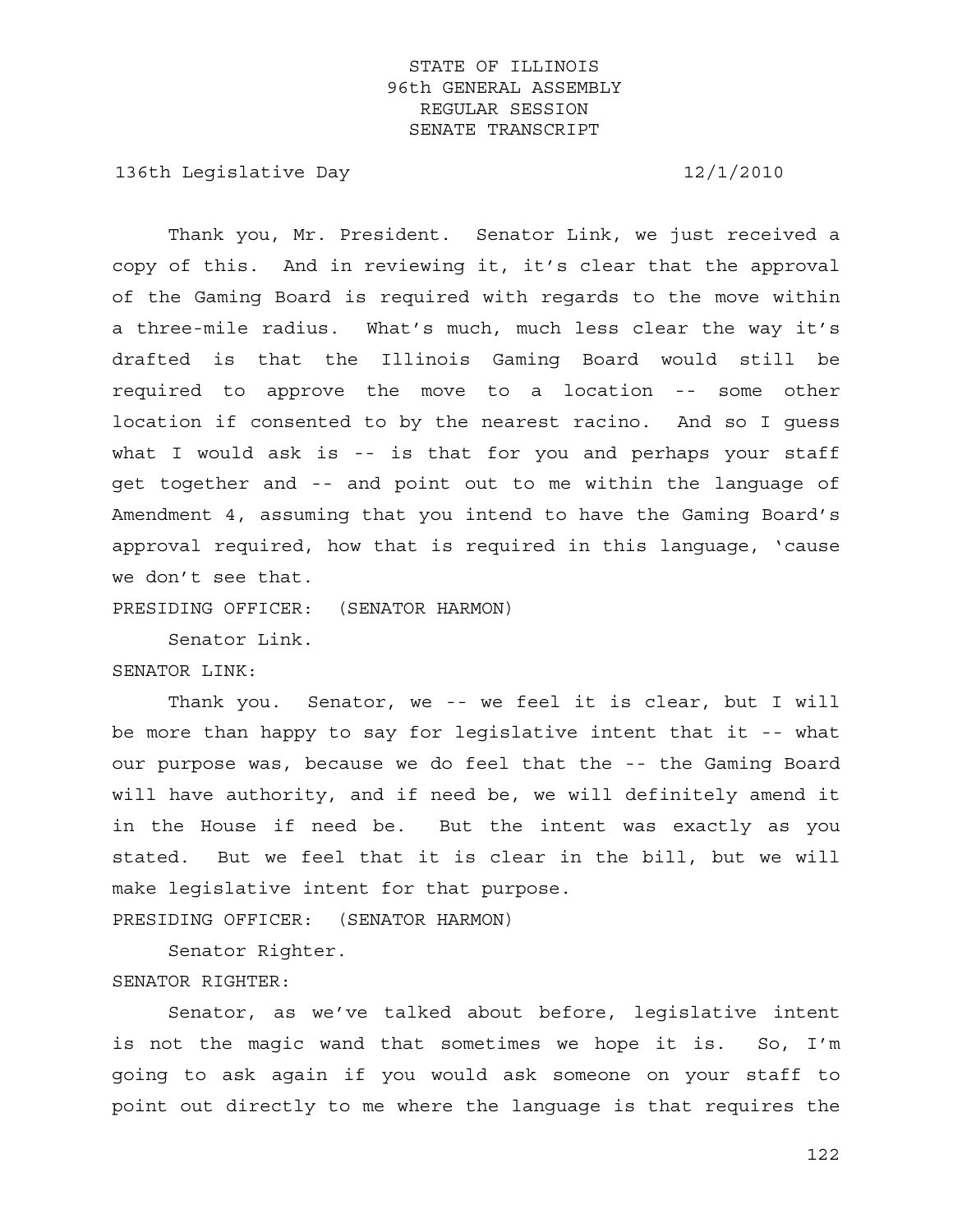136th Legislative Day 12/1/2010

Gaming Board to sign off on a move that's consented to by the nearest racino. That language doesn't appear to be in this amendment. Again, maybe that's not your intent. PRESIDING OFFICER: (SENATOR HARMON)

Senator Link.

#### SENATOR LINK:

 The first and the last sentence indicates that the Gaming Board is referenced there, but if you feel that's not clear enough, we will be more than happy to amend it in the House for you, Senator Righter. I -- I meant -- the intent that we had was to make sure that the Gaming Board had that authority. If we made that mistake, which we're all human - and in a bill of three hundred and some pages, we do make mistakes - but our intent was to have the Gaming Board have that authority. So, if that mistake was in the amendment, we will be more than happy to amend it in the House.

PRESIDING OFFICER: (SENATOR HARMON)

 Senator Righter, do you have an additional question? SENATOR RIGHTER:

 I do, Mr. President, and thank you for your indulgence. Senator Link, I am looking at the first page of the amendment, line 14. You've referenced where the Illinois Gaming Board is referenced elsewhere. In the Section -- line 14, the first sentence starts with "Notwithstanding anything to the contrary in this Act", which would lead the reader to believe that despite other language that requires the Gaming Board's approval that sentence vitiates that requirement. And I think it's at least a reasonable interpretation that you'll have a move made that is not -- not required to be approved by the Gaming Board.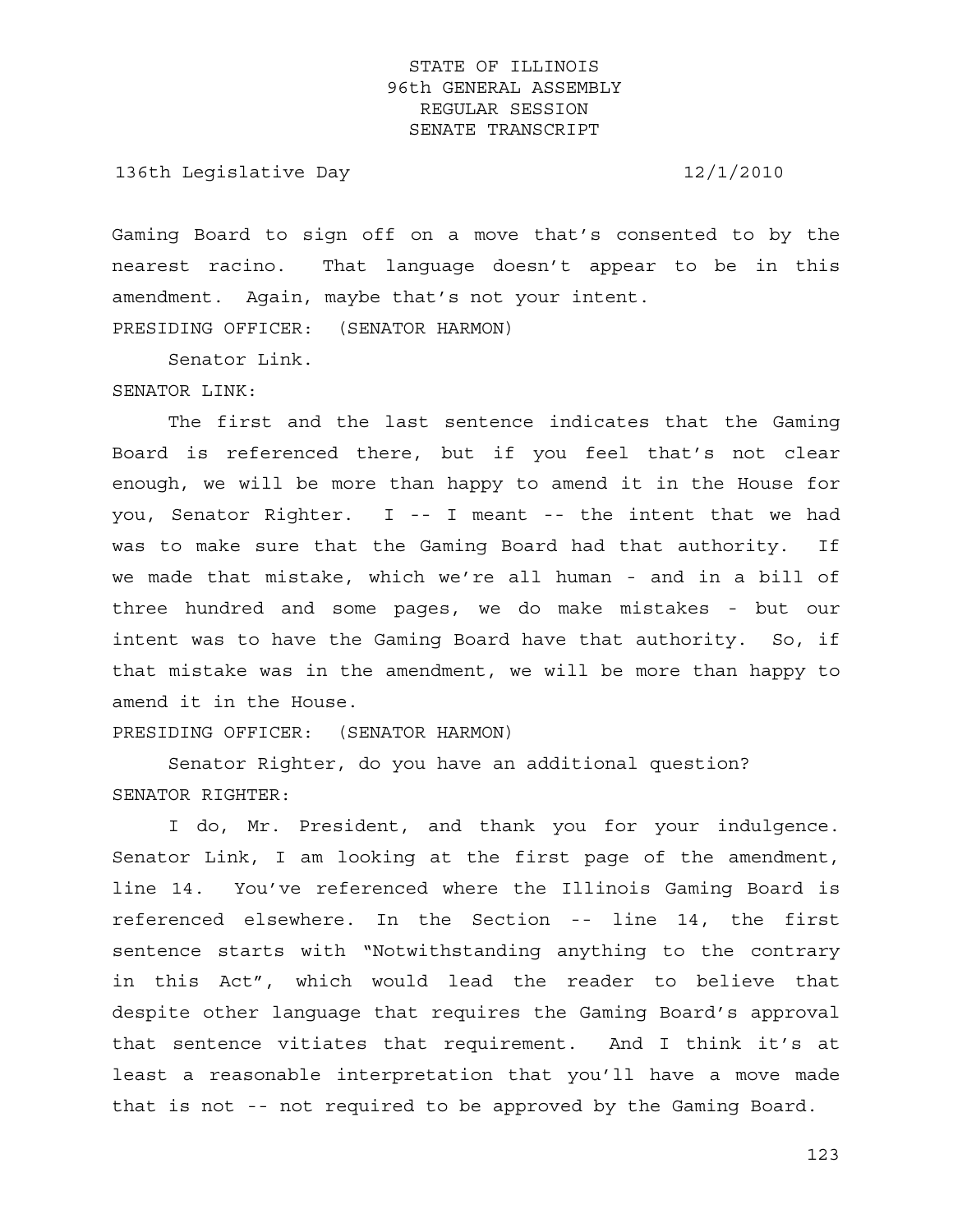136th Legislative Day 12/1/2010

PRESIDING OFFICER: (SENATOR HARMON)

Senator Link.

SENATOR LINK:

 As a non-lawyer and my two lawyers assisting me right here, they explained to me it would have to be contrary and it's not contrary. So, it would be the Gaming Board's authority from line 1.

PRESIDING OFFICER: (SENATOR HARMON)

 Senator Righter. SENATOR RIGHTER:

 You know, Mr. President, we could go on about this, I suppose, if we want. I -- that answer really doesn't make any sense to me whatsoever. The language requires Gaming Board approval. If someone insists to the -- to me, it clearly doesn't require that. We can either have that fixed or we can go ahead and have a roll call on the amendment - on which case, I'd probably be the only one who'd be voting No. I think the Gaming Board needs to approve a move and I think the language needs to be clear on that front. I'll leave it up to the sponsor and you, Mr. President. Thank you.

PRESIDING OFFICER: (SENATOR HARMON)

Senator Link.

### SENATOR LINK:

 As I indicated, we will be more than happy to amend it, if he feels that it's not clear. I will amend it in the House. And -- but I -- we need to add this amendment now. I will be more than happy to amend it in the House if it's not clear enough.

PRESIDING OFFICER: (SENATOR HARMON)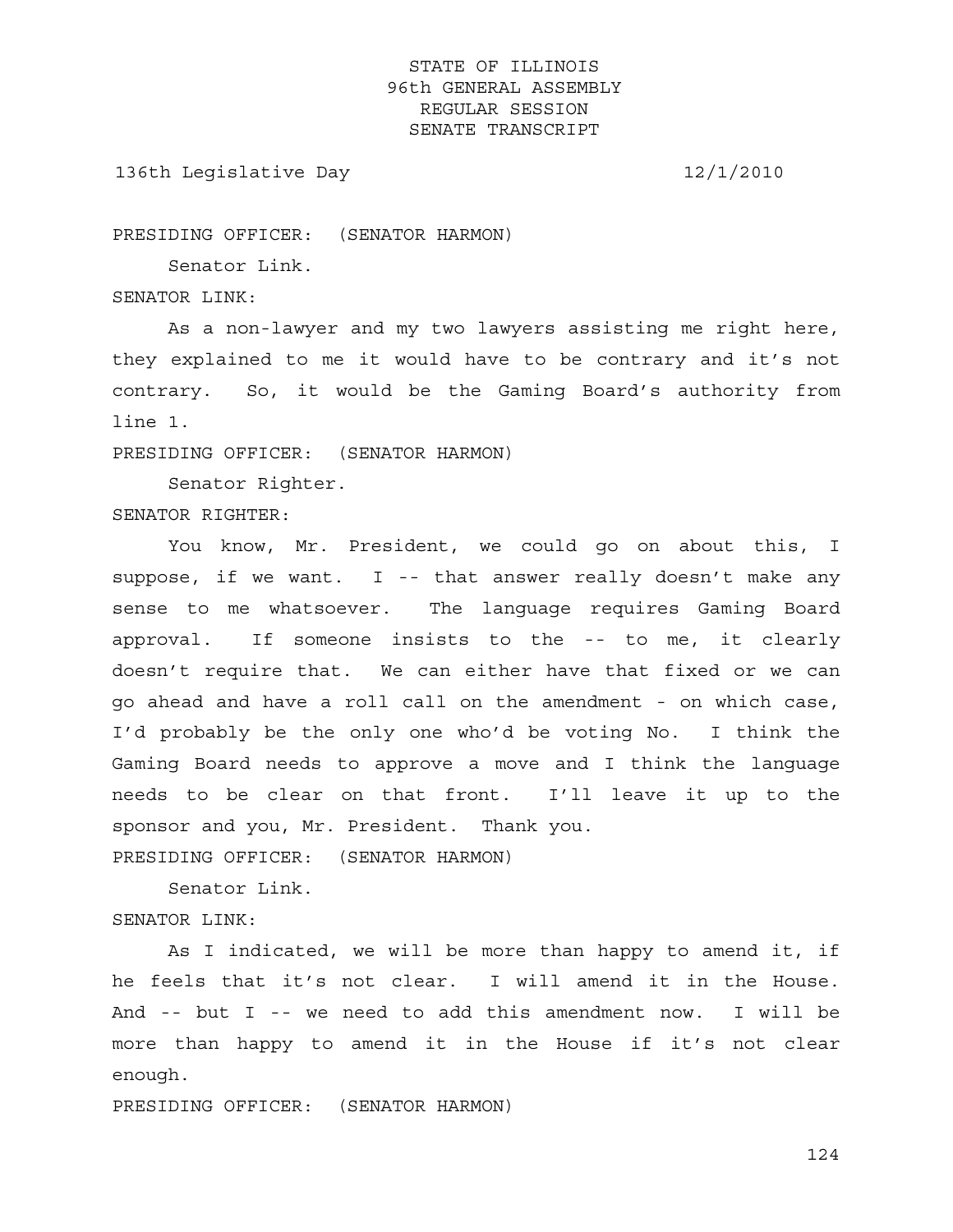136th Legislative Day 12/1/2010

 Is there any other discussion? Senator Righter, are you still seeking recognition? I apologize. SENATOR RIGHTER:

 I -- I would and -- and -- and I hate to be dilatory here, but if that's the process we want to go by, I mean, I don't know what -- if -- what any "light of day" that this bill might be seeing in the House - my constituents don't care about my voting record in the House. I would ask for a roll call on the adoption of the amendment. I'm sure that Senator Link has sufficient votes in order to get it adopted, but in my view, I'm voting on something that doesn't require Gaming Board approval and that's not the message I want to send. Thank you. PRESIDING OFFICER: (SENATOR HARMON)

 Any further discussion? Seeing none, Senator Link has moved for the adoption of Floor Amendment No. 4 to Senate Bill 737 and Senator Righter has requested a roll call. All those in favor will vote Aye. Opposed, Nay. The voting is open. Have all voted who wish? Have all voted who wish? Have all voted who wish? Take the record. On that question, there are 29 voting Aye, 19 voting No. And the amendment is adopted. Madam Secretary, have there been any further Floor amendments approved for consideration?

### SECRETARY ROCK:

 No further amendments reported. PRESIDING OFFICER: (SENATOR HARMON)

 3rd Reading. Senator Link, do you wish to proceed on the Order of 3rd Reading? Madam Secretary, please read the bill. SECRETARY ROCK:

Senate Bill 737.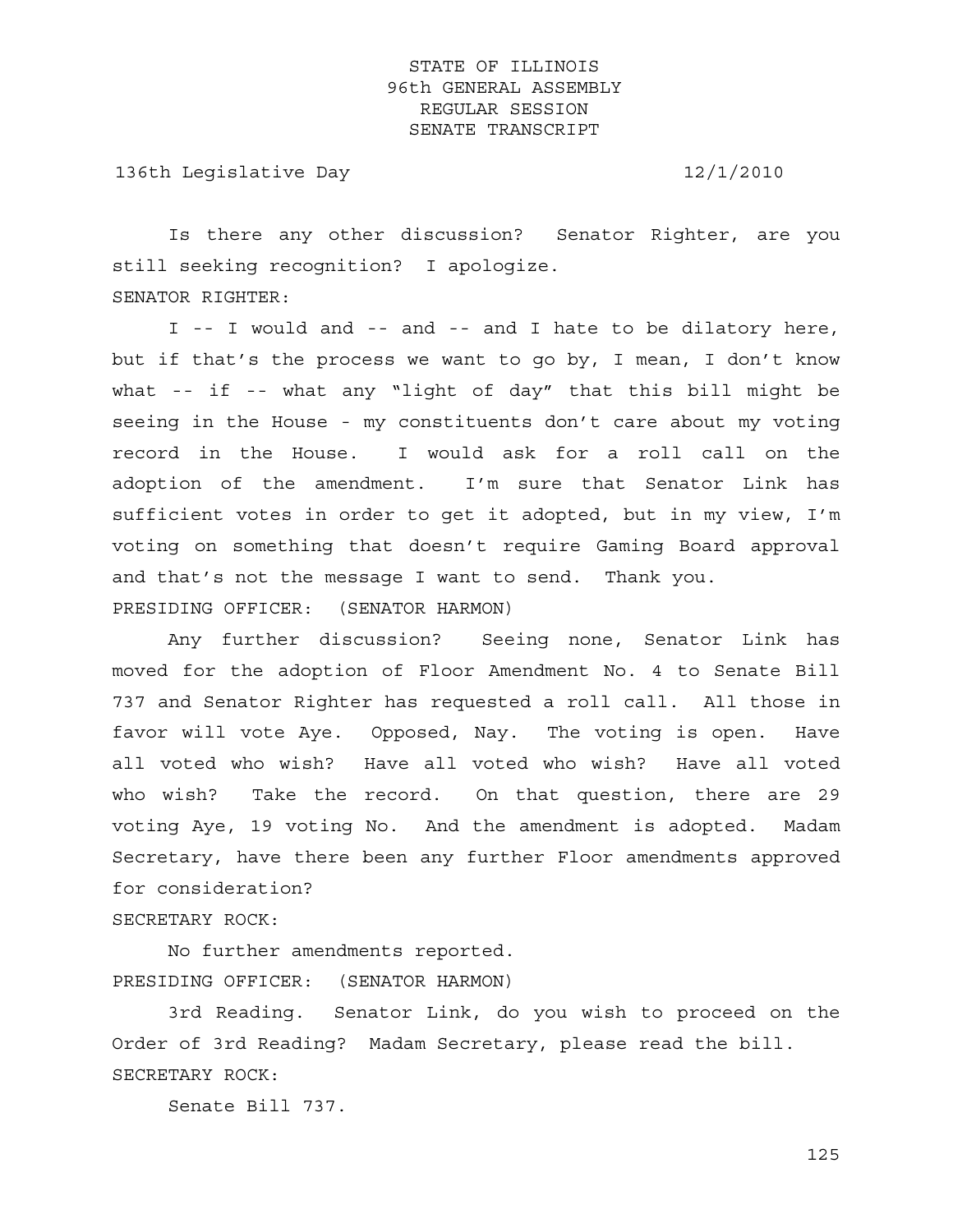136th Legislative Day 12/1/2010

 (Secretary reads title of bill) 3rd Reading of the bill. PRESIDING OFFICER: (SENATOR HARMON)

Senator Link.

SENATOR LINK:

 Thank you, Mr. President. As adopted {sic}, this bill would - as I stated earlier - would have four new casinos. One would be in Park City. One would be in -- Rock -- Rockford. One would be in Danville. One would be in the south suburbs of Cook County. And the other would be in the City of Chicago. Then there would be the racinos, which would mean there would be slots at each of the existing tracks in the State of Illinois. We would also allow all of the existing riverboats to go to sixteen hundred positions immediately and two thousand in January 1 of 2013. This does not apply to the Chicago casino, which would be granted four thousand gaming position. This would also create a grant of eight million dollars for county fairs to help create the State and County Fair Assistance Fund, a one-million-dollar fund, would be administered by the Department of Agriculture to assist county fairs in seeking development and expansion of support of county fairs. It also would strengthen the Gaming Board of the State of Illinois. Also, this would allow the applicants -- to require applicants of riverboat casinos disclosures and many other things of their background. And it also would have them creating jobs concerning the utilization of hiring minorities and female-owned businesses. It finally would end property tax breaks for race tracks and impact fees for riverboats tracks currently receive. And I would be more than happy to answer any questions.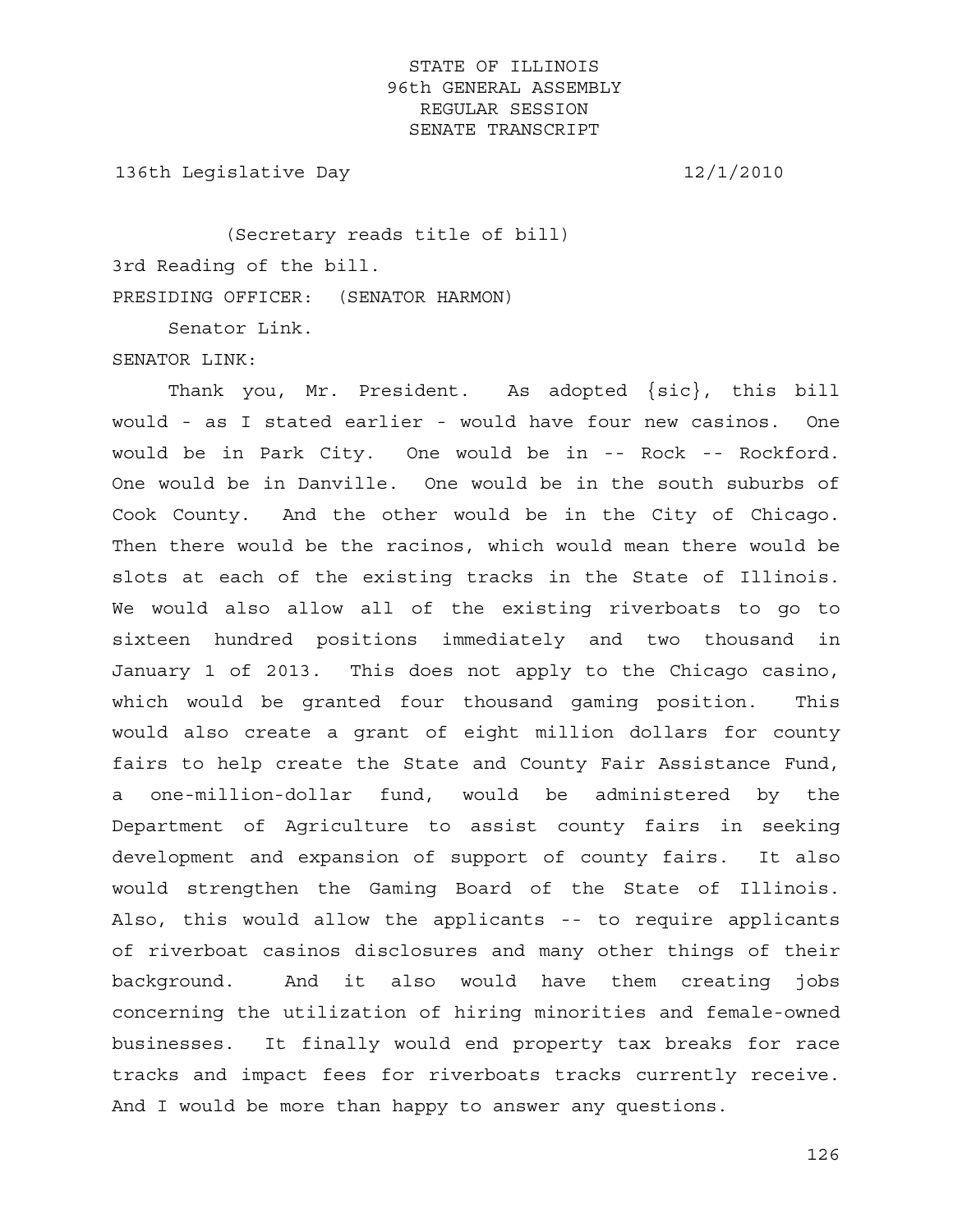136th Legislative Day 12/1/2010

#### PRESIDING OFFICER: (SENATOR HARMON)

 Is there any discussion? Any discussion? Seeing none, the question is, shall Senate Bill 737 pass. All those in -- Senator Sullivan, are you seeking… Senator Sullivan. SENATOR SULLIVAN:

 Yeah, to the bill: Just -- and Senator Link, first of all, I want to thank you for your work on this issue, something that -- it's been very controversial. And I want to say that I think if -- everybody in this -- any Member of the Senate or the General Assembly took it upon themselves to draft this bill, I think we probably all would have drafted it a little bit different or had our own thoughts and opinions on it. But trying to get a consensus on an issue as controversial as this is very difficult. So, my hat's and -- off to -- my hat's - hat off to Senator Link for that. You mentioned the assistance to the county fairs - something that I know many of us have worked very hard. But in addition to that, the entire horseracing, the -- the agricultural industry with reference to horses and -- and the agricultural aspect of horses, this is going to be a tremendous shot in the arm for -- for that industry, an industry that is literally dying on the vine. This is the boost that we need and I ask for an Aye vote. PRESIDING OFFICER: (SENATOR HARMON)

 The question is, shall Senate Bill 737 pass. All those in favor will say Aye. Opposed -- Senator Dillard, are you seeking recognition? Senator Dillard. This is our final speaker. No one is putting their lights on before I'm beginning the question. Because of the nature of the -- the bill, I'm trying to be deferential to the Members who's seeking recognition.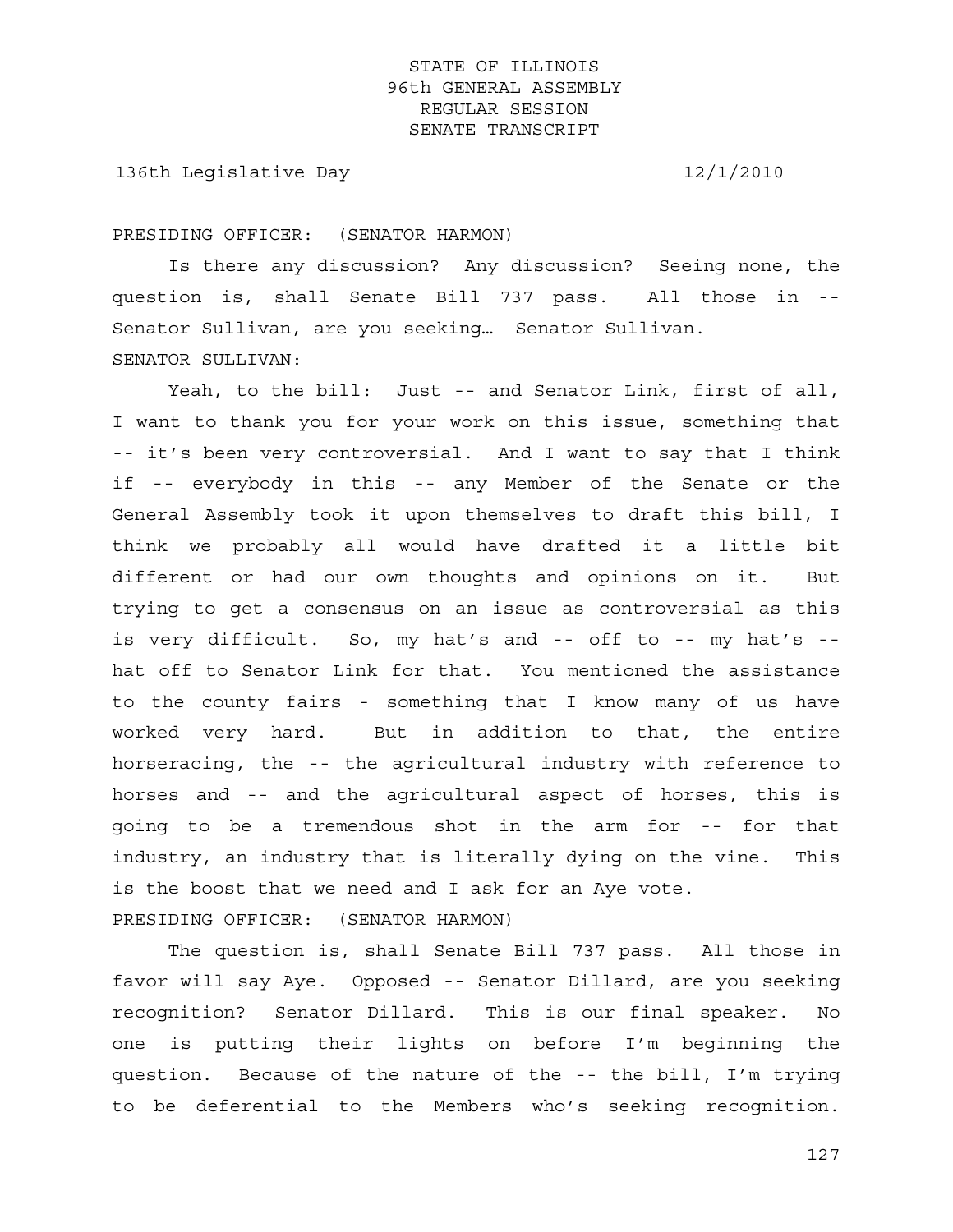136th Legislative Day 12/1/2010

But, Senator Dillard, this is -- you're the final speaker. I will complete the question the next time. SENATOR DILLARD:

 Thank you, Mr. President and Members. This is a gigantic bill and a huge package. And I serve on the Gaming Committee. I thought about this, and even though it eventually went through the Executive Committee, I have spoken to the sponsor and all of the numerous parties that have an interest here. I wasn't going to say anything until Senator Sullivan got up and talked about his concern for agribusiness, and nobody's a better proponent of agribusiness in this State than John Sullivan. But my concern is the harness horsemen. They happen to be headquartered in my district, which is not a rural district, but these are agribusiness jobs. And there's thousands of them. And I don't think a lot of people understand that when these jobs are lost, they are next to impossible to replace in rural Illinois. And if these were manufacturing jobs or high-tech jobs, we, rightfully so, would be clamoring all over ourselves to save them. As Senator Sullivan will tell you, these are family jobs, family businesses. I have spoken in the last couple of weeks to some family farmers who are distraught that they have to move their operation to Indiana. This -- this bill is far too big. It is top-heavy, as the Governor said. And I oppose major pieces of it. But you know, a couple of years ago, we had a similar proposal and Senator Watson was our leader at that time. And he said, you know, we got to keep moving the process along. I have promised these harness horsemen for years that we would address their concerns. I'm not sure that many of these families can wait until next year. And I think we need to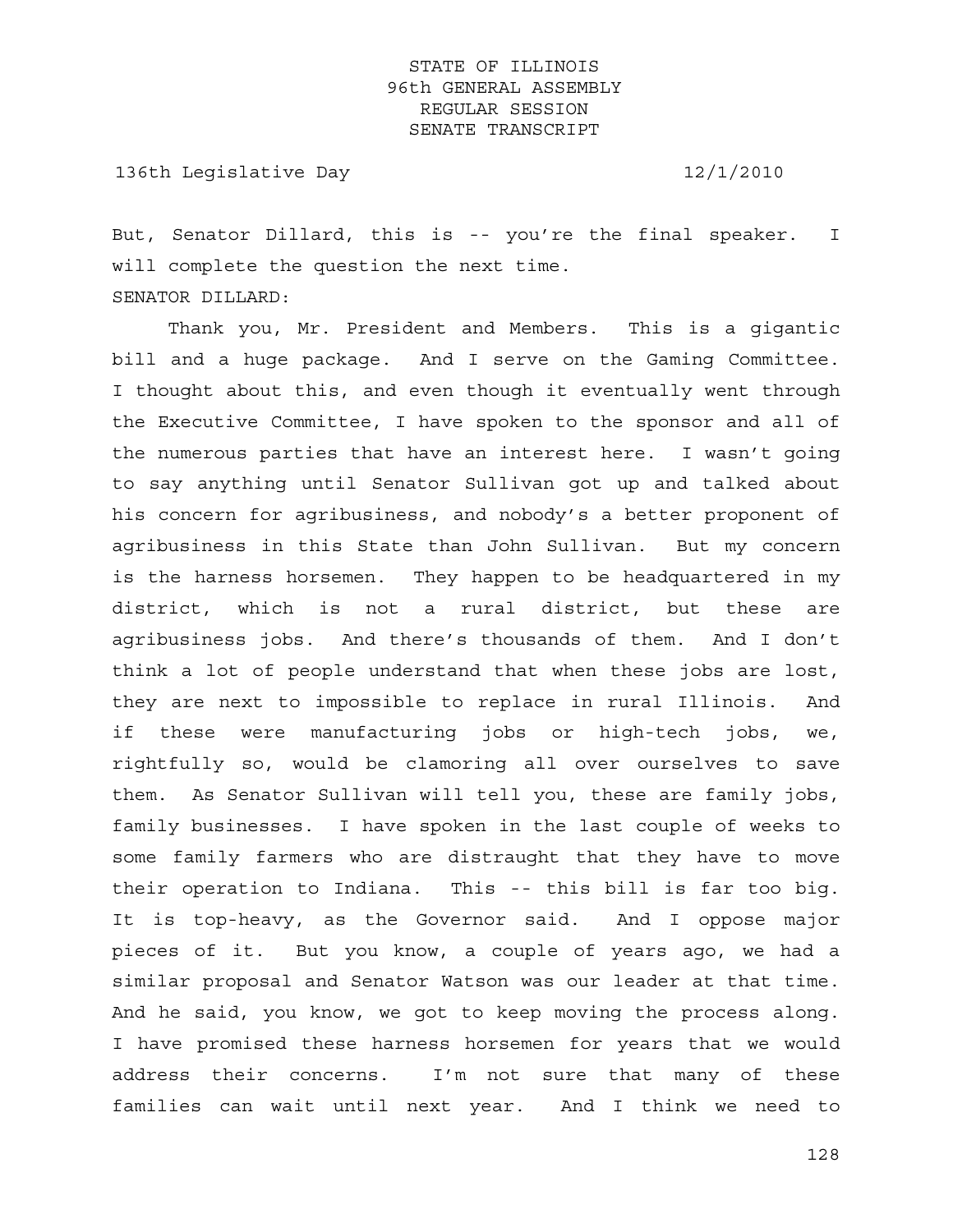136th Legislative Day 12/1/2010

continue to negotiate and negotiate now. And this is not the final product. This thing is going to be back here. And if Senator Radogno, who has, rightfully so, major concerns about this bill, doesn't have her input when it comes back over from the House, I will be a loud No on this bill. But it's not in its final form. It's too big. But I need to live up to the commitments I made to these agribusiness families and to the harness horsemen of this State. And, you know, I didn't want to speak, but Senator Sullivan, you hit the nail on the head when you said it's about agriculture jobs. And, you know, we need to keep this thing moving. Thank you.

PRESIDING OFFICER: (SENATOR HARMON)

 Thank you. For our final speaker, Senator Link, to close. SENATOR LINK:

 Thank you, Mr. President. Thank you, for the two previous speakers. You know, I -- I heard a lot of speeches today on various bills. And a lot of 'em were emotional and a lot of 'em were speaking on various different topics. But one of the themes that was coming up when they were speaking in opposition of -- of some of these bills was they were, as Hendon said, were knocking the Governor because he wasn't speaking about the concerns of the State of Illinois and he wasn't talking about the necessity of jobs and the necessity of the deficit of the State of Illinois. Well, you have an opportunity now to vote for something that can help both of those things right now. You can help create a lot of jobs in the State of Illinois. You can help create lowering the deficit in the State of Illinois. And we could do it immediately by casting one vote with a green button, by putting people back to work. You know, the last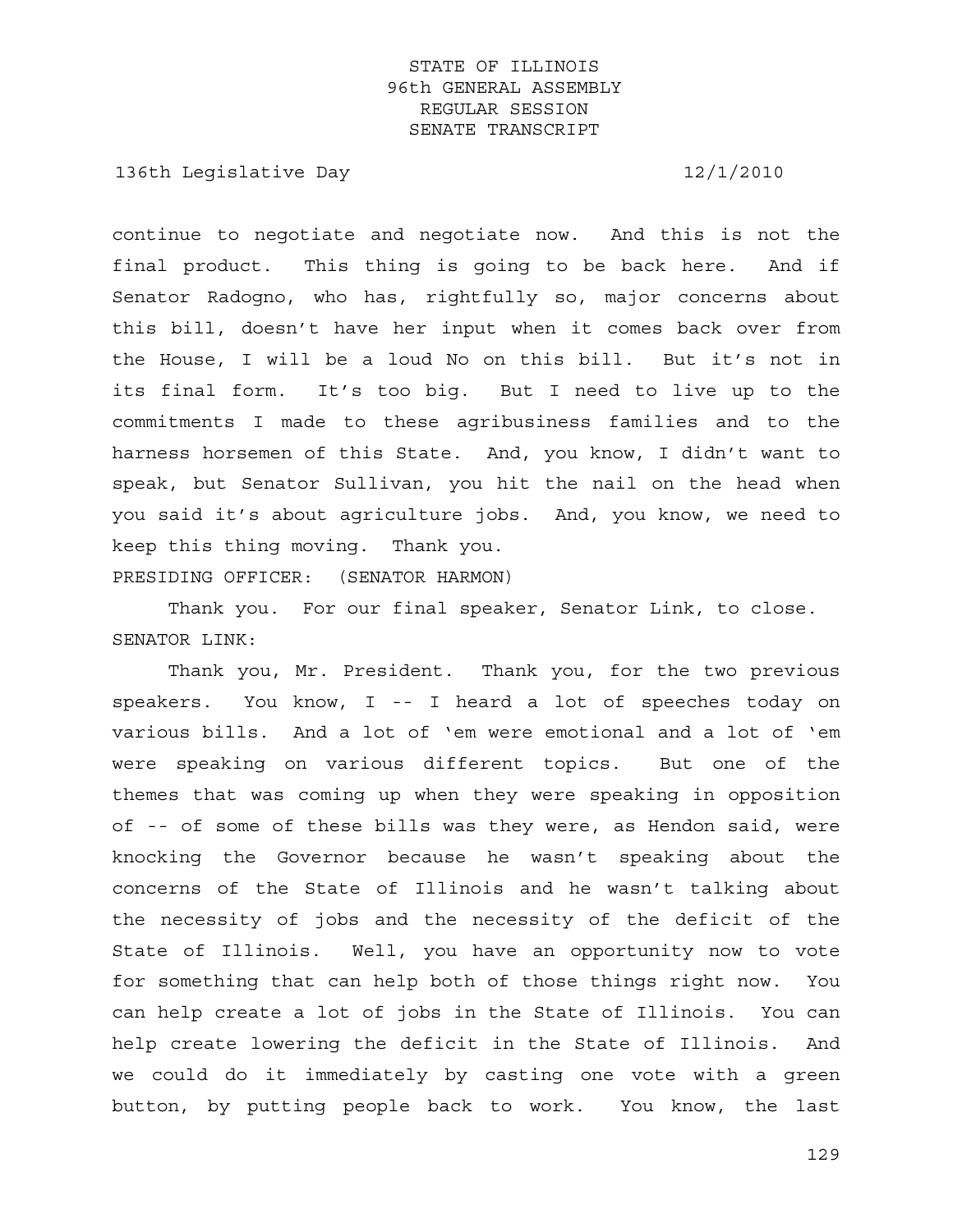136th Legislative Day 12/1/2010

speaker made a very eloquent point about manufacturing jobs. Do you realize what we would be doing if we had an industry that would be creating tens of thousands of jobs and giving the State a billion dollars a year? We'd be bending over backwards and giving them every type of tax break we could think of. We would be doing everything possible to keep them and -- having them come in the State of Illinois. But we look at an industry like this and we look at them like they're evil, they're terrible, but yet they give a billion dollars a year in taxes to us to help create our -- help our school system, help people to have jobs, they help our economy in this State, but yet we look at 'em in an evil and a bad way. They're helping a lot of people in the State of Illinois. Let's look at this as a positive way. The glass is more than half full in this bill. Is it a huge expansion? Yes. I'm not going to deny it. But we got a huge deficit in the State of Illinois. We got huge problems in the State of Illinois. So, you don't look at little things to fix it. You look at big things to fix it. This is a way of doing it. I haven't seen any other creative ideas come around here. This is an idea that we always said "we'll take care of it tomorrow." We're running out of tomorrows. Today is the day. Tonight is the night. I ask for a bunch of green lights. Let's vote Yes. Thank you.

PRESIDING OFFICER: (SENATOR HARMON)

 The question is, shall Senate Bill 737 pass. All those in favor will vote Aye. Opposed, Nay. The voting is open. Have all voted who wish? Have all voted who wish? Have all voted who wish? Take the record. On that question, there are 31 voting Aye, 20 voting Nay, and 2 voting Present. Senate Bill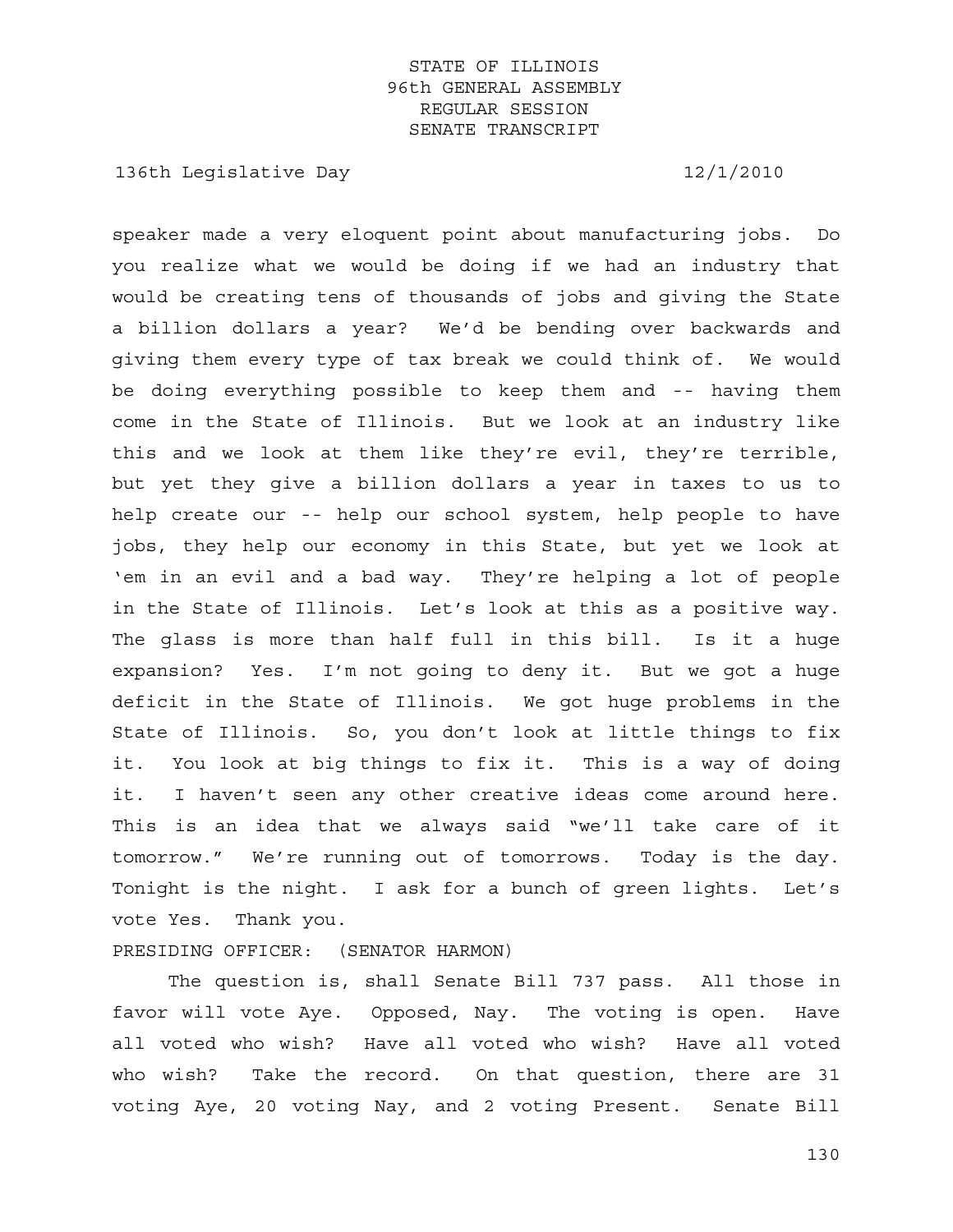136th Legislative Day 12/1/2010

737, having received the required constitutional majority, is declared passed. Senator Burzynski, for what purpose do you rise?

SENATOR BURZYNSKI:

 Thank you, Mr. President. I know the hour is late, but this is a major bill. Would like to have a verification of the roll call, please.

PRESIDING OFFICER: (SENATOR HARMON)

 Senator Burzynski has requested a verification. Will all Members please be in their seats? Senator Hendon, are you seeking recognition?

SENATOR HENDON:

 I -- yes, Mr. President. PRESIDING OFFICER: (SENATOR HARMON)

 For what purpose do you rise, Senator Hendon? SENATOR HENDON:

 Parliamentary inquiry. PRESIDING OFFICER: (SENATOR HARMON)

 Please state your inquiry. SENATOR HENDON:

 Oh! I just wanted to see how you were feeling at this late hour. I know it's been a while, but apparently I don't have to stall. Since I don't lie, I'll just tell you what was up and sit down.

PRESIDING OFFICER: (SENATOR HARMON)

 I appreciate your concerns for my well-being, Senator. Thank you. Madam Secretary, will you please read the -- the affirmative votes? SECRETARY ROCK: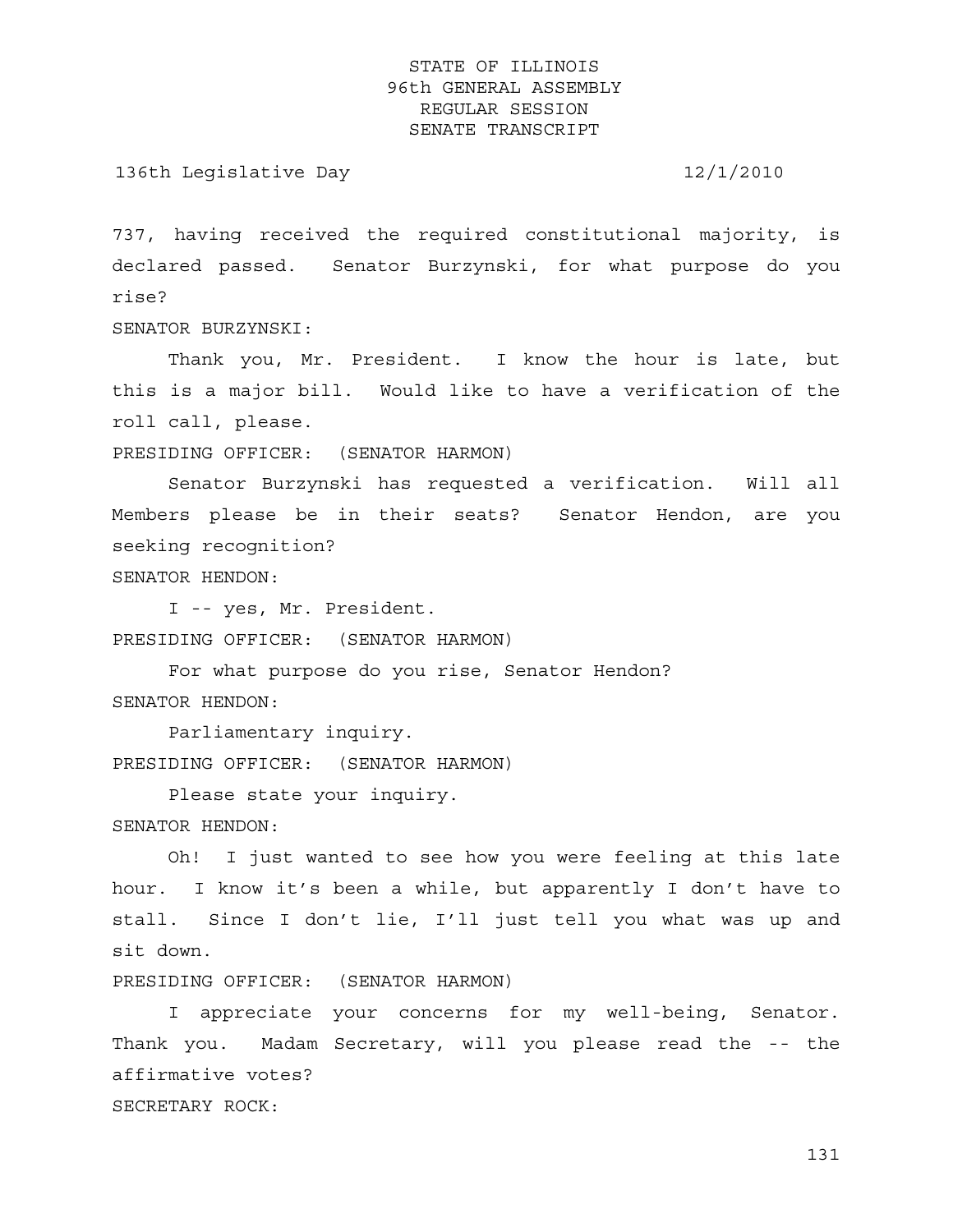136th Legislative Day 12/1/2010

 The following Members voted in the affirmative: Bomke, Crotty, Delgado, Demuzio, Dillard, Forby, Frerichs, Haine, Harmon, Hendon, Hunter, Hutchinson, Jacobs, Emil Jones, Koehler, Lightford, Link, Maloney, Martinez, Mulroe, Muñoz, Raoul, Risinger, Sandoval, Silverstein, Steins, Sullivan, Syverson, Trotter, Viverito and Mr. President.

PRESIDING OFFICER: (SENATOR HARMON)

 Senator Burzynski, do you question the presence of any Members? Having received the required constitutional majority, Senate Bill 737 is declared passed. Ladies and Gentlemen of the Senate, on page 8 of your printed Calendar, on the Order of Motions in Writing, Motions to Override the Specific Recommendations of the Governor on House Bills, is House Bill 5154. Senator Lightford, do you wish to proceed? Madam Secretary, please read the motion. SECRETARY ROCK:

 I move that House Bill 5154 do pass, notwithstanding the specific recommendations of the Governor.

Filed by Senator Lightford.

PRESIDING OFFICER: (SENATOR HARMON)

 Senator Lightford. SENATOR LIGHTFORD:

 Thank you, Mr. President, Ladies and Gentlemen of the Senate. House Bill 5154 is an initiative that I find to be really important to the -- the integrity of our performance evaluation system here in the State of Illinois for all public employees. I do understand the Governor's attempt to veto this legislation, but I hope that we would override the Governor's veto for a number of reasons. I believe in open government and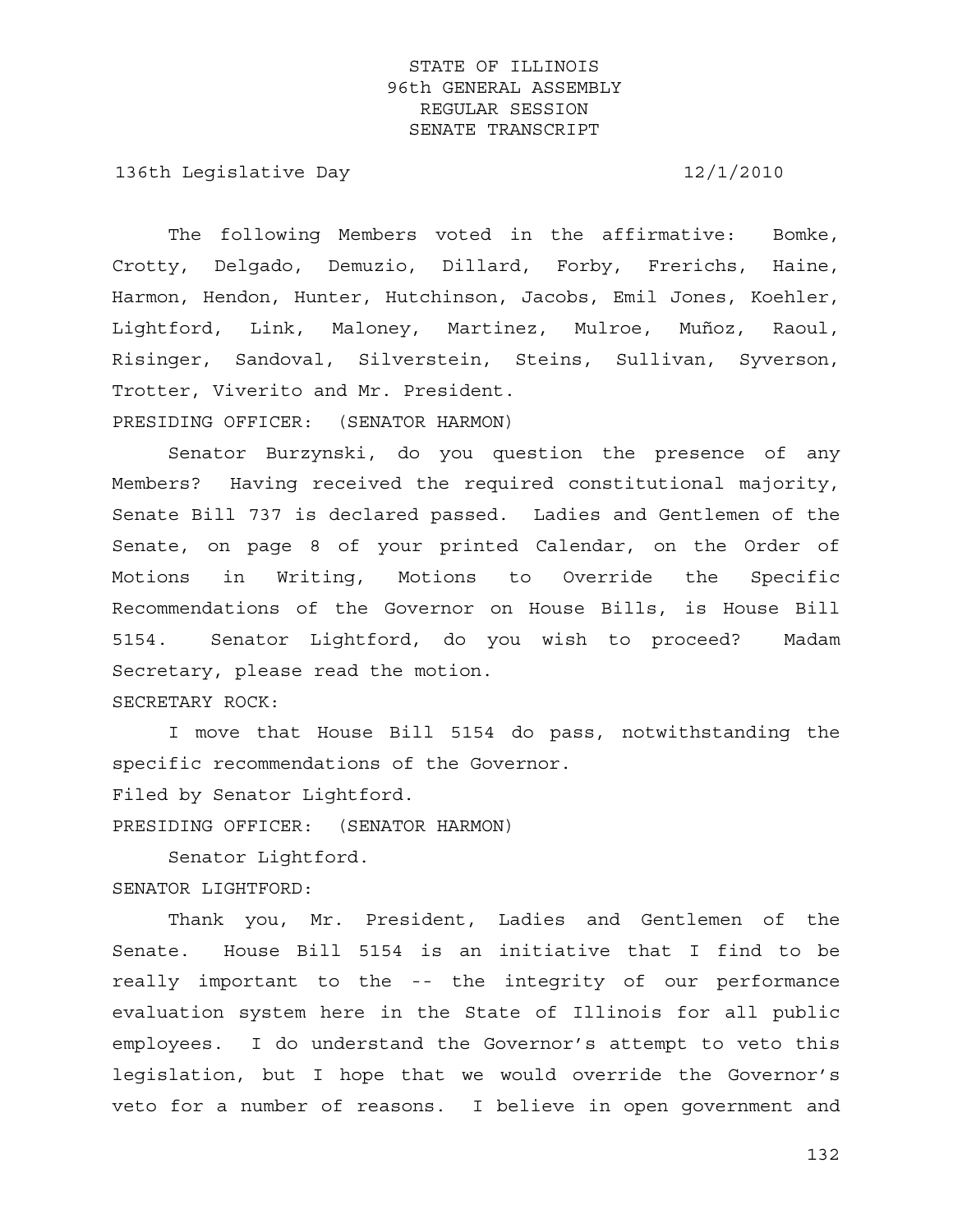136th Legislative Day 12/1/2010

I support public awareness of salaries, of office travel and expenditures. However, I find the performance evaluation system to be an area that I think should remain private. I believe in the value that it brings between management and staff. And I'd be happy to answer any questions that Members may have. PRESIDING OFFICER: (SENATOR HARMON)

 Is there any discussion? Senator Maloney, for what purpose do you seek recognition? SENATOR MALONEY:

 To the bill, Mr. President. PRESIDING OFFICER: (SENATOR HARMON)

 To the lady's motion, Senator. SENATOR MALONEY:

 I rise in support of the lady's motion to support the override of this -- of the Governor's veto, and it's -- it's due to my experience as a high school teacher and administrator. I just feel that this -- this issue -- if personnel records and evaluations were made available of teachers, I think that we would have to put ourselves in the position of any parent. As a parent -- if these -- these records were made available, and as a parent, you see that your teacher receives a satisfactory rating and another teacher in that same subject or same grade has an excellent rating, I think you would be up at that -- that principal's office, you know, demanding that your teacher have the excellent teacher, and -- and -- that your student have the excellent teacher. So I really feel that this extends to deans, to counselors, to -- to everybody, that -- that it would create havoc administratively for schools, and I -- I -- if that were the case, I think in many cases it would render the evaluations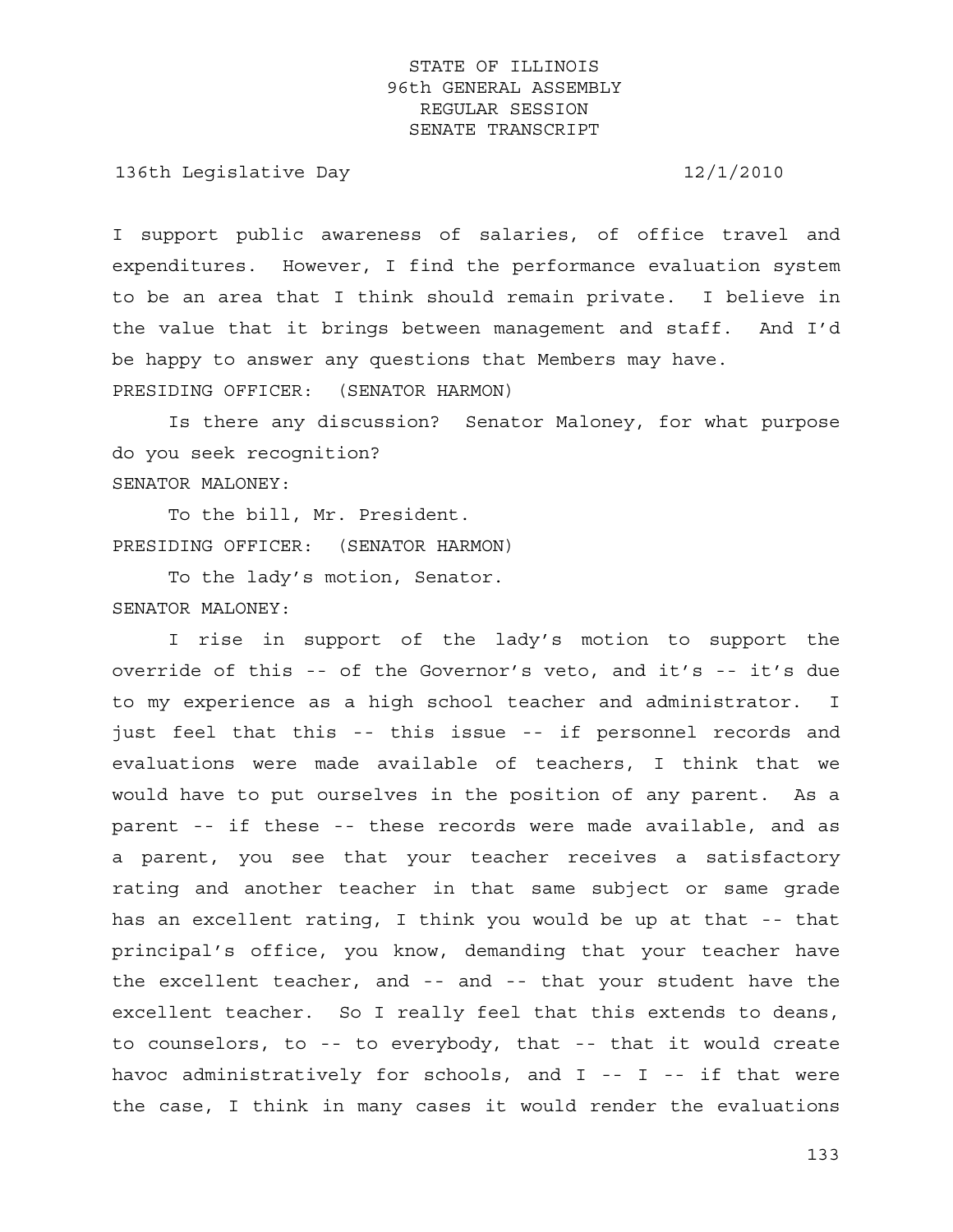136th Legislative Day 12/1/2010

meaningless, because everyone would -- there would be administrators that would be fearful about giving somebody a lower rating maybe when they deserve it. So,  $I$  --  $I$  --  $I$  just think logistically and I think philosophically that there can be more progress toward teacher improvement if these evaluations remain between the administration and the teacher that is being evaluated. Thank you.

PRESIDING OFFICER: (SENATOR HARMON)

 Thank you, Senator. Is there any further discussion? Seeing none, the question is, shall House Bill 5154 pass, notwithstanding the specific recommendations of the Governor. All those in favor will vote Aye. Opposed, Nay. The voting is open. Have all voted who wish? Have all voted who wish? Have all voted who wish? Take the record. On that question, there are 48 voting Aye, none -- 3 voting Nay, none voting Present. And House Bill 5154, having received the required three-fifths majority, is declared passed, notwithstanding the specific recommendations of the Governor. Continuing on the Order of Motions in Writing is House Bill 5206. Senator Dillard. Last item on our Calendar for this order of business is House Bill 6065. Senator Steans, are you -- wish to proceed? Senator Steans, are -- you wish to proceed? Madam Secretary, please read the motion.

### SECRETARY ROCK:

 I move that House Bill 6065 do pass, notwithstanding the specific recommendations of the Governor. Filed by Senator Steans. PRESIDING OFFICER: (SENATOR HARMON) Senator Steans, to explain your motion.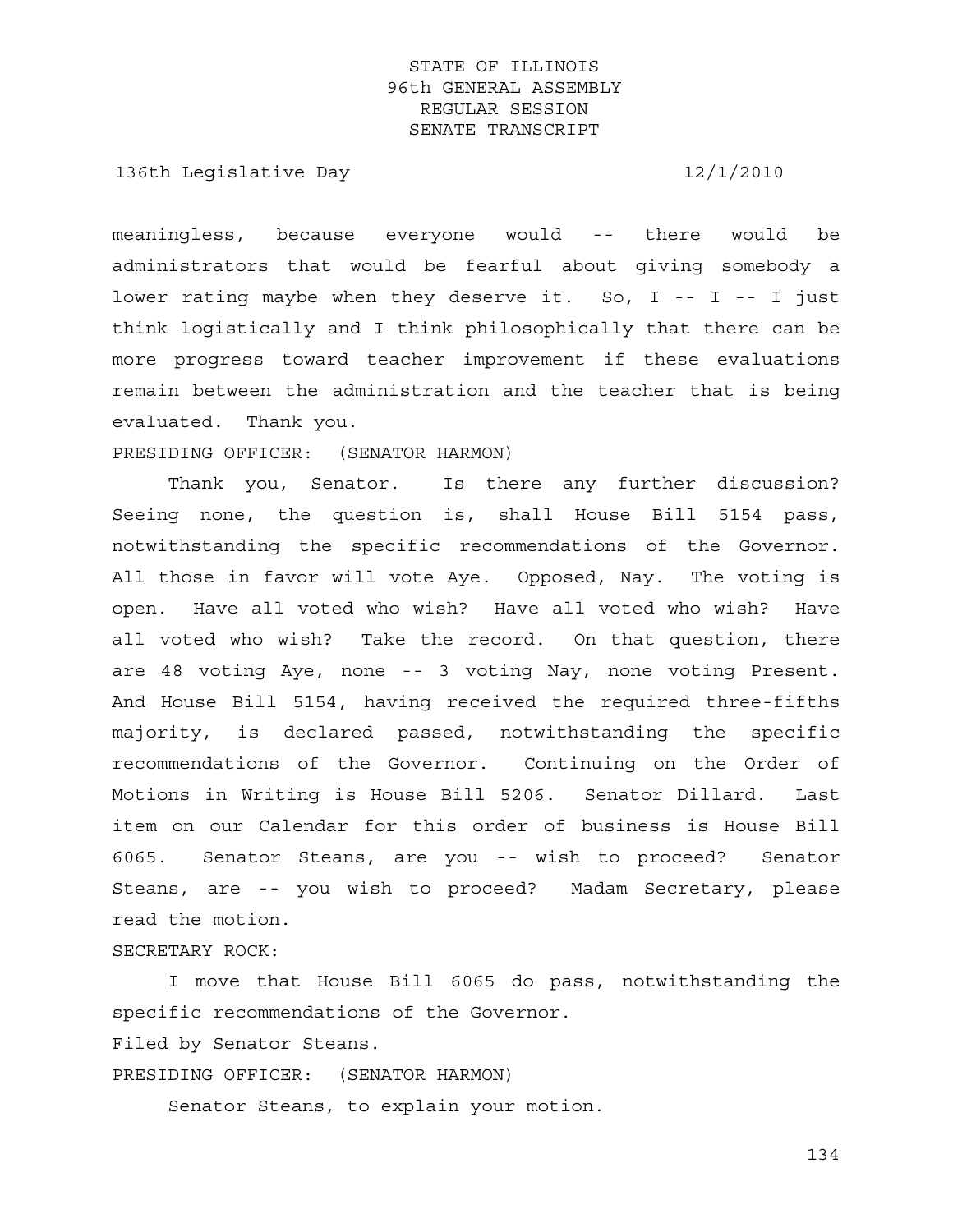136th Legislative Day 12/1/2010

SENATOR STEANS:

 Yes. You know, I wish to override the Governor's amendatory veto. It was found that it was non-compliant since it delays the effective date of the bill. And it was voted to override 107 to 4 in the House.

PRESIDING OFFICER: (SENATOR HARMON)

 Is there any discussion? Any discussion? Seeing none, the question is, shall House Bill 6065 pass, notwithstanding the specific recommendations of the Governor. All those in favor will vote Aye. Opposed, Nay. The voting is open. Have all voted who wish? Have all voted who wish? Have all voted who wish? Take the record. On that question, there are 49 voting Aye, 2 voting No, none voting Present. And House Bill 6065, having received the required three-fifths majority, is declared passed, notwithstanding the specific recommendations of the Governor. On that order of business -- I'm sorry. We skipped over, at the top of the Order, House Bill 4836. Senator Murphy. Ladies and Gentlemen of the Senate, we are going to return to our Supplemental Calendar No. 2. We skipped two motions on the Secretary's Desk, Concurrences. First on the list is Senate Bill 550. Senator -- Senator Cullerton. Madam Secretary, please read the motion.

SECRETARY ROCK:

 I move to concur with the House in the adoption of their Amendments 1 and 2 to Senate Bill 550.

Filed by Senator Cullerton.

PRESIDING OFFICER: (SENATOR HARMON)

 Senator Cullerton. SENATOR CULLERTON: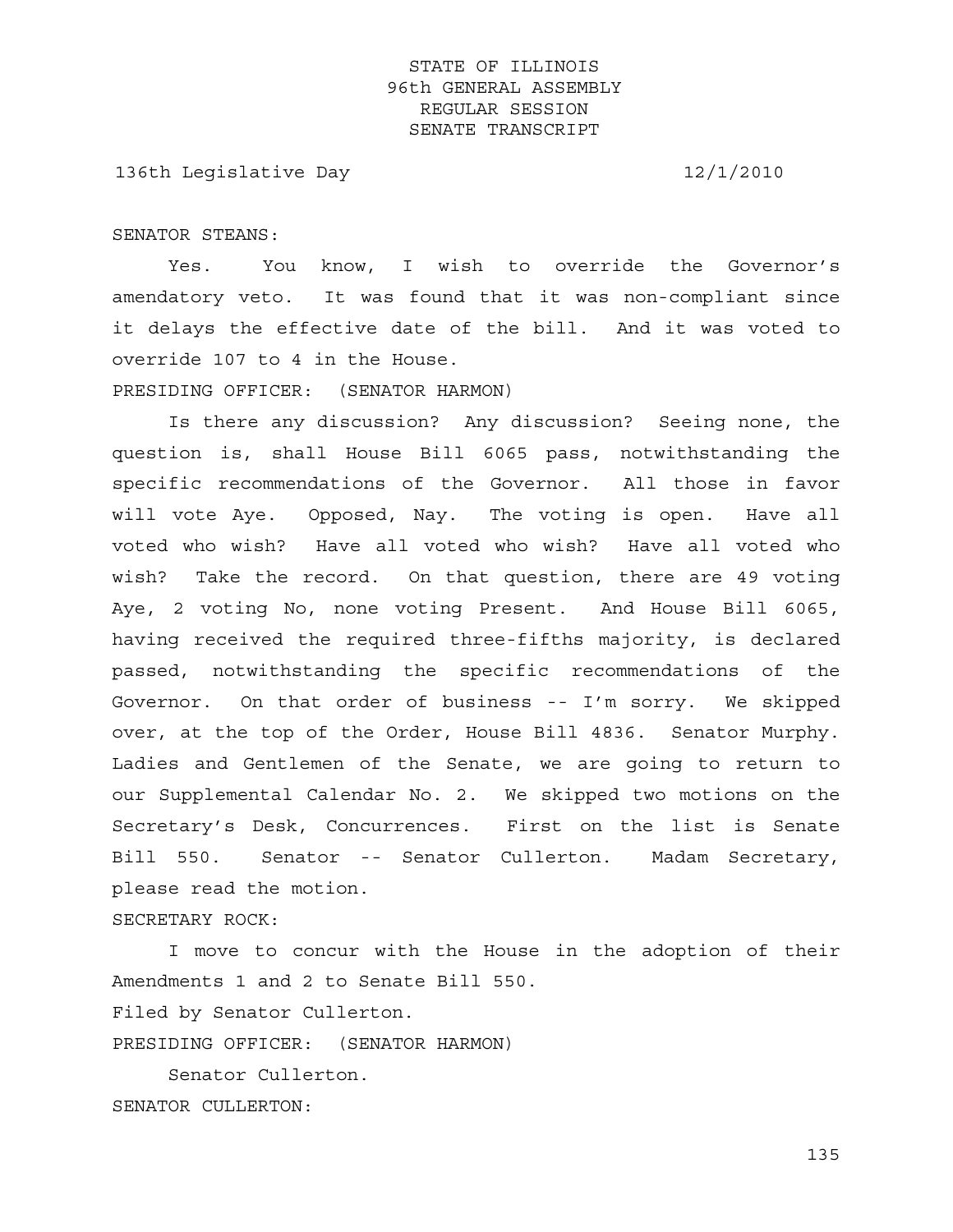136th Legislative Day 12/1/2010

Mr. President, Members of the Senate, Senate Bill 750  $\{sic\}$ is the trailer bill to the Senate Bill 1946, which was the pension modernization bill that we passed in the spring. Bill contains a number of technical changes that the retirement systems need in order to administer the new benefits. The systems have been meeting throughout the summer and they are strong proponents of the trailer bill. It passed the House unanimously and I know of no opposition. I would ask for an Aye vote.

PRESIDING OFFICER: (SENATOR HARMON)

 Is there any discussion of Senate Bill 550? Any discussion? Seeing none, the question is, shall the Senate concur in House Amendments No. 1 and 2 to Senate Bill 550. All those in favor will vote Aye. Opposed, Nay. The voting is open. Have all voted who wish? Have all voted who wish? Have all voted who wish? Take the record. On that question, there are 54 voting Aye, none voting No, none voting Present. Having received the required constitutional majority, the Senate does concur in House Amendments No. 1 and 2 to Senate Bill 550, and the bill is declared passed. Senator Lightford in the Chair. PRESIDING OFFICER: (SENATOR LIGHTFORD)

 Senator Harmon, on House Bill 1457. Senator Harmon indicates he wish to proceed. Madam Secretary, please read the bill.

SECRETARY ROCK:

House Bill 1457.

 (Secretary reads title of bill) 3rd Reading of the bill. PRESIDING OFFICER: (SENATOR LIGHTFORD)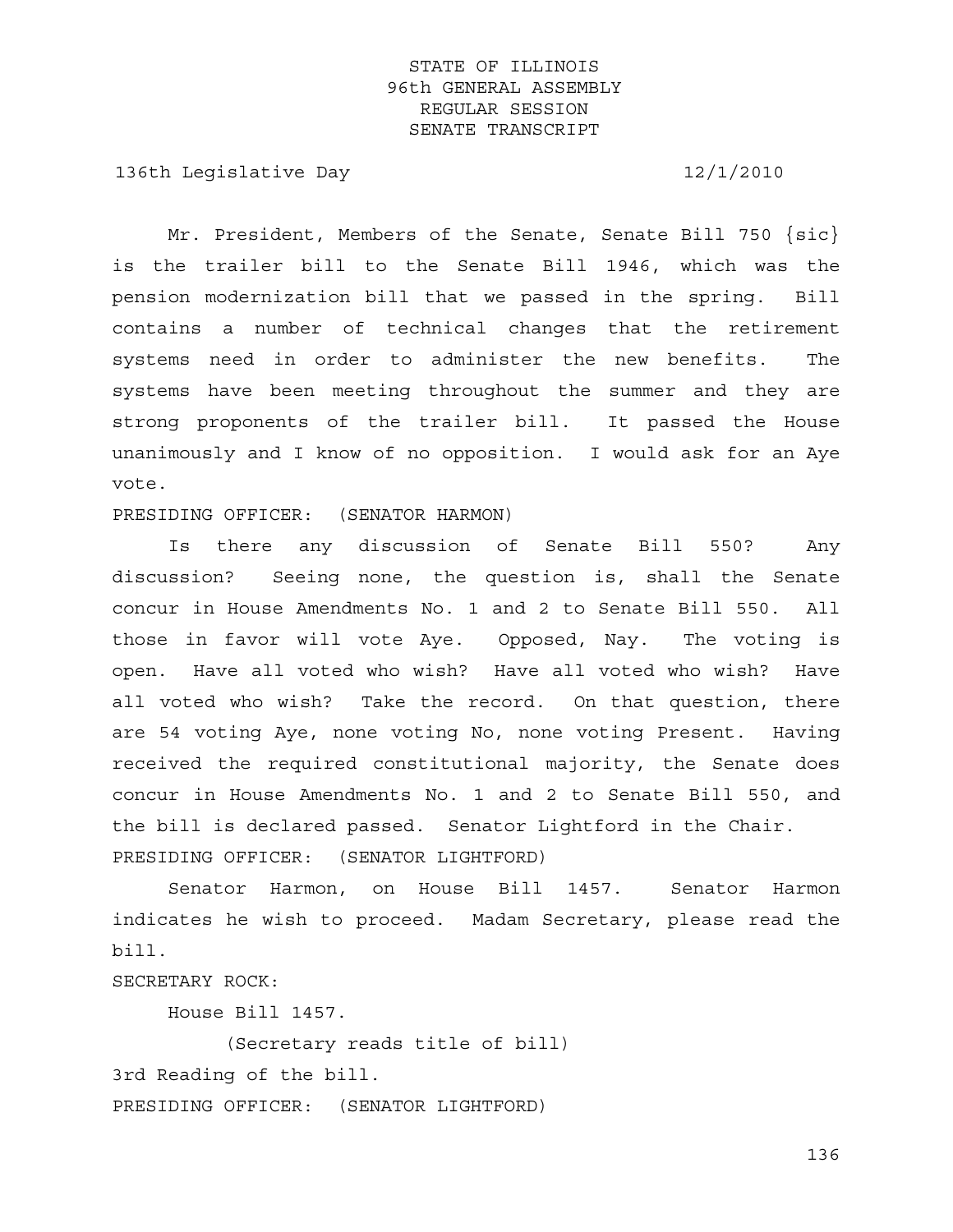136th Legislative Day 12/1/2010

 Senator Harmon. SENATOR HARMON:

 Thank you, Madam President, Ladies and Gentlemen of the Senate. I assumed sponsorship of this bill from Senator Schoenberg a few minutes ago, given his absence here tonight. The bill amends the Procurement Code with respect to the requirements relating to the Capitol Building HVAC system project. We had initially, in 2005, exempted that project from certain requirements of the Procurement Code, primarily to allow a single prime contractor to perform the work. This would merely extend that exemption from five years to eleven years. So, six years going forward from today. I have been assured it is not a controversial bill and I ask for your Aye votes. PRESIDING OFFICER: (SENATOR LIGHTFORD)

 Is there any discussion? Seeing none, the question is, shall House Bill 1457 pass. All those in favor will vote Aye. Opposed, Nay. The voting is open. Have all voted who wish? Have all voted who wish? Have all voted who wish? Take the record. On that question, there are 53 voting Yea, 0 voting Nay, 0 voting Present. House Bill 1457, having received the required constitutional majority, is declared passed. Madam Secretary, Messages.

SECRETARY ROCK:

A Message from the House by Mr. Mahoney, Clerk.

 Mr. President - I am directed to inform the Senate that the House of Representatives has passed bills of the following titles, in the passage of which I am instructed to ask the concurrence of the Senate, to wit:

House Bill 1721.